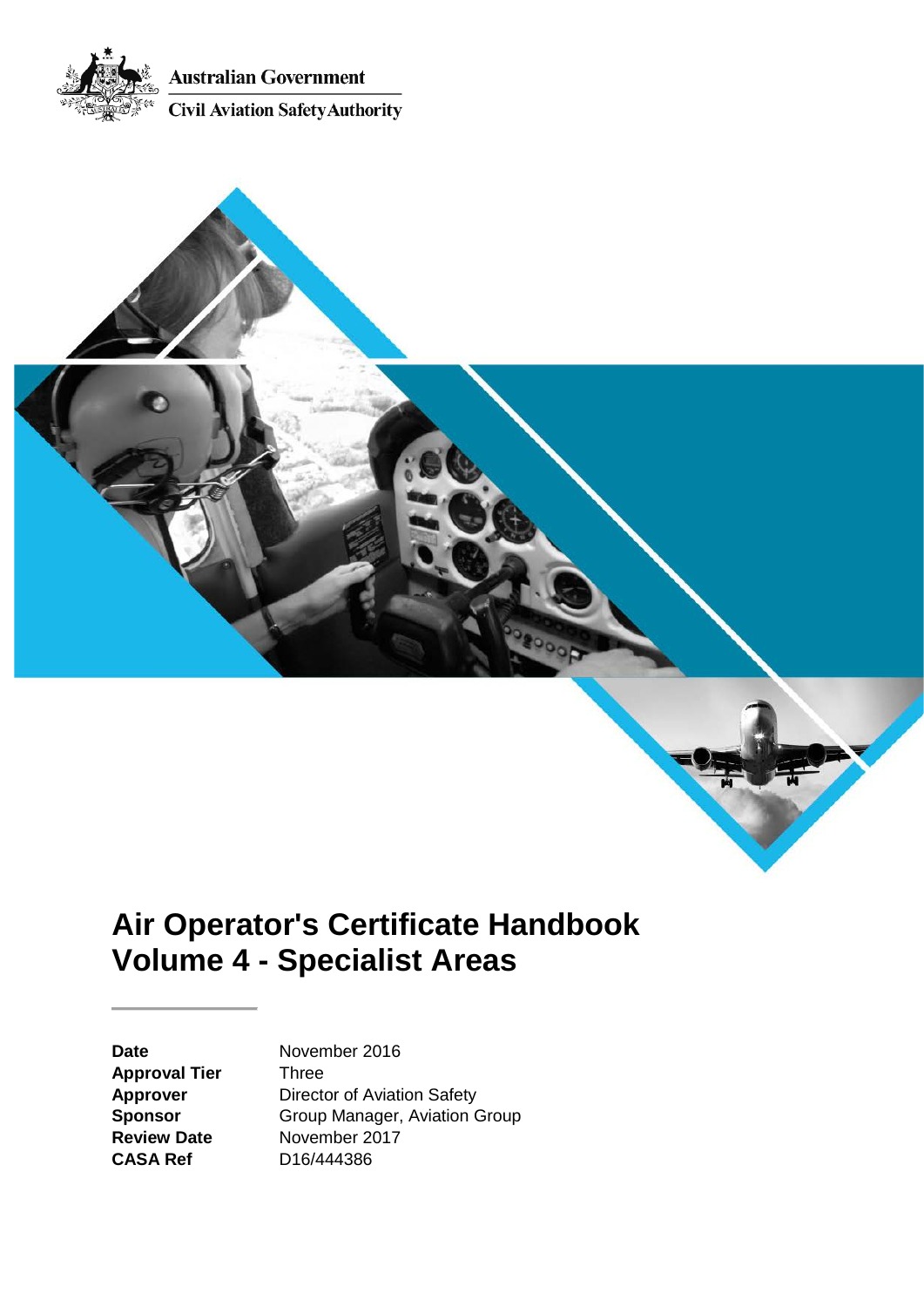© Civil Aviation Safety Authority

This work is copyright. You may download, display, print and reproduce this material in unaltered form only (retaining this notice) for your personal, non-commercial use or use within your organisation. Apart from any use permitted under the *Copyright Act 1968*, all other rights are reserved.

This document becomes an uncontrolled document when printed. Refer to [<www.casa.gov.au/scripts/nc.dll?WCMS:STANDARD::pc=PC\\_91264 >](http://casa.gov.au/scripts/nc.dll?WCMS:STANDARD::pc=PC_91264%20) for current version.

This is an internal CASA policy manual. It contains guidance material intended to assist CASA officers and delegates in carrying out their regulatory responsibilities and is available to the public for information purposes only.

You should not rely on this manual as a legal reference. Refer to the civil aviation legislation including the Civil Aviation Act 1988 (Cth), its related regulations and any other legislative instruments—to ascertain the requirements of, and the obligations imposed by or under, the law.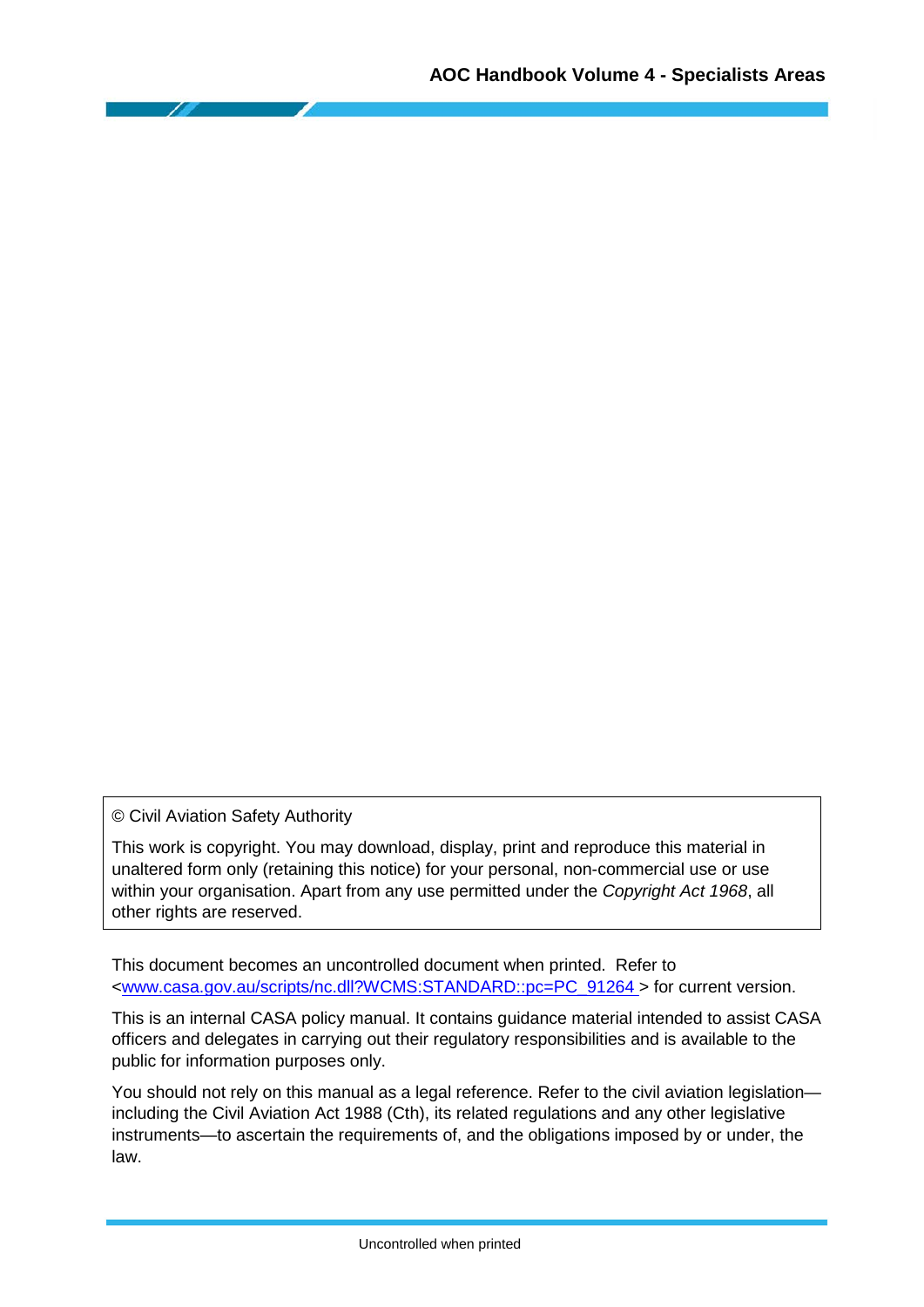# <span id="page-2-0"></span>**Preface**

As a Commonwealth government authority, CASA must ensure that the decisions we make, and the processes by which we make them, are effective, efficient, fair, timely, transparent, properly documented and otherwise comply with the requirements of the law. At the same time, we are committed to ensuring that all of our actions are consistent with the principles reflected in our Regulatory Philosophy.

Most of the regulatory decisions CASA makes are such that conformity with authoritative policy and established procedures will lead to the achievement of these outcomes. Frequently, however, CASA decision-makers will encounter situations in which the strict application of policy may not be appropriate. In such cases, striking a proper balance between the need for consistency and a corresponding need for flexibility, the responsible exercise of discretion is required.

In conjunction with a clear understanding of the considerations mentioned above, and a thorough knowledge of the relevant provisions of the civil aviation legislation, adherence to the procedures described in this manual will help to guide and inform the decisions you make, with a view to better ensuring the achievement of optimal outcomes in the interest of safety and fairness alike.

Shane Carmody Chief Executive Officer and Director of Aviation Safety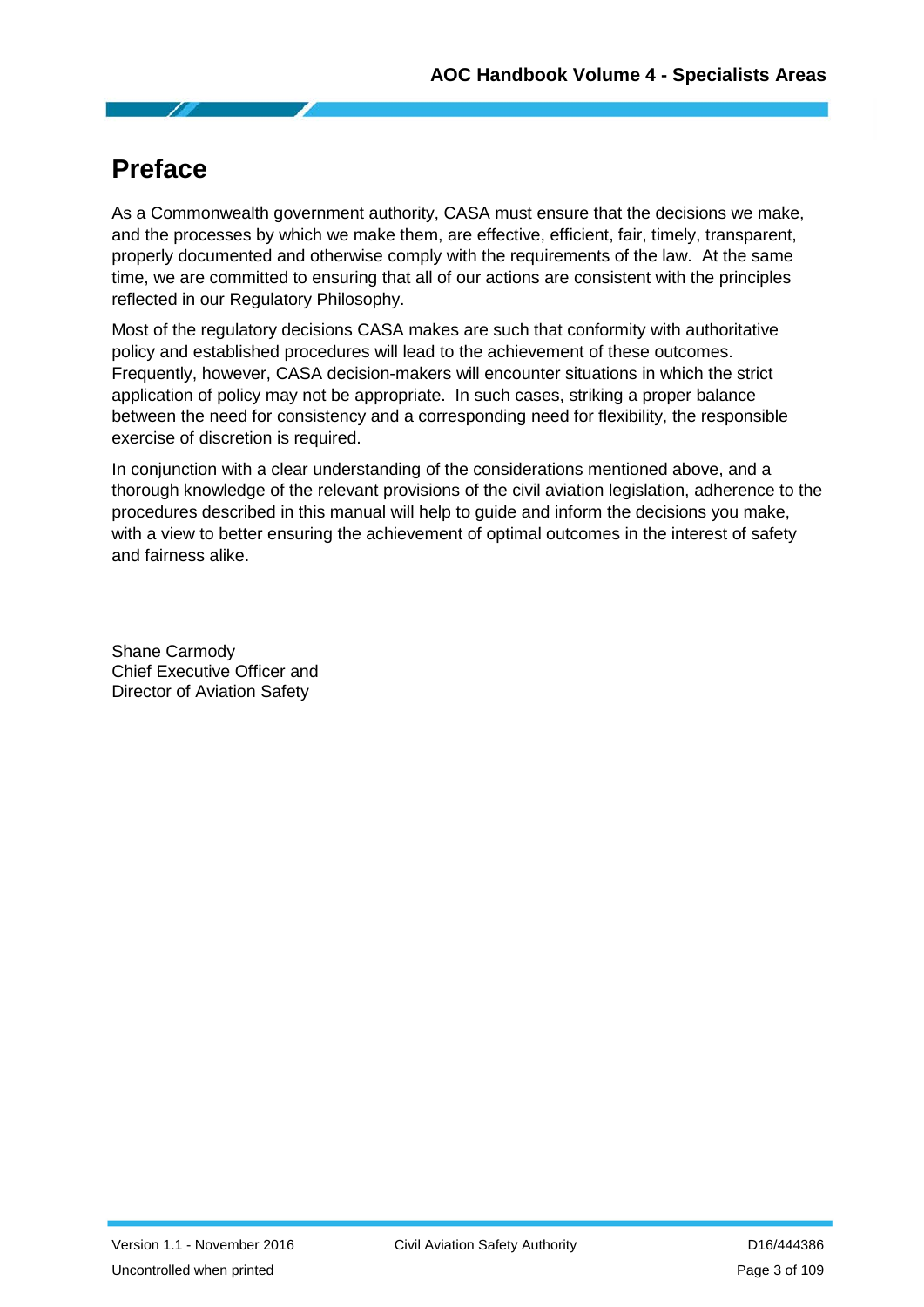**Table of contents**

|    | <b>Preface</b>           | <b>Revision history</b>                            | 3<br>5          |
|----|--------------------------|----------------------------------------------------|-----------------|
| 1. | <b>Dangerous Goods</b>   |                                                    |                 |
|    | 1.1                      | Introduction                                       | 6<br>6          |
|    | 1.2                      | Responsibilities                                   | $6\phantom{1}6$ |
|    | 1.3                      | Dangerous Goods Manual                             | 9               |
|    | 1.4                      | <b>Technical Desktop Documentation Review</b>      | 15              |
|    | 1.5                      | Verification and Testing                           | 15              |
|    | 1.6                      | Applicable Legislation or other documents          | 15              |
|    | 1.7                      | Dangerous Goods Training                           | 16              |
| 2. | <b>Ground Operations</b> | 26                                                 |                 |
|    | 2.1                      | Introduction                                       | 26              |
|    | 2.2                      | Responsibilities                                   | 26              |
|    | 2.3                      | <b>Assessment Checklists</b>                       | 27              |
|    | 2.4                      | <b>Entry Control Requirements - General</b>        | 27              |
|    | 2.5                      | <b>Operational Personnel</b>                       | 27              |
|    | 2.6                      | <b>Ground Operations Staff</b>                     | 28              |
|    | 2.7                      | Assessment - Desktop Review (Documentation Review) | 28              |
|    | 2.8                      | Verification and Testing                           | 29              |
|    | 2.9                      | Applicable Legislation                             | 29              |
| 3. |                          | <b>Drug and Alcohol Management Plans</b>           | 31              |
|    | 3.1                      | Introduction                                       | 31              |
|    | 3.2                      | Responsibilities                                   | 31              |
|    | 3.3                      | Documentation required as evidence of a DAMP       | 33              |
|    | 3.4                      | <b>DAMP Review</b>                                 | 34              |
| 4. |                          | <b>Cabin Safety</b>                                | 35              |
|    | 4.1                      | Introduction                                       | 35              |
|    | 4.2                      | Air Operator Certificate Issue                     | 37              |
|    | 4.3                      | <b>Cabin Safety Information</b>                    | 59              |
| 5. |                          | <b>Safety Management Systems</b>                   | 81              |
|    | 5.1                      | Size and Complexity Considerations                 | 82              |
|    | 5.2                      | <b>Intergration Considerations</b>                 | 82              |
|    | 5.3                      | <b>Safety Policy and Objectives</b>                | 82              |
|    | 5.4                      | <b>Safety Risk Management</b>                      | 94              |
|    | 5.5                      | Safety Assurance System                            | 96              |
|    | 5.6                      | <b>Safety Promotion</b>                            | 101             |
|    | 5.7                      | Flight Data Analysis Program (FDAP)                | 104             |
|    | 5.8                      | Issuing the Approval                               | 108             |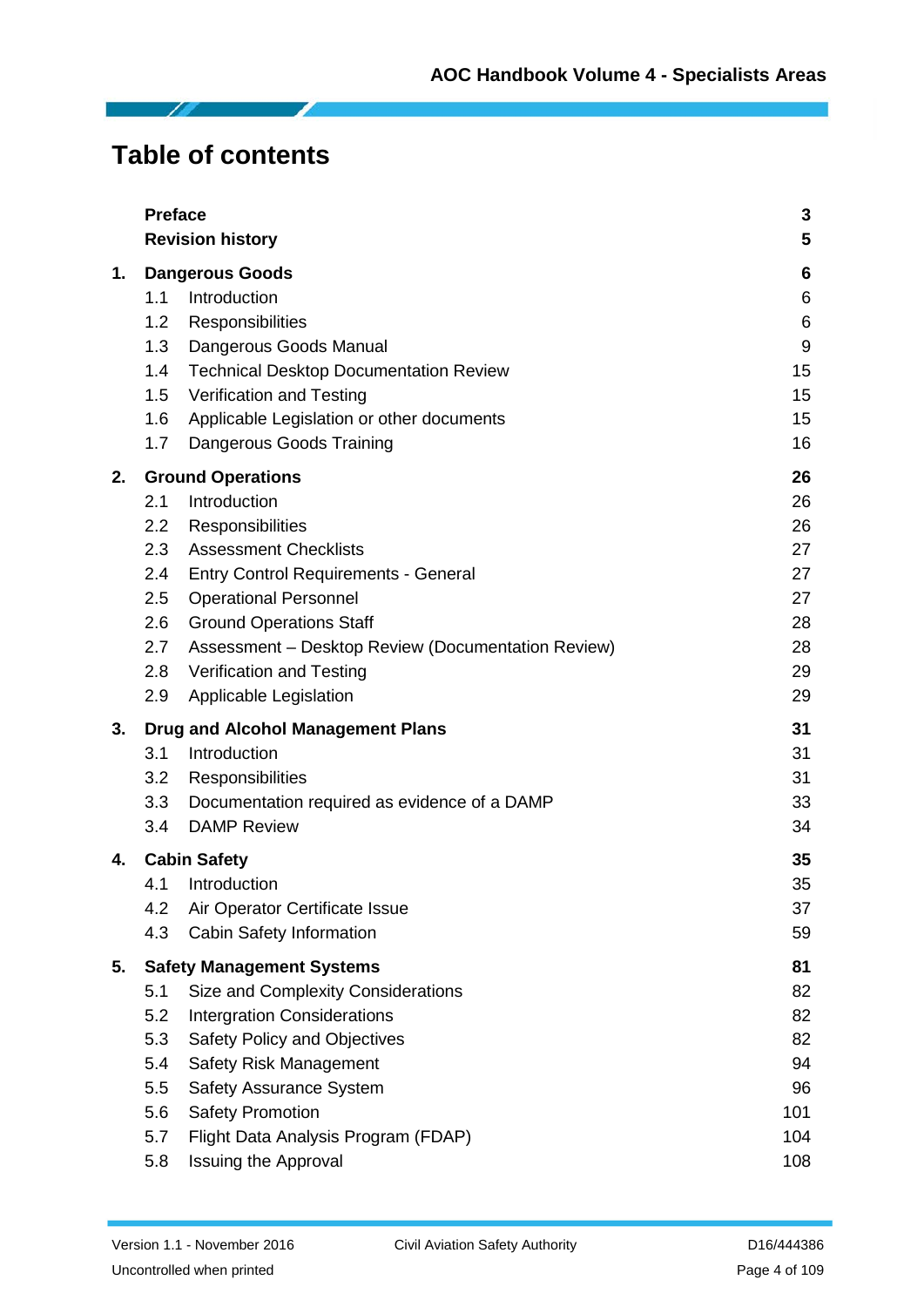# <span id="page-4-0"></span>**Revision history**

Amendments/revisions of this Manual are recorded below in order of most recent first.

| <b>Version No.</b> | <b>Date</b>   | <b>Parts/Sections</b> | <b>Details</b>    |
|--------------------|---------------|-----------------------|-------------------|
| 1.1                | November 2016 | All                   | Complete revision |
| 1.0                | October 2012  | All                   | First issue       |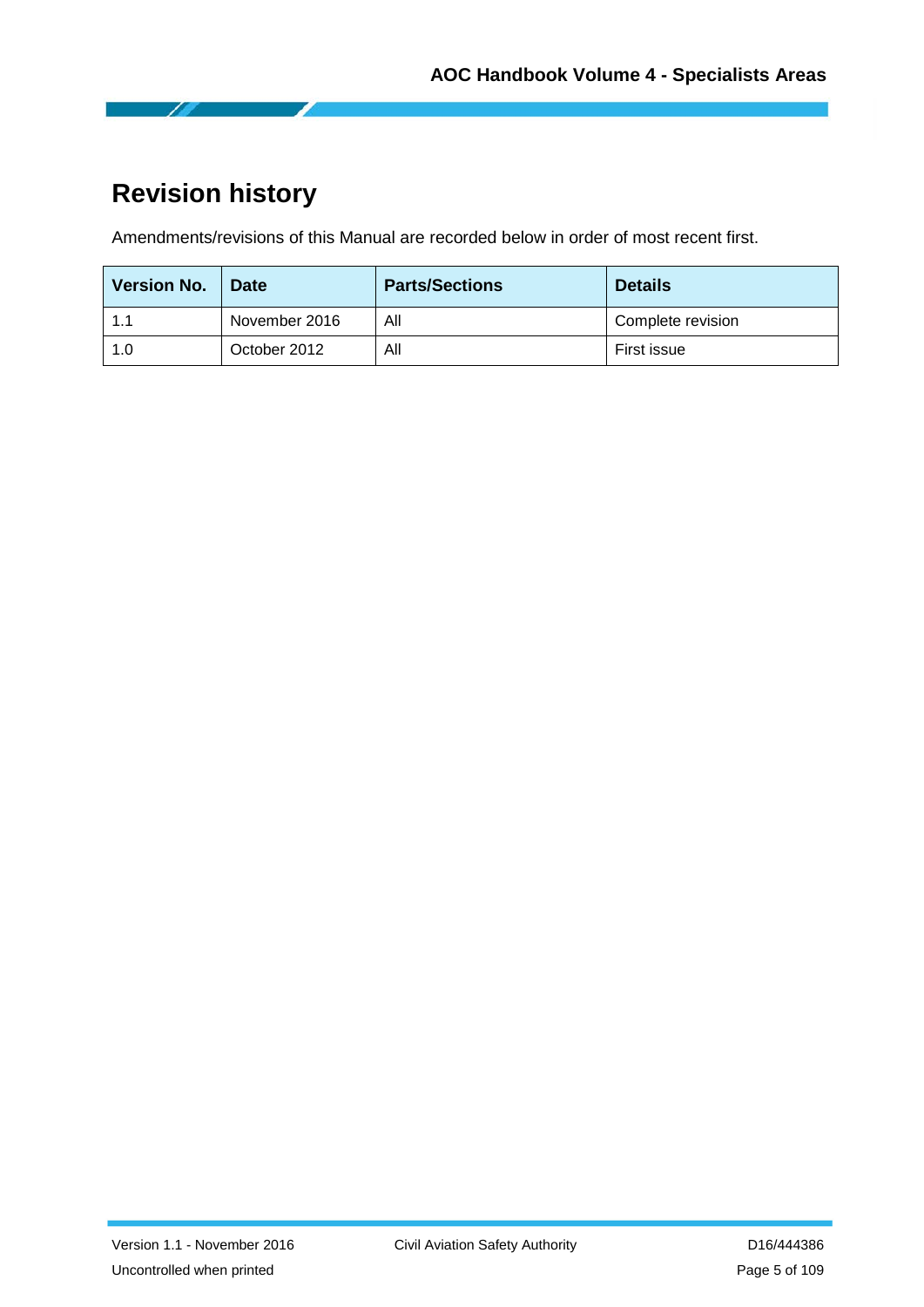# <span id="page-5-0"></span>**1. Dangerous Goods**

# <span id="page-5-1"></span>**1.1 Introduction**

This chapter provides an outline of the information required in a Dangerous Goods Manual and details the CASA assessment process in relation to Dangerous Goods Manuals, practices and training when considering an application for an AOC.

The Dangerous Goods Manual must be acceptable to CASA but does not require a separate approval.

## **1.1.1 External References**

Regulatory references used to assess the standard for Entry Control or AOC variations are:

- Civil Aviation Act 1988 section 23: Dangerous goods (CAA);
- Civil Aviation Safety Regulations 1998 Part 92 Dangerous goods (CASR);
- Civil Aviation Regulations 1988 regulation 215 (CAR);
- ICAO Technical Instructions for The Safe Transport Of Dangerous goods By Air ICAO Doc 9284: AN/905 (ICAO TI); and/or, the IATA Dangerous goods Regulations (IATA DGR) current editions;
- Emergency Response Guidance for Aircraft Incidents Involving Dangerous goods ICAO Doc 9481: AN/928 (ERG)

It is important that all stakeholders understand the dangerous goods entry control or variation process so that applications for can be processed expeditiously and with minimal cost of resources or finances.

# <span id="page-5-2"></span>**1.2 Responsibilities**

### **1.2.1 CASA Responsibilities**

As part of an AOC application or AOC variation process, the operator must provide CASA with a Dangerous Goods Manual containing all processes, procedures and documents relating to the acceptance and carriage of dangerous goods.

# **1.2.2 Applicant's Responsibilities**

The Dangerous Goods Manual details the policies and procedures for the handling, acceptance and carriage of dangerous goods on board an operator's aircraft.

The type of detail and extent of information included in a Dangerous Goods Manual will be dictated by the nature of the operation and the operator's policy on which classes or the quantities of dangerous goods that will be accepted for carriage.

# **1.2.3 AOC Operations Specification**

The applicant for an AOC must decide the types of dangerous goods carriage that will apply to their operation when completing an AOC application or AOC variation using CASA Form 1049 AOC Application Form Part H1- Dangerous Goods Operations.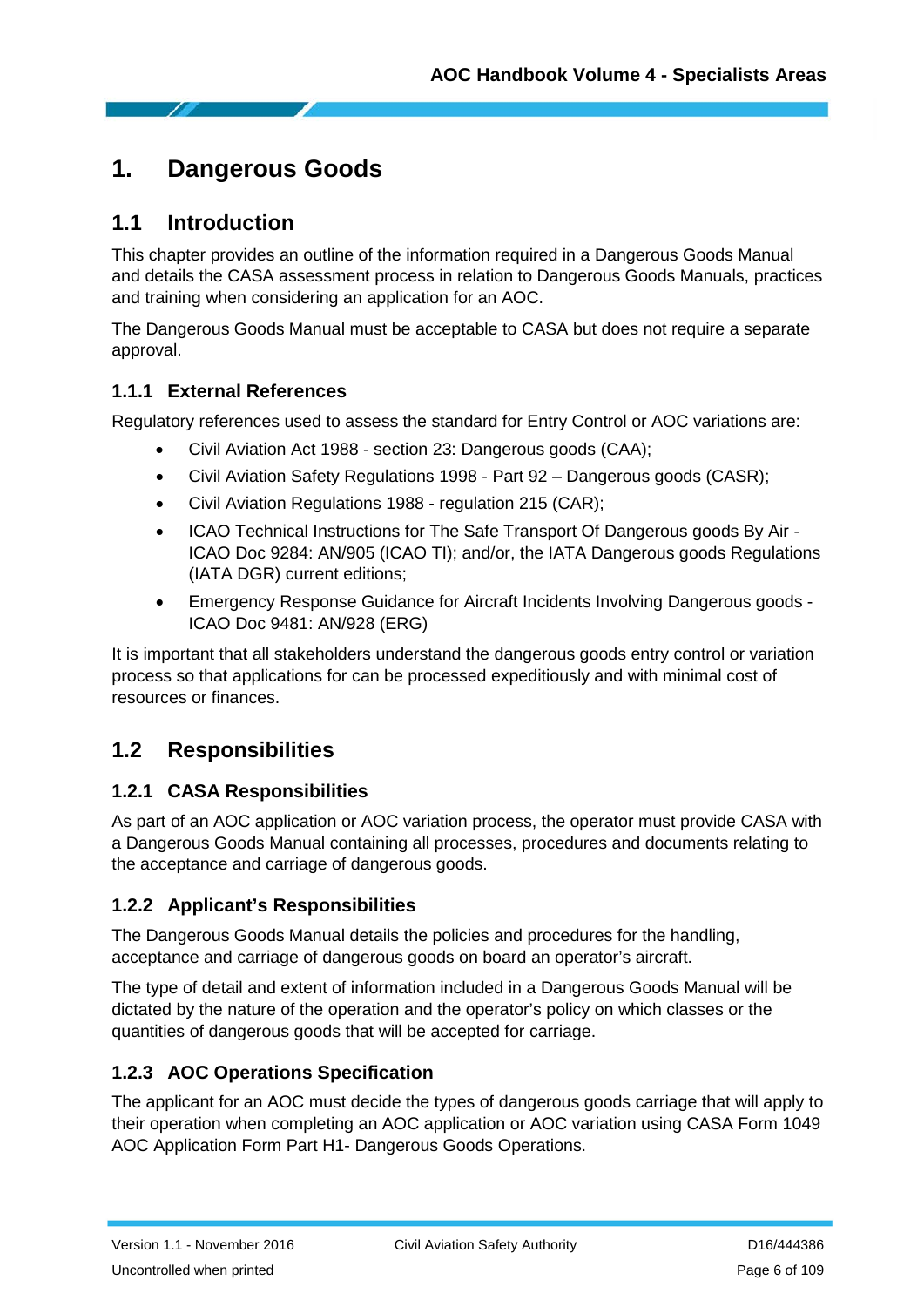There are 4 dangerous goods options available that may be detailed within the AOC Operations Specification. However, selection of option 4 immediately excludes options 1, 2 and 3.

The four options are either a combination of 1, 2 and 3, or option 4 only:

- Option 1 Operator carries dangerous goods under the provisions for passengers and crew
- Option 2 Operator will carry dangerous goods only in COMAT (company materials)
- Option 3 Operator will carry dangerous goods as cargo
- Option 4 Operator not approved to carry any dangerous goods

If choosing option 4, the operator is not permitted to carry dangerous goods except for those permitted due to an 'excepted' type of operation, but the requirements for documented processes and procedures in the Operations Manual are still required.

Examples of 'excepted' operations are:

- to provide medical aid to a patient during flight
- to provide veterinary aid or a humane killer for an animal during flight
- for dropping in connection with agricultural, horticultural, forestry, avalanche control, ice jam control and landslide clearance or pollution control activities
- to provide aid during flight in connection with search and rescue operations.

### **1.2.4 Permissions under Section 23 of the CAA**

In some circumstances an operator may wish to conduct operations involving the carriage and use of dangerous goods during flight. Some of these operations require permission of CASA issued in accordance with section 23 of the Civil Aviation Act 1988.

Examples of these include:

- the carriage and use of dry ice to cool specialised photographic equipment during flight
- the carriage and use of a petrol powered pressure washer during flight for use during powerline insulator washing
- the carriage of skidoos containing fuel and used in Antarctic operations
- the carriage of law enforcement officers in circumstances not covered by regulation 92.160 of CASR
- the carriage of fuel containers and petrol powered equipment during certain charter flights where the only persons on the aircraft apart from the pilot are persons requiring the fuel for use with their equipment
- the carriage of refrigerant gases or fuel to remote locations by operators of small aircraft who cannot comply fully with Part 92 of CASR Operator dangerous goods.

A Dangerous Goods Manual is still required.

The application for the permission to carry dangerous goods is made using CASA Form 361 and applicants should use the guidance contained in Advisory Circular AC 92-04.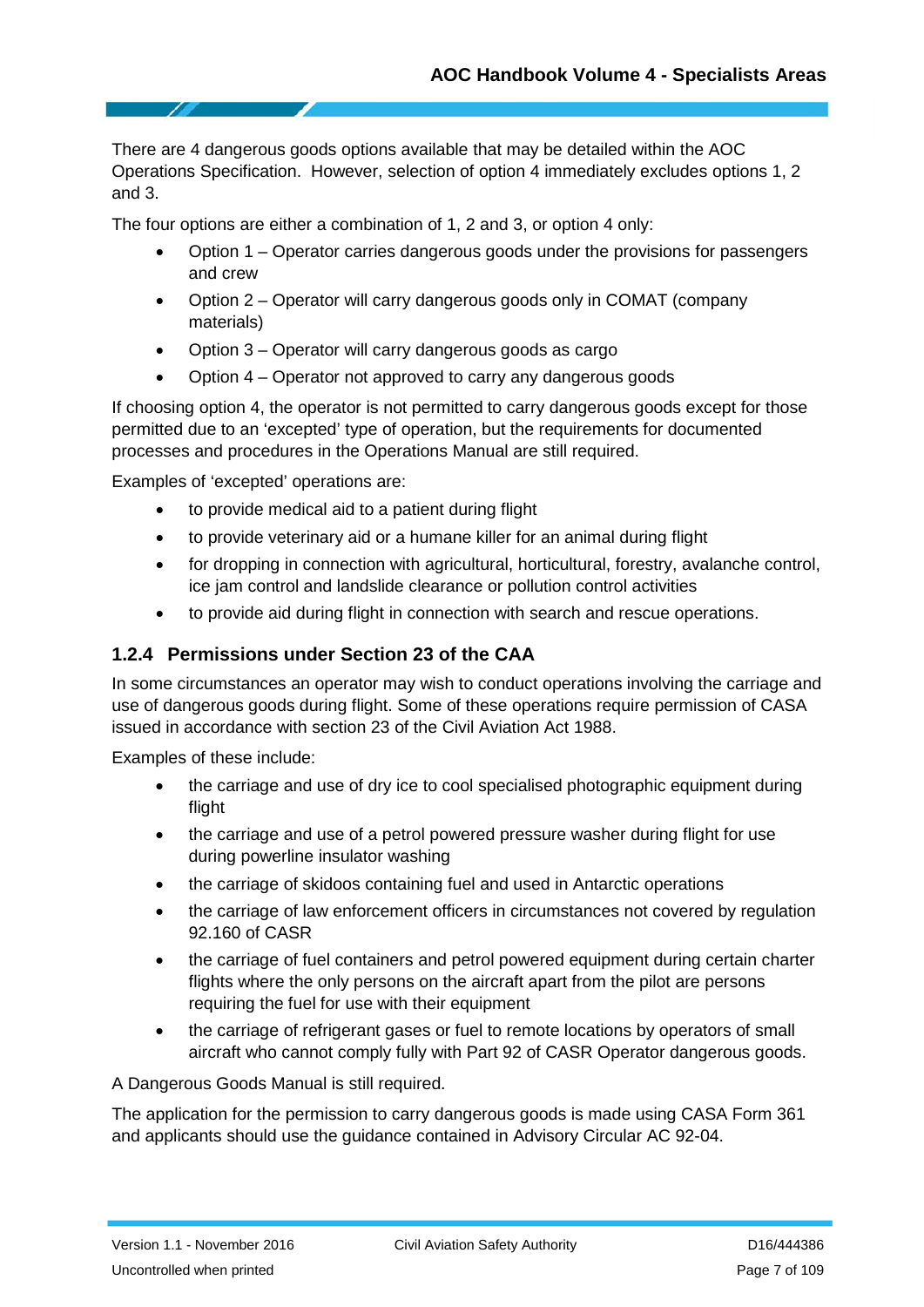

分

# **1.2.5 Application Forms**

The following is a list of application forms available for use by the operator:

**Table 1: Application Forms**

| AOC Handbook Vol. 4 - References        | <b>Application Forms</b>                            |
|-----------------------------------------|-----------------------------------------------------|
| Permissions under Section 23 of the CAA | Form 361 - Application for Permission to Carry      |
| (Section 1.2.4)                         | Consign DG                                          |
| DG Training Course Approval             | Form 1536 - Application for Approval of a           |
| (Section 1.7.3)                         | Dangerous Goods Training Course                     |
| DG Instructor Approval                  | Form 1537 - Application for Approval to Instruct an |
| (Section 1.7.3)                         | Approved Dangerous Goods Course                     |

## **1.2.6 Assessment Checklists**

The following checklists will be used during assessments. CASA recommends the operator reviews their processes and procedures having regard to the checklists.

| <b>AOC Handbook Vol. 4 - References</b>                    | <b>Assessment Checklist Reference</b>                                        |  |
|------------------------------------------------------------|------------------------------------------------------------------------------|--|
| Permissions under Section 23 of the CAA<br>(Section 1.2.4) | Form 361 - s23 Permission Checklist                                          |  |
| Contents of the manual<br>(Section 1.3.4.1)                | Form 1441 - Dangerous Goods Manual Evaluation                                |  |
| Dangerous Goods Manual<br>(Section 1.3)                    | Form $1443$ – Dangerous Goods Manual – On-site<br>Inspection                 |  |
| Verification and Testing                                   | Form $1444$ – Acceptance of dangerous goods                                  |  |
| (Section 1.5)                                              | Form 1445 - Passenger Check-in (Dangerous<br>goods)                          |  |
|                                                            | Form 1446 - Flight Crew - Cabin Crew - Load<br>Controllers (Dangerous goods) |  |
|                                                            | Form 1447 - Non Dangerous Goods Cargo<br>Acceptance                          |  |
| Dangerous goods Training<br>(Section 1.7.4)                | Form 1448 - Dangerous goods Training                                         |  |
| DG Training Course Approval<br>(Section 1.7.3)             | Form 8881 - Dangerous Goods Training                                         |  |
| DG Instructor Approval                                     | Form 138 – DG Instructor Assessment                                          |  |
| (Section 1.7.5.3.3)                                        | <b>Form 1567 - DG Instructor Approval Checklist</b>                          |  |

#### **Table 2: Assessment Checklist References**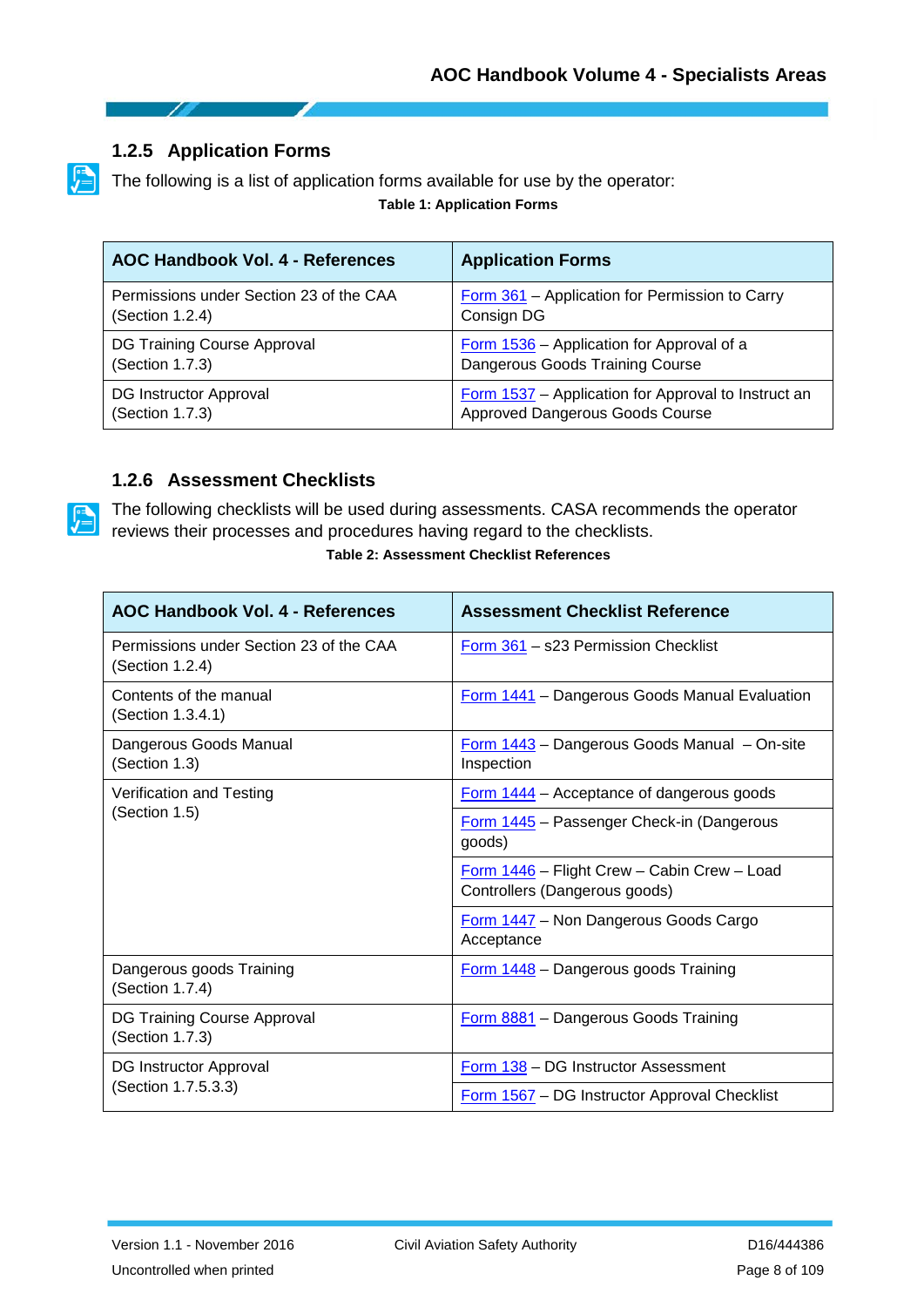# <span id="page-8-0"></span>**1.3 Dangerous Goods Manual**

### **1.3.1 What is in a Dangerous Goods Manual?**

The Dangerous Goods Manual details the policies and procedures for the handling, acceptance and carriage of dangerous goods on board an operator's aircraft.

The type of detail and extent of information included in a Dangerous Goods Manual will be dictated by the nature of the operation and the operator's policy on which classes or quantities of dangerous goods will be accepted for carriage.

[Sub-regulation 215 \(3\) of the CAR](https://www.casa.gov.au/rules-and-regulations/landing-page/current-rules) permits CASA to direct an operator to include certain material or to require certain distribution or revision of the Dangerous Goods Manual.

### **1.3.2 The purpose of the Dangerous Goods Manual**

#### **The purpose of the Dangerous Goods Manual**

The purpose of the Dangerous Goods Manual is to provide the operator's employees with information and instructions enabling them to carry out their duties and responsibilities with regard to the handling and carriage of cargo and dangerous goods on the operator's aircraft. The manual may be incorporated as an element within the Operations Manual.

It is very important to provide these instructions to employees in a manual which is accessible to those employees.

The operator must ensure that the contents of the manual are accurate and relevant to their operation and not simply a means to fulfil a regulatory requirement. The carriage of undeclared dangerous goods or incorrectly consigned dangerous goods has the potential to cause a serious incident.

When writing the manual, the operator should use industry or local knowledge of potential shippers and what they may offer for carriage, to identify areas of risk that may impact on safe carriage of cargo.

### **1.3.3 Who is required to have a Dangerous Goods Manual?**

#### **General**

A Dangerous Goods Manual is required by commercial operators who carry dangerous goods:

- as consigned freight
- in passenger's checked or carry-on baggage
- belonging to the operator and are being returned after replacement or carried to replace those dangerous goods that are required to be on board the operator's aircraft for airworthiness or operational reasons (For example; aircraft batteries, fire extinguishers, life rafts and life vests)
- intended to provide, during flight:
	- − medical aid to a patient
	- veterinary aid or a humane killer for an animal
	- aid in connection with a search and rescue operation
	- for dropping in connection with forestry, horticultural or pollution control activities.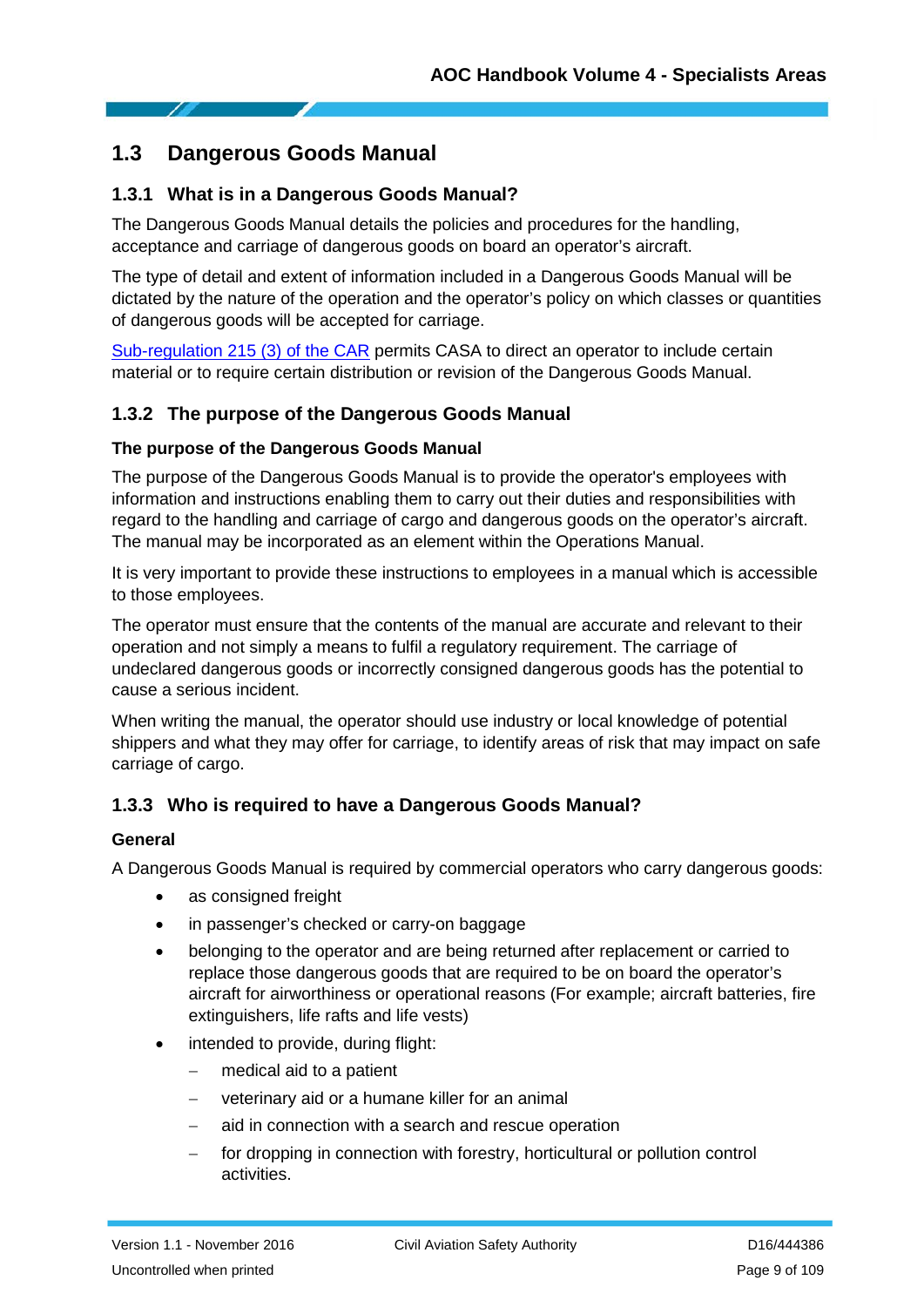#### **Foreign Operators**

A foreign commercial operator operating in Australian territory should maintain a Dangerous Goods Manual in accordance with the requirements of the State of Registry of the aircraft, or, if that State has no such law, in accordance with the requirements of the ICAO Technical Instructions for the Safe Transport of Dangerous Goods by Air or IATA Dangerous Goods Regulations (DGR).

#### **Exemptions**

Operators engaged in agricultural operations only are not required to have a Dangerous Goods Manual.

#### **1.3.4 Development of a Dangerous Goods Manual**

#### **Contents of the Manual**

The recommended layout and content of a Dangerous Goods Manual is contained in Advisory [Circular 92-2.](https://www.casa.gov.au/standard-page/casr-part-92-consignment-and-carriage-dangerous-goods)

The CASA Inspector will use the material contained within AC 92-2 as the basis of the assessment of a Dangerous Goods Manual.

Where instructions in the Dangerous Goods Manual refer to another manual, then the manual referred to, or the relevant part of it, must be made available and accessible to the employees required to comply with those instructions.

CASA will not issue a permission under [section 23 of the Civil Aviation Act 1988:](https://www.casa.gov.au/rules-and-regulations/landing-page/current-rules)

- if the operator does not have a Dangerous Goods Manual
- for the carriage of a class of dangerous goods not covered in the operator's Dangerous Goods Manual.

For further information regarding applying to CASA for a section 23 Permission, refer to Section 1.2.4 of the AOC Handbook Volume 4.

#### **Company Policy**

The following policies should be included:

- company policy regarding:
	- − dangerous goods that may not be carried
	- − dangerous goods of the operator
	- − dangerous goods that may be carried on special operations (For example Search and Rescue (SAR), air ambulance, tactical law enforcement, and incendiary dropping)
- operator variations
- existing CASA permissions, approvals or exemptions relating to dangerous goods
- employees authorised to accept dangerous goods on behalf of the operator (this may be expressed by name or position title)
- where the responsibility is contracted to an agent, a reference to that agent.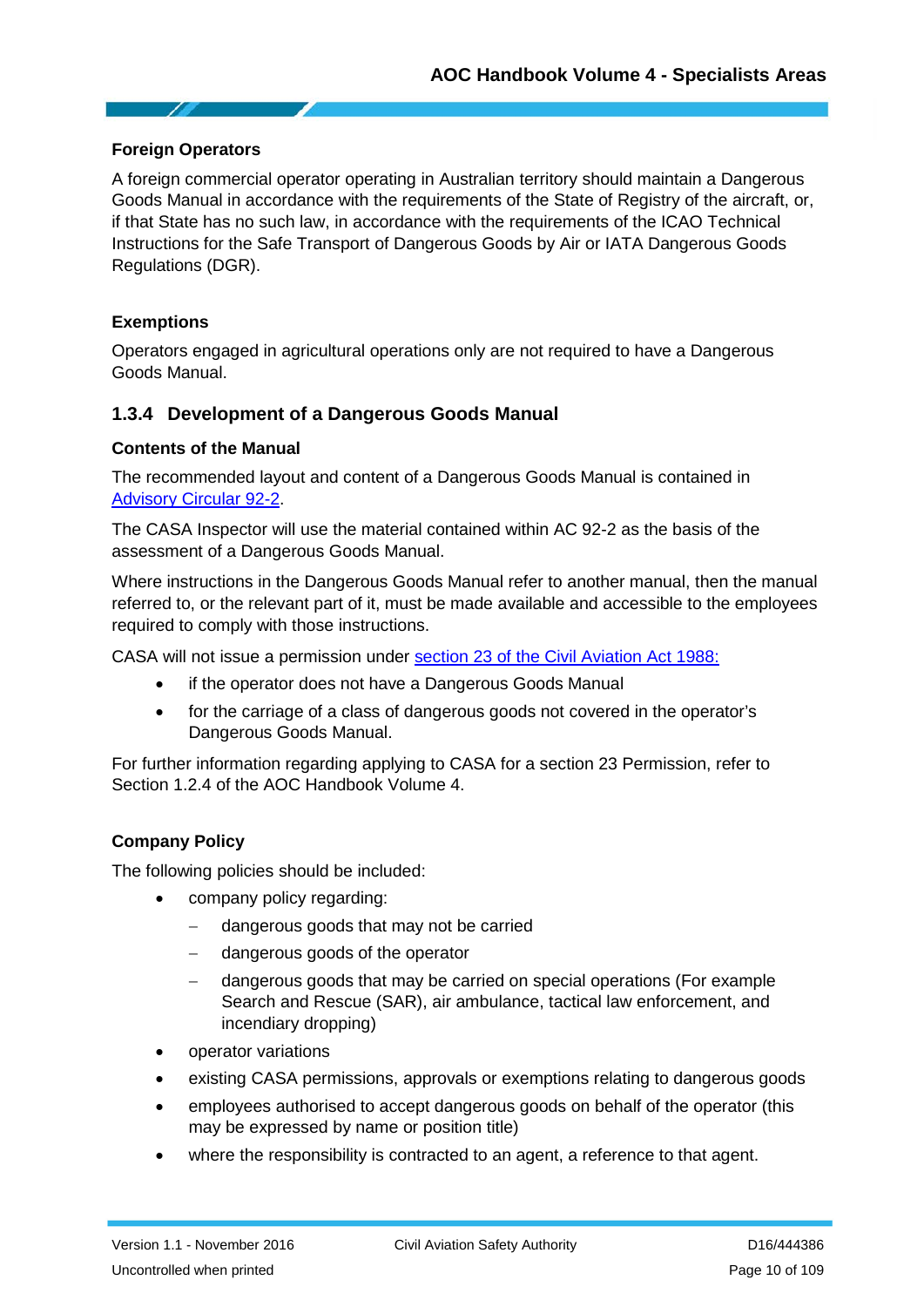#### **Procedures**

The following procedures for accepting and storing cargo (including dangerous goods) should be included:

- methods to aid the identification of hidden or mis-declared dangerous goods
- lists of commonly mis-declared items
- requirement for consignor of cargo to make a signed statement of the contents
- acceptance procedures and rejection processes
- documentation requirements
- checklists
- notification to Captain (NOTOC)
- freight manifests
- retention of documentation
- segregation, storage and handling
- aircraft loading and unloading procedures, including measures to ensure that "Cargo Aircraft Only" packages of dangerous goods are not loaded onto passenger aircraft.

#### **Responsibilities**

Clear identification of the person or persons responsible for:

- keeping the Dangerous Goods Manual amended and up to date
- acquiring and distributing reference materials and documentation (Including IATA, DGRs, checklists, and signage)
- ensuring employees maintain currency in dangerous goods training and that records are up to date
- ensuring agents are trained, maintain currency in training and that records are up to date.

#### **Reference to Requirements**

The operator's Dangerous Goods Manual must include:

- a listing of the applicable Australian legislation covering consignment and carriage of dangerous goods
- a listing of the applicable technical documents relating to dangerous goods matters and their location
- an emphasis on the need to comply with the company policy and procedures detailed in the Dangerous Goods Manual.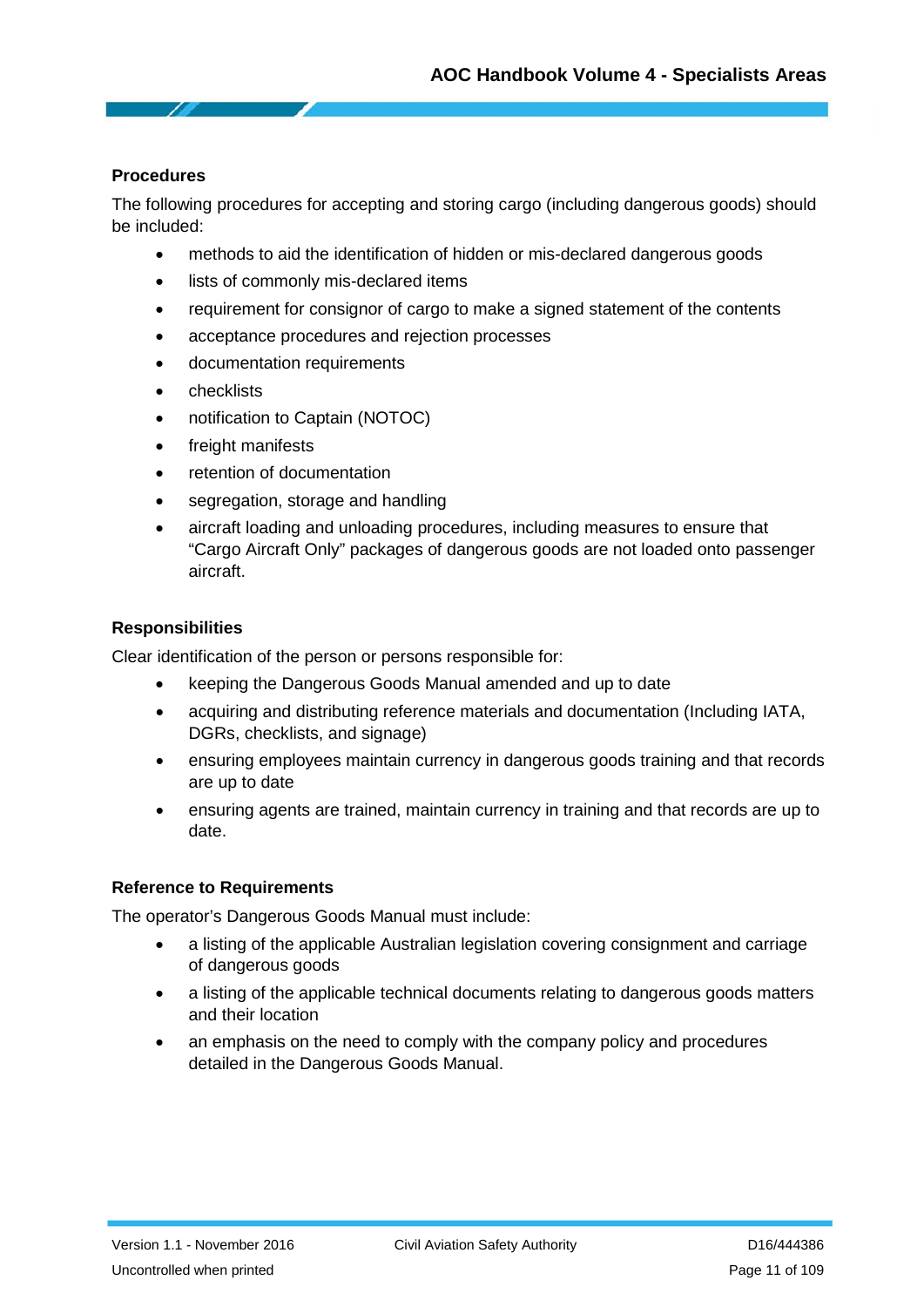#### **Dangerous goods carried by passengers and crew**

Information relating to dangerous goods carried by passengers and crew should:

- include the dangerous goods that passengers are permitted to carry on board, on their person, and in their checked-in baggage
- be provided to passengers at passenger check-in points, ticketing areas and baggage collection areas.

#### **Procedures for reporting dangerous goods**

The Dangerous Goods Manual must include a definition of a dangerous goods incident.

Procedures relating to dangerous goods incidents must include:

- initial action
- follow-up action
- the responsibility of employees to report.

#### **Precautions against hidden hazards in cargo consignments and passenger's baggage**

Information on potential hazards hidden in cargo consignments and passenger's goods must be provided within the Dangerous Goods Manual including:

- a list of commonly mis-declared items (may be based on experience)
- the requirements for a consignor of cargo, to make a signed statement of the contents of the cargo, and the document on which the statement should be made (this may not be applicable to foreign operators carrying cargo originating outside Australia)
- a set of procedures for ensuring the statement of contents from the consignor (the original consignor or a freight forwarder)
- the provision of information to shippers and freight forwarders about areas where cargo is lodged with the operator.

#### **Dangerous Goods Acceptance Process**

- Dangerous Goods Acceptance process
- Dangerous Goods Checklists
- Notification of Dangerous Goods To the Pilot In Command NOTOC Process
- Dangerous Goods Hazard and Handling Labels
- Display of Dangerous Goods Information
- Dangerous Goods Storage Area.

#### **Cargo Acceptance Process**

- Cargo Acceptance Process
- Hidden Dangerous Goods
- Dangerous Goods Consignment Note Requirements.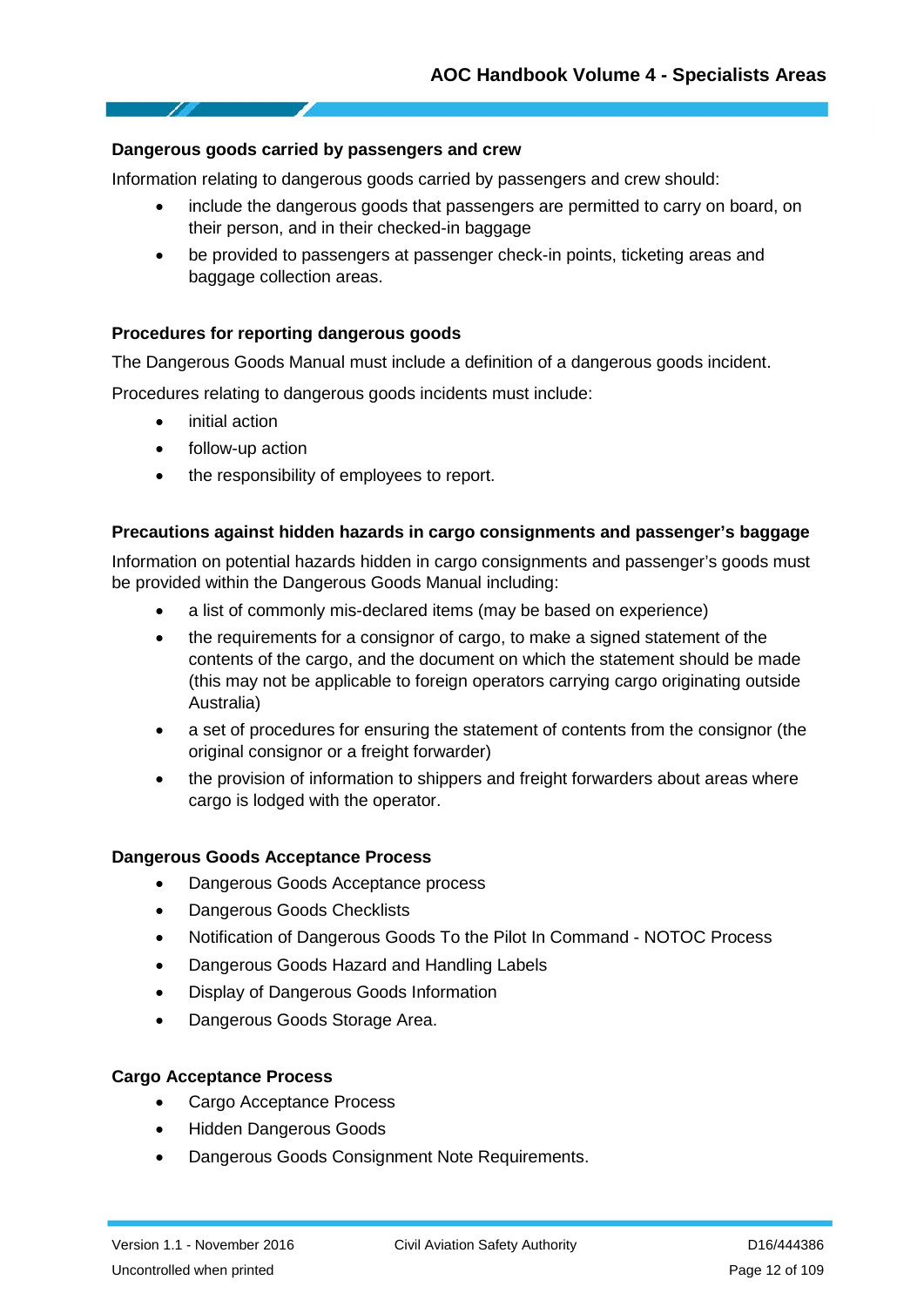#### **Dangerous Goods Rejection Process**

- Dangerous Goods Rejection Process
- Quarantine Area
- Labels Relevant to the Dangerous Goods Rejection Process (Hold, Accept, Reject)

#### **Company Dangerous goods Training Policy**

The Dangerous Goods Manual must make reference to the need for training. Details of the training requirements for dangerous goods handling can be found in the section on Dangerous Goods Training.

The operator's Dangerous Goods Training Policy should include:

- the training requirement
- who is to be trained, to what level and how often
- Approved Training Organisations (ATO)
- operator-specific material to be covered by employees who attend a generic external course
- recording of training qualifications
- Dangerous Goods Training Organisation and Instructor Approvals
- Dangerous Goods Training Records
- Dangerous Goods Training Certificates
- Dangerous goods training system for maintaining currency.

For more information, see section 1.7 of this chapter.

#### **Information to Pilot-in-Command (Notification to Captain [NOTOC])**

Information required by the pilot-in-command must include:

- the responsibilities of load planners
- the method of providing written advice to the pilot-in-command of dangerous goods on board the aircraft
- the responsibilities of the pilot-in-command to acknowledge the written advice
- the method of providing emergency response information to the pilot-in- command
- instructions to pilot-in-command to report details of dangerous goods carried to ATC in the event of an in-flight emergency.

#### **Emergency Procedures**

CASA recommends the Dangerous Goods Manual contains actions to be taken by employees in the event of an incident such as a spillage or leakage, before or after take-off or in-flight.

The operator must ensure that for consignments for which a dangerous goods transport document is required, appropriate information is immediately available at all times for use in emergency response to accidents and incidents involving dangerous goods in air transport. The information must be available to the pilot-in-command and can be provided by either: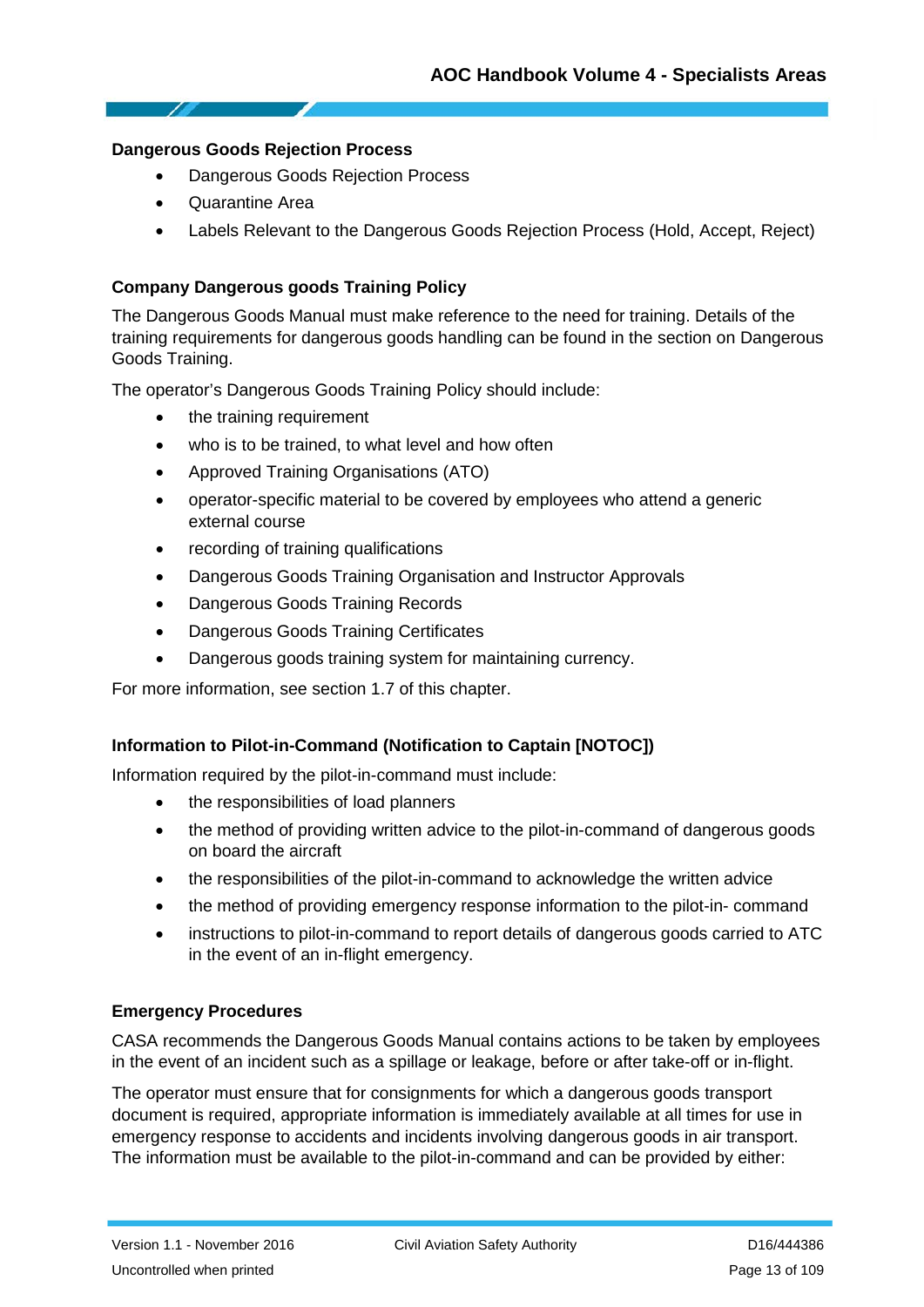- the ICAO document Emergency Response Guidance for Aircraft Incidents Involving Dangerous goods (Doc 9481)
- any other document which provides appropriate information concerning the dangerous goods on board.

#### **Company aircraft type-specific instructions**

In addition to the previous guidelines, the following company aircraft type-specific instructions are required:

- dangerous goods of the operator that may be carried
- aircraft hold diagrams location and numbering system
- stowage locations and quantities for radioactive substances including transport index limits, dry ice and magnetised material, including:
	- o segregation requirements
	- o operator-specific requirements considering the nature of the hazard presented by certain classes of dangerous goods and the specific aircraft configuration (For example not storing corrosives next to emergency oxygen bottles or primary control cables)
- in-flight emergency response information
- potential hazards associated with each class of dangerous goods including:
	- o emergency action in the event of fire, spills or leakages
	- o The responsibilities of the Pilot-In-Command to report details of dangerous goods carried to Air Traffic Control in the event of an in-flight emergency.

#### **Provision of information**

- Dangerous goods information with tickets
- Dangerous goods notices at check-in
- Dangerous goods notices at freight acceptance areas.

#### **Dangerous goods incident reporting**

- Reporting method responsibility for reporting to Chief Pilot and CASA
- Reporting time period considering regulation 92.065 (2) of CASR

[Regulation 92.065](https://www.casa.gov.au/standard-page/casr-part-92-consignment-and-carriage-dangerous-goods) (2) of the CASR mandates that, if a dangerous goods incident occurs, the operator must report the incident to CASA in writing within 2 working days of the incident occurring.

#### **Retention of records (Hard Copy or Electronically)**

The following dangerous goods documentation must be retained for a period of 3 months:

- The Dangerous Goods Transport Document (DG Shippers Declaration)
- Dangerous Goods Acceptance Checklists
- Notification of Dangerous Goods to the Pilot in Command (NOTOC)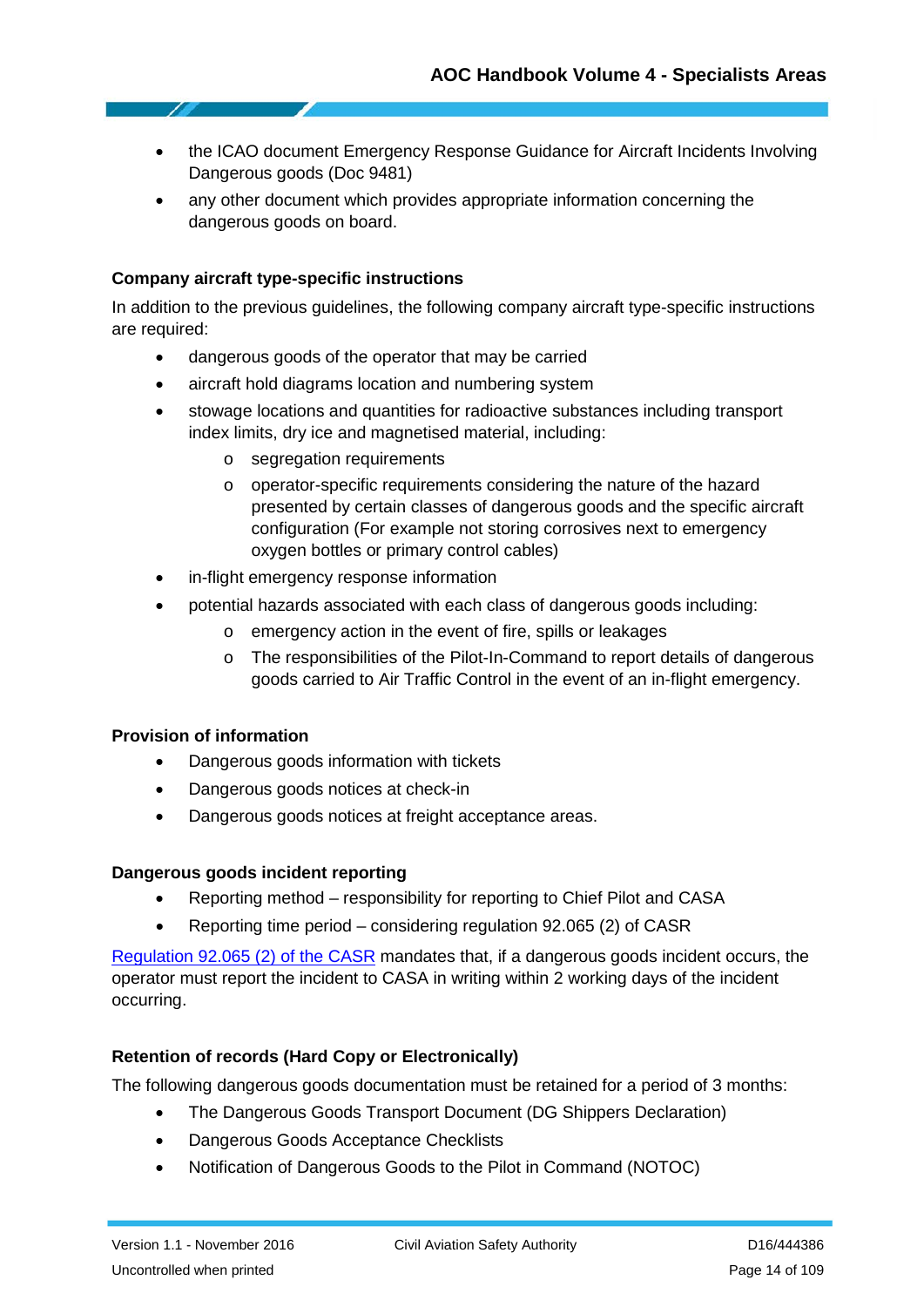• Air Waybill and consignment notes

# <span id="page-14-0"></span>**1.4 Technical Desktop Documentation Review**

[Section 28\(BF\) of the Civil Aviation Act 1988](https://www.casa.gov.au/rules-and-regulations/landing-page/current-rules) requires management level oversight of the dangerous goods functions within an organisation.

The CASA Inspector will review a combination of the following documents relevant to the nature of activities to be conducted by the operator.

- Dangerous Goods Manual [\(CASA Form 1441](http://casaconnect/manuals/oih/form1441.tr5) DG Manual Evaluation)
- Any manual which contains reference to the handling, acceptance or carriage of dangerous goods and cargo which may include the:
- Operations Manual
- Training & Checking Manual
- Freight and Cargo Manuals
- Airport and Ground Handling Manuals
- Emergency Procedures Manual
- Cabin Crew Manuals.

# <span id="page-14-1"></span>**1.5 Verification and Testing**

The CASA Inspector may liaise with any of the operator's staff to verify the operator's dangerous goods procedures.

The verification will involve:

- a desktop assessment of the operators documented procedures
- inspection of the operators procedures in practice.

The purpose of the assessment is to establish that the operator can demonstrate that their processes and procedures are appropriate to the nature of the operations covered by the AOC.

The operator should review the assessment checklists within Section 1.2.5 of AOC Handbook Volume 4, as part of their own document quality assurance.

# <span id="page-14-2"></span>**1.6 Applicable Legislation or other documents**

- Section 23 of the Civil Aviation Act 1988
- Section 29 of the Civil Aviation Act 1988
- Part 92 of the Civil Aviation Safety Regulations 1998
- Regulation 215 of the Civil Aviation Regulations 1988
- ICAO Technical Instructions For The Safe Transport Of Dangerous Goods By Air
- IATA Dangerous Goods Regulations

Current legislation is available on the [CASA current rules web page.](https://www.casa.gov.au/rules-and-regulations/landing-page/current-rules)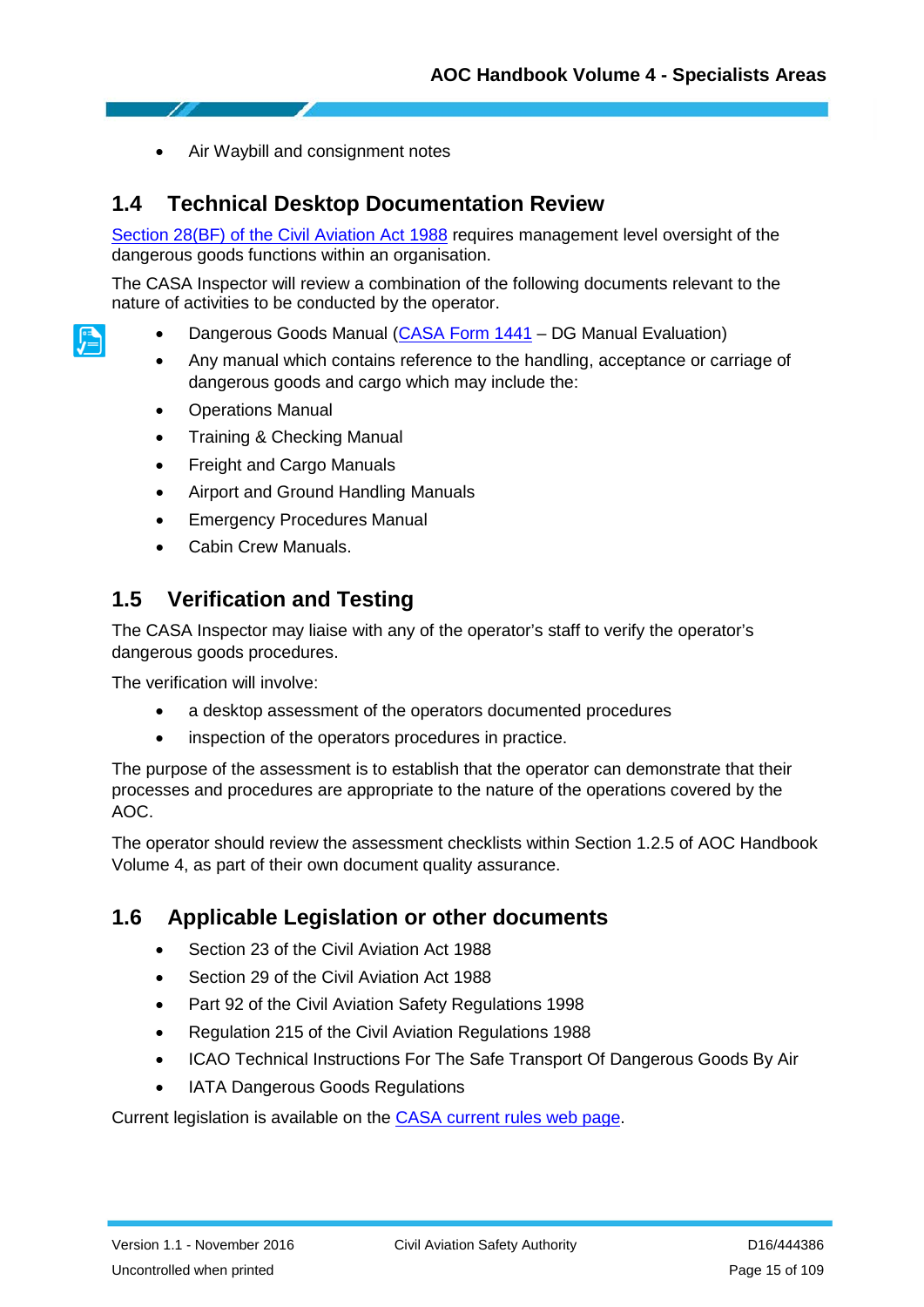# <span id="page-15-0"></span>**1.7 Dangerous Goods Training**

## **1.7.1 Introduction**

This section contains guidance on Dangerous Goods (DG) training and outlines the regulatory requirements for DG training for employees and the CASA approval requirements for DG courses and instructors.

This section should be read in conjunction with [AC 92A-01, AC 92-01](https://www.casa.gov.au/standard-page/casr-part-92-consignment-and-carriage-dangerous-goods) and [AC 92-03](https://www.casa.gov.au/standard-page/casr-part-92-consignment-and-carriage-dangerous-goods) and Part [92 of the Civil Aviation Safety Regulations 1998.](https://www.casa.gov.au/rules-and-regulations/landing-page/current-rules)

An employee is only required to undertake training which is relevant to the employee's responsibilities and duties within the organisation. The exception is under [regulation 92.135 of](https://www.casa.gov.au/rules-and-regulations/landing-page/current-rules)  [the CASR](https://www.casa.gov.au/rules-and-regulations/landing-page/current-rules) requires that all employees on all DG courses must receive training in the provisions concerning DG carried by passengers and crew.

### **1.7.2 Definitions Relating to DG**

**Cargo** does not include carry-on baggage or checked baggage.

**Group A employee** is an employee whose duties include accepting, or supervising someone whose duties include accepting, cargo known or believed to contain dangerous goods consigned for transport on an aircraft at any time after it leaves the custody of the original consignor.

**Group B employee** is an employee whose duties include accepting, or supervising someone whose duties include accepting, cargo consigned for transport on an aircraft (other than cargo known or believed to contain dangerous goods) at any time after it leaves the custody of the original consignor.

**Group C employee** is an employee who is a member of an aircraft's flight crew or a load planner.

**Group D employee** is an employee who is a member of an aircraft's cabin crew.

**Group E employee** is any employee of an operator, ground handling agent, freight forwarder or screening authority who is not a group A, B, C or D employee and whose duties involve handling:

- cargo consigned for transport on an aircraft at any time after it leaves the custody of the original consignor
- passengers' checked or carry-on baggage.

**Group F employee** is an employee of a shipper of goods whose duties include packing dangerous goods, or supervising someone else whose duties include packing dangerous goods, in the course of the goods being consigned for transport on an aircraft.

**Deemed Employees** are personnel of outsourced agencies that are directly performing a function for and on behalf of an operator. These personnel are deemed to be employees of the operator. The operator is responsible for ensuring that the outsourced employees are trained as Group A employees.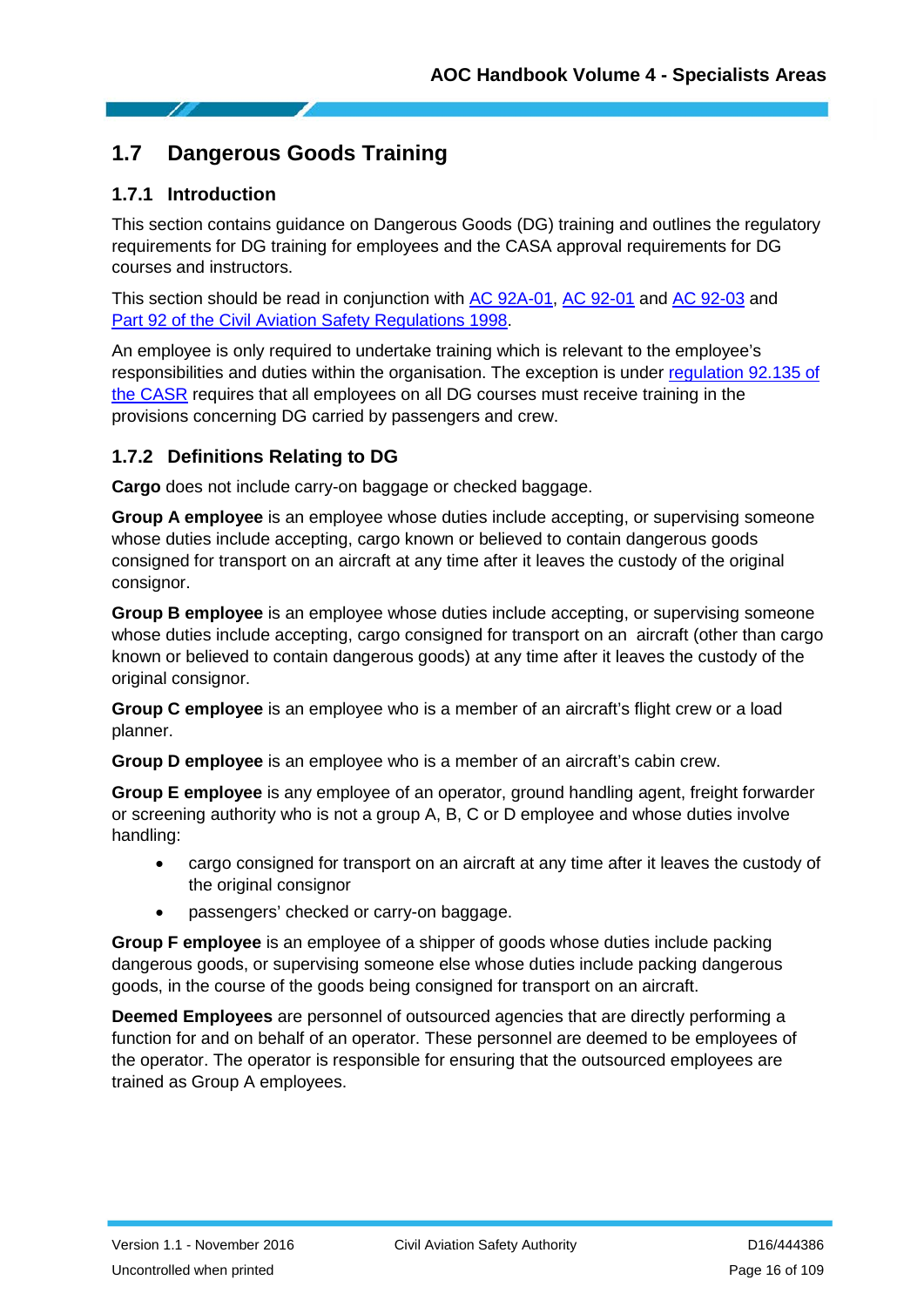## **1.7.3 Application Forms**

贻

The following CASA forms are relevant to this activity:

### **Dangerous goods Training Course Approval**

- [Form 1536](https://www.casa.gov.au/publications-and-resources/landing-page/forms-and-templates) DG Training Course Approval Application
- [Form](https://www.casa.gov.au/publications-and-resources/landing-page/forms-and-templates) 8881 DG Training Course Syllabus Compliance Statement

#### **Dangerous goods Instructor Approval**

• [Form 1537](https://www.casa.gov.au/publications-and-resources/landing-page/forms-and-templates) – DG Instructor Approval Application

## **1.7.4 Responsibilities relating to DG Training**

#### **Applicant's Responsibilities**

The applicant is responsible for ensuring:

- that any staff engaged in the handling or transporting of passengers or cargo have received dangerous goods training
- that dangerous goods training courses and instructors are approved by CASA where CASA approval is required
- to ensure that the DG training course meets the syllabus requirements of under [regulation 92.135 of CASR](https://www.casa.gov.au/rules-and-regulations/landing-page/current-rules)
- that the course workbooks, instructor notes, exams and certificates are adequate, up to date, and functional
- In the case of distance education courses, that there are adequate safeguards for detecting and/or preventing inappropriate activities
- to ensure that any DG training received by their employees, which does not require CASA approval, meets the requirements of the syllabus and is appropriate to the duties of the employee
- to ensure that instructors are approved by CASA where required and that instructors that do not require CASA approval meet the necessary pre-requisite training in order to deliver the course (as specified in [regulation 92.140 \(5\) of the CASR\)](https://www.casa.gov.au/standard-page/casr-part-92-consignment-and-carriage-dangerous-goods).

#### **CASA Responsibilities**

The CASA Inspector will verify that the applicant has made arrangements to ensure that any staff engaged in the handling of passengers, cargo and dangerous goods have received appropriate DG training commensurate of their duties and responsibilities.

CASA will check the process for recording and monitoring DG training, including scheduling of recertification training ahead of expiry.

CASA will assess training courses and instructors where CASA approval is required.

The CASA Inspector will assess that the course material:

- is complete
- meets the requirements of the syllabus
- is consistent with the instructor guides and student workbooks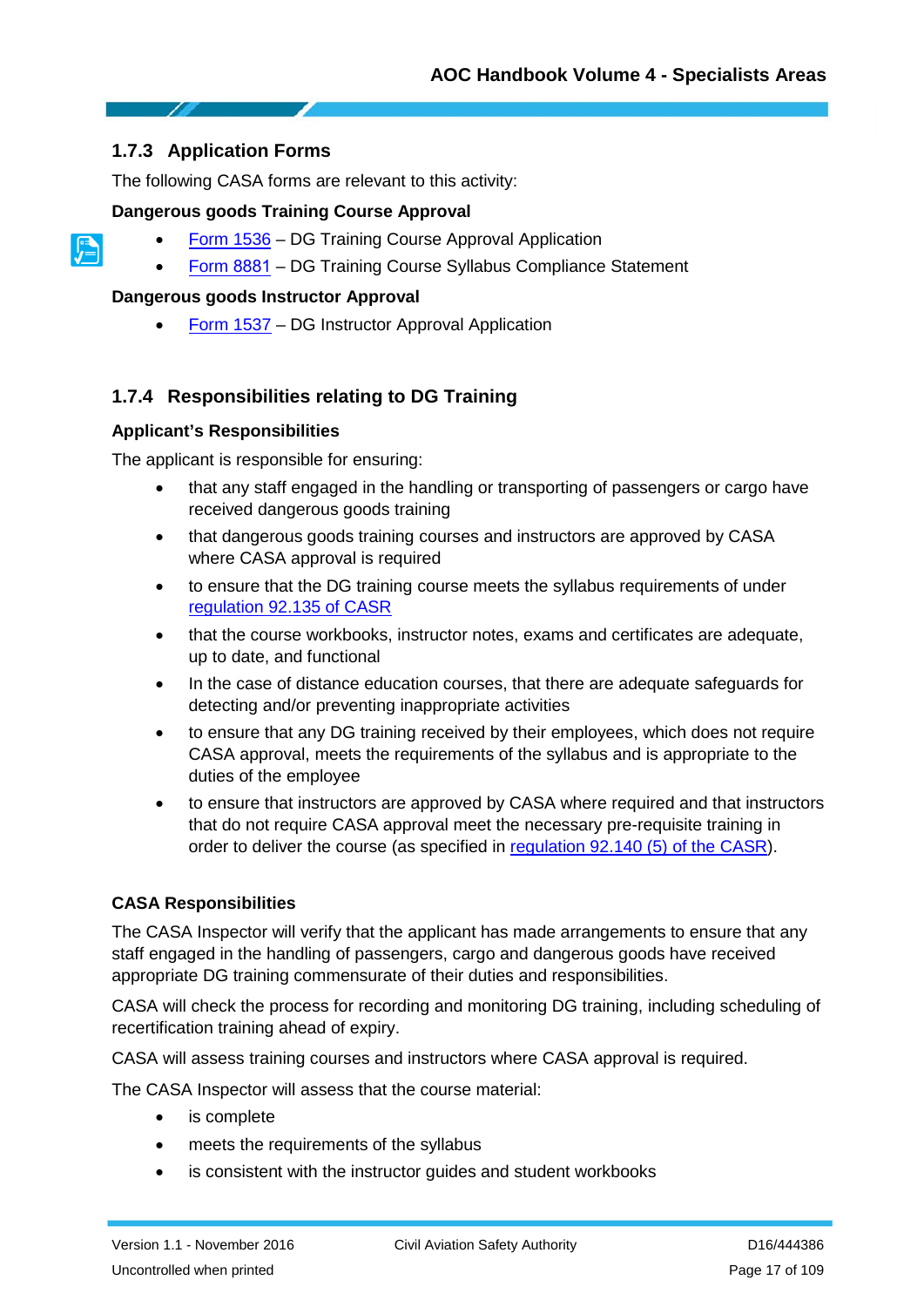The CASA Inspector will assess that the exams are an appropriate test of knowledge across the relevant syllabus.

For Group E employees who undertake a DG Training Course which is not a CASA approved course, the CASA Inspector will verify that the applicant has appropriate processes and procedures to indicate that these employees have received the required level of relevant training.

For instructors of Group E training courses CASA will check that instructors are appropriately trained and the processes for assessing, monitoring and recording their training are appropriate.

# **1.7.5 Training**

#### **Training Requirements**

An operator is required to ensure employees undertake training which is relevant to their responsibilities and duties within the organisation.

The requirement for dangerous goods training is applicable to any employee of:

- a commercial (business) operator (exemptions are listed in Section 1.7.5.3)
- a ground handling agent (GHA)
- a freight forwarder (including a Regulated Air Cargo Agent or an Accredited Air Cargo Agent);

Where that employee is handling, or is involved in the handling of cargo that has been consigned for carriage on board an aircraft. This includes passenger checked or carry-on baggage.

The type and scale of training will vary depending on the type of operation proposed under the AOC and the types of dangerous goods to be carried. In general, training is required for:

- aircraft operators (including Flight Crew, Cabin Crew, Load Control/Planner, Check-In Personnel
- ground handling agent
- freight forwarders
- security screening staff
- shippers of dangerous goods.

Operators must satisfy training requirements for all staff involved in the handling of cargo, passengers or passengers' baggage, even if that operator does not carry dangerous goods as cargo. The operator is required to have a Dangerous Goods Manual, which may be incorporated within the Operations Manual.

It is not necessary for an employee to be physically handling the cargo for them to be required to undertake dangerous goods training.

[Regulation 92.095 to 92.130 of CASR](https://www.casa.gov.au/rules-and-regulations/landing-page/current-rules) (inclusive) imposes training requirements upon various employer entities (see Table 3).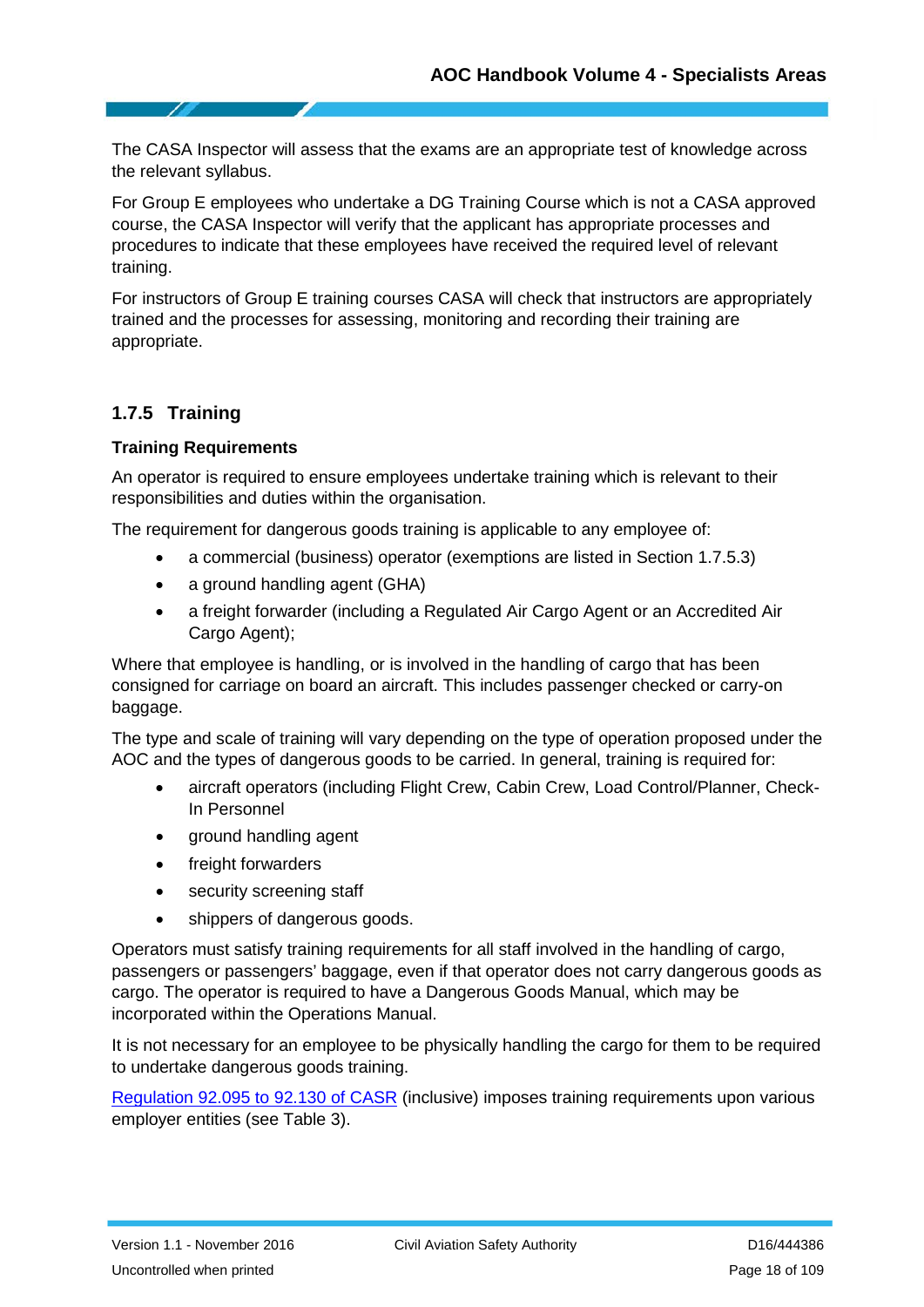**Table 3:** 

| <b>Regulation</b> | <b>Employer</b>                                   | <b>Employee Group</b> |
|-------------------|---------------------------------------------------|-----------------------|
| 92.095            | Aircraft operators                                | Groups A, B, C, D, E  |
| 92.100            | <b>GHA</b>                                        | Group A, B, E         |
| 92.105            | <b>Forwarders</b>                                 | Group A, B, E         |
| 92.115            | Screening authorities                             | Group E               |
| 92.120            | <b>Shippers of Dangerous Goods</b>                | Group F               |
| 92.125            | Australian based employees of foreign operator    | Groups A, B, C, D, E  |
| 92.130            | Foreign based employees of an Australian Operator | Groups A, B, C, D, E  |

### **Exclusions**

As outlined in [regulation 92.095 of CASR,](https://www.casa.gov.au/standard-page/casr-part-92-consignment-and-carriage-dangerous-goods) DG training is not required for commercial operators only involved in the following activities:

- agricultural
- **horticultural**
- **forestry**
- pollution control
- search and rescue
- balloon operations
- joy flights
- scenic flights
- flying training operations.

### **Exemptions**

Where an employee cannot be trained in accordance with one of the legislative requirements in Table 3 then the responsible employer (not the employee) may apply to CASA for exemption under [regulation 11.160 of CASR](https://www.casa.gov.au/rules-and-regulations/landing-page/current-rules) from the relevant regulation.

# **1.7.6 Overarching DG Training Principles**

#### **Development of a Dangerous Goods Course**

Dangerous goods training must consider the applicable syllabus relevant for the employees groups. With this in mind, there are some overarching training outcomes that will always apply the training organisation. These include:

- DG familiarisation and the identification of the various classes of dangerous goods and associated potential hazards to employees and aircraft
- methods for identifying hidden or misdeclared dangerous goods and the appropriate actions for staff in these circumstances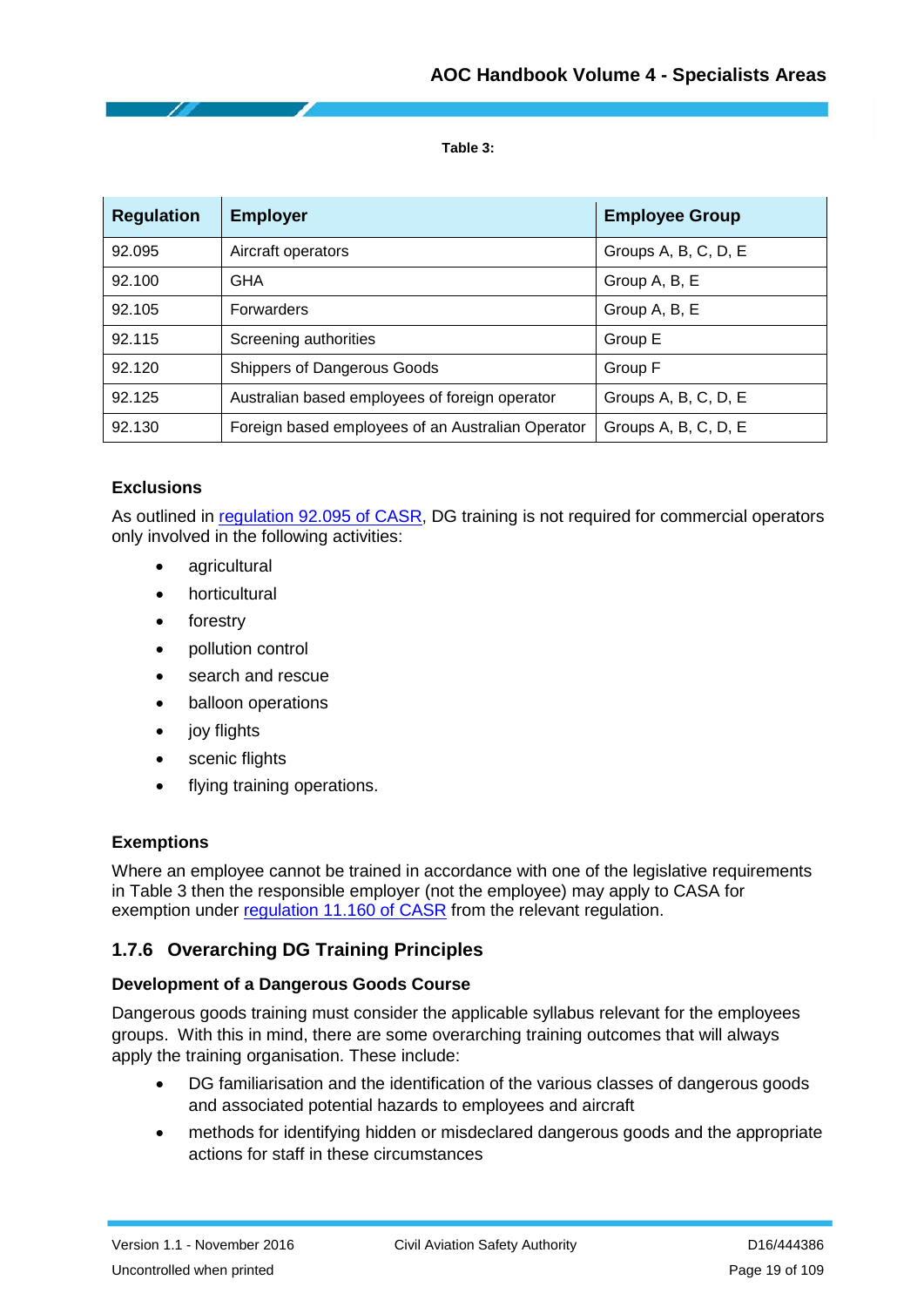- specific functional training for dangerous good contents, for example, Group B employees should be able to recognise a UN specification outer packaging by the markings, interpret an MSDS and determine whether the item is classified as dangerous
- safety training should include components of emergency procedures on the ground and in flight, inspection and decontamination, incident management and subsequent reporting.

### **Ongoing DG Training**

Within two years of receiving initial training, an employee must undertake recurrent or refresher training. The refresher can be undertaken within three months of the two year anniversary. Refresher training courses are designed to renew knowledge and update employees on technical, procedural or company policy changes since the employee was previously trained. The course is also designed to identify knowledge deficiencies and rectify them if present.

In the case where the initial course required CASA approval, the refresher course will also require CASA approval.

If an employee does not undertake training within the two year interval, attendance at an initial training course is required instead of a refresher course.

#### **Training Records**

Dangerous goods training records must be kept and maintained by:

- Australian Operators with employees in Australia
- Australian Operators with Flight and Cabin Crew
- Load Planners that are employed outside Australia
- Ground Handling Agents and Freight forwarders with employees in Australia
- Screening authorities.

Employers are required to establish processes and procedures for the maintenance of records, and detail who is responsible for that maintenance. Employers must have the ability to quickly establish the training status of a group of employees at a given location.

#### *Trainee's Records*

Records are to include:

- the names of the employees who have completed the training
- the name and organisation of the person conducting the training
- reference to the training material used to meet the training requirements, such as CASA's approval instrument number (if an approved course)
- dates of training conducted.

**Note:** Where the 'deeming' provision under regulation 92.090 of CASR is used, the record should clearly indicate the actual date the training was conducted and the date the training is deemed to have been conducted.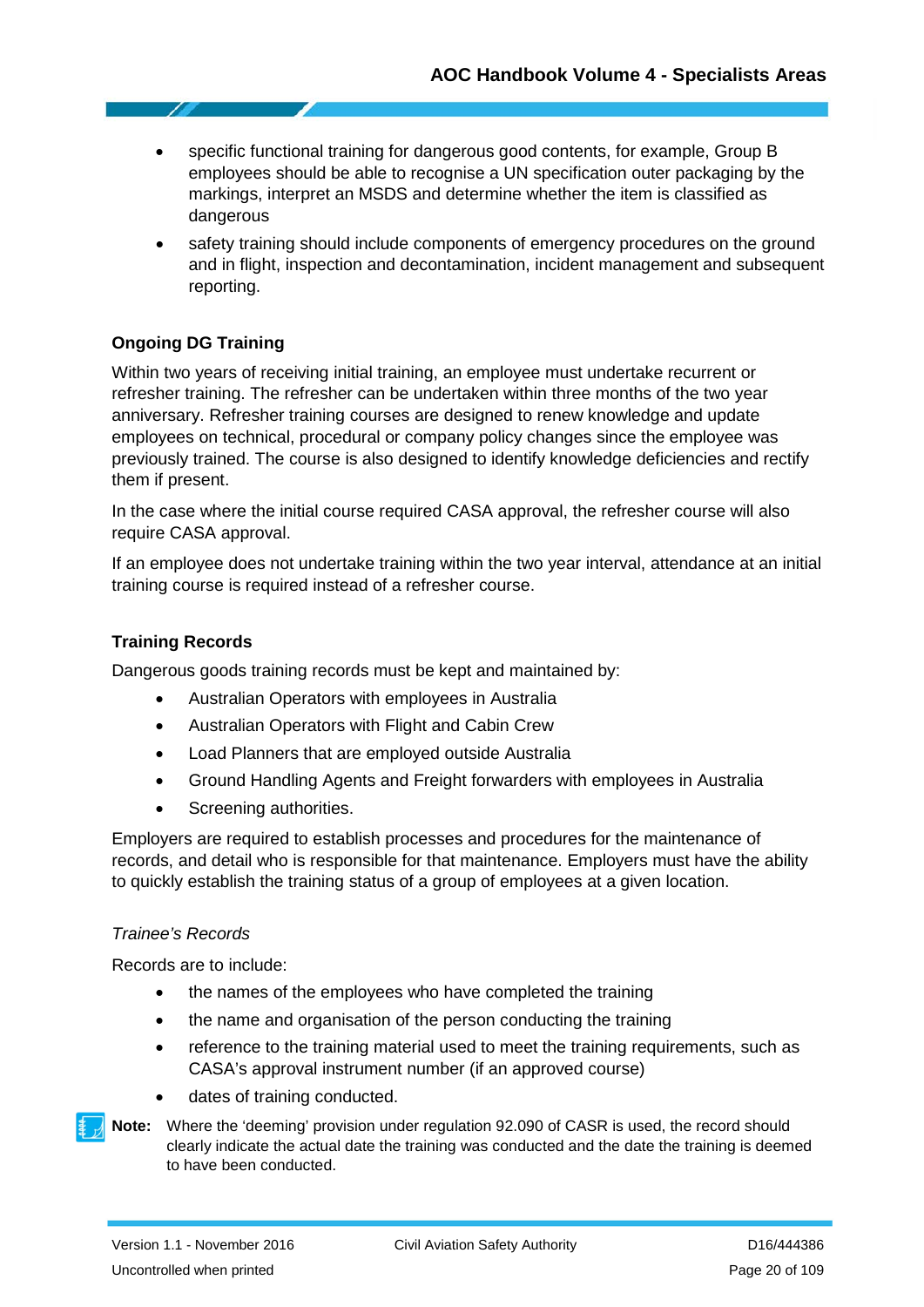The employer should retain a copy of any certificate issued to an employee that is required under [regulation 92.135 \(5\) of CASR.](https://www.casa.gov.au/rules-and-regulations/landing-page/current-rules) Provision should be made for the issue to the employee of a copy of the certificate where the employee ceases employment.

Where the services of a freight forwarder or ground handling agent are used, then the operator should seek access or confirmation that records are being maintained and that training is being undertaken at the appropriate times (that is before starting duties of a new position and every two years thereafter).

Guidance material regarding DG training records can be found in [AC 92-01.](https://www.casa.gov.au/standard-page/casr-part-92-consignment-and-carriage-dangerous-goods)

#### *Instructor Records*

CASA recommends that training records are kept for two years as evidence that instructor standards have been assessed, maintained, remediated, improved and standardised. These records are to include:

- any peer reviews conducted
- principal instructor assessments
- standardisation meetings, including results of course enhancements and refinements.

#### *Instructor Approval and Currency*

Approval of a Dangerous Goods Instructor under [regulation 92.140 of the CASR](https://www.casa.gov.au/rules-and-regulations/landing-page/current-rules) may be granted to an appropriate applicant. [CASA Form 1537](https://www.casa.gov.au/publications-and-resources/landing-page/forms-and-templates) - Application for approval to instruct an approved dangerous goods course, should be used after consulting [AC 92-03.](https://www.casa.gov.au/standard-page/casr-part-92-consignment-and-carriage-dangerous-goods)

Approved Dangerous Goods Training Instructors should remain current by either:

- instructing all syllabus subjects relevant to the course for which an instructor's approval is held
- satisfactorily completing a relevant approved course, as a student, within the previous two years.

Unless granted an exclusion under [regulation 11.160 of CASR,](https://www.casa.gov.au/rules-and-regulations/landing-page/current-rules) instructors of courses for which an approval is not required and who do not hold an approval from CASA to instruct an approved course, should have satisfactorily completed an appropriate approved course within the two years before instructing.

#### *Previously Trained Employees*

Where operators, freight forwarders and ground handling agents take on a new employee who has completed dangerous goods training with a previous employer the employee is not required to undergo a new course of training but they must be inducted into the organisation's policies, processes and procedures.

When an operator commences operations at a new port and takes on an existing ground handling agent located there, the ground handling agent's employees need to be trained with regard to the policies, processes and procedures of the new operator.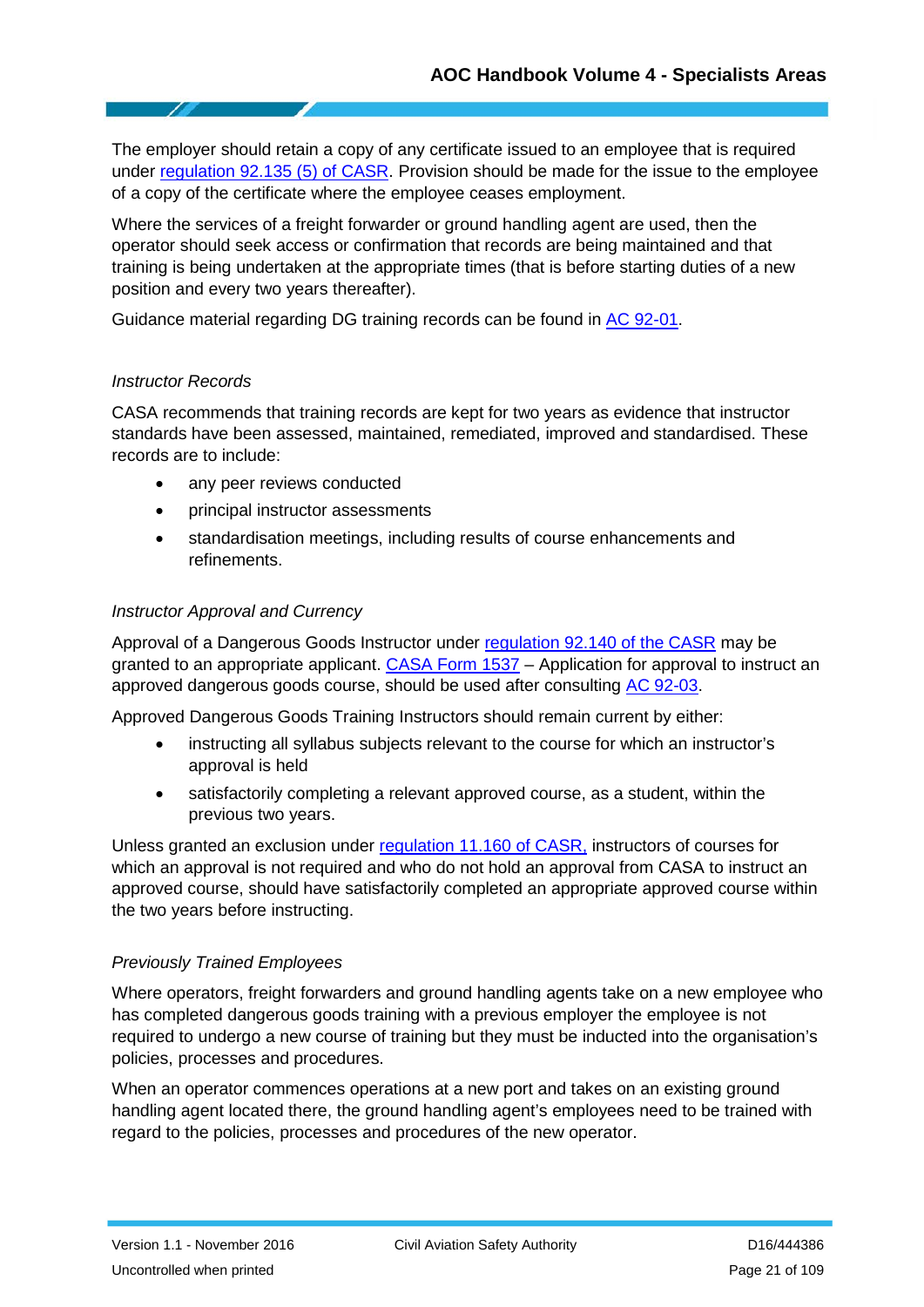Where a new employee has previously undertaken DG training and holds a certificate confirming that training; it is still incumbent upon the employer to ensure that the training was appropriate and CASA approved where necessary.

## **1.7.7 Course Approval Requirements**

Regulation 92 of CASR contains two syllabi for dangerous goods training. One relates to courses requiring CASA approval. The other relates to courses that do not require CASA approval. In either event, refresher training is required within two years of attending the initial course.

#### **Courses Requiring CASA Approval**

[Regulation 92.135 \(1\) of CASR](https://www.casa.gov.au/standard-page/casr-part-92-consignment-and-carriage-dangerous-goods) syllabus is for those courses that are required to be approved by CASA before relevant employees undergo instruction. Instructors on these courses must also be approved by CASA.

Training courses requiring CASA approval are:

- **acceptance** an initial course for the acceptance of dangerous goods (Group A).
- **recertification** for the recertification of the acceptance course (Group A).
- **non-DG acceptance** for the acceptance of non-dangerous goods (Group B)
- **flight crew and load planners** for flight crew to understand the nature of the risks of any dangerous goods on board and procedures to be followed in the event of an incident (Group C)
- **cabin crew** designed so that these employees are familiar with the various dangerous goods (Group D)
- **shippers** courses for those companies that send dangerous goods (Group F)

Further explanation of the syllabi for approved dangerous goods courses is contained in Appendices A and C of [AC 92-03:](https://www.casa.gov.au/standard-page/casr-part-92-consignment-and-carriage-dangerous-goods) Dangerous Goods Training Courses and Instructors.

#### *CASA DG Course Approval – CASA Responsibilities*

The CASA Inspector will verify that:

- the standard of the course will enable an employee to carry out the assigned duties and responsibilities effectively.
- the course content offered is in accordance with the duties and responsibilities of the employees to be trained.
- that approved dangerous goods training courses are kept up to date and appropriate for use.
- that instructors maintain their skills, approvals issued by CASA.

Course content must be updated to reflect amendments to CASA legislation and ICAO TI or IATA DGR publications as they take effect. Such changes do not require further CASA approval during the validity period of the approval.

Assessment will check that systems exist to ensure that:

• training meets the requirements of the syllabus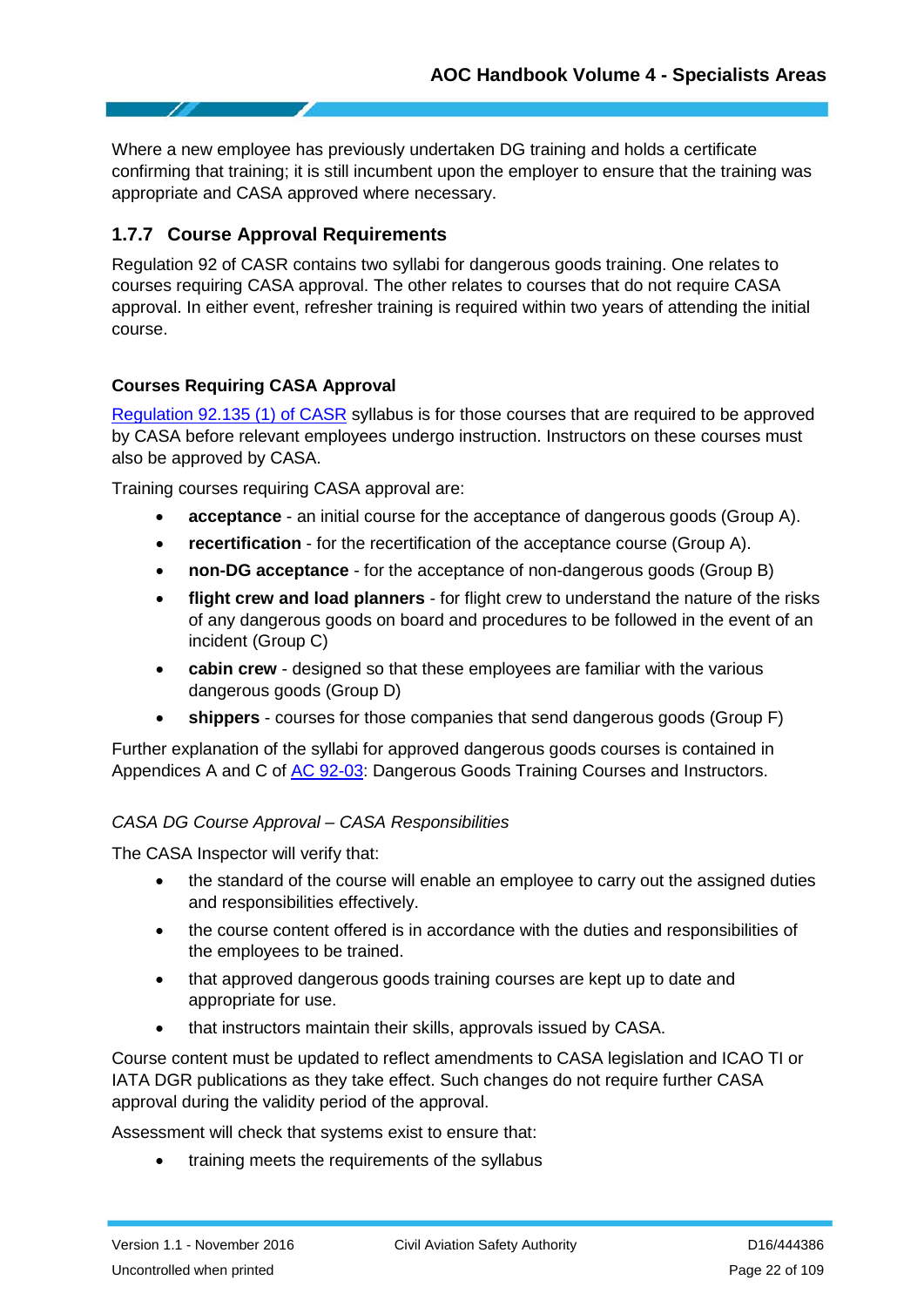- the training course is reviewed, maintained and kept up- to-date
- the instructor is appropriately trained and remains knowledgeable in the subject matter.

#### *Applicant Responsibilities*

It is the responsibility of the AOC applicant to ensure that the nominated instructor possesses an appropriate degree of DG knowledge, relative to the courses they will deliver; and that the nominated instructor has the ability to teach that subject.

For instructors of distance education courses, the AOC applicant is responsible to ensure that the persons nominated to prepare and deliver the course, and to supervise the course, have:

- the appropriate knowledge
- the means to maintain that knowledge
- the tools to ensure that the course continues to remain up-to-date.

Application to CASA is also required for trainee instructors who will be instructing under the supervision of an approved instructor.

#### *Nominated Instructors*

In order to be granted CASA approval, nominated instructors must have:

- experience in cargo and DG operations relevant to the level of instructor approval being applied for
- a good working knowledge of the CASA legislation and technical publications applicable to the courses being instructed
- satisfactorily completed an approved DG "acceptance" course in the previous two years, i.e. a course for Group A employees. This requirement may be waived if CASA is satisfied that the applicant has other compensating equivalent qualifications and/or experience.

While not mandatory, the instructor should have formal instructor qualifications, such as Certificate IV in Assessment and Workplace Training or Train the Trainer would be highly regarded.

Applicants may be tested on their knowledge during the initial application or ongoing CASA audits.

#### *Trainee Instructors*

Where a training organisation or an AOC operator proposes to develop a new in- house instructor, that instructor requires CASA approval before delivering instruction, even if the instruction is given under the supervision of another approved instructor.

The training organisation that is developing the trainee instructor must keep a record of the instructor's development, the modules they have taught and post-instructional critiques. The trainee instructor's progress records and critiques must be made available to CASA at the assessment. CASA will assess the instructor's depth of knowledge relevant to the courses to be taught, and the trainee's ability to teach the course material during a practical on the job training session.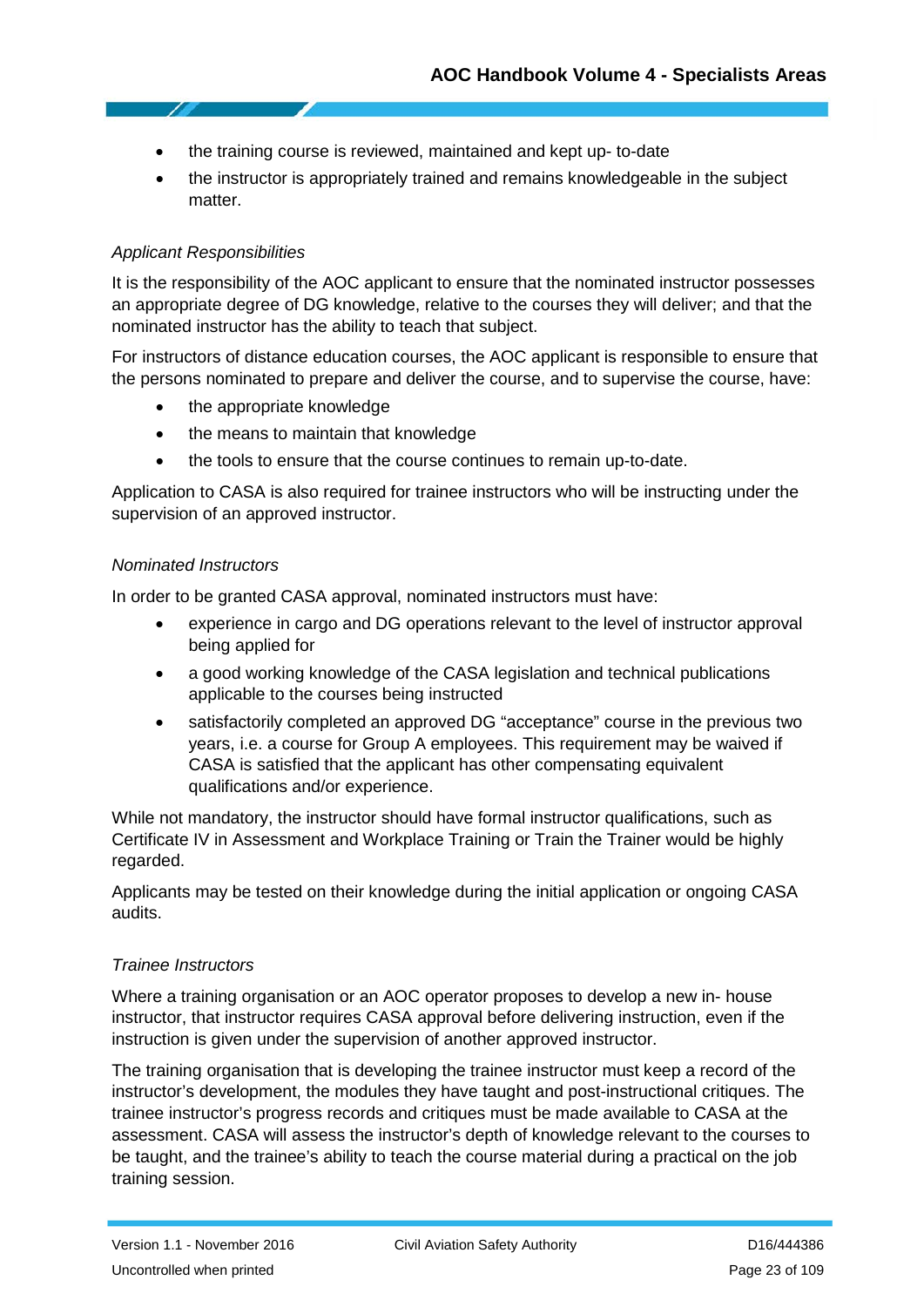### *CASA Approval of Instructors*

Instructors who are instructing on an approved course require CASA approval. Further guidance regarding DG Instructors can be found in [AC 92-03.](https://www.casa.gov.au/standard-page/casr-part-92-consignment-and-carriage-dangerous-goods)

Instructors and persons responsible for approved courses should ensure that they apply to CASA for renewal or re-approval of the course or instructor at least 30 days before the expiry of the approval. This is to allow CASA sufficient time to consider the application and, if appropriate, issue new course or instructor approvals.

CASA does not normally notify an organisation or individual of the impending expiry of approvals.

#### **Courses that do not require CASA Approval**

[Regulation 92.135 \(2\) of CASR](https://www.casa.gov.au/standard-page/casr-part-92-consignment-and-carriage-dangerous-goods) contains syllabus for those courses which may be conducted for relevant employees and do not require approval from CASA. Instructors on these courses must themselves have completed satisfactorily, in the previous two years, an approved course for either Group A or Group B employees.

#### *Outsourcing DG training*

The operator must have appropriate processes and checks to ensure that the outsourced DG training complies with regulatory requirements, is approved by CASA where necessary and is appropriate for the nature of the operations covered by the AOC.

The CASA Inspector will assess that the applicant has made arrangements to ensure that the appropriate processes are in place to ensure that employees who undertake an outsourced DG training course, do an approved course, which is also relevant to their duties.

CASA will also check the systems for recording and monitoring outsourced DG training including:

- systems for ensuring training providers are approved
- system for an ensuring external course is approved and appropriate for employees
- foreign course training is appropriate.

#### **1.7.8 Assessment of the DG Certification Application**

Assessment of the systems provided by an AOC applicant in relation to the training of employees in DG handling training is conducted at the time of application.

#### **Assessment – Document Review**

#### *Dangerous Goods Manual*

[Regulation 92.055 of the CASR](https://www.casa.gov.au/rules-and-regulations/landing-page/current-rules) requires that operators must ensure that employees are made aware of the content of the operator's Dangerous Goods Manual relevant to their duties before the employee first performs their duties.

Where the operator uses an external generic course provider without the course being tailored for operator specifics, then the operator will need to establish a robust mechanism to ensure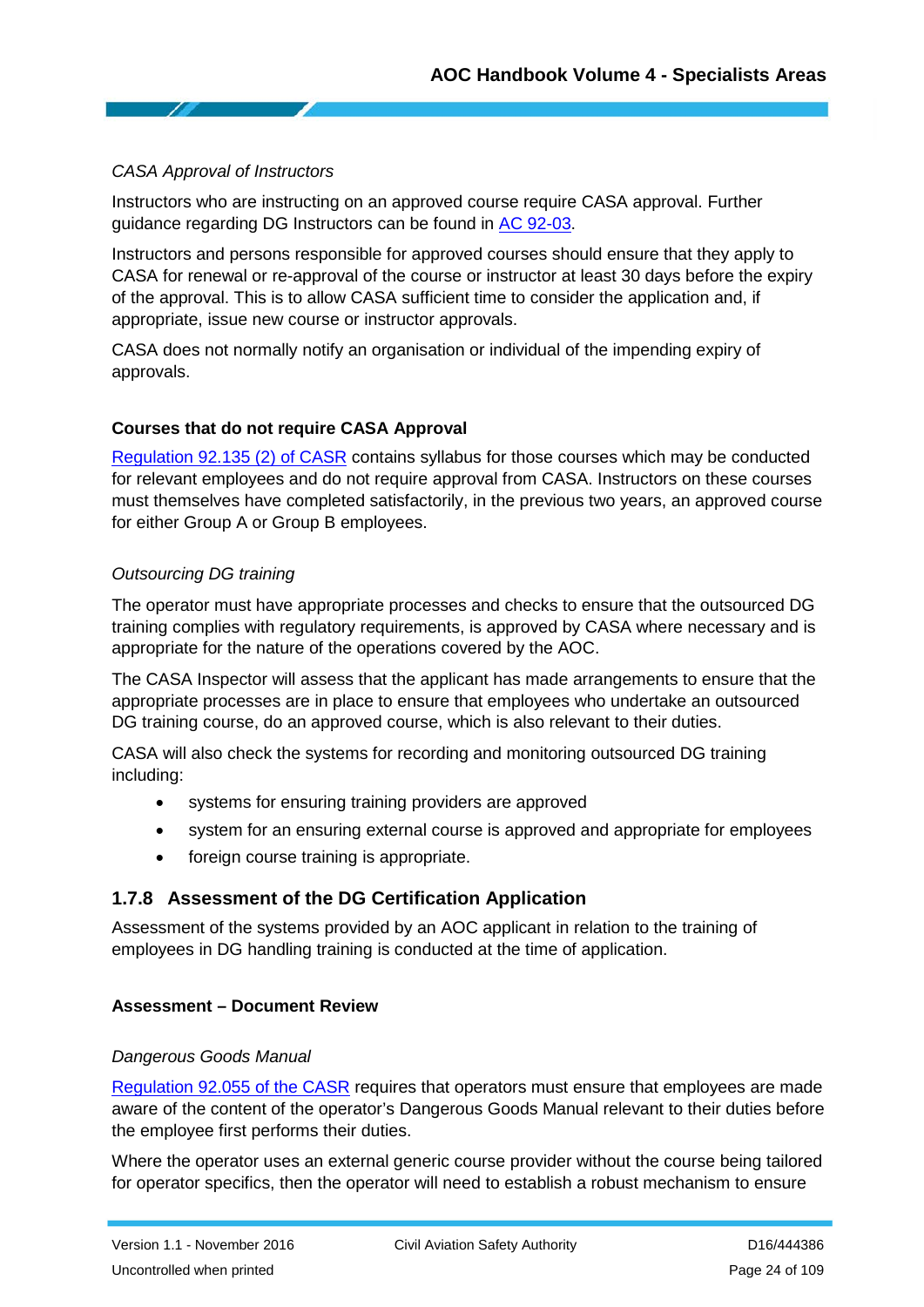that employees are aware of the content of the company's Dangerous Goods Manual, relevant to their duties, before the employee commences those duties.

The CASA Inspector will assess whether the applicant has the appropriate policies and procedures to ensure dangerous goods training is carried out in accordance with the regulations. The assessment will include review of the following:

- the Operations Manual
- the DG manual
- electronic and/or hard copy training records
- compliance with regulatory requirements
- the organisation's systems:
	- − anticipate DG training recertification and alert warnings
	- − flags employees with expired (or expiring) training
	- − captures all employee classifications
	- − ensure employees, including deemed employees, working at baggage and cargo entry points into operation are trained
	- ensure that employees are aware of DG and Operations Manual requirements.
- all entry points for cargo, passengers and baggage have been identified
- all handling points have been identified
- outsourced training checklist
- in-house training course checklist.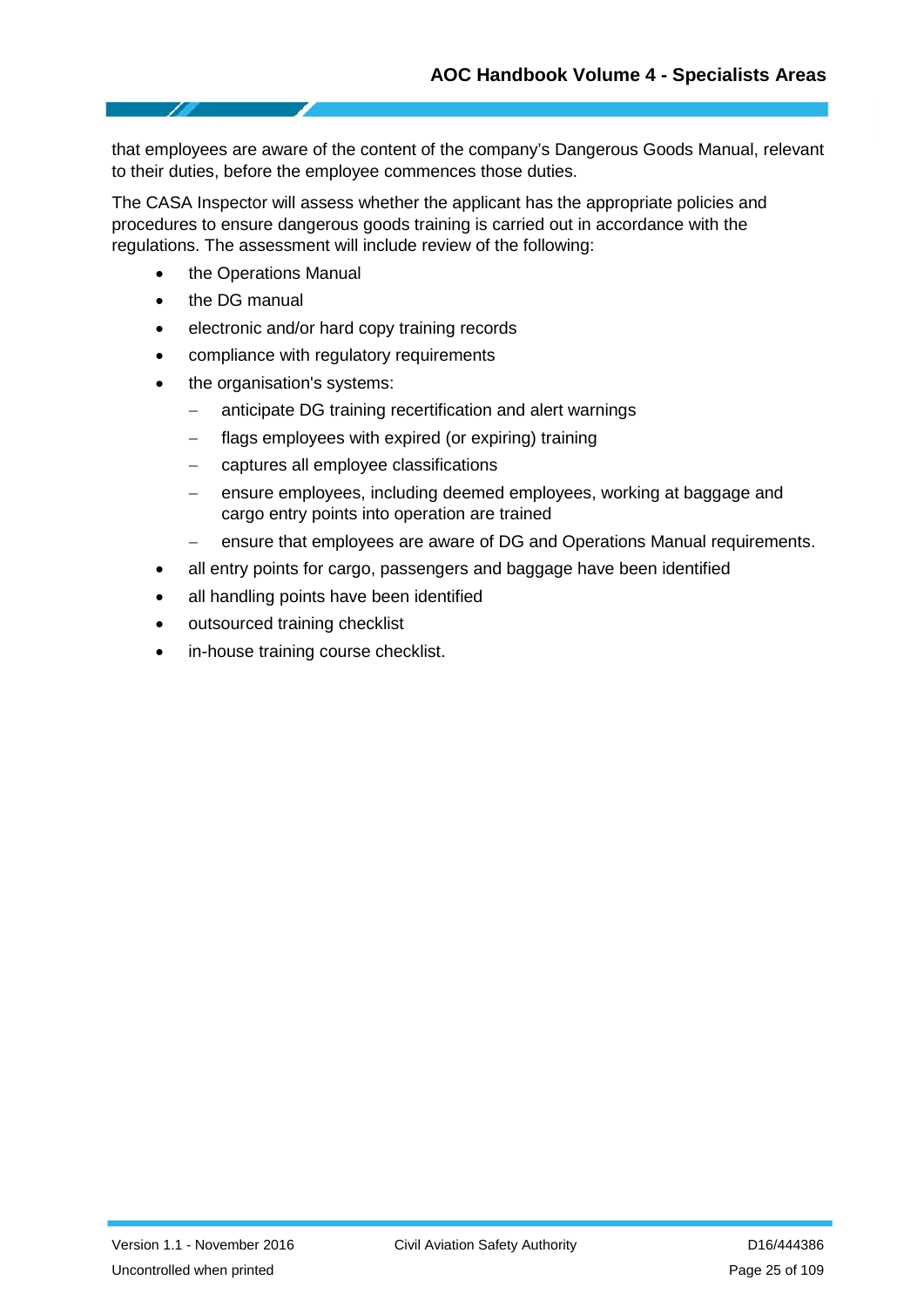# <span id="page-25-0"></span>**2. Ground Operations**

# <span id="page-25-1"></span>**2.1 Introduction**

This section details ground handling operational related matters associated with the operations of an Air Operators Certificate holder for Regular Public Transport (RPT) or Charter Operations using Australian registered aircraft.

The AOC application includes an assessment of ground handling functions to ensure the safe application, appropriate management, training, and control.

The assessment process is to ensure that the AOC applicant has the ability to conduct ground handling activities relating to aircraft safely, and within the requirements of the applicable legislation, considering the fleet and the operations proposed.

# <span id="page-25-2"></span>**2.2 Responsibilities**

# **2.2.1 CASA Responsibilities**

The AOC applicant's ground handling assessment will be carried out by a CASA Inspector.

The CASA Inspector must be satisfied that all ground handling functions can be achieved, and that the safety of all passenger and ramp activities will be maintained during normal and emergency procedures.

# **2.2.2 Applicant's Responsibilities**

It is the operator's responsibility to clearly state that every employee and contractor has direct responsibility of working in a safe manner and must comply with both legislative and company requirements and safe work procedures.

The CASA Inspector will verify that the AOC operator has documented processes and procedures for the safe operation of ground handling and ground handling equipment. These functions include, but are not limited to:

- passenger check-in
- passenger handling (tarmac control)
- baggage and cargo handling
- aircraft handling including servicing, towing and marshalling
- loading and unloading including ramp procedures and documentation completion
- weight & balance and load control procedures including documentation completion
- operational safety during aircraft fueling
- incident and accident reporting per SMS requirements
- Aviation Radio Operator Certificate (AROC)
- Non-technical Skills Training (NTS) where applicable
- other associated ground based activities not otherwise mentioned

If an operator contracts the ground handling functions to an external service provider, the responsibility for legislative compliance is retained by the operator. For this purpose the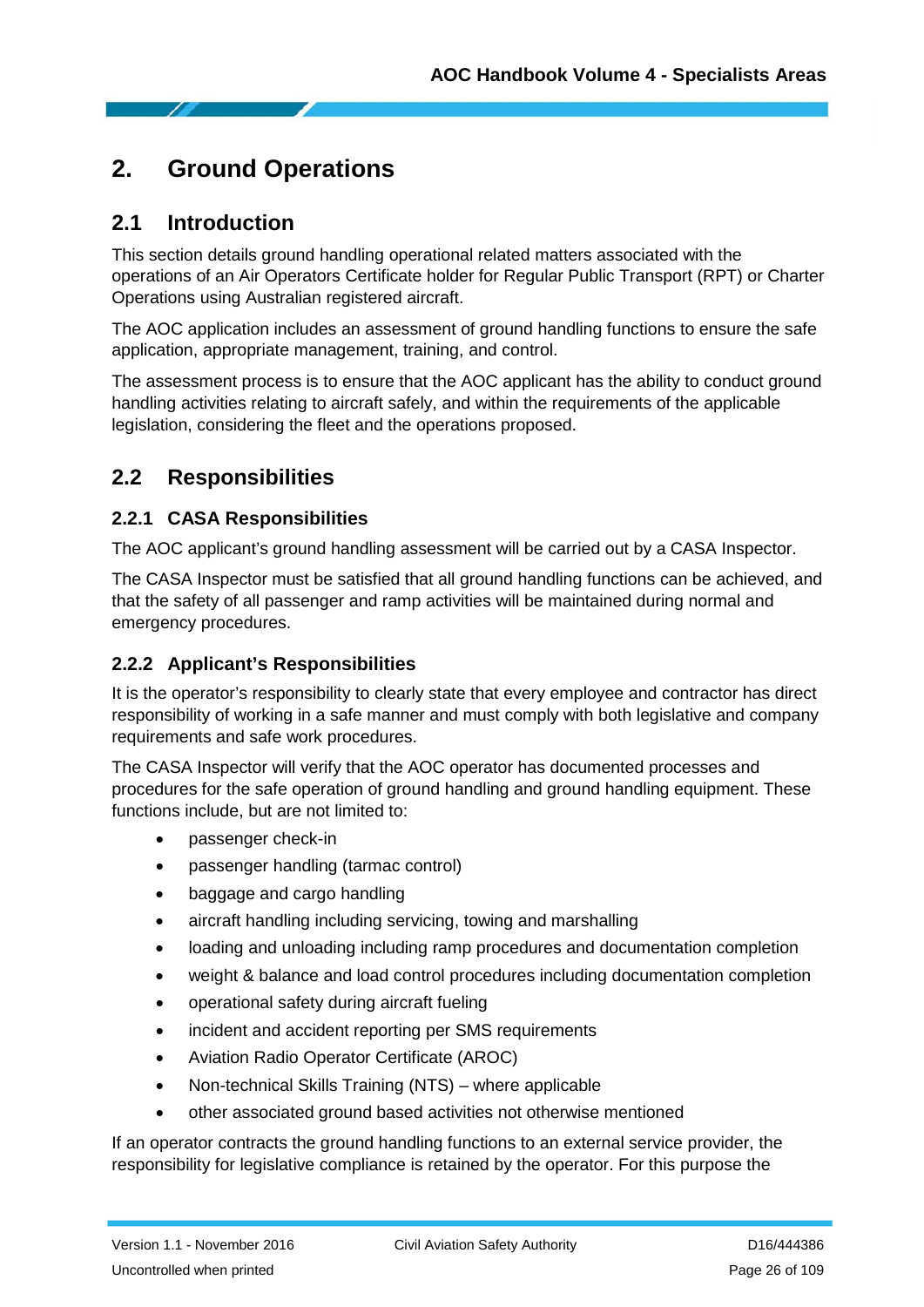operator must demonstrate that processes are in place to effectively monitor and oversight contracted external service providers.



# <span id="page-26-0"></span>**2.3 Assessment Checklists**

CASA conducts regulatory assessments using the following checklist forms:

| <b>Assessment Checklists</b>                                         |
|----------------------------------------------------------------------|
| Form 1449 - Aircraft Turnaround Assessment (Ground Operations)       |
| Form 1450 – Port Assessment Documentation Review (Ground Operations) |
| Form 1451 – Port Inspection Interview (Ground Operations)            |
| Form 1452 – AOC Manual Assessment (Ground Operations)                |
| Form 1565 - Ground Operations Document Evaluation Feedback Form      |

# <span id="page-26-1"></span>**2.4 Entry Control Requirements - General**

CASA will ensure that the following documents, in addition to the company Operations Manual suite have been received from the applicant

- ground handling manual, or its equivalent
- aircraft loading manuals where applicable
- ground handling training syllabus
- load controller training syllabus where applicable.

Where a third party provides ground handling services the operator must also provide to CASA:

- the ground handling agreement. If using a standard ground handling agreement, then any exclusions must be listed (no commercial information required)
- the service level agreement.

# <span id="page-26-2"></span>**2.5 Operational Personnel**

Operational personnel involved in the management, supervision, training and day-to-day application of ground handling activities will be assessed by CASA Inspectors.

The operational personnel involved in ground operations are:

- operator port representative
- ground Operations
- ramp services manager
- customer services manager or equivalent
- load controllers where applicable
- front line staff.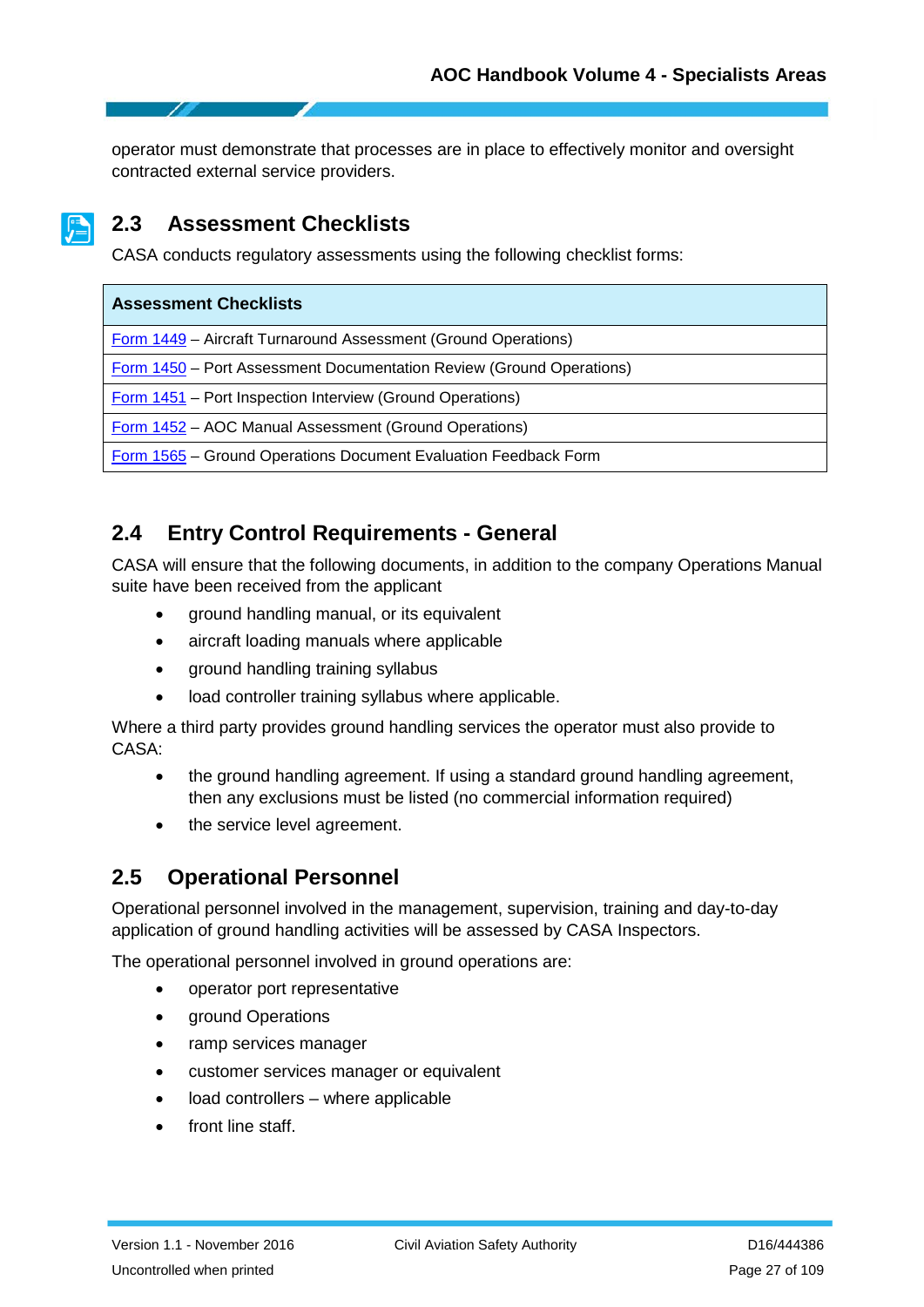Where practical, the operator should appoint a manager responsible for ground operations within their organisation. A person appointed within the scope of this position should possess the required knowledge, training, skills and experience within ground operations.

# <span id="page-27-0"></span>**2.6 Ground Operations Staff**

The ground handling manual will contain a management and reporting structure that specifies reporting responsibilities.

The CASA Inspector will verify that the operator has an appropriate management structure and representatives responsible for the management of ground handling operations at each port authorised under the AOC.

The CASA Inspector will verify that the operator has provided an appropriate documented structure to provide a sufficient number of suitably qualified staff to safely carry out all ground handling operations.

# <span id="page-27-1"></span>**2.7 Assessment – Desktop Review (Documentation Review)**

## **2.7.1 Manuals**

The CASA Project Manager will ensure that the necessary documentation including manuals has been received before allocating a CASA Inspector for the assessment,

The Operations Manual, including the Ground Handling Manual, must describe the operator's processes and procedures for undertaking ground handling operations.

The operations manual material relevant to ground handling may include:

- Ground Handling Manual incorporating Ramp Services
- Passenger Services Manual incorporating Customer Services
- Ground Handling Training Manual including the training requirements for all specified Ground Service Equipment (GSE)
- Load Control Manual including Weight and Balance
- Aircraft Loading Manual
- Management Policy and Procedures Manual
- Safety Systems Manual.

It is up to the applicant to determine the layout of the manual suite, however, the specific requirements of [regulation 215 of CAR](https://www.casa.gov.au/rules-and-regulations/landing-page/current-rules) with respect to completeness, accessibility, navigability, amendment and control must be assured. It is the responsibility of the applicant to ensure that all manuals are cross-referenced for consistency.

The operator must provide a contact within the operator's organisation nominated for ground handling operations both during and after assessment.

# **2.7.2 Ground Handling Manual**

The Ground Handling Manual, while not requiring the issue of a specific approval, must be acceptable to CASA. The CASA Inspector will verify the accuracy and content of each manual and document.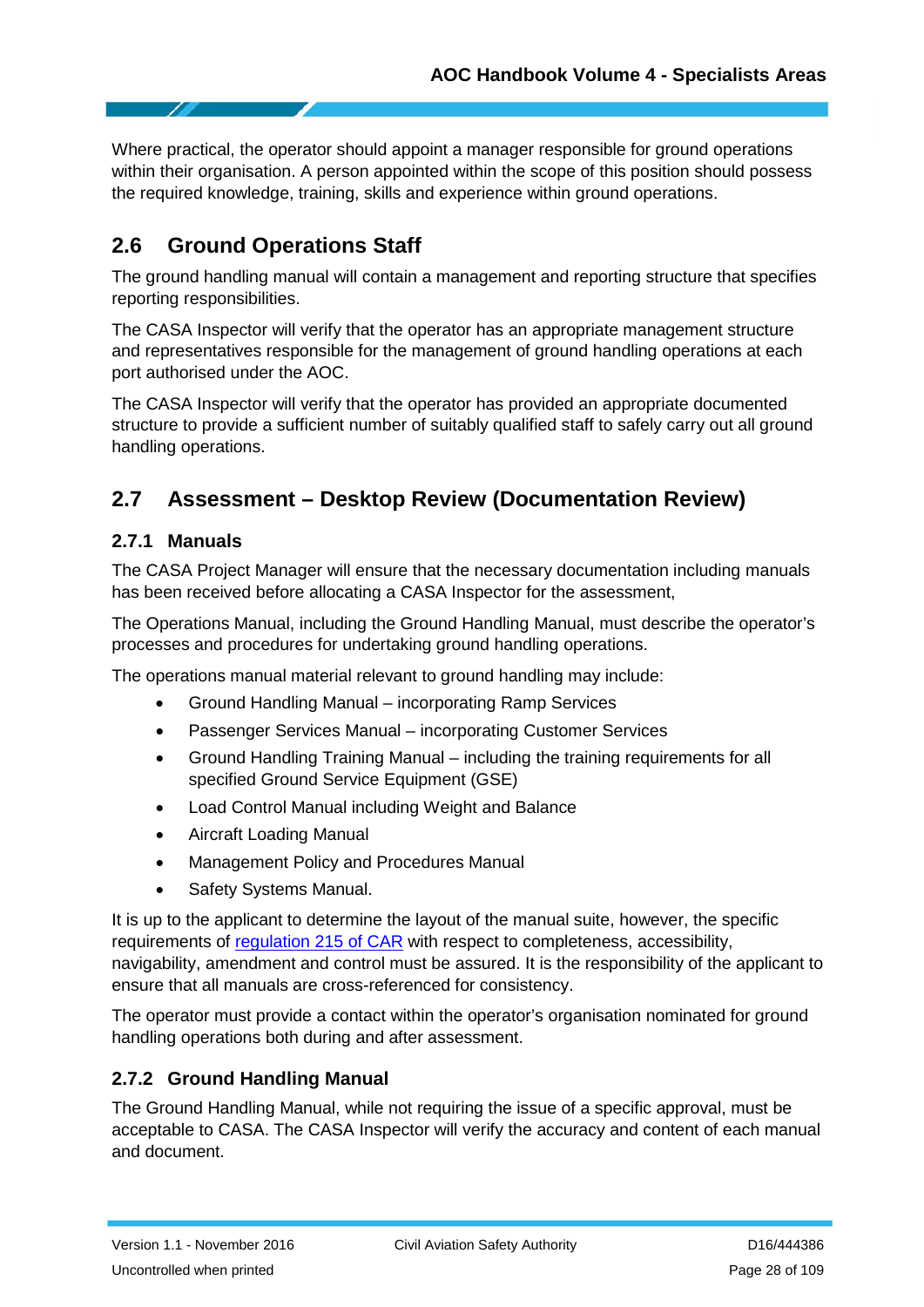The operator's manuals must contain operational policies, procedures, processes and any other necessary information and instruction for ground handling. This is to ensure the operator's ground handling staff are able to perform their duties and comply with the standards of the operator, as well as all legislative requirements to ensure the safety of air navigation.

# **2.7.3 Ground Handling Training Manual**

CASA recommends that AOC operators develop a Ground Handling Training Manual. This manual would ensure the competency and currency of ground staff and would contain:

- the assessment
- tests and checks
- a syllabus of training and development for persons nominated as ground handling trainers
- a process for ensuring standardisation of training delivery.

The CASA Inspector will verify that the AOC operator has documented processes and procedures for the retention of training and assessment records for ground handling staff.

# <span id="page-28-0"></span>**2.8 Verification and Testing**

The CASA Inspector will verify by onsite inspection that the facilities, ground service equipment, training and contractors proposed for use by the applicant are appropriate.

The scope of the inspection is determined by factors such as the aircraft type, similarity of procedures currently in use by the AOC applicant or another Australian AOC holder, similarity of procedures for the aircraft type and whether differences or initial training is required for the staff involved.

During the site inspection, the operator will demonstrate the suitability of ground operations processes, procedures, Ground Service Equipment (GSE), document retention and provide evidence of training and assessment of ground handling staff.

Operational personnel must be able to demonstrate adequate knowledge, proficiency and competency to perform their designated duties including operation of equipment.

# <span id="page-28-1"></span>**2.9 Applicable Legislation**

- Section 28(1)(b)(ii) & (iii) Civil Aviation Act 1988
- CAR 215
- Section 82.1 of the Civil Aviation Orders
- Section 82.3 of CAO
- Section 82.5 of CAO
- Section 20.2 of CAO
- Section 20.9 of CAO
- Section 20.16.1 of CAO
- Section 20.16.2 of CAO
- Section 20.16.3 of CAO

This legislation is available at [CASA current rules web page.](https://www.casa.gov.au/rules-and-regulations/landing-page/current-rules)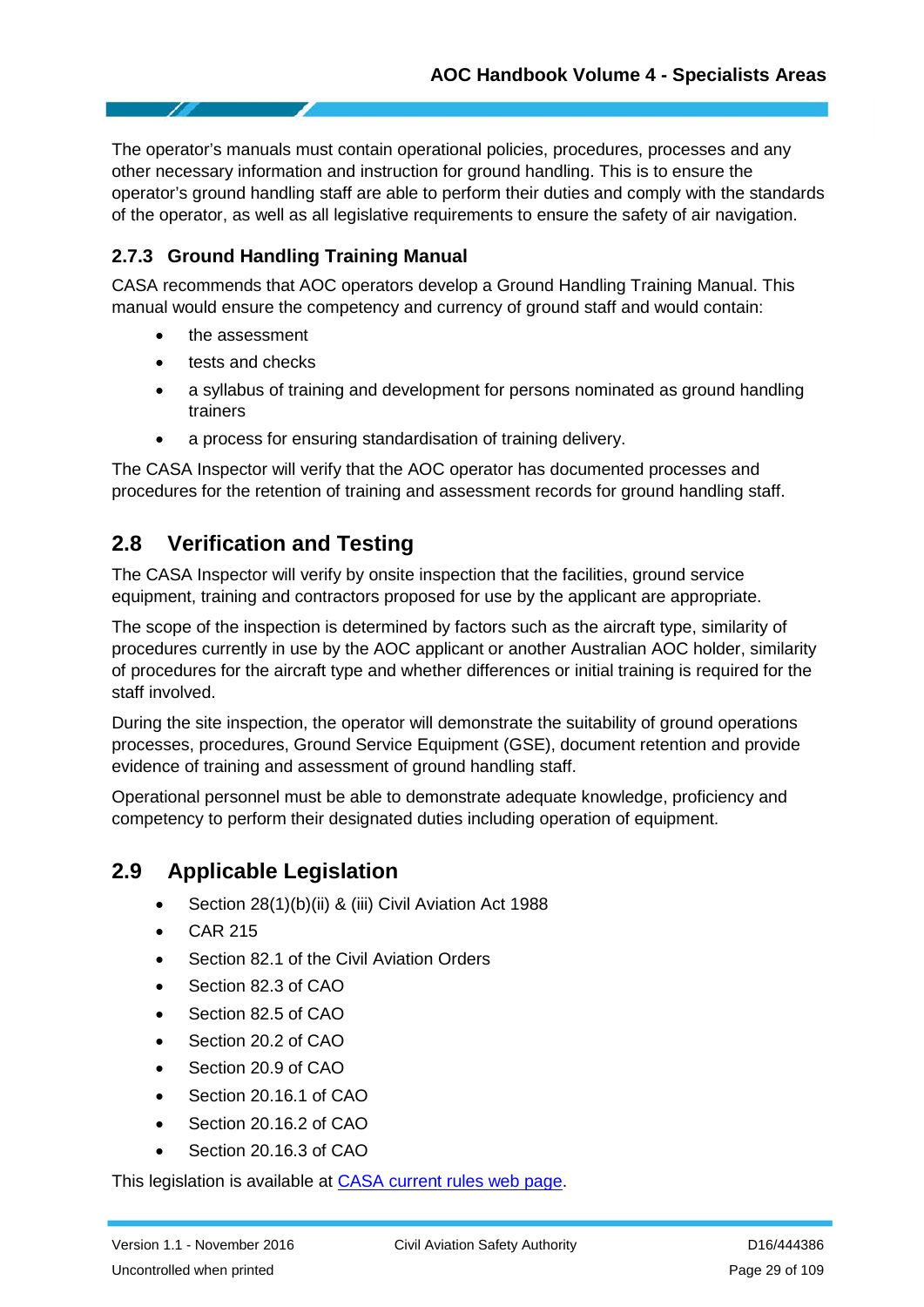75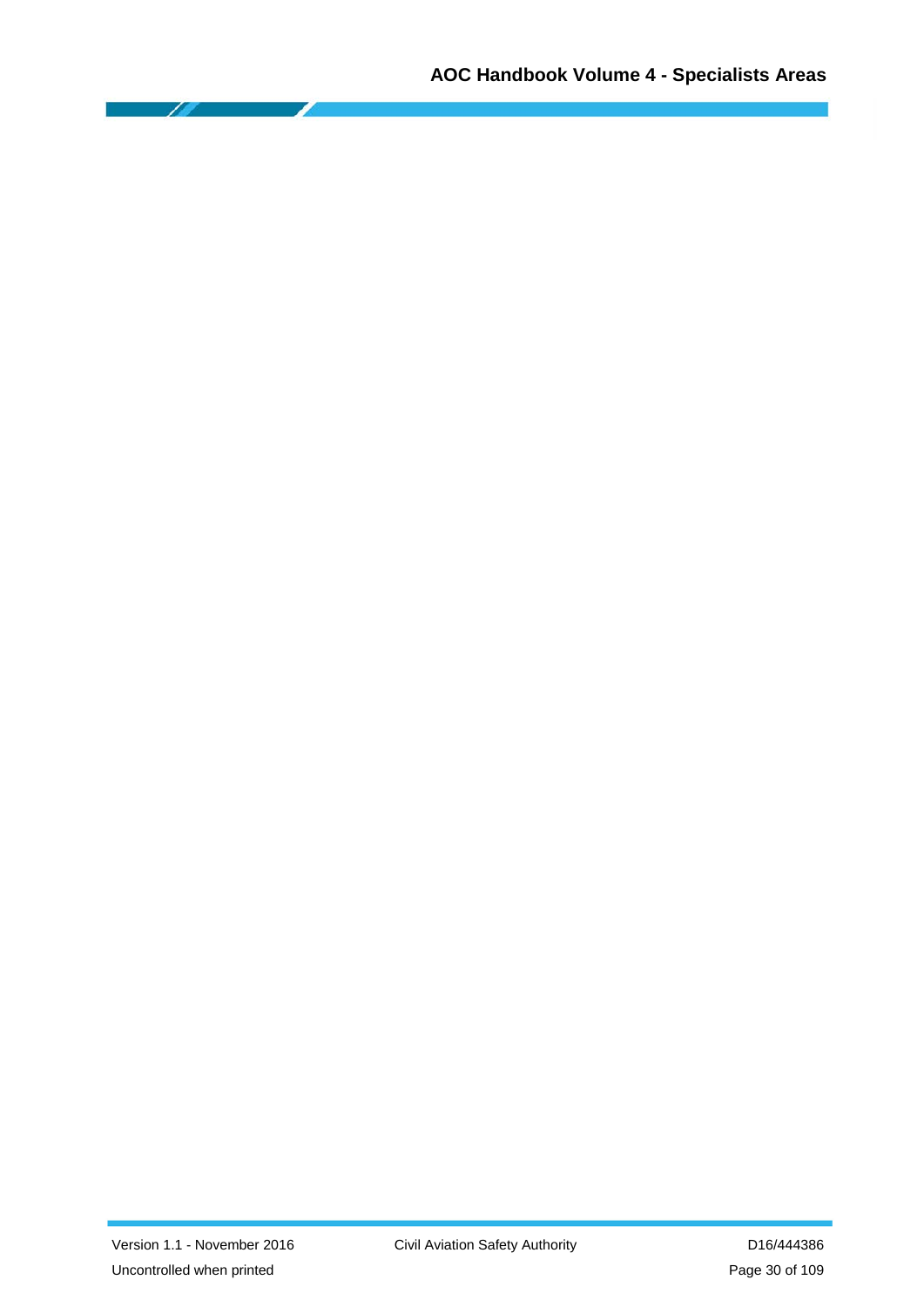# <span id="page-30-0"></span>**3. Drug and Alcohol Management Plans**

# <span id="page-30-1"></span>**3.1 Introduction**

Drug and Alcohol Management Plans (DAMP) are required under Part 99 of the Civil Aviation Safety Regulations 1998 (CASR) by certain operators and other relevant organisations. Regulation 99.030 of CASR details the types of operators or organisations that must develop and maintain a DAMP. These operators or organisations are DAMP organisations if they employ or contract personnel who perform Safety Sensitive Aviation Activities (SSAA).

SSAA is defined in the Civil Aviation Act 1988 (the Act) as activities that impact directly or indirectly on the safety of:

- a. civil air operations in Australian territory, or
- b. the operation of Australian aircraft outside Australian territory.

Regulation 99.015 of CASR specifies the types of activities classified as SSAA.

This chapter provides guidance and an overview to DAMP organisations in regard to development and assessment of a DAMP. There are a number of CASA Exemptions that apply to Part 99 of CASR Part which include:

- 1. DAMP Exemption for microbusinesses
- **CASA Inspectors Note:** This exemption is applicable to operators with 10 or less SSAA employees or contractors not providing services to or engaged in RPT operations
	- 2. DAMP Exemption for the collection and screening of specimens

**CASA Inspectors Note:** This exemption applies to testing requirements applicable to organisations outside of capital cities

3. DAMP Exemption for CAR 30 or Part 145 organisations overseas

**CASA Inspectors Note:** This exemption applies to a CAR 30 or Part 145 organisation with an overseas base, however, if they are operating partly inside and partly outside Australian territory they must have a DAMP for its Australian operations

- 4. DAMP Exemption use of pre-hiring drug and alcohol tests
- 5. DAMP Exemption Foreign aircraft AOC holders
- 6. DAMP exemption for reporting.

# <span id="page-30-2"></span>**3.2 Responsibilities**

### **3.2.1 CASA Responsibilities**

CASA does not formally approve an organisation's DAMP, however [regulation 99.035 of](https://www.casa.gov.au/standard-page/casr-part-99-drug-and-alcohol-management-plans-and-testing-0)  [CASR](https://www.casa.gov.au/standard-page/casr-part-99-drug-and-alcohol-management-plans-and-testing-0) requires the development and implementation of a DAMP. [Regulation 99.045 of CASR](https://www.casa.gov.au/standard-page/casr-part-99-drug-and-alcohol-management-plans-and-testing-0) details the required content and further guidance material for the development of a DAMP can be found on the [CASA website](https://www.casa.gov.au/safety-management/landing-page/drug-and-alcohol-management-plans) under the Resources, Guidance Material, FAQ's, Tools and Forms section.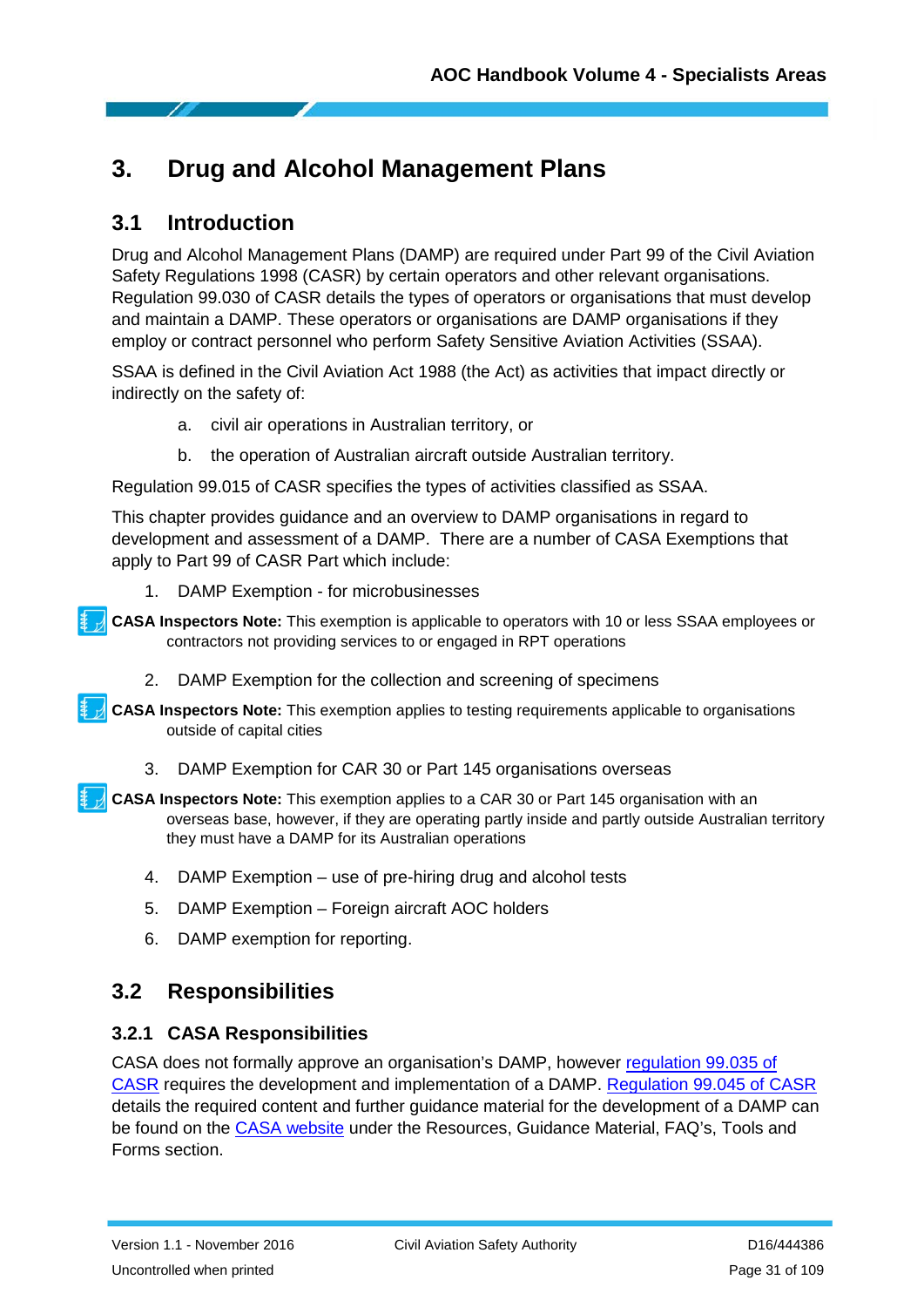**Note:** More detailed guidance for implementation of a DAMP is currently under development as advisory circulars

CASA will assess the suitability of an organisation's DAMP in direct relation to the type of operations conducted by the DAMP organisation.

CASA will undertake an ongoing surveillance program to ensure the DAMP organisation is complying with relevant legislation.

The DAMP organisation's SSAA employees and contractors are also subject to drug and alcohol testing by CASA approved testers in accordance with [Subpart 99.C of CASR.](https://www.casa.gov.au/standard-page/casr-part-99-drug-and-alcohol-management-plans-and-testing-0)

### **3.2.2 Applicant Responsibilities**

The applicant must provide the following DAMP documentation to CASA:

- the organisation's policy on drug and alcohol use
- drug and alcohol education program
- drug and alcohol testing program
- drug and alcohol response program.

In addition to the above components, the DAMP organisation has administrative obligations to ensure compliance in accordance with the following regulations of the CASR, and provide documented procedures:

- CASR 99.040 DAMP must be made available to SSAA employees
- CASR 99.080 Additional responsibilities of the individual SSAA employee, and document control
- CASR 99.085 Review of a DAMP by DAMP organisation
- CASR 99.105 Requirements for DAMP record management, including destruction or deletion of certain records

DAMP organisations are required to have a DAMP fully developed and implementation conducted prior to commencement of any SSAA.

#### **3.2.3 Applicant's Key Personnel**

#### **DAMP Contact Officer**

All DAMP Organisations must appoint a DAMP Contact Officer. The DAMP Contact Officer's primary role is to liaise with CASA in relation to the organisation's legislative responsibilities.

The organisation's DAMP must identify and provide the contact details of the DAMP contact officer.

CASA must be notified of the name and contact details of the current DAMP Contact Officer using [CASA Form 008](https://www.casa.gov.au/files/form008pdf) - DAMP Organisation Contact Form.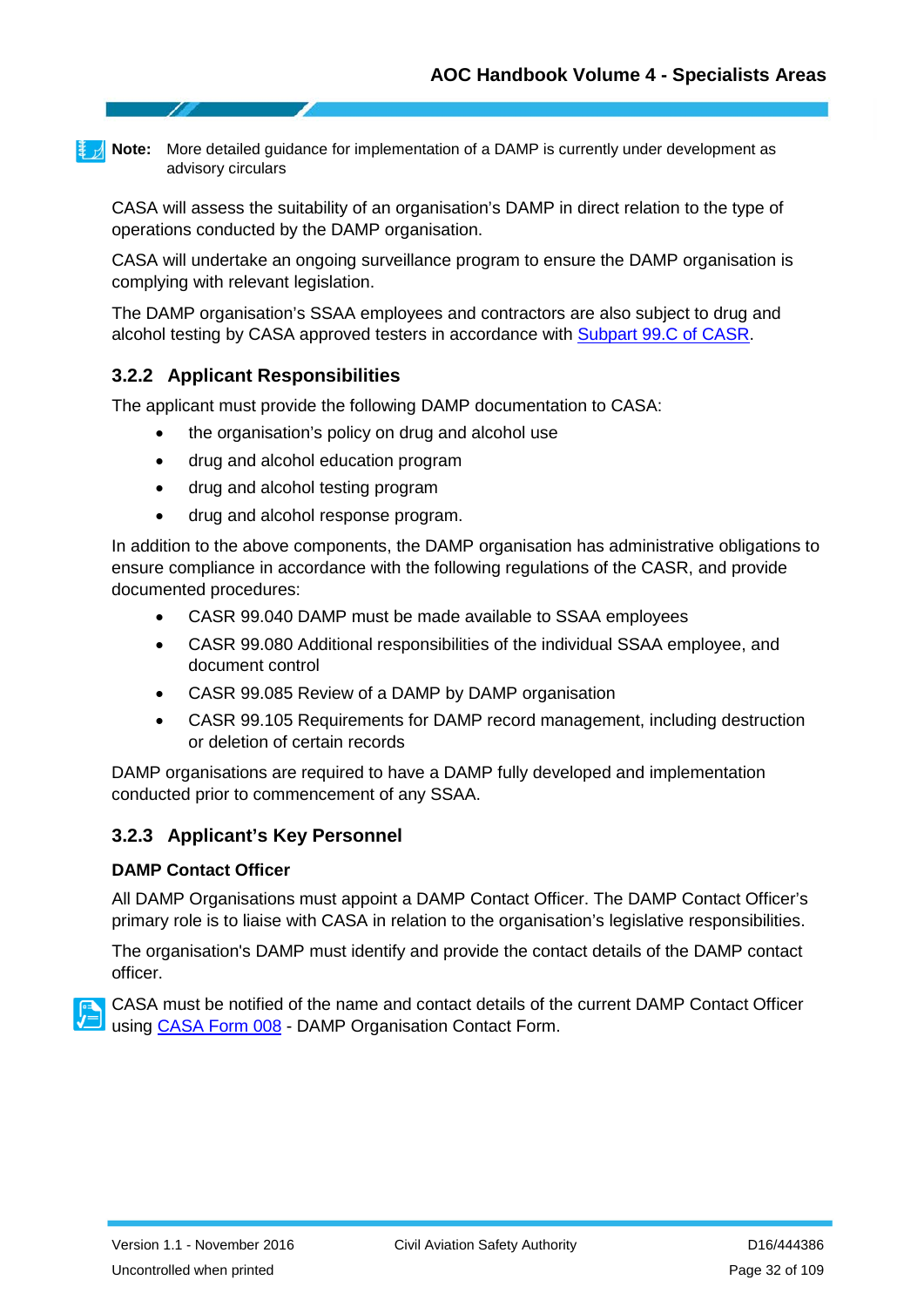#### **DAMP Supervisor**

Every DAMP organisation is required to train and appoint a DAMP Supervisor.

The DAMP Supervisor is trained and authorised to form an opinion regarding whether a person is affected by drugs and alcohol. The DAMP organisation must conduct drug and alcohol testing as per regulation 99.050(2) of CASR if the DAMP supervisor has reasonable grounds that a SSAA employee or contractor is affected.

The organisation's DAMP must identify and provide the contact details of the DAMP supervisor.

# <span id="page-32-0"></span>**3.3 Documentation required as evidence of a DAMP**

#### **3.3.1 Drug and Alcohol Education Program**

A Drug and Alcohol Education Program must include;

For SSAA employees:

- awareness of the organisation's policy on drug and alcohol use
- awareness of drug and alcohol testing in the workplace
- knowledge of the support and assistance services available for people who engage in problematic use of drugs and alcohol
- the potential risks to aviation safety from problematic use of drugs and alcohol

For the DAMP supervisor:

- training to identify persons affected by drugs and alcohol
- the management of people who misuse drugs and alcohol.

The DAMP organisation may develop their own education program, or use the CASA eLearning available on the [CASA website.](https://www.casa.gov.au/safety-management/landing-page/drug-and-alcohol-management-plans)

**Note**: If a DAMP organisation uses the CASA eLearning, they must still provide awareness on the organisation's policy on drug and alcohol use, additional program requirements of drug and alcohol testing program, and the organisation's specific support and assistance services offered.

### **3.3.2 Drug and Alcohol Testing Program**

A Drug and Alcohol Testing Program must include information on how testing of SSAA employees will be conducted in the case of:

- when a person first joins the organisation
- post-accident or serious incident
- reasonable grounds
- returning to SSAA after a positive test result

**Note:** Although not a regulatory requirement for DAMP organisations, they may include random testing as part of their drug and alcohol testing program. If this is the case then it is recommended that it be stipulated in their DAMP and be included in the DAMP education program.

As a minimum under Part 99 testing is required to meet the following standards: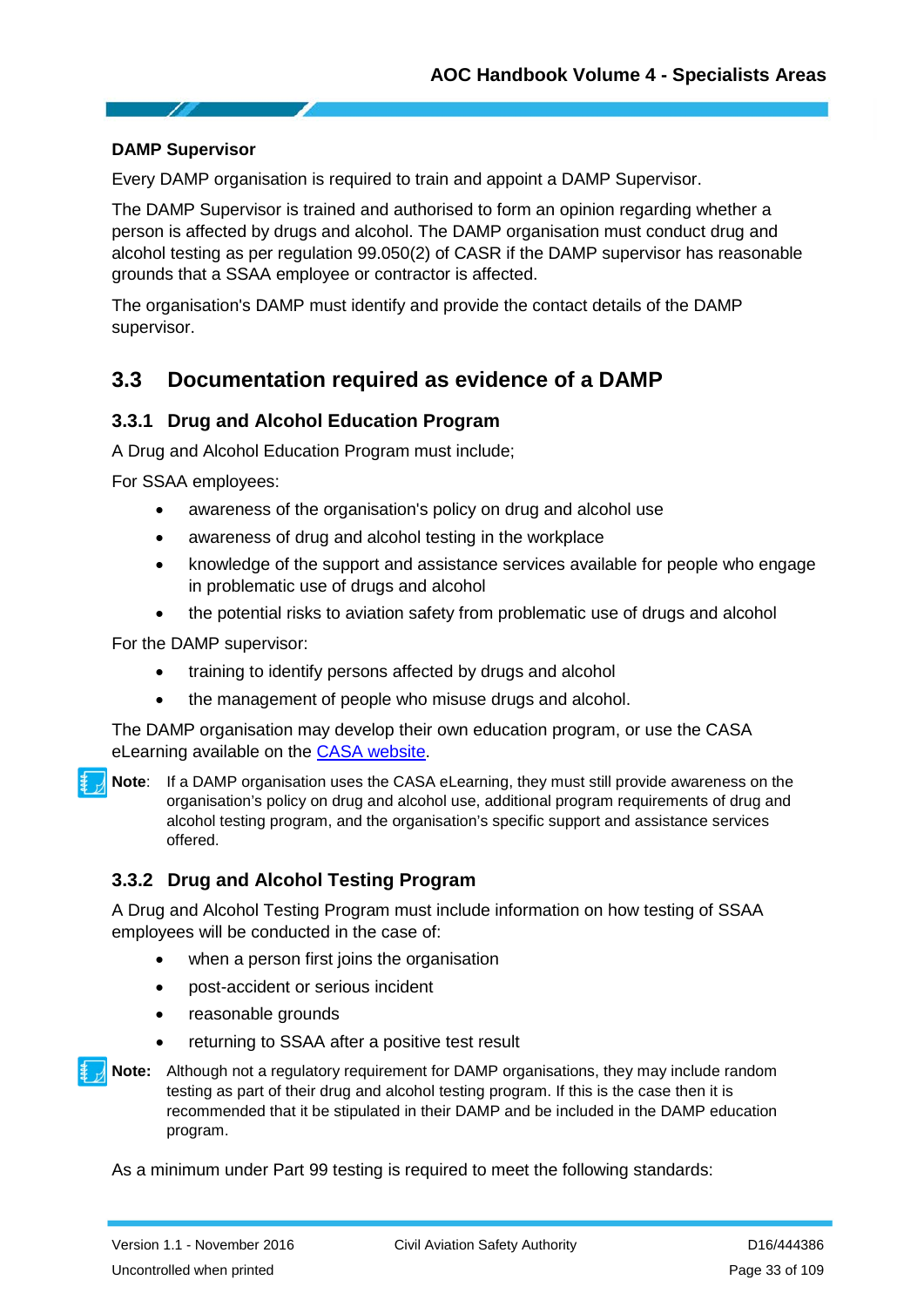- AS3547 Breath alcohol testing devices for personal use and NMI R 126, Pattern Approval Specifications for Evidential Breath Analysers
- AS4760 Procedures for specimen collection and the detection and quantitation of drugs in oral fluid
- AS/NZS4308 Procedures for specimen collection and the detection and quantitation of drugs of abuse in urine



**Note:** The above testing standards would not apply if the DAMP organisation adopted the [CASA](https://www.casa.gov.au/safety-management/landing-page/drug-and-alcohol-management-plans)  [Exemption](https://www.casa.gov.au/safety-management/landing-page/drug-and-alcohol-management-plans) for the collection and screening of specimens.

The DAMP organisation must set out the details of the testing program, and it is recommended that it includes a process for sourcing an accredited person or organisation (an accredited testing service provider) for the conduct of testing if required. The CASA DAMP webpage includes guidance for DAMP organisations on how to source accredited testing providers.

Additionally, if there is a positive test, the DAMP must include the requirement that the DAMP organisation must consult a DAMP medical review officer (MRO). Guidance information regarding MRO is available under Fact Sheets on the [CASA website.](https://www.casa.gov.au/safety-management/standard-page/fact-sheets)

# **3.3.3 Drug and Alcohol Response Program**

The drug and alcohol response program is required if there is either:

- a positive test
- a refusal
- interference of a test.

After a positive test result under the DAMP program the initial responsibility for both the individual tested and the organisation is that they cease SSAA immediately [\(Regulation](https://www.casa.gov.au/standard-page/casr-part-99-drug-and-alcohol-management-plans-and-testing-0)  [99.065 of CASR\)](https://www.casa.gov.au/standard-page/casr-part-99-drug-and-alcohol-management-plans-and-testing-0). Depending on the organisation's specific policy, the individual who returned a positive test result would be required to enter the return to work program and be excluded from performing SSAA until the mandatory requirements are met [\(Regulation 99.070 and](https://www.casa.gov.au/standard-page/casr-part-99-drug-and-alcohol-management-plans-and-testing-0)  [99.075 of CASR\)](https://www.casa.gov.au/standard-page/casr-part-99-drug-and-alcohol-management-plans-and-testing-0).

# **3.3.4 The Micro-Business DAMP**

An organisation of 10 or less regular SSAA employees, that is not engaged in or providing services to RPT, may be granted a CASA Exemption from the full requirements of a DAMP.

These organisations must read and understand the conditions of the [DAMP Exemption for](https://www.casa.gov.au/safety-management/standard-page/damp-exemption-micro-businesses)  [micro-businesses.](https://www.casa.gov.au/safety-management/standard-page/damp-exemption-micro-businesses) They must also formally adopt CASA's micro-business DAMP and at all times comply with the terms within this DAMP.

The organisation's SSAA employees, including the micro-business DAMP supervisor, must complete the CASA eLearning.

# <span id="page-33-0"></span>**3.4 DAMP Review**

DAMP organisations must audit their programs every 5 years after the date of implementation, to ensure ongoing accuracy and relevance of their DAMP. CASA may direct changes at any other time.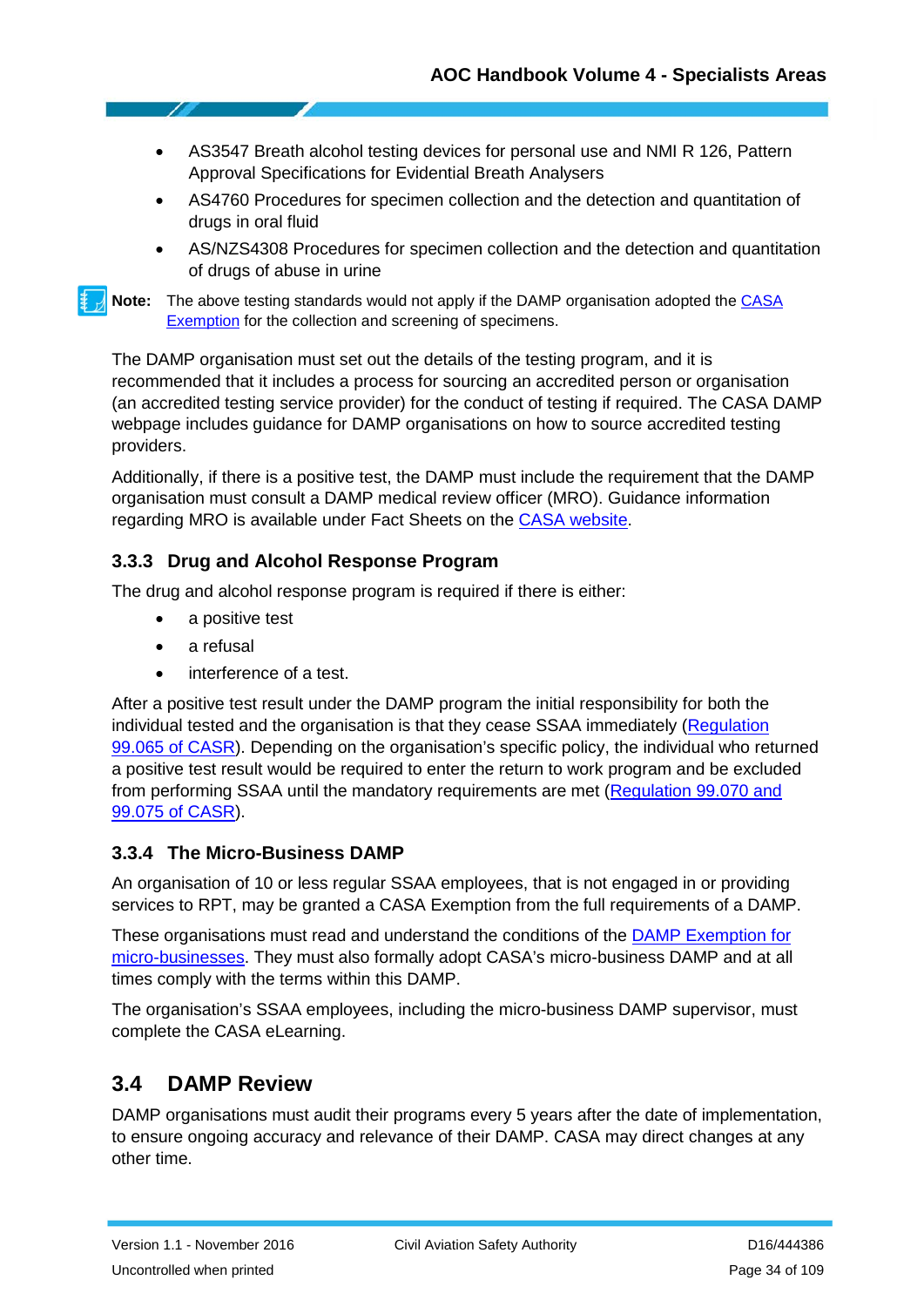# <span id="page-34-0"></span>**4. Cabin Safety**

# <span id="page-34-1"></span>**4.1 Introduction**

The purpose of the cabin safety assessment of an AOC application is to ensure that the operator is able to conduct passenger operations safely within the requirements of the Civil Aviation Act, Civil Aviation Regulations, Civil Aviation Safety Regulations and Civil Aviation Orders, considering the fleet and the operations proposed.

This section provides guidance to CASA inspectors on cabin safety related matters associated with the issue, variation or renewal of a Regular Public Transport (RPT) or Charter Air Operator's Certificate (AOC) to operate Australian aircraft.

Applicants are encouraged to consult this chapter when developing processes and procedures for inclusion in the cabin safety sections of their company Operations Manual.

Cabin safety related matters associated with the issue, variation or renewal of an AOC may include any of the following:

- operations manuals
- passenger safety related documentation
- cabin crew training and checking
- crew emergency procedures
- safety and emergency equipment
- emergency evacuation demonstrations
- port Inspections
- proving flights.

### **4.1.1 CASA Responsibilities**

During the certification process, CASA Inspectors are responsible for ensuring all cabin safety related certification requirements are adhered to.

For applications where no cabin crew are required for the proposed operation, the CASA Inspector will assess all passenger safety requirements that require operational procedures, including:

- passenger safety information
- emergency procedures
- training and checking requirements
- aircraft emergency equipment
- operational procedures related to the carriage of passengers.

The CASA Inspector needs to be familiar with the aircraft type, certification requirements for that type and the training methodologies of the Applicant.

When recommended practices, as published by CASA, are not adopted by an operator, the operator must provide an alternate means of compliance. This alternate means of compliance must be thoroughly reviewed by the CASA Inspector to ensure that safety is not compromised.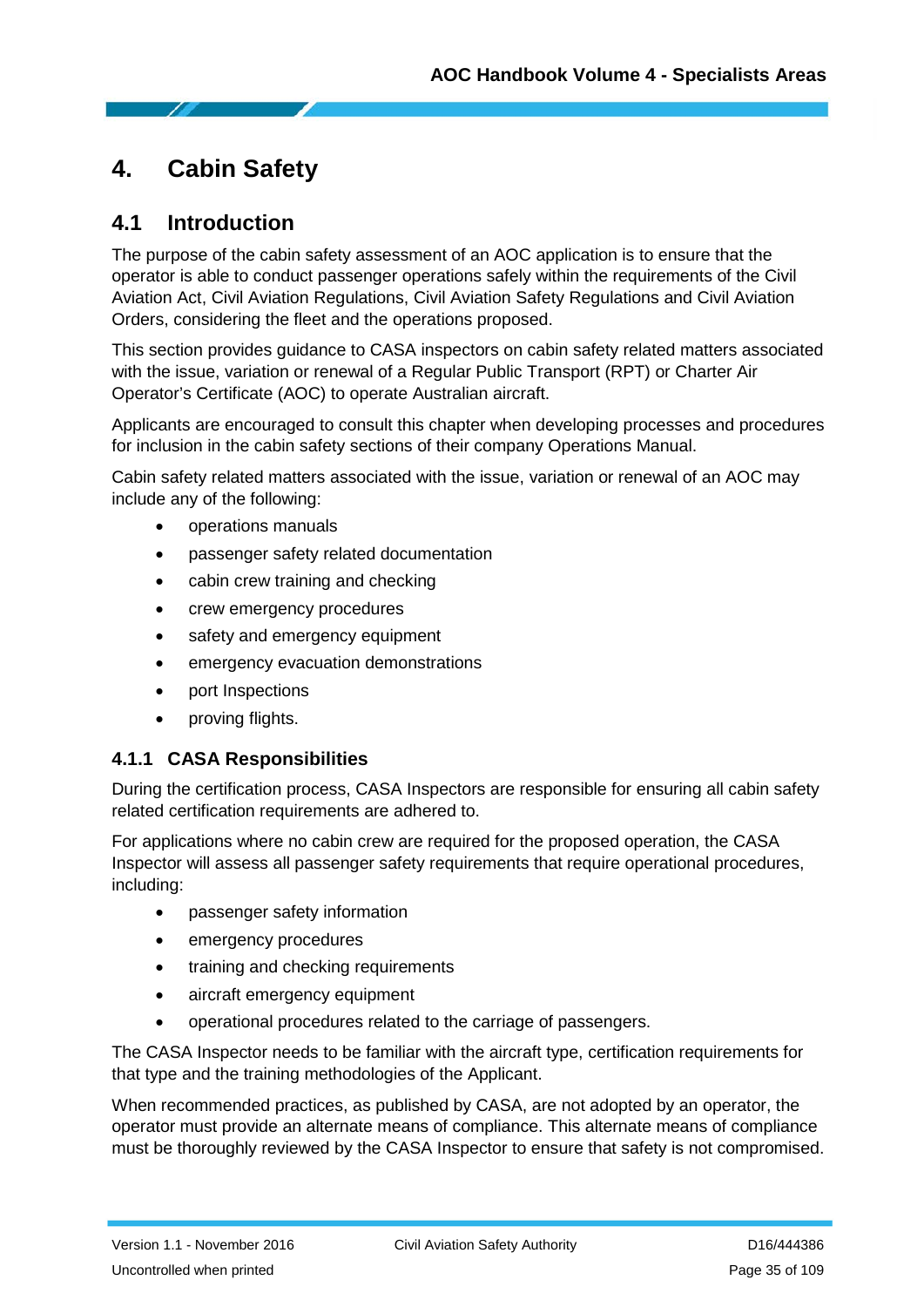### **4.1.2 Applicants Responsibilities**

The Applicant must satisfy the CASA inspector that regulatory requirements applicable to cabin safety functions are met and can be practicably accomplished.

An operator must:

- establish procedures and instructions for each aircraft type; both on the ground and in flight
- include specific individual cabin crew duties for each aircraft type and variant
- provide copies of the operations manuals for the use and guidance of operations personnel
- ensure that all appropriate operational requirements are included in the training of crew members
- validate procedures through emergency evacuation demonstrations and proving flights as required.



### **4.1.3 Application Forms**

The following is a list of application forms available for use by the operator:

#### **Table 4: Application Forms**

| <b>Application Forms</b>                                                            |
|-------------------------------------------------------------------------------------|
| Form 623 - Application for CAO 20.11 Approved Person / Senior Instructor Nomination |
| Form 624 - CAO 20.11 - Application for Approval of Emergency Equipment              |
| Form 626 - Cabin Safety - Application for CAR 256A Approval of Carriage of Animals  |



#### **4.1.4 Assessment Checklists**

CASA conducts regulatory assessments using the following checklist forms:

#### **Table 5: Assessment Checklist**

| <b>Assessment Checklist</b>                                        |
|--------------------------------------------------------------------|
| Form 1428 - CAR 208 Direction                                      |
| Form 1429 – Carriage of Animals Checklist (Cabin Safety)           |
| Form 1430 - Passenger Briefings (Cabin Safety)                     |
| Form 1431 – Operations Manual Assessment (Cabin Safety)            |
| Form 1432 – Organisation Structure & Administration (Cabin Safety) |
| Form 1433 – Aircraft Inspection (Cabin Safety)                     |
| Form 1434 – Training & Checking Manual (Cabin Safety)              |
| Form 1435 - CAO 20.11 Approved Person Assessment Checklist         |
| Form 1436 – CAO 20.11 Senior Instructor Assessment Checklist       |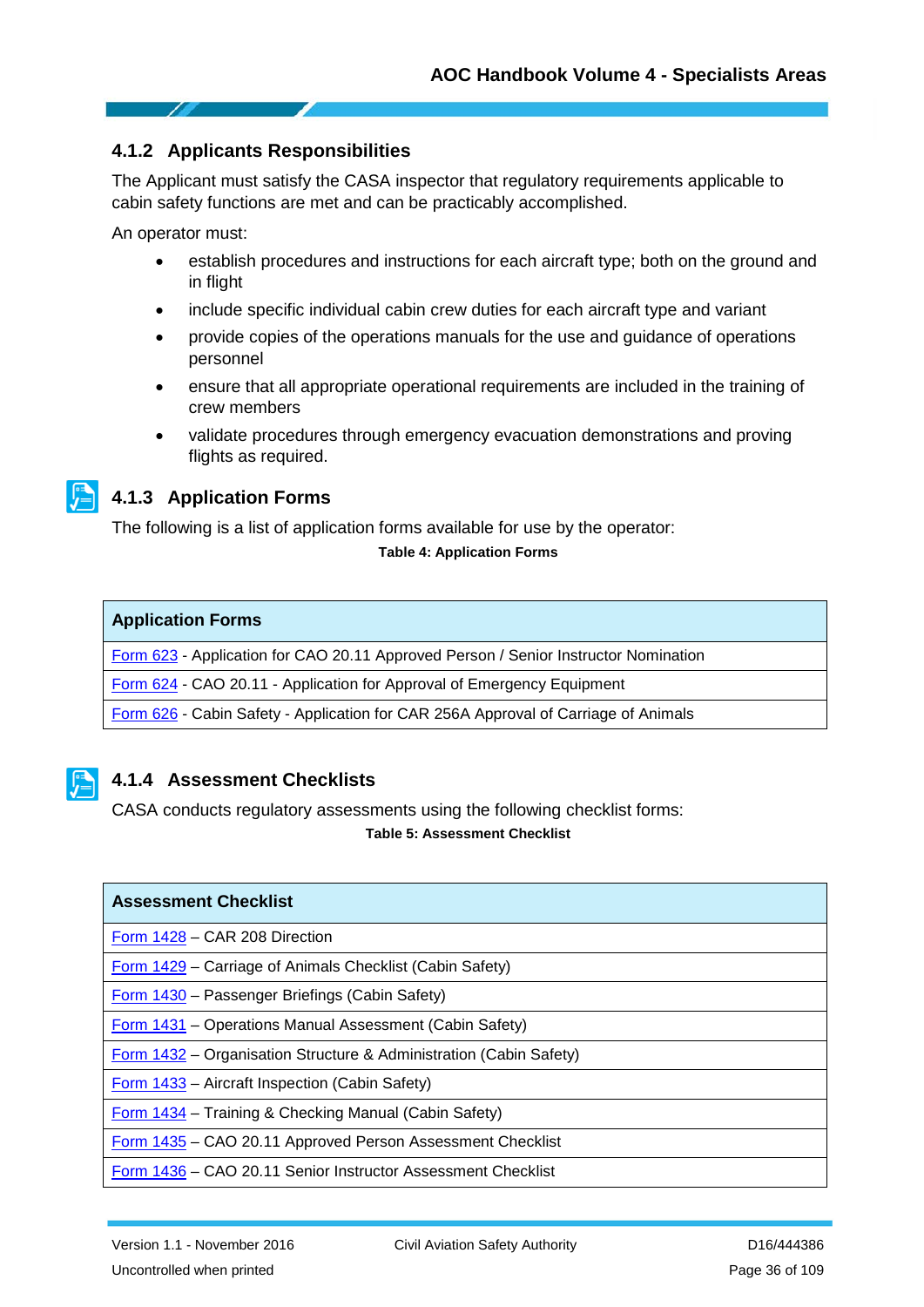|  | Form 1438 - Cabin Safety Training Facilities & Mock-up Approval |  |
|--|-----------------------------------------------------------------|--|
|  |                                                                 |  |

[Form 1439](http://casaconnect/manuals/oih/form1439.tr5) – Cabin Safety Evacuation Demonstration

[Form 1440](http://casaconnect/manuals/oih/form1440.tr5) – Cabin Safety Proving Flight Checklist

[Form 1442](https://www.casa.gov.au/publications-and-resources/landing-page/forms-and-templates) – Cabin Safety MEL Checklist

[Form 375](https://www.casa.gov.au/publications-and-resources/landing-page/forms-and-templates) – Compliance Statement (Cabin Safety)

# **4.2 Air Operator Certificate Issue**

During the AOC issue process the CASA Inspector is required to assist with the following:

# **4.2.1 Enquiry Phase**

**Pre-Assessment Meeting – Based on the information received from the Applicant, CASA will** determine if a pre-assessment meeting is required.

The purpose of the pre-assessment meeting is to assist and advise the Applicant on developing a comprehensive application and ensure the Applicant understands the AOC issue process. The cabin safety components of the meeting agenda are detailed below.

**Statement of Intent** – verify and if necessary clarify contents of the original Statement of Intent i.e. the scope and nature of the proposed operation, type of aircraft, and number of crew required.

**Management Structure** – discuss qualifications and experience of key cabin safety personnel (however called) including:

- Cabin Crew Manager
- Cabin Crew Training & Checking Manager
- Cabin Safety Manager

**Compliance Statement** – provides a method for both the Applicant and CASA to ensure that their obligations under the Act are completely discharged and the Applicant should:

- follow the format outlined in the AOC Handbook, Volume 2, Section 4
- next to each item provide a reference to a specific section of their operations manual that describes a means of compliance with legislation.
- provide a brief statement indicating his or her intent, if the method of compliance has not been fully developed
- have a clear understanding of the legislative requirements applicable to the proposed operation regarding the cabin safety components of the compliance statement

**Assessment and Certification Process** – describe to the Applicant the cabin safety components of the assessment process and use of forms and checklists when evaluating:

- organisation structure, duties and responsibilities
- facilities
- operations manuals
- training and checking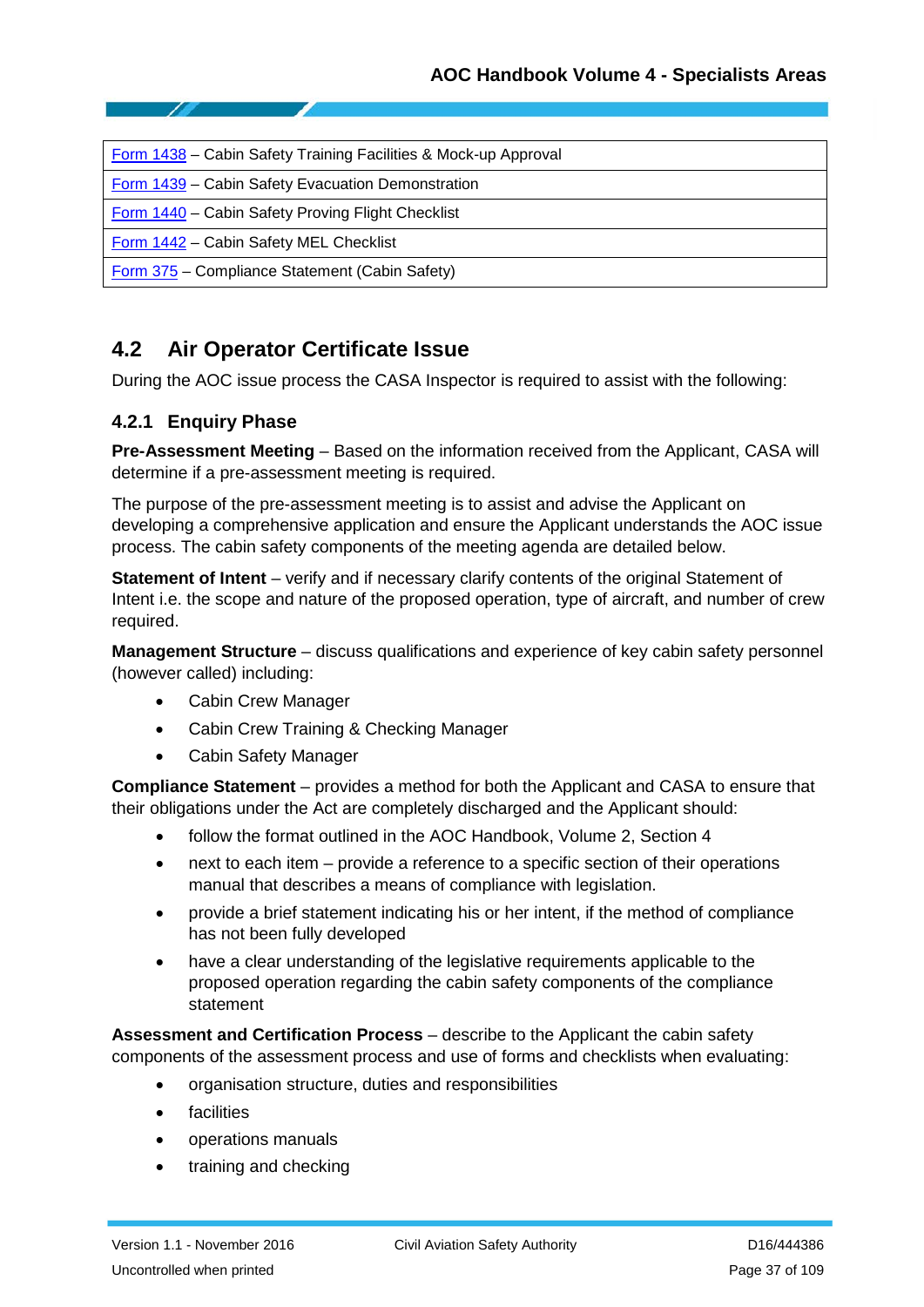- evacuation demonstrations
- proving flights

**Protocols and Contact Personnel** – identify the person within the Applicants organisation who is completing the cabin safety components of the application, and obtain the relevant contact details.

# **4.2.2 Application Phase**

During the application phase, the Applicant must submit documentation including manuals and other information. This is covered in the AOC Handbook, Volume 1. The CASA Inspector should review all supporting documentation relevant to cabin safety.

## **Project Plan**

The CASA Inspector will verify that the following timelines are achievable, considering:

- complete review of the operations manuals
- cabin safety documentation including passenger safety cards
- training organisation and facilities ready for inspection
- dates of training programs and assessment of personnel nominated for CAO 20.11 approvals to conduct proficiency tests
- evacuation demonstration
- proving flights.

## **Compliance Statement**

The CASA Inspector will assess the compliance statement in conjunction with the operations manual to ensure the Applicant has met the cabin safety requirements applicable by legislation. Refer to Compliance Statement – AOC Handbook, Volume 2, Section 4.

It is recommended that the following checklist is used to ensure adequate assessment of cabin safety components:

CASA Form 1568 - Cabin Safety Checklist - Compliance Statement.

## **Organisational Structure and Lines of Communication**

An application for an AOC must contain a description of the proposed management structure and the associated duty statements of personnel. It must contain adequate information about the qualifications and experience of the following key personnel as defined in subsection 28(3) of the Act for:

- the Chief Executive Officer
- the Head of Flying Operations (Chief Pilot)
- the Head of Airworthiness and Maintenance Control (HAAMC)
- the Head of Training and Checking (HT&C)
- any other position prescribed by the regulations, for example Chief Flying Instructor.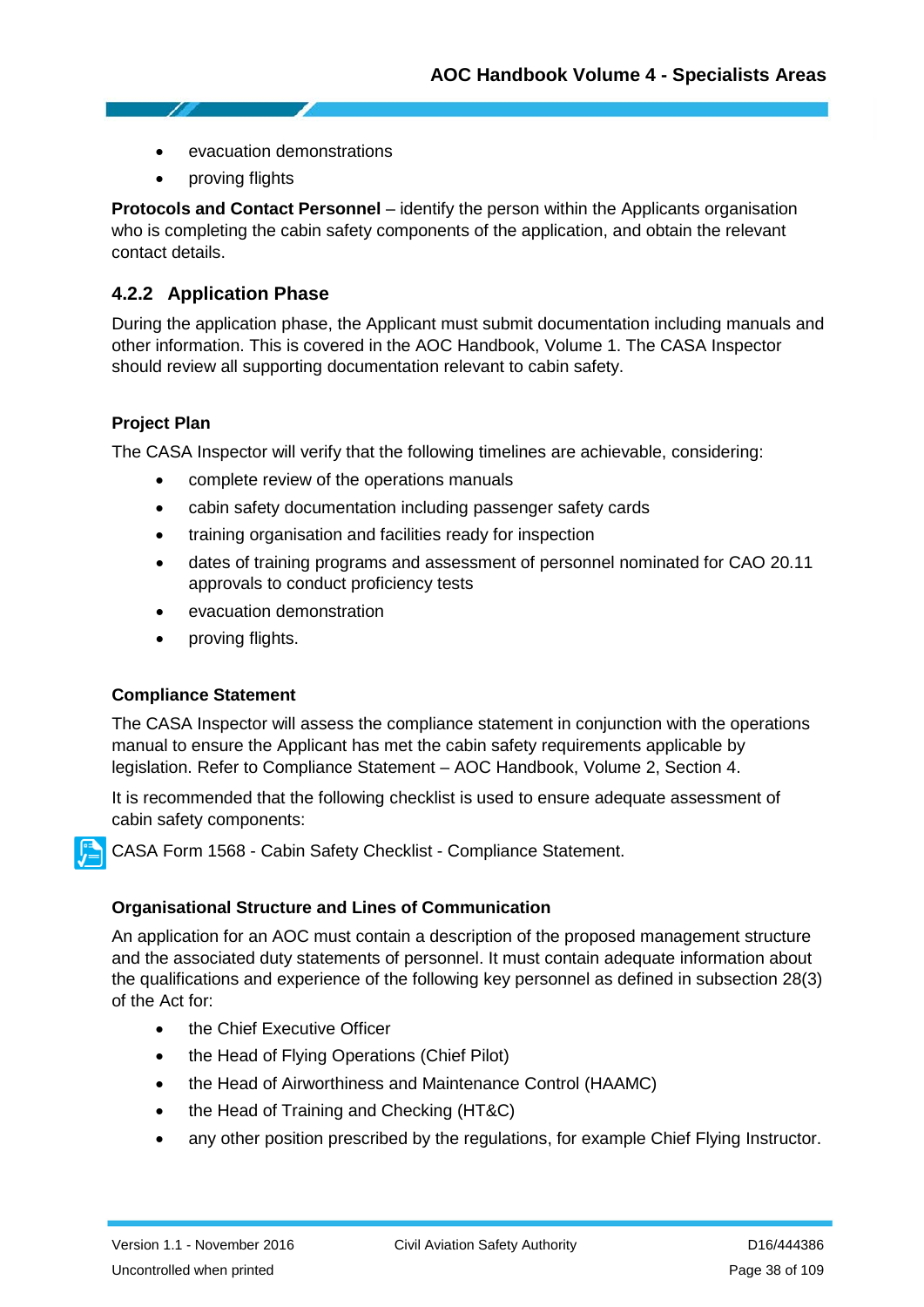The Applicant is not obliged to use these titles but, if different, they should identify which titles are equivalent to the ones listed above.

The CASA Inspector will verify that the qualifications and experience of the Applicant's key personnel are appropriate and comply with the requirements outlined in the relevant sections of the AOC Handbook. The expected level of qualifications and experience will vary according to the scope and nature of the proposed operations.

**Responsibilities** – The Head of Training and Checking (HT&C) is a key position and is responsible for aircrew training associated with [regulation 217 of CAR, regulation 253 of CAR,](https://www.casa.gov.au/landing-page/rules-and-regulations) Section 82 of CAO and Section 20.11 of CAO. CASA is responsible for the approval of the nominated HT&C. Regulation 217 of CAR responsibilities delegated to cabin safety personnel come within the scope of cabin safety. If contracted training personnel or facilities are to be used, responsibility for aircrew training standards remains with the Applicant's HT&C.

The management structure and operational interface of the cabin crew department must be included in the relative section of the company operations manual for review. Should certain cabin crew management positions report to AOC responsible persons, these delegated responsibilities should be clearly defined in position descriptions within the AOC and regulation 217 of CAR organisational charts as applicable. Changes to key positions within the operator's organisation must be advised to CASA.

The following checklist can be used to guide the assessment of cabin safety components of the organisational structure:

[CASA Form 1432](http://casaconnect/manuals/oih/form1432.tr5) - Organisation Structure & Administration (Cabin Safety).

#### **Manuals**

[Section 27AB of the Act](https://www.casa.gov.au/landing-page/rules-and-regulations) details general requirements applicable to the submission of manuals by the Applicant. Manuals that must be lodged include:

- flight manuals
- company operations manuals
- training and checking manual.

The following form can be used to guide the assessment of cabin safety components of the operations manual:

[CASA Form 1431](http://casaconnect/manuals/oih/form1431.tr5) – Operations Manual Assessment (Cabin Safety).

## **4.2.3 Assessment Phase**

The purpose of the assessment phase is to establish whether the operations proposed in the application meet the safety and regulatory requirements for an issue of an AOC, and verify the evidence provided by the Applicant to support their application.

This includes but is not limited to:

- the suitability of the organisation to safely conduct the activities authorised by the AOC
- the qualifications and competence of its personnel
- sufficient facilities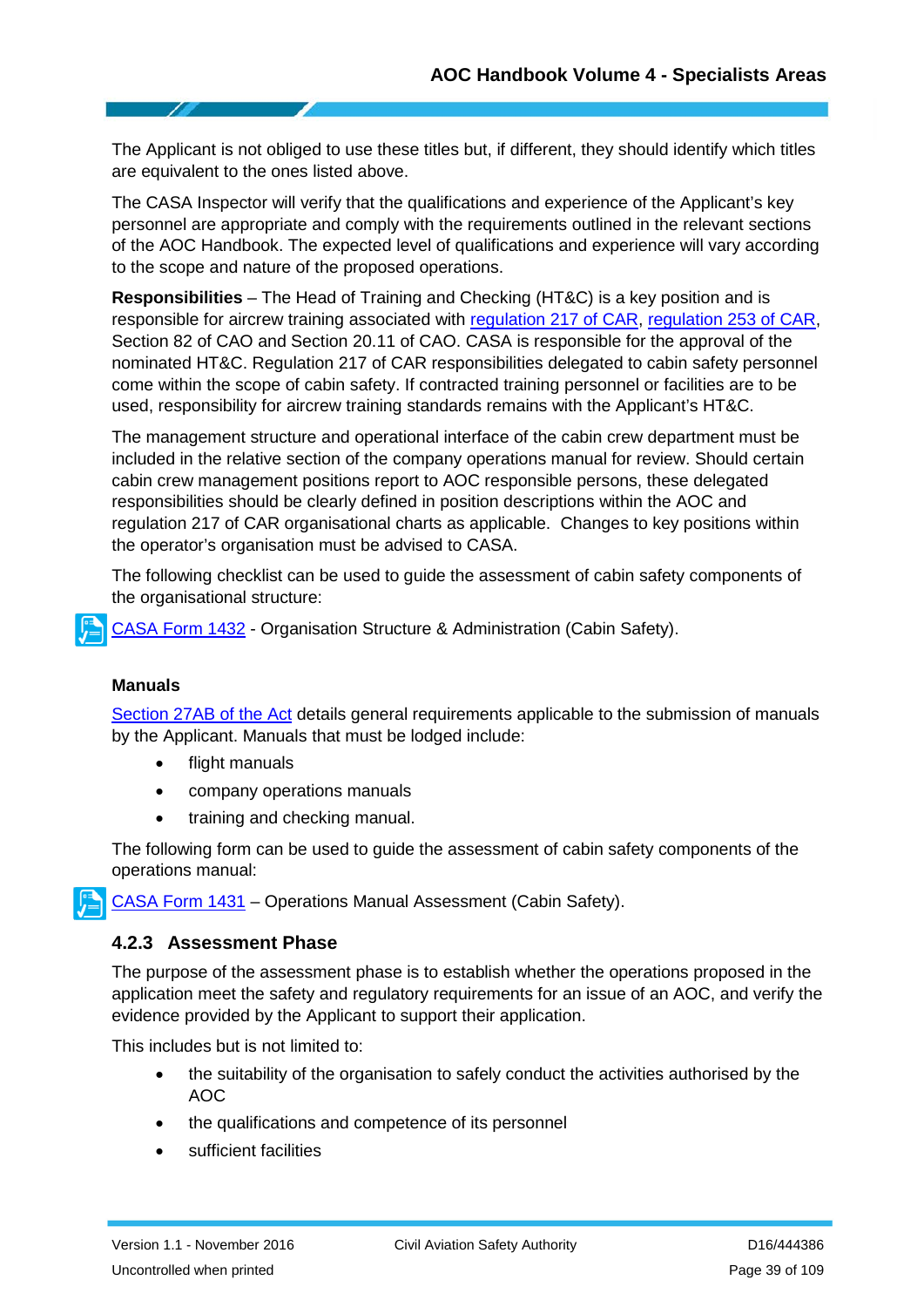• suitability of procedures and practices to control the organisation to enable the AOC operations to be conducted safely.

## **Formal Application Meeting**

The CASA Project Manager will determine whether a formal application meeting is required. The formal application meeting provides the project team with an opportunity to discuss the formal application in detail with the Applicant's key personnel on matters including:

- the project plan
- suitability of the manuals
- the compliance statement
- qualifications of personnel
- the documents providing evidence of aircraft, facilities and services.

# **Technical Documentation Assessment**

The purpose of the cabin safety documentation assessment is to assess if:

- the cabin safety documentation submitted to support the application addresses all items necessary to ensure cabin operations can be conducted safely
- the Applicant's cabin safety personnel have the appropriate qualifications, history and capability to perform the cabin safety tasks outlined in the Operations Manual.

Further reference can be found in Technical Documentation Assessment – AOC Handbook, Volume 1, Section 4.6.1

Manuals relevant to cabin safety may include:

- Aircraft Flight Manual
- Flight Operations Manual
- Air Crew Emergency Procedures Manual
- Cabin Crew Policy and Procedures Manual
- Training and Checking Manual
- Ground Handling Manual
- Dangerous Goods Manual
- Safety Management Systems Manual
- Drug and Alcohol Management Plan.

General requirements include:

- all required manuals and the compliance statement will be checked for suitability and completeness
- an operator must have a form of document control; that is all manuals must be issued as controlled and numbered publications with a full amendment service
- a system should be in place to ensure information common to several publications is amended at the same time
- the manuals must be written using clear and unambiguous English text and graphics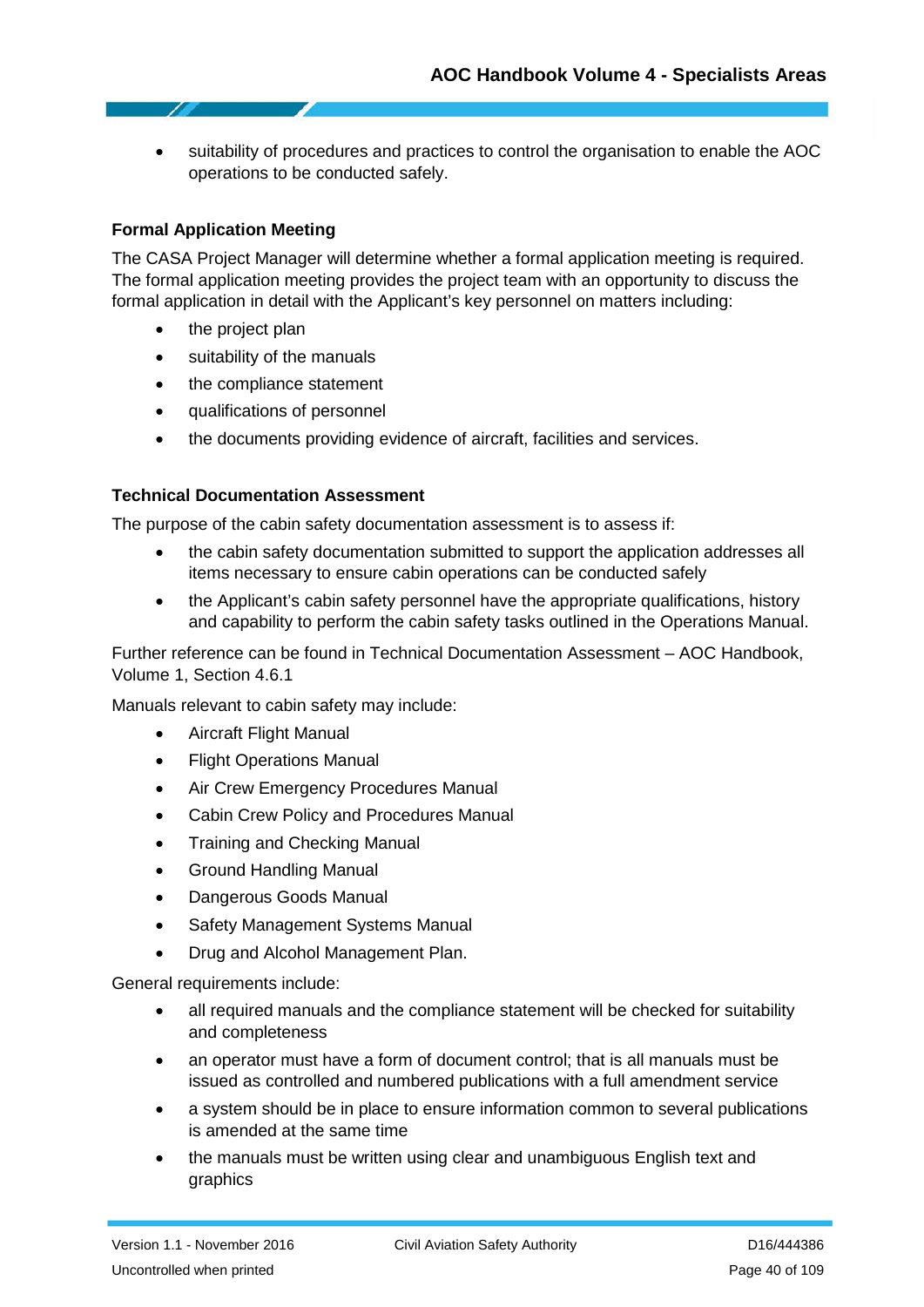- common information published in more than one manual should be cross-referenced for consistency to ensure that the same standards and procedures apply at all points of a process
- the amendment process should be sufficient to manage information distributed via electronic means for example intranet
- certified data should be correctly referenced as the master document; such information may be amplified
- due consideration should be given to manufacturers recommendations and these should not normally be changed without appropriate justification.

Additional guidance can be found: [CAAP 215-1](https://www.casa.gov.au/rules-and-regulations/standard-page/civil-aviation-advisory-publications) (2) - Guide to the preparation of operations manuals.

# **Cabin Safety Personnel Review**

The CASA Inspector will review the qualification, history and capability of cabin safety management personnel to ensure compliance with part 82 of CAO.

CASA Inspectors must liaise with the applicant to address any deficiencies that have been found. Deficiencies must be communicated to the applicant in writing.

The following form can be used to guide the assessment of cabin safety components of the training & checking manual:

[CASA Form 1434](http://casaconnect/manuals/oih/form1434.tr5) – Training & Checking Manual (Cabin Safety).

# **4.2.4 Verification and Testing**

Under paragraph 28(1)(b) of the Act, an applicant must, in part, satisfy CASA that:

- operations can be conducted safely having regard to the nature of the AOC operations
- the organisation's chain of command is appropriate
- key personnel have appropriate experience in air operations
- the organisation has a sufficient number of suitably qualified and competent employees
- the facilities are suitable
- the organisation has suitable procedures and practices

The verification and testing phase serves two functions:

- to establish that the Operations Manual has been designed to provide compliance with the legislative requirement for the issue of an AOC
- to provide justification for the granting of other specific approvals related to the AOC including part 20.11 of CAO approval to conduct proficiency tests

The verification and testing phase is accomplished by the evaluating manuals, inspections, and through practical exercises such as proving flights. It is important to ensure that the assessment is made against standards and procedures specified in the applicants operations manual, rather than base legislative provisions.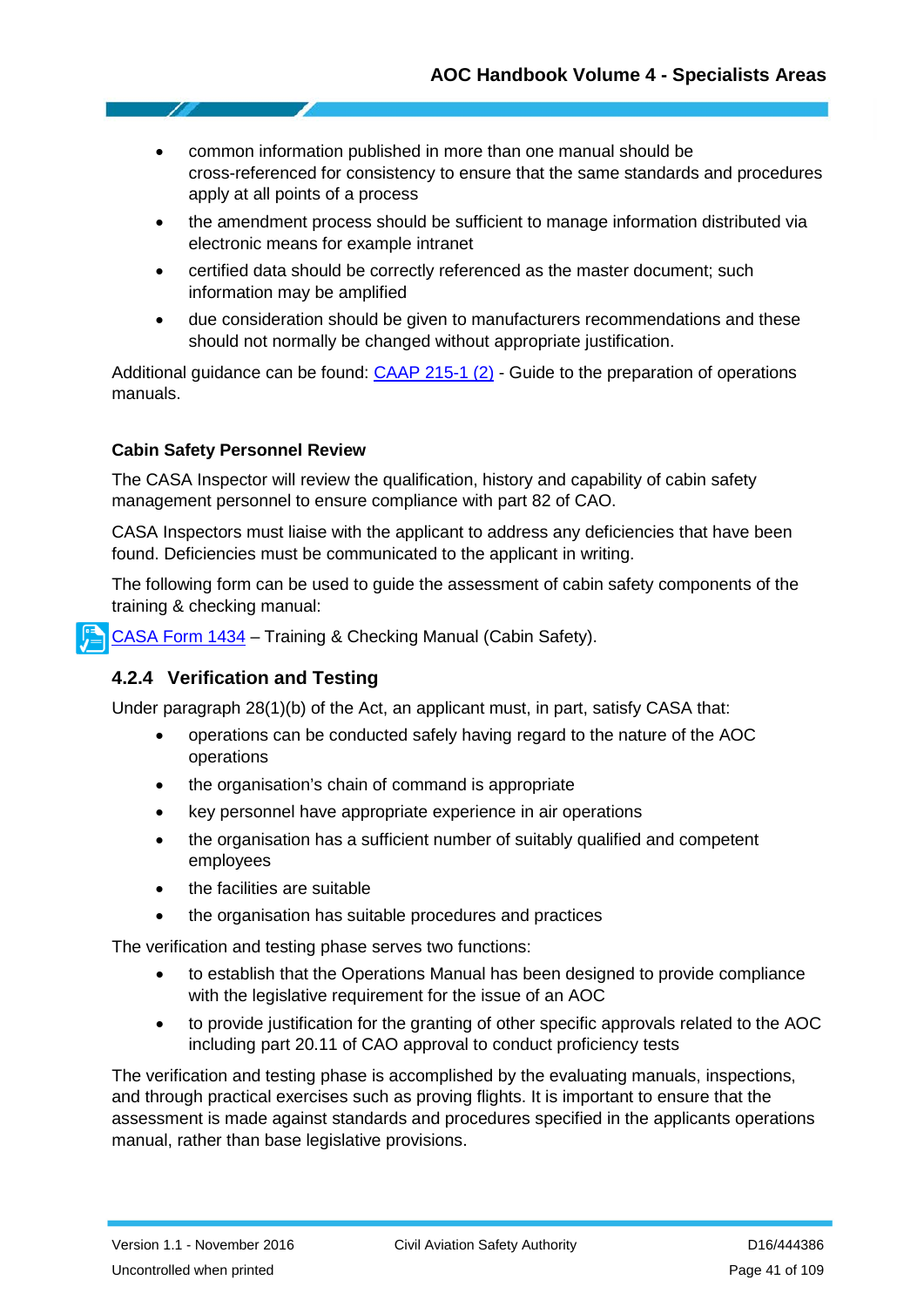In most cases, consideration of matters during the verification and testing phase will require a joint assessment by a multi-disciplinary team.

## **Organisational Structure and Staffing**

The applicant must satisfy CASA that sufficient numbers of qualified personnel are employed full time in appropriate areas. In determining what constitutes 'sufficient', the project team must assess the amount of work to be performed against the reasonable capabilities of the assigned staff.

An applicant may wish to contract out some of the work involved in their operation, such as training cabin crew. The specifics of those contract arrangements will need to be assessed as they relate to the AOC application and requirements. Furthermore, any person or organisation providing operational services will require inspection to verify they are providing those services in accordance with processes and procedures as detailed in the applicant's operations manual.

The following form can be used to record the assessment of organisational structure, staffing, facilities and control of operational documentation:

[CASA Form 1432](https://www.casa.gov.au/publications-and-resources/landing-page/forms-and-templates) – Organisation Structure & Administration (Cabin Safety).

Detailed requirements for facilities, staff and equipment are set out in Part 82 of CAO:

- [Section 82.1](https://www.legislation.gov.au/Browse/Results/ByTitle/LegislativeInstruments/InForce/Ci/37/civil%20aviation%20order%2082/Principal) of CAO Conditions on Air Operators Certificates Authorising Charter **Operations**
- [Section 82.3](https://www.legislation.gov.au/Browse/Results/ByTitle/LegislativeInstruments/InForce/Ci/37/civil%20aviation%20order%2082/Principal) of CAO Conditions on Air Operators' Certificates Authorising Regular Public Transport Operations in Other Than High Capacity Aircraft
- [Section 82.5](https://www.legislation.gov.au/Browse/Results/ByTitle/LegislativeInstruments/InForce/Ci/37/civil%20aviation%20order%2082/Principal) of CAO Conditions on Air Operators' Certificates Authorising Regular Public Transport Operations in High Capacity Aircraft.

## **Administration Facilities**

The applicant must ensure that, administratively, the cabin safety facility meets the following criteria:

- it is an integral part of the organisation's operational headquarters and that CASA can communicate, with nominated personnel responsible for this facility
- the buildings maintained as administrative facilities must be suitable for the purpose
- administrative staff, office equipment and associated resources must be sufficient to ensure that operational instructions and information can be produced and circulated. In all cases, information related to aviation safety is to be made available not later than the effective date of that information to ensure aviation safety is not compromised.

## **Recording Systems**

The CASA Inspectors will confirm that the operator is aware of the quantity and scope of records relating to cabin safety. Some records may require daily updating and continuous access.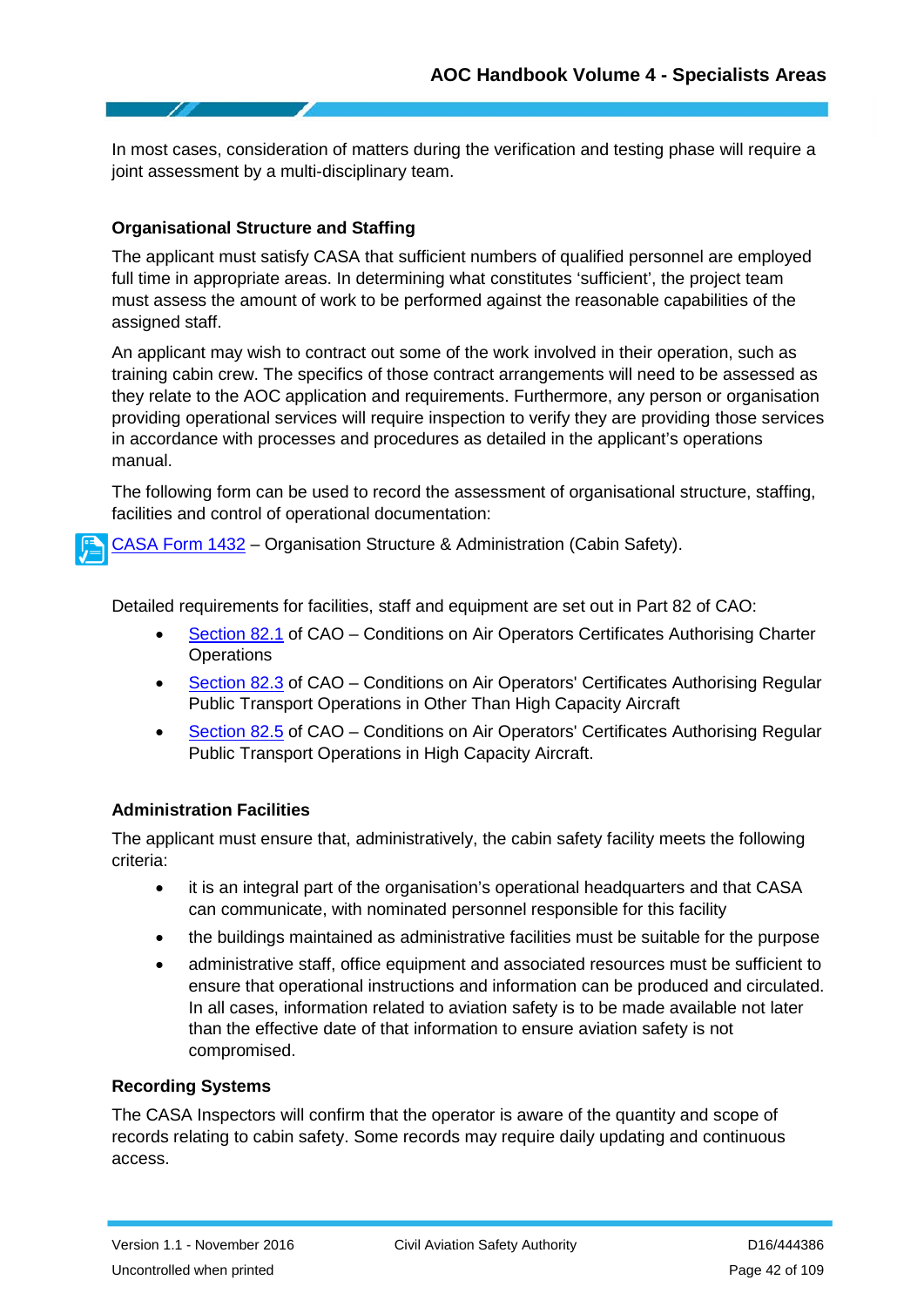Crew training and qualification records for each individual crew member must be available for the whole time that the crew member is employed by the operator and contain, for example:

- name, staff number and date of joining the organisation
- record of all training completed, including name of the course, dates of each course, results of all theoretical and practical assessments (including any failures) and the name and signature of the part 20.11 of CAO approved instructor (if applicable).

## **Crew Facilities and Communication with the Company**

Safety considerations require that efficient and reliable communications between the operator and cabin crew can be established for the transmission of urgent operational messages.

The operator must demonstrate to the CASA Inspector a method of providing cabin crew with amendments, document revisions and operational notices in an appropriate and timely manner.

## **Control of Operational Documentation**

Subsection 28BH of the Act makes the operator responsible for controlling the issue and amendment of the operations manuals and other operational documents issued to cabin crew and other personnel.

Copies of operational documentation held in a library or unassigned copies on-board the aircraft must also be controlled.

Subsection 28BH and Part 82 of CAO requires the holder of an AOC to maintain a reference library within the organisation, readily available to operating crews. It follows that operators will need to maintain a reference library at each port where the crew are based.

The CASA Inspector will need to review the document control system and reference library for compliance.

## **Passenger Handling and Public Safety**

Requirements for the safe carriage of passengers are provided in Section 20.11 of CAO and Section 20.16 of CAO. Additionally if directed by CASA, regulation 221 of CAR requires that the Applicant provide facilities and safety devices for the protection of the public at aerodromes intended for use by the Applicant.

CASA Inspectors should consider:

- protection of passengers and public from jet blast, rotating propellers, moving aircraft and moving vehicles and equipment
- safety of passengers loading devices such as stairs
- fueling procedures.

It is desirable that a check of these facilities is also conducted at night. Further references: AOC Handbook, Volume 4, Section 2 – Ground Operations.

## **Inspection of Aircraft**

Aircraft inspections may be carried out any time prior to the issue of the AOC. The following should be considered by the CASA Inspector when planning the inspections: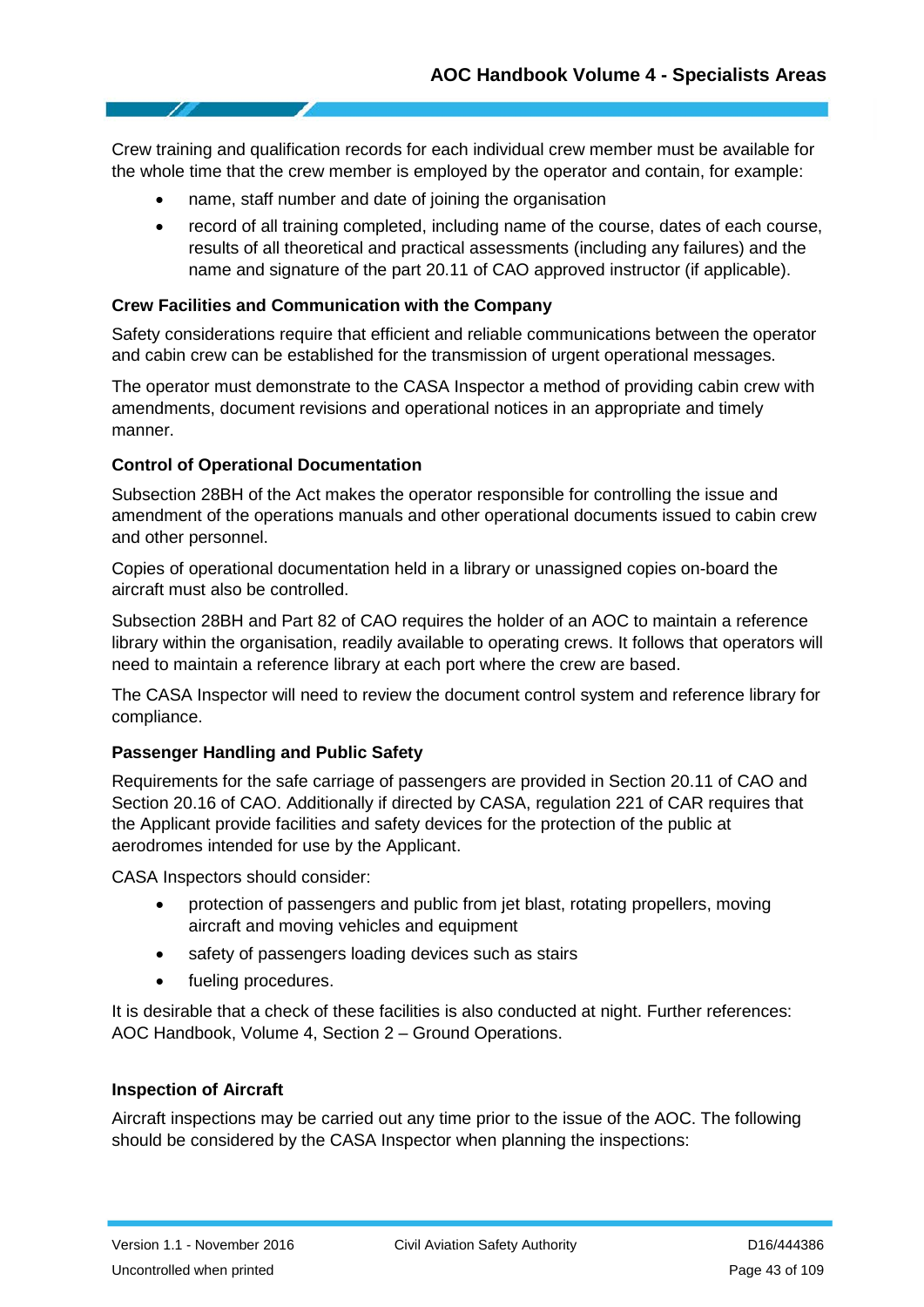- inspections of aircraft fleet, including variances as documented in the Operational Manual
- all aircraft doors and exits should be inspected against their description and operation instructions found in the Operations Manual
- all emergency equipment must be checked for correct type, security and location against their description in the Operations Manual
- ensure the location of equipment, cabin crew jump seats and other furnishings are such that the cabin remains in compliance. For example, from a seated position in a cabin crew jump seat, a clear view of the aisle should be possible and access to emergency equipment cannot be hindered by passenger or crew baggage or galley supplies
- the proving flight must not take place until the particular aircraft has passed inspection.

The following form can be used to guide the assessment of cabin safety components of the aircraft inspection:

CASA Form 1433 – Aircraft Inspection (Cabin Safety).

## **Training and Checking Organisation**

A coordinated approach to the verification and testing functions related to the Applicants Training and Checking Organisation is required. Some regulatory requirements are relevant to all operating crew, and are reviewed by multi-disciplinary teams.

A CAR 217 training and checking organisation must be approved by CASA and is required by:

- an RPT operator
- a charter operator with [Approved Single Engine Turbine Powered Aircraft](https://www.casa.gov.au/file/95391/download?token=9PZU-V-K) (ASETPA) approval
- an AOC holder operating an aircraft with a maximum take-off weight exceeding 5700kg
- any other AOC holder that CASA specifies, including specific helicopter operations.

CASA must be satisfied that the AOC Applicant's proposed organisational structure, staffing and procedures are adequate to control the AOC applicant's training, competency and proficiency programs to achieve appropriate standards and the safe conduct of operations.

The applicant will submit written procedures (the Training and Checking Manual) to provide CASA with information to determine if the AOC applicant can meet all legislative obligations for the issue of an approval of a Training and Checking Organisation.

## **Training and Checking Manual**

The Training and Checking Manual is developed by the Applicant to outline their procedures and give guidance to all personnel involved in the training and checking organisation. The manual must contain such information, procedures and instructions with respect to the safe operation of all aircraft types operated by the AOC applicant.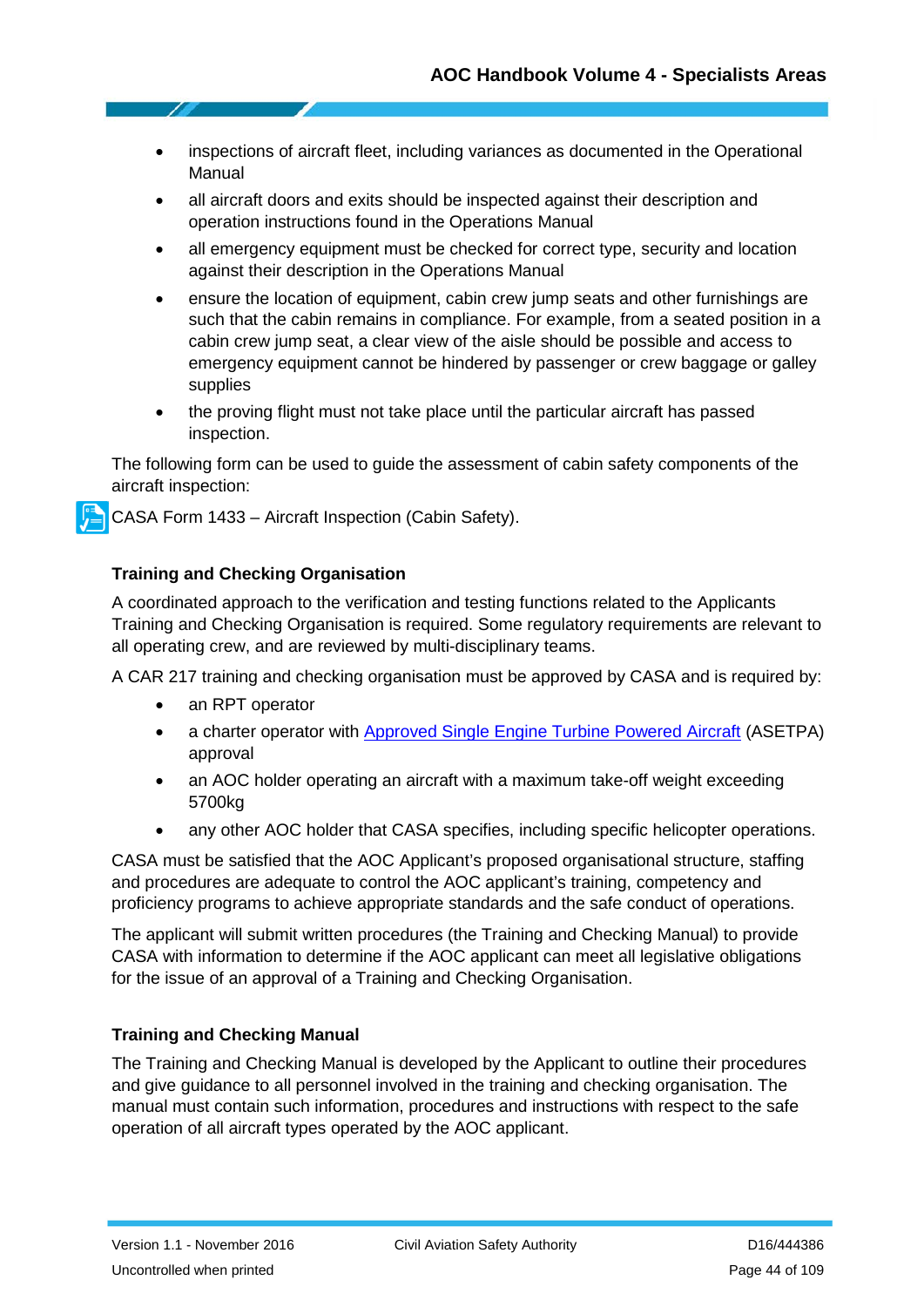The degree and scope of instruction that is outlined in the manual will depend on the number of aircraft, size, complexity and composition of the organisation. The manual can form part of the AOC applicant's Operations Manual or be a separate manual.

For operations conducted in accordance with Sections 82.1 and 82.3 of the CAO, the Training and Checking Manual will be assessed by a CASA Inspector for its suitability given the nature of the operation. For operations conducted in accordance with [Section 82.5 of the CAO,](https://www.casa.gov.au/landing-page/rules-and-regulations) an instrument of approval is required for the material contained in the applicant's Training and Checking Manual.

The acceptance and approval of a Training and Checking Manual includes the amendment and revision procedures for the manual and the system for obtaining CASA acceptance or approval before varying parts of the manual.

Training and checking of aircrew must not commence until the Operations Manual parts and training programs have received written conditional acceptance or approval by CASA as appropriate.

[Section 27AB of the Act](https://www.casa.gov.au/landing-page/rules-and-regulations) requires the AOC applicant to provide CASA with a copy of the Training and Checking Manual. An AOC operator must ensure copies of the Training and Checking Manual are available to all operating crew members and all personnel assigned training and checking duties.

A CASA Inspector will verify that the cabin safety functions of the training and checking organisation are contained in the manual and include the requirements outlined in Appendix 2 of [Sections 82.1, 82.3 and 82.5 of the CAO](https://www.casa.gov.au/landing-page/rules-and-regulations) as applicable. The Inspector will assess any additional material or information required by CASA or the AOC operator that is included in the manual. The syllabus for all training programs must be assessed for completeness and adherence to minimum regulatory requirements and the safety and emergency procedures documented in the Applicants Operations Manual.

The methods by which individual proficiency will be assessed in accordance with CAR 217 and CAO 20.11 needs to be documented. It is recommended that documentation addressing the required competencies and assessment criteria for checks be included to ensure standardisation.

The manual must also address the qualifications, training and standardisation requirements of its training and checking personnel. For all positions that form part of the operators training and checking organisation structure, the following applies:

- The selection criteria
- Minimum experience requirements
- Standardised instructional and assessment procedures and techniques
- A method to ensure standardisation of training and checking personnel
- Role distinction between training operations and checking operations.

The following form can be used to guide the assessment of cabin safety components of the training and checking manual inspection:

[CASA Form 1434](http://casaconnect/manuals/oih/form1434.tr5) –Training & Checking Manual (Cabin Safety).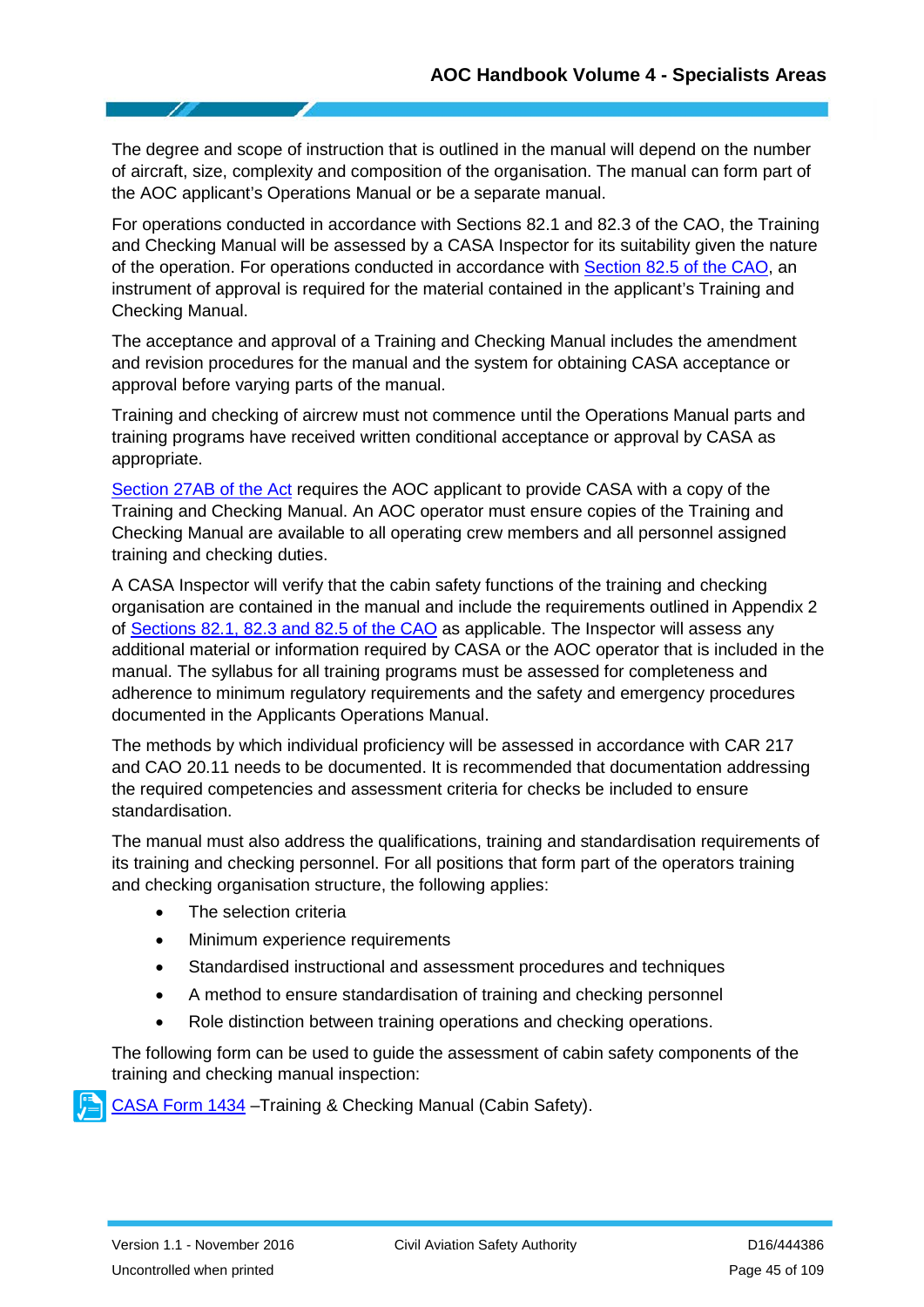# **Key Personnel**

1

The Key Personnel described in section [28 of the Act](https://www.casa.gov.au/rules-and-regulations/landing-page/current-rules) involved in the training and checking organisation are:

- Head of Flying Operations/Chief Pilot
- Head of Training and Checking.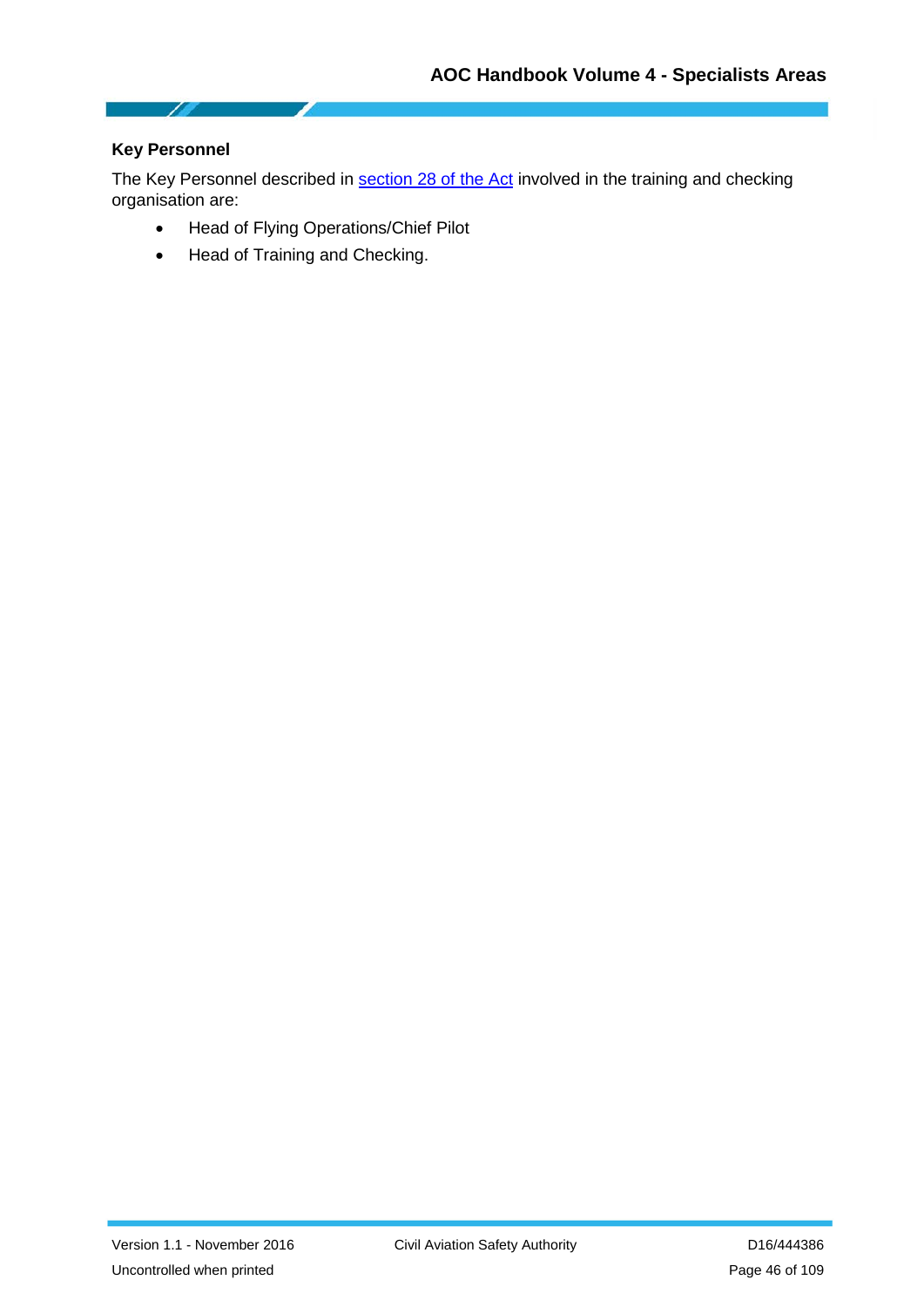Additional staff not defined as "Key Personnel", but those involved in the training and checking organisation are:

- **Check Pilots**
- Training Pilots
- Ground Instructors
- Cabin Crew Checkers
- Cabin Crew Trainers
- CAO 20.11 emergency procedures instructors
- Third party providers.

The CASA Inspector must be satisfied with the competence, qualifications and experience of the training and checking personnel assigned duties in relation to CAO part 20.11 and cabin crew training and checking programs.

The CASA Inspector must ensure the information in the Applicant's training and checking manual adequately describes the position and lines of reporting within the CAR 217 organisation.

An organisation must have training and checking personnel with the ability to provide training and checks of competency. If a person is employed under contract as required under [paragraph 2.4 of Section 82.5 of the CAO,](https://www.casa.gov.au/landing-page/rules-and-regulations) the Applicant must ensure:

- they define the hours and duties to be carried out by that person
- the person is responsible to the operator for the manner in which his or her duties are carried out
- the person is not required to carry out duties other than those assigned by the operator, except that the person may compile and complete such reports relating to the conduct of the contract as the contracting organisation may reasonably require.

# **Training**

Operators must establish, to the satisfaction of CASA, the minimum number of cabin crew required for each type of aircraft they operate in order to enable a safe and timely evacuation of the aircraft and other necessary functions to be performed in an emergency.

The primary duties and responsibilities of cabin crew within flight operations are safety-related and their training should clearly reflect this fact. An operator must establish and maintain a training program, approved by CASA, to be completed by all persons before being assigned as a cabin crew.

The CASA Inspector will verify that the training and checking manual includes the following information in relation to each training program cabin crew undertake:

- course outline
- detailed syllabus
- completion standards
- specimen record forms
- training checklists
- minimum crew qualifications for specified types of training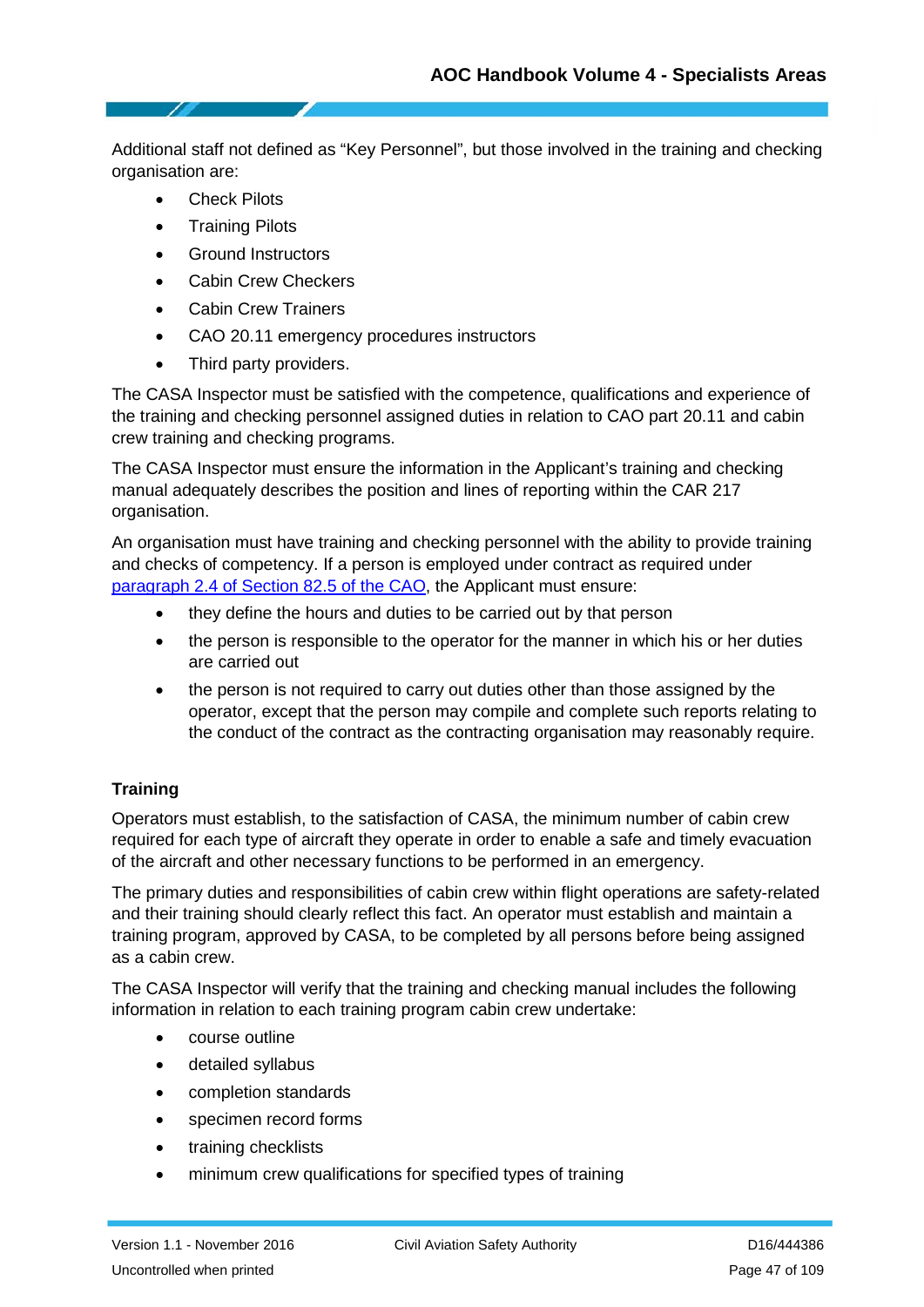- prescribed methods of conducting training including technique and standard to be achieved, common faults and method of simulating emergencies
- the procedure to be followed when a satisfactory standard is not achieved.

Cabin Crew Training Programs include:

- initial training for persons who have not previously been employed by the operator as cabin crew
- familiarisation training involves new entrant cabin crew participating in both an aircraft visit and familiarisation flights
- line indoctrination on line training conducted immediately following initial training
- conversion or differences training includes aircraft type training required in order to qualify and maintain qualification on each type of aircraft to which the crew member will be assigned to duty
- recurrent training required by regulatory provisions to be performed each 12 month period following initial or previous recurrent training
- refresher training conducted when cabin crew have been absent from flying duties
- senior cabin crew training for cabin crew appointed to positions requiring additional skills.

AOC Handbook, Volume 4, Section 4.4.2 Training and Checking Manual, contains more specific guidance in relation to cabin crew training, with suggested syllabus requirements.

## **Tests and Checks**

CAR 217 requires the operator to ensure that the training and checking organisation includes provision for conducting two checks in each calendar year, but not at intervals of less than four months of a nature sufficient to test the competency of each operating crew member. CASA has issued [Aviation Ruling 4/2004](https://www.casa.gov.au/rules-and-regulations/standard-page/aviation-rulings) which interprets calendar year as a rolling year.

The CASA Inspector will assess the structure of the tests and checks documented in the training and checking manual to ensure that the operator's program achieves, as a minimum, the CAR 217 requirement. This assessment forms part of the approval process for the training and checking organisation.

- **Proficiency Checks** the process implemented by operators to assess cabin crew proficiency in accordance with CAR 217 varies. From a regulatory perspective, the major function of cabin crew is to ensure passenger safety by preventing and managing adverse situations that may develop in the aircraft cabin, and to provide guidance to all persons on board during an emergency. The CASA Inspector should consider all of the safety duties and functions cabin crew that are assigned, when assessing the structure of the proficiency check proposed.
- **CAO 20.11 Proficiency Test** CAO 20.11 states that a crew member shall not be assigned or accept assignment to emergency duties in an aircraft unless they have undertaken and passed the proficiency test specified in Appendix IV on that type of aircraft. CAO 20.11 requirements apply to pilots and cabin crew, and the management of this function is often delegated to the person responsible for cabin crew training and checking. The CASA Inspector may need to review sections of the Flying Operations manuals to ensure the requirements are met. The proficiency test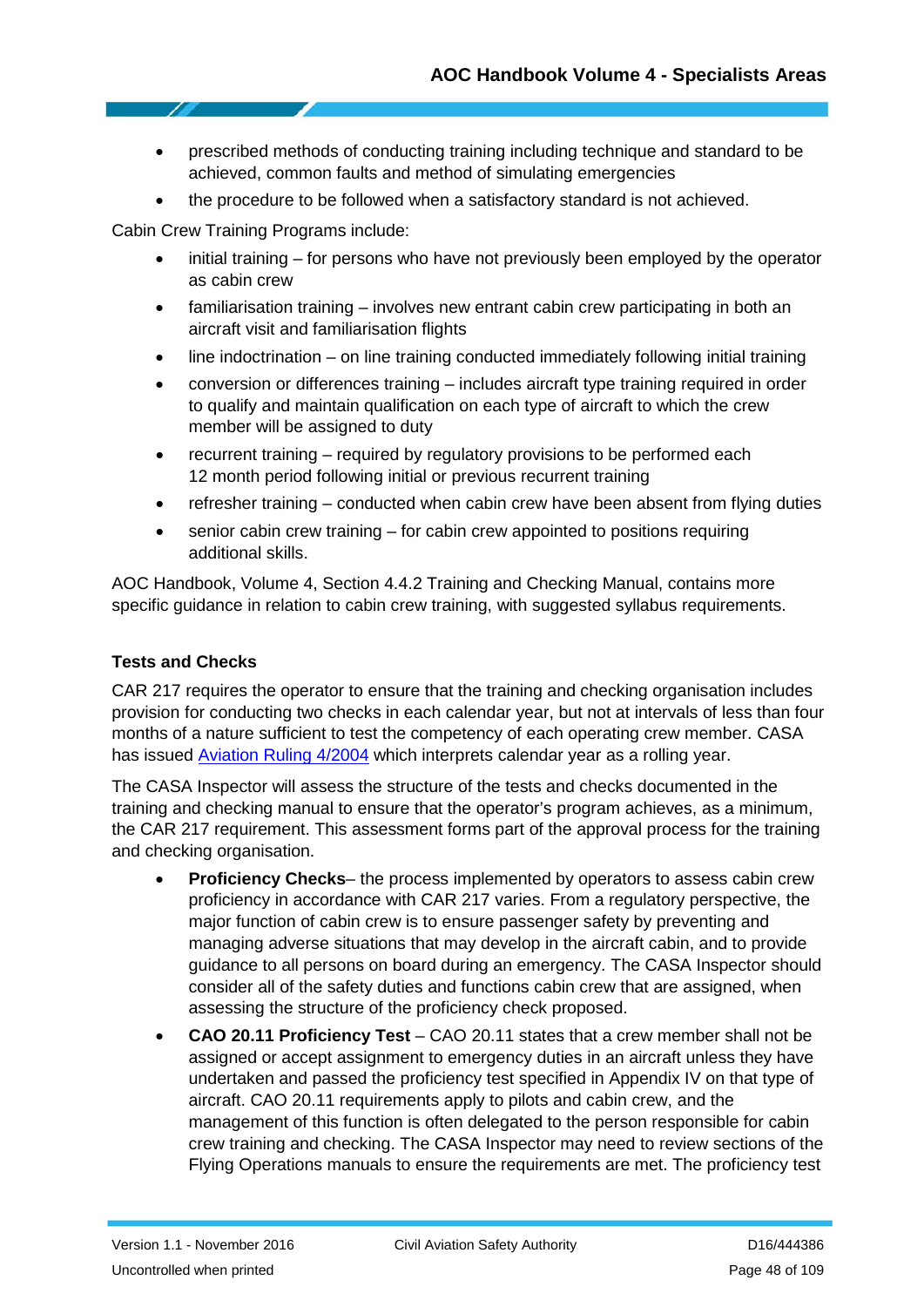shall cover all of those emergency procedures the crew member may be called on to perform and include at least the areas detailed in CAO 20.11 Appendix IV. It is recommended that the CAO 20.11 related component of the initial training for crew be given a final assessment during practical delivery.

AOC Handbook, Volume 4, Section 4.4.2 Training and Checking Manual contains specific guidance in relation to crew tests and checks required by CAR 217 and CAO 20.11.

# *Approval of Persons to Conduct CAO 20.11 Proficiency Tests*

CAO 20.11 requires the proficiency test to be conducted by CASA, a person approved by CASA for the purpose, or the person appointed as Chief Pilot by the operator of the aircraft.

Where the operator nominates a person for approval, the Chief Pilot or HT&C must complete the appropriate form and submit to CASA once satisfied that the instructor is appropriately developed and competent in company requirements. CASA Inspectors may supervise candidates under assessment during an initial course as it is important to observe an active real time class using all proposed facilities during these initial assessments.

Where an operator's approved person is not available, the CASA Inspector may supervise the course delivery, proficiency tests and sign the Section 20.11 (12.4) proficiency certificates as applicable. CAO 20.11 approved person assessments that are required, following the issue of an AOC, should be applied for and assessed in a similar manner. When considering the scope of the assessment, the CASA Inspector will consider where the most assessment value lies, considering the maturity of the training and checking system, compliance history and internal quality assurance performance.

The following forms can be used to guide the assessment of cabin safety components of the approved person checklist inspection, and nomination of Senior Instructor:

[CASA Form 1435](http://casaconnect/manuals/oih/form1435.tr5) - CAO 20.11 Approved Person Assessment Checklist (Cabin Safety)

[CASA Form 623](https://www.casa.gov.au/publications-and-resources/landing-page/forms-and-templates) – Application for CAO 20.11 Approved Person Nomination /Senior Instructor

Where the Chief Pilot is to conduct CAO 20.11 approvals, it is recommended that a CASA Inspector observe the Chief Pilot carrying out proficiency tests with aircrew to verify that the procedures and processes used follow those documented in the Training and Checking Manual.

A CAO 20.11 Senior Instructor can be approved by CASA to undertake assessment functions of a 20.11 approved person, however, this would not be considered in an initial AOC Application. Further details in relation to a Senior Instructor approval are detailed in Section 4.4.2 Training and Checking Manual.

## **Facilities**

[Section 82 of CAO](https://www.casa.gov.au/rules-and-regulations/landing-page/current-rules) states that each operator must provide facilities, equipment and training aids to meet the requirements of each training program. This includes a facility suitably equipped for the periodic demonstration of proficiency in emergency procedures required by CAO 20.11 and must make available such items of emergency equipment as may be necessary.

*Classroom facilities*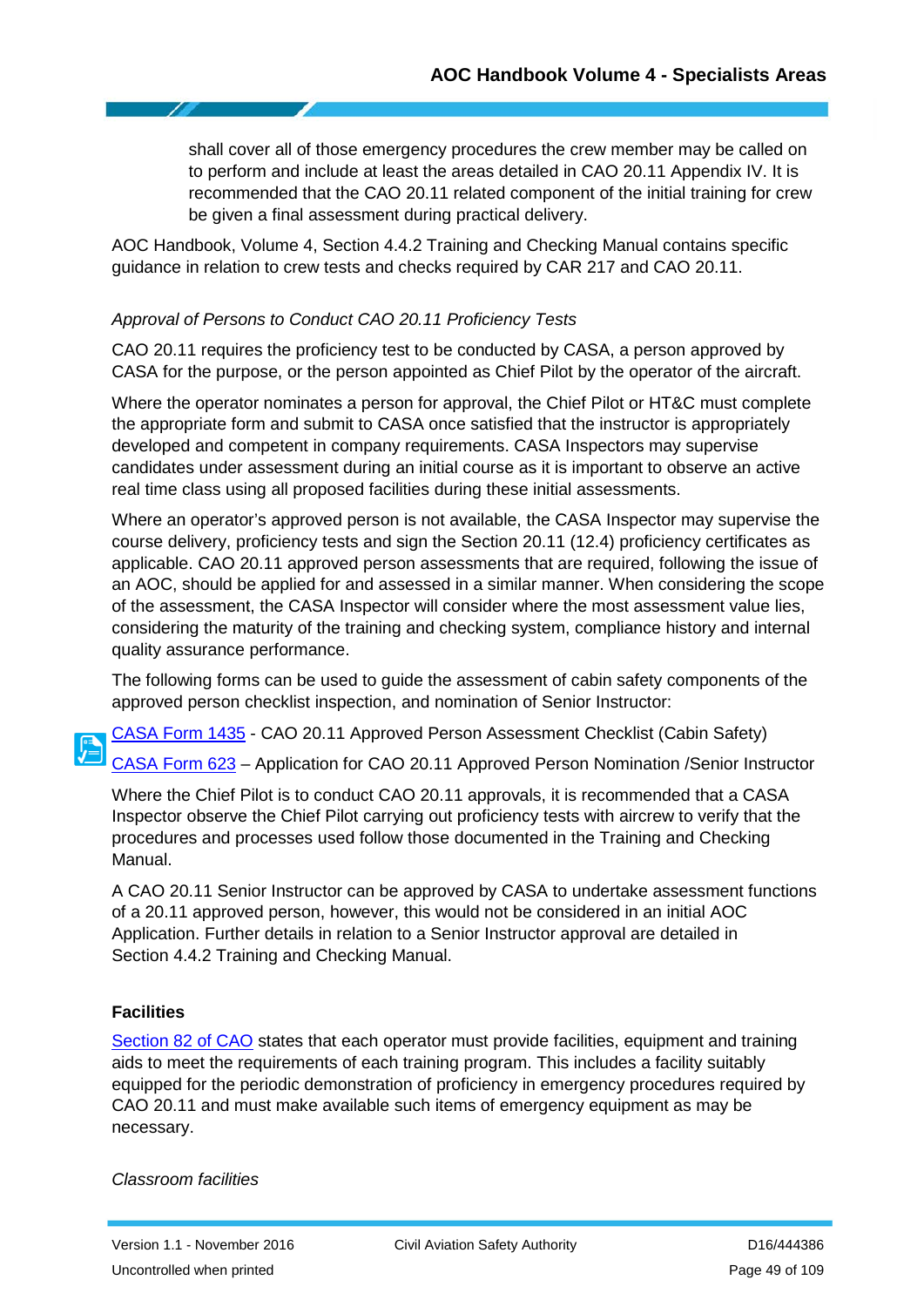The CASA Inspector will verify that the following requirements are met:

- comfortable climate
- adequate lighting level for work or viewing
- distracting sound must be kept to a minimum
- comfortable work stations
- adequate work space
- adequate training equipment
- multimedia must be fit for purpose.

In assessing the classroom facilities for the training of crew, CASA Inspectors should take into consideration the following:

- number of trainees in a class
- trainee work station size
- classroom configuration
- use of media.

It is recommended an additional classroom be set up as an emergency and survival procedure lecture room. It should be furnished with a display of all pieces of emergency equipment used on the operator's aircraft. It is useful to have enlarged samples of emergency procedure drill cards on permanent display on walls, as well as aircraft diagrams pinpointing the location of each piece of emergency equipment.

#### *Equipment and Mock-ups*

Real equipment is preferred where the operation of the equipment must be well practiced and free of error, for safety and operational reasons. Where this is not possible, mock-ups and training equipment capable of simulating realistic emergency situations may be acceptable.

For training to be effective, the operator is encouraged to use at least one realistic (essentially similar) life-size scale mock-up of the aircraft fuselage. Ideally, this would include the galleys and the cabin with a layout of equipment, switch panels, exit and window arrangements, each type of door and emergency exit that are used in the aircraft, communications systems, fire extinguishers, lavatories, overhead bins, and slides, to enable realistic simulation of cabin crew duties without continuous need for use of actual aircraft.

In all cases, the type of operational dials, handles, restraint brackets and switches that would be operated should be identical to those found on the aircraft. The force required for their operation should also be the same as that required for operating the actual aircraft part and the weight of emergency exit panels should be the same as those of the actual aircraft.

If possible, emergency equipment should be stowed in the same location and secured with the same brackets or mounting devices as in the actual aircraft and where they are easily accessible from cabin crew stations.

If special training mock-ups or equipment are not readily available, practical training and hands-on drills can be performed on board the actual aircraft where a program to accommodate such training is arranged. A change in normal class-time or a change in training location may be necessary depending on availability. Lack of equipment or the inconvenience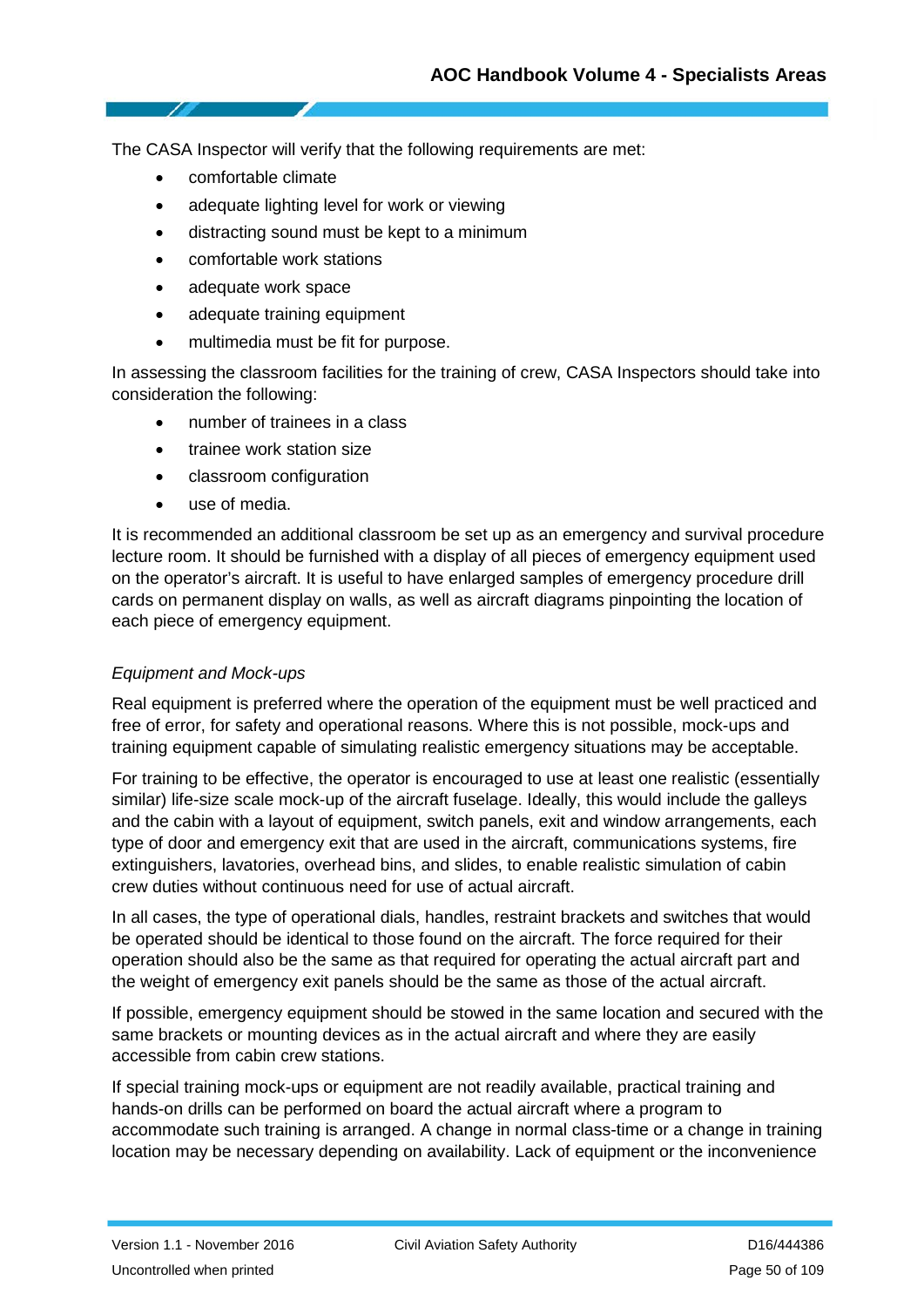of getting access to an aircraft must never be accepted as a reason for the showing of videos or classroom theoretical explanations as a substitute to actual hands-on practical training.

The following form can be used to guide the assessment of cabin safety components of the training facilities and mock-up assessment:

[CASA Form 1438](http://casaconnecttest/manuals/oih/form1438.tr5) – Cabin Safety Training Facilities & Mock-up Approval

## *Approval of Mock-ups*

Realistic mock-ups of emergency equipment are subject to the approval of CASA. Approval is contingent on the device being suitable for the related components of the training program, and sufficiently compatible with the actual equipment to achieve testing outcomes.

The operator must complete Form 1438 detailing the mock-ups proposed for use and submit it to CASA so that an assessment can be made. In completing the assessment, the CASA Inspector will ensure that all requirements of CAO 20.11 Appendix IV paragraphs 1.5 and 1.6 (as appropriate) have been met. This may require the submission of additional items such as pictorial presentations.

The operator must apply to CASA detailing the mock-ups proposed for use, and submit it to CASA so that an assessment can be made. In completing the assessment, the CASA Inspector will ensure that all requirements of CAO 20.11 Appendix IV para 1.5 and 1.6 (as appropriate) have been met, considering:

- where the operator identifies issues with excessive maintenance, the operator must include evidence to support the application together with details of the group demonstration, supporting pictorial presentation and related processes to assess individual proficiency
- where the operator identifies issues with the emergency mechanism causing damage to the aircraft or equipment, or being a hazard to personnel, the operator must include evidence to support the application together with the supporting pictorial or simulated presentation and related processes to assess individual proficiency.

In some areas of the application, reference to the applicable part of the Training and Checking Manual may suffice.

The following form can be used to apply for approval of emergency equipment:

[CASA Form 624](https://www.casa.gov.au/files/form624pdf) – CAO 20.11 Application for Approval of Emergency Equipment

Where an operator arranges to use mock-ups owned by another organisation, the training must comply with the approved training program and operating procedures of the operator whose crews are being trained. Any variances in items or equipment in the mock-up must be restricted if significant differences exist. Supplemental training may be provided to address identified differences.

In assessing the suitability of the mock-ups, the following factors will be considered:

- aircraft types are accurately represented
- operation and appearance reflects actual equipment/device
- capable of normal and emergency operation
- capable of withstanding a higher frequency of use associated with training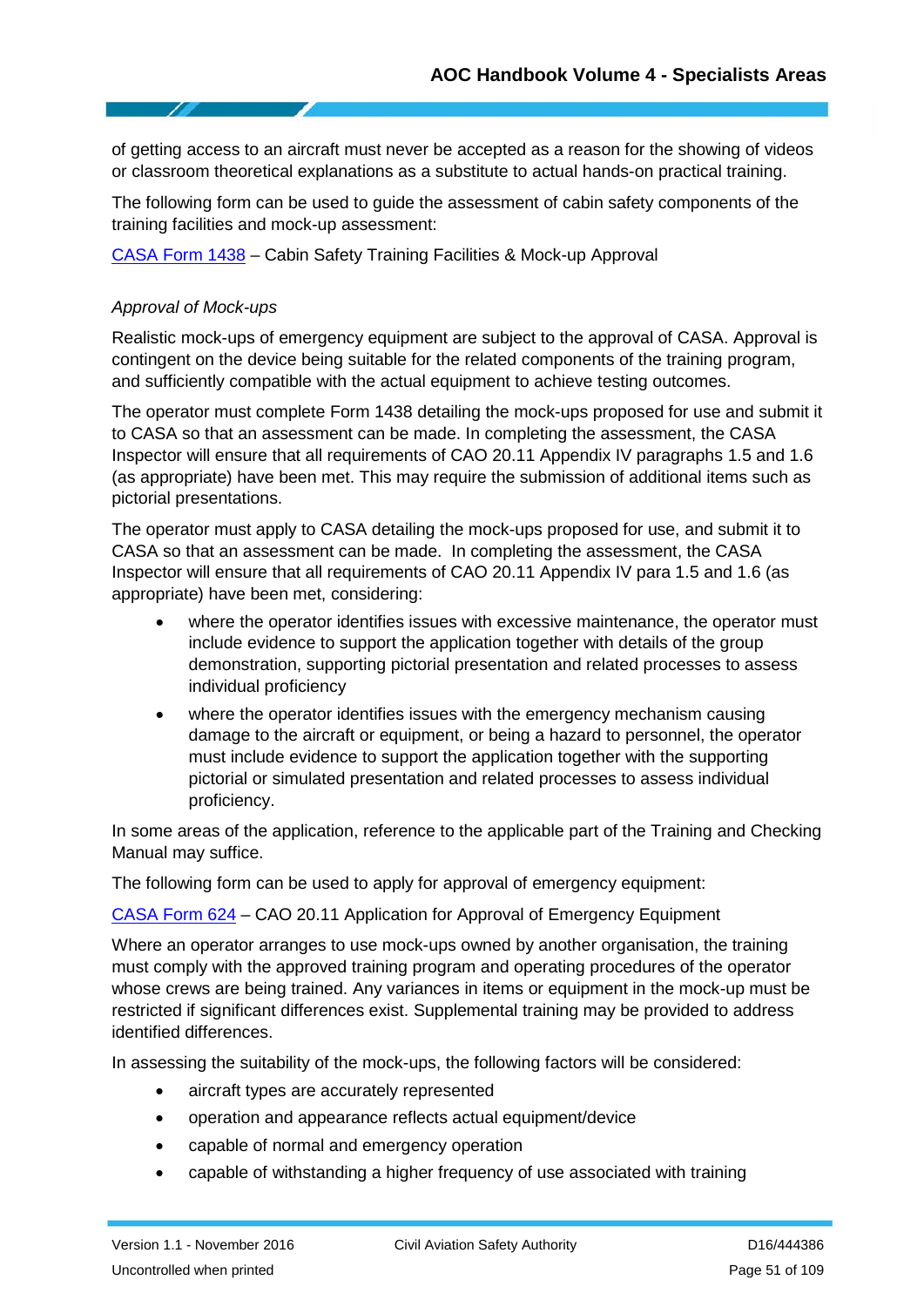supplemental training used to address variances.

## **Records**

It is recommended that training and proficiency records be reviewed at this time for completeness and accuracy, including using a database or other means that is suitable for the proposed size of the operation to monitor expiry dates.

## **Evacuation Demonstrations**

In accordance with [paragraph 15.1.3 of CAO 20.11,](https://www.casa.gov.au/rules-and-regulations/landing-page/current-rules) an operator must not operate a type and model of aircraft, unless they have satisfied CASA the evacuation procedures and training used by the operator, will enable crew members to achieve an evacuation capability equivalent to that achieved when the type and model of aircraft satisfies the requirements of FAR 25.803 (US Federal Aviation Regulations 25.803), or other requirements accepted by CASA in accordance with [paragraph 15.1.2 of 20.11 of CAO.](https://www.casa.gov.au/rules-and-regulations/landing-page/current-rules)

[Paragraph 15 of CAO 20.11 \(15\) O,](https://www.casa.gov.au/rules-and-regulations/landing-page/current-rules) applies to an operator of aircraft having a seating capacity of more than 44 passengers that is to be used in passenger carrying operations when:

- first introduced, by an operator of that type and model of aircraft, into passenger carrying operations
- increasing the passenger seating capacity by more than 5 per cent of the that type and model, provided the operator's emergency evacuation procedures for that type and model of aircraft, have previously been accepted by CASA as satisfactory
- there is a major change in the passenger cabin interior configuration that will affect the emergency evacuation of passengers.

In accordance with paragraph 15.1.4 of [CAO 20.11, paragraph O,](https://www.casa.gov.au/rules-and-regulations/landing-page/current-rules) CASA may require the operator to demonstrate, under simulated emergency conditions, an evacuation of all, or part, of the full seating capacity. This will include the number of crew members required for the aircraft, in accordance with any conditions considered necessary.

A full emergency evacuation demonstration is necessary only on the introduction of a new aircraft type manufactured in Australia, or on the introduction of a new type to the Australian Register where satisfactory evidence is not available to validate an acceptable demonstration conducted elsewhere.

If an operator makes application to CASA for a direction under [regulation 208 of CAR](https://www.casa.gov.au/rules-and-regulations/landing-page/current-rules) to vary the cabin crew to passenger ratio from that specified in paragraph 6 of CAO [20.16.3 s,](https://www.casa.gov.au/rules-and-regulations/landing-page/current-rules) an evacuation demonstration may be required in assessing that application.

## *Purpose and Considerations*

An evacuation demonstration undertaken as part of an AOC application must confirm the cabin crew training and emergency evacuation procedures together with the particular aircraft seating arrangements permit replication of the result achieved at the original certification demonstration or other acceptable demonstration. The aircraft manufacturer will already have proven the aircraft type had sufficient egress areas and escape slides to enable evacuation of all occupants within the prescribed limits at the original certification demonstration.

The aircraft's original type certification data and evacuation demonstration (or analysis) should be used as a benchmark for planning evacuation procedures. The applicant should supply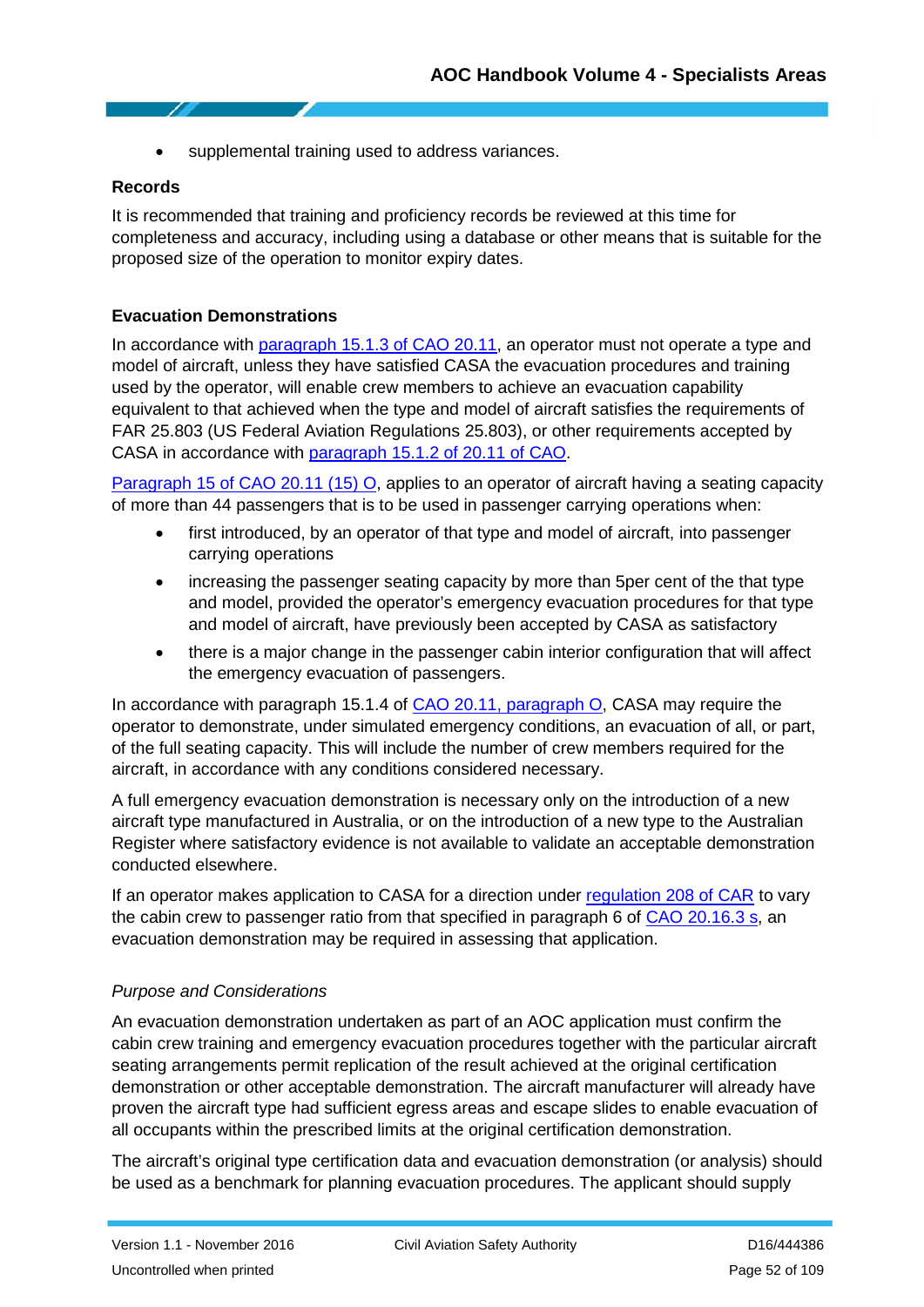suitable evidence of the original certification demonstration including the recorded times to open each exit.

A demonstration can take varying forms depending on the elements to be proved. The need to conduct full-scale or partial demonstrations depends primarily upon whether a full-scale demonstration has been previously accomplished by another operator or the manufacturer. A partial demonstration can be achieved with a representative number of passengers. For large aircraft with multiple passenger compartments consideration may be given to a demonstration in only the most demanding compartment.

For either case, these demonstrations specifically test the following areas:

- the operator's emergency training program and crew member competency
- the operator's emergency evacuation and ditching procedures
- the reliability and capability of the emergency equipment on the aircraft.

The demonstration will involve:

- conducting the demonstration with or without passenger participants using the operators line operating procedures
- opening the exits, as selected by CASA, and deploying the slides if applicable (or approved simulation), so that the exits and slides are ready for use within the stipulated time frame
- using the operators cabin crew who have completed the approved training program for the type and model of aircraft being demonstrated
- opening a minimum of 50 per cent of the required floor-level and non-floor level exits.

Valuable lessons can be learned from these demonstrations and the applicant is encouraged to view and undertake demonstrations objectively, and apply the demonstration evidence as a basis for continuing training outcomes.

The applicant and CASA will consider efficient use of resources, risk of damage to the aircraft and injury to the participants in managing the evacuation demonstration process.

## *Planning and Conduct*

After consultation with the CASA project team, a demonstration plan of the evacuation demonstration is required by the applicant. The provision and conduct of the demonstration is the applicant's responsibility incorporating both making arrangements and providing facilities

The demonstration plan is to provide clarity around the scope and it is recommended the following points are considered:

- **Location** most demonstrations are best conducted in a hangar. Since the demonstration is conducted in darkness. It is recommended adequate lighting be available, which can be switched on and off during the demonstration.
- **Safe means of egress** all aircraft main and emergency exits on both sides of the aircraft being used for the demonstration should be fitted with a safe means of egress for participants.
- **Escape slides** if they are to be used, appropriate safety precautions should be in place to prevent injuries to participants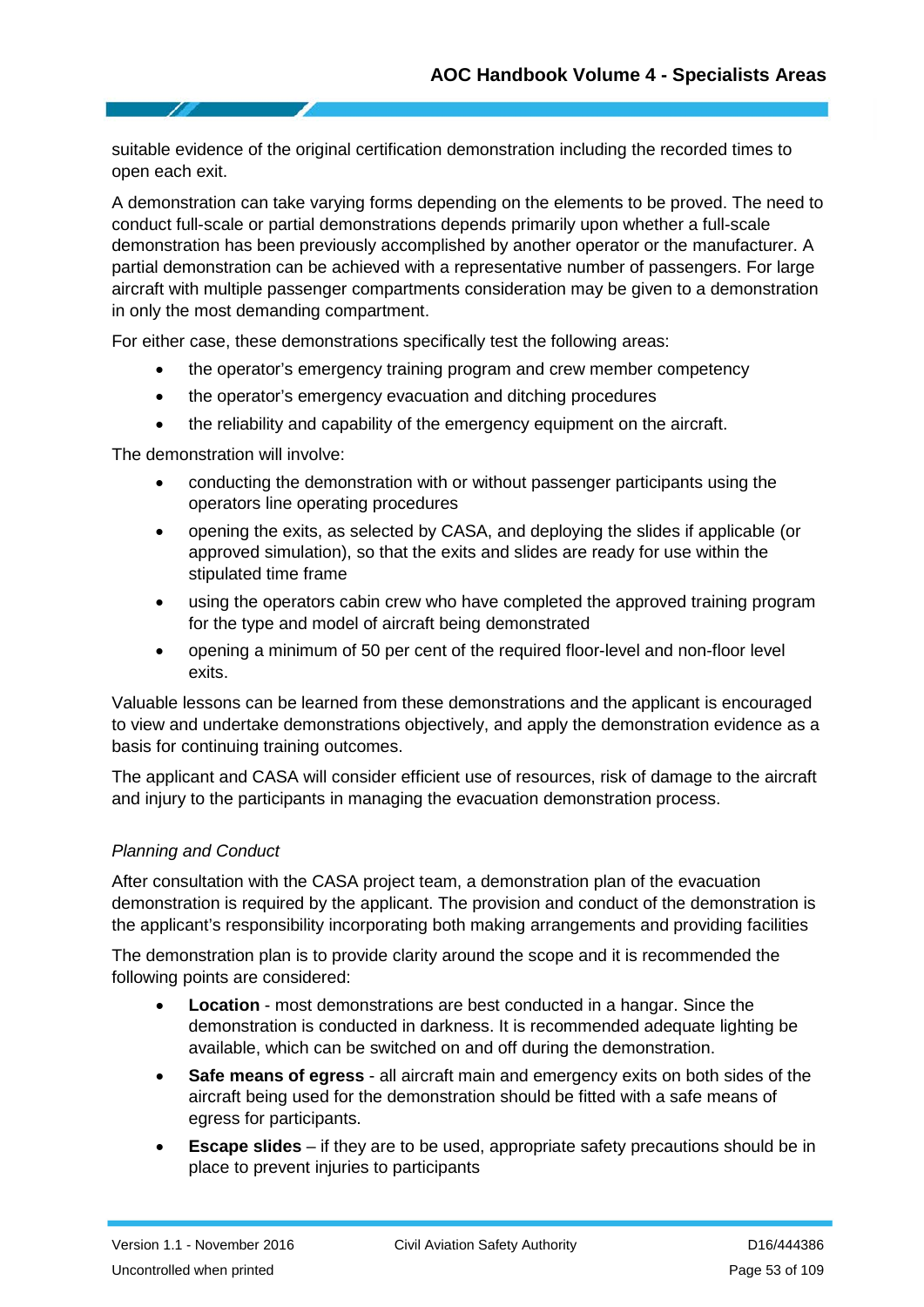- **Exit indicators** an external means to identify whether an exit is usable needs to be acceptable to CASA. The mechanism will need to accommodate random selection by the CASA team just before the start of the demonstration.
- **Crew** The crew should comprise of regularly scheduled line flight and cabin crew.
- **Ground support and safety staff** an appropriate number of ground support and safety staff are to be provided to assist persons exiting from the aircraft prevent damage to emergency exits and injury to participants.
- **Passengers** the group of passengers participating should consist of an acceptable cross section of ages and genders, and should not include company employees who are involved in any part of the Applicant's operations departments. CASA is to be satisfied with the composition of the passenger load.
- **Exits** not more than 50 per cent of the aircraft's emergency exits are to be used for the demonstration. The exits must be representative of all the emergency exits on the aircraft and at least one exit being a floor level exit. Exits not nominated for use in the demonstration will be indicated by an accepted means outside the exits to simulate fire or similar conditions that render them unusable.

The CASA Inspector will verify that the applicant has complied with the following conditions:

- no crew member or passenger should have participated in an emergency evacuation demonstration within the preceding 6 months
- no crew member, or passenger, has been given prior knowledge of which emergency exits will be available for the demonstration
- the operator has not rehearsed the demonstration for the participants or informed the crew or passengers of the specific nature of the exercise except that they may be advised they will be participating in a demonstration of safety procedures
- passengers will not be assigned to specified seats but CASA may require that passengers be assigned to particular seats
- all emergency equipment should be installed as for a normal flight
- each external door and exit, and each internal door or curtain, should be in position as it would for normal flight
- each crew member should be in their normally assigned seat, at the start of the evacuation and remain seated until the signal to evacuate is given
- all occupants will have their seatbelts and shoulder harnesses (where fitted) fastened at the time of the simulated impact
- to prevent disclosure of the emergency exits to be used, a mechanism will be agreed by which both the applicant and CASA is able to ensure the integrity of the demonstration. Examples may include all passenger and flight deck windows obscured or the provision of ramps or stands with stairs (or similar devices) to be placed at emergency exit positions in equal number on each side of the aircraft.

The CASA inspection team will supply observers both inside and outside the aircraft. There should be a nominated team leader to initiate and control the conduct of the demonstration. The team leader, who is outside the aircraft, will require direct voice communication with the participating flight crew in order to initiate the demonstration and to stop proceedings if participants become exposed to any risk of injury.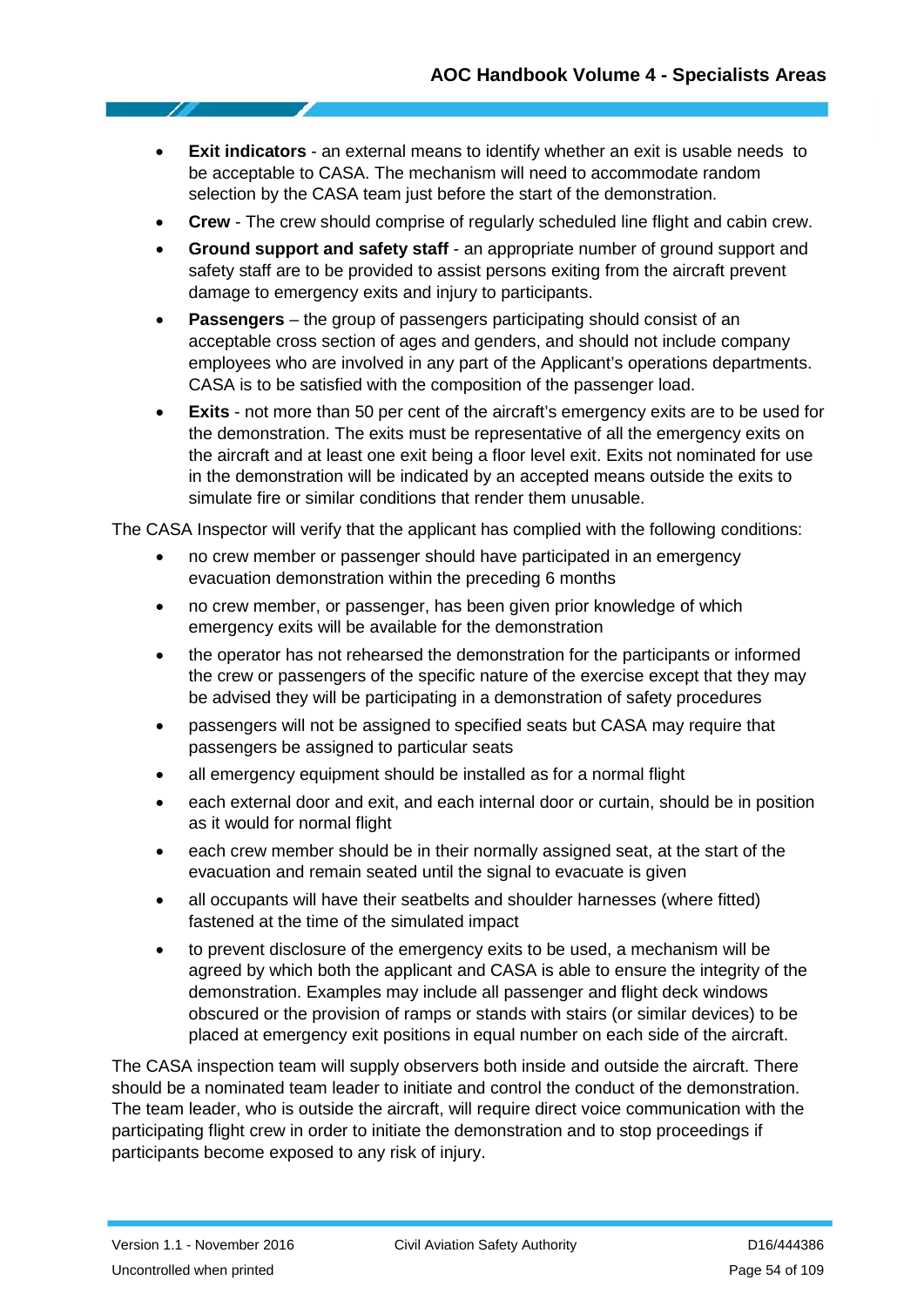There must be at least one observer equipped with a stopwatch at each pair of exits. Timing for the demonstration will begin on activation of the aircraft emergency lighting or at the end of the evacuation signal. The timing will conclude when the last crew member leaves the aircraft, or in the case of a partial evacuation demonstration when the exit is ready for use.

There may be mutually agreed processes which are similar to those mentioned above and which will result in the same outcome of measuring the effectiveness of the evacuation procedures.

# *Evaluation*

Criteria that measure the effectiveness of crew procedures and training include the following:

- time to open doors and emergency exits
- compliance with individual crew procedures documented in the operations manual.
- for a cabin layout that is different to the layout in the manufacturer's original demonstration or where changes have been made to the available exits, greater consideration may be given to the time taken to evacuate a nominal passenger load.

The emergency evacuation requirements will be finalised at the completion of the demonstration. If satisfied that the emergency evacuation procedures are proven to be acceptable, the applicant should apply to CASA for [paragraph 15 of CAO 20.11](https://www.casa.gov.au/rules-and-regulations/landing-page/current-rules) acceptance at the completion of the demonstration.

## **Ditching Demonstrations**

Where life rafts are required under paragraph 5 of CAO 20.11, the operator must, unless specifically exempted by CASA, show that the ditching procedures allow for the removal of the rafts and the evacuation of the occupants from the aircraft in an orderly and timely manner. The exits that are selected for the demonstration will have to be approved by CASA.

The criteria for a ditching demonstration are detailed in CAO 20.11, Appendix II. CASA may grant an exemption to this requirement. In considering whether to exempt an operator, CASA will take into account:

- the availability and realism of training equipment
- ditching demonstrations carried out by the operator on similar aircraft types
- other such factors as they may consider relevant.

The following forms can be used to guide the assessment of cabin safety components of the cabin safety evacuation demonstration:

[CASA Form 1439](http://casaconnect/manuals/oih/form1439.tr5) – Cabin Safety Evacuation Demonstration

[CASA Form 1428](http://casaconnect/manuals/oih/form1428.tr5) – CAR 208 Direction

# **Assessment of the number of Operating Cabin Attendants (CAR 208) Direction**

Under CAR 208, CASA may give directions as to the operating crew required to be carried on an aircraft having regard to the safety of air navigation.

[CAO 20.16.3,](https://www.casa.gov.au/rules-and-regulations/landing-page/current-rules) subparagraph 6.1 (b) states: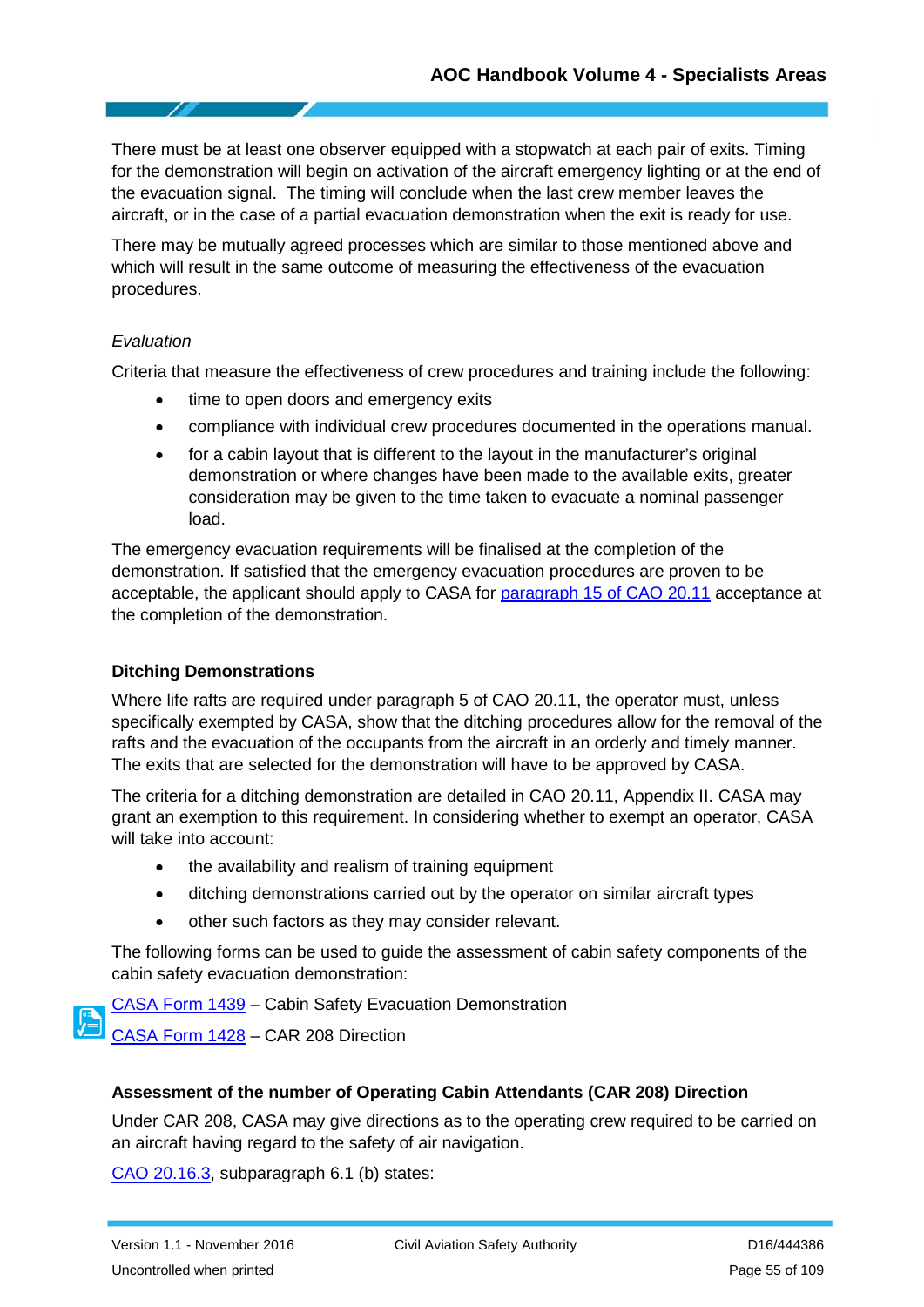aircraft carrying more than thirty six (36) and not more than two hundred and sixteen (216) passengers must carry a cabin attendant for each unit of thirty six (36) passengers or part thereof.

# [CAO 20.16.3,](https://www.casa.gov.au/rules-and-regulations/landing-page/current-rules) subparagraph 6.1 (c) states:

aircraft carrying more than two hundred and sixteen (216) passengers shall carry the number of cabin attendants as prescribed by CASA which shall not be less than one (1) cabin attendant for each floor level exit in any cabin with two (2) aisles.

Efficiency benefits must not compromise safety benefits and if an operator wants to change the operation it will be necessary to demonstrate that there is no significant difference between the current operation and the one proposed. The outcomes of a change must involve a demonstrated equivalent level of safety or better. The United States FAA and the European JAA/EASA provide comprehensive operational standards and oversight resources to support their certification and operating standards.

Where an applicant considers that their operations system exceeds the current requirements, there may be justification for an application to CASA for a direction under [regulation 208 of](https://www.casa.gov.au/rules-and-regulations/landing-page/current-rules)  [CAR](https://www.casa.gov.au/rules-and-regulations/landing-page/current-rules) for the carriage of cabin attendants.

The certification basis of an aircraft relates to the design of the floor plan and seating configuration in relation to the location of exits.

It is important that an adequate safety-case is provided to support the application. It is recommended the safety-case includes the following:

- details about the operator's system
- supporting evidence
- a set of safety arguments that links the claims to an appropriate oversight process
- the assumptions and judgements underlying the arguments.

The process of assessing applications to vary the cabin attendant to passenger ratio from that specified within [CAO 20.16.3](https://www.casa.gov.au/rules-and-regulations/landing-page/current-rules) to some other formula will require a wider scale entry control process described below compared to that which applies to simpler types of approval.

To assist CASA in the assessment of the application, the application process will consist of five phases:

- *1. The Applicant Enquiry*
- *2. The Formal Submission*
- *3. The Proposal Assessment*
- *4. The Practical Assessment*
- *5. Implementation and Acceptance*

## *The Applicant Enquiry (Phase One)*

Phase one begins when an applicant makes an enquiry about a variation to its requirement in operating under certain provisions of CAO 20.16.3.

Initial enquiries may proceed to a pre-application meeting where the CASA Inspectorate and the applicant reach an agreement on the process and advantages of providing a viable safety outcome-based proposal. It is essential for the operator to have a clear understanding that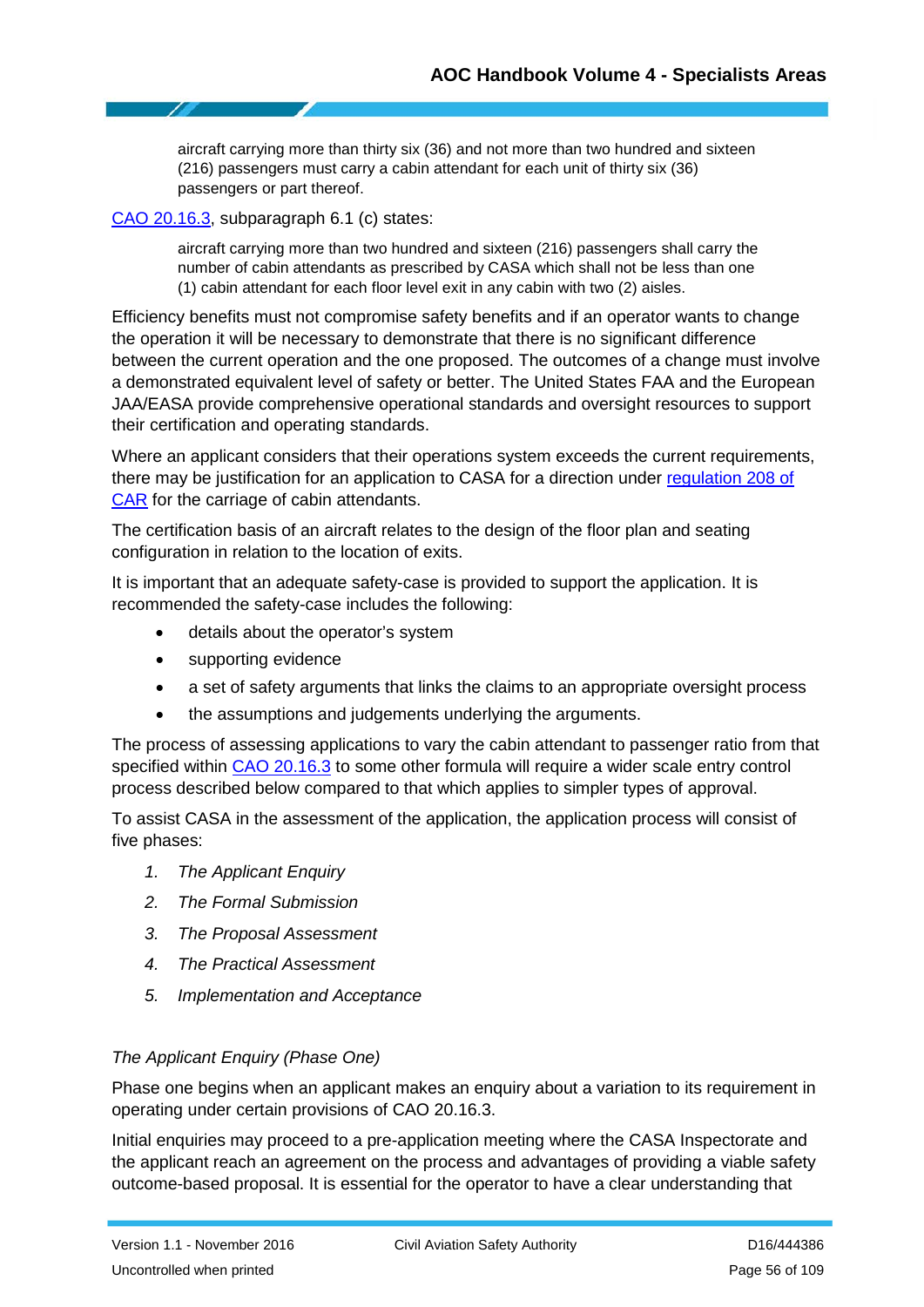although CASA may provide advice and guidance to an applicant, the development of the final product submitted to CASA is solely the responsibility of the applicant.

# *The Formal Submission (Phase Two)*

Phase two begins when the applicant formally submits a proposal for CASA to evaluate. The safety-case and supporting information must be complete and detailed enough to permit a thorough evaluation of the operator's capability and competence to fully demonstrate a minimum of equivalent safe operating practices.

The submission will be examined in sufficient detail to assess the completeness of the required information. If the Applicant's submission is not complete or the quality is unacceptable, the proposal will be returned for additional work.

# *The Proposal Assessment (Phase Three)*

The next phase is CASA's detailed analysis, review, and evaluation of the operator's proposal. This analysis may take place entirely within a regional office, or at the operator's office.

Evaluation examines the form, content, and technical quality of the submitted proposal to determine that the information meets the following criteria:

- the content is not contrary to any applicable provision of the Civil Aviation Act, Regulations, Orders, airworthiness or operational requirements
- the content is not contrary to the direction provided in other CASA policy documents including Acceptable Means of Compliance, Manual of Standards and others.

The CASA Inspector will ensure that supporting documents adequately establish the Applicant's capability and competence to safely conduct operations in accordance with the submitted proposal. Discussion with the operator may be sufficient to resolve certain discrepancies or questions, or to resolve by obtaining additional information. It may be necessary to return certain sections of the submission to the operator

If the CASA Inspector determines that, for specific reasons, the material is grossly deficient or unacceptable, the entire submission will be returned to the operator with an appropriate explanation and the project will be terminated.

If the results of the evaluation are acceptable and a demonstration is required, the CASA Inspector may grant a form of conditional or provisional approval to the proposal before continuing with the process.

## *The Practical Assessment (Phase Four)*

In phase four the CASA Inspector finalises the practical assessment requirements in readiness for the operator's demonstration of the procedures, guidelines, and parameters described in the formal proposal. This practical assessment is an operational evaluation of the Applicants's ability to function in accordance with the proposal finalised in phase three.

Certain demonstrations will be required, examples may include the following:

- 1. Training program observations.
- 2. Proving tests.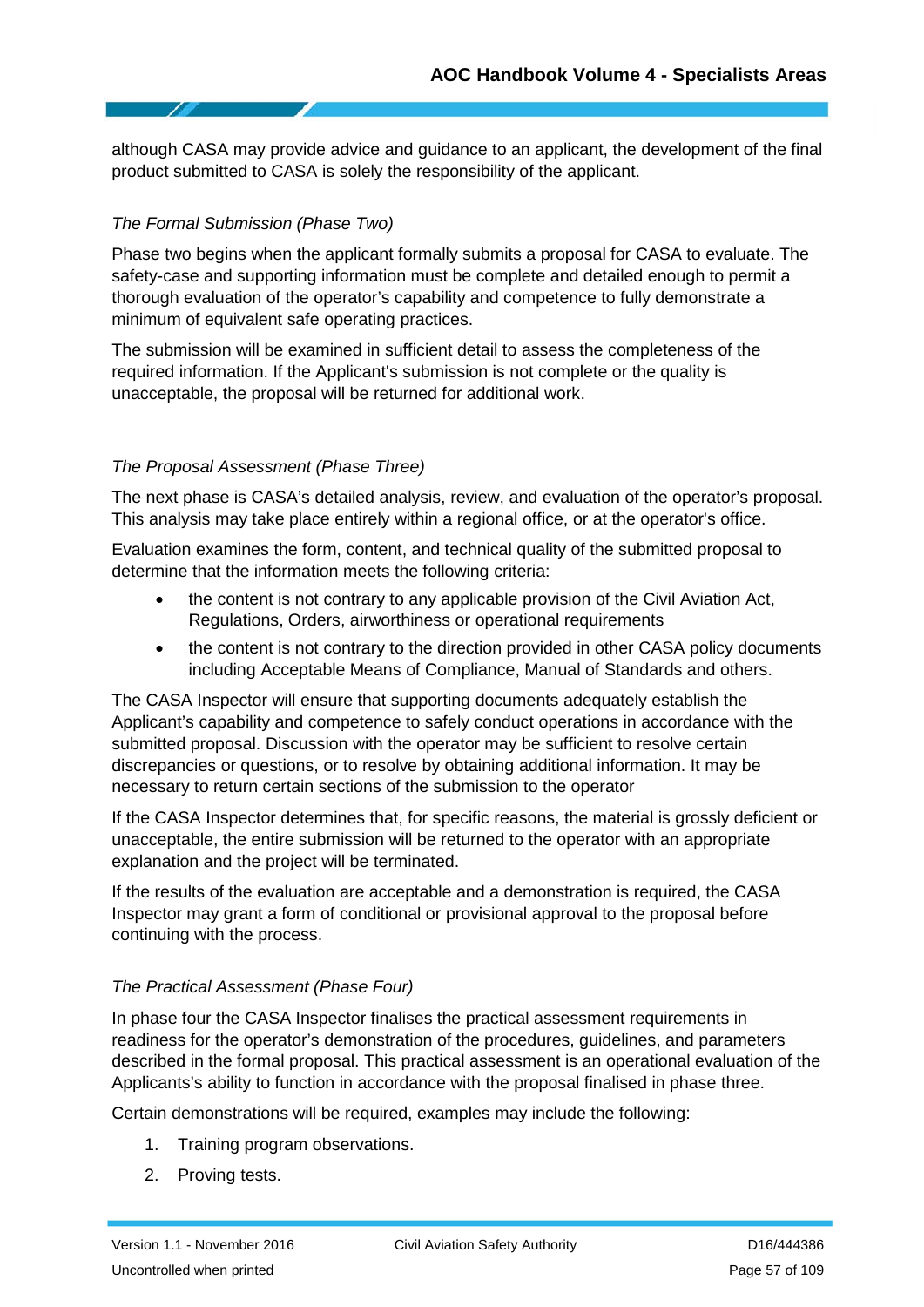3. A partial emergency evacuation demonstration.

The CASA Inspector will be involved in the assessment of demonstrations which will include such factors as participant criteria, evaluation criteria, and sequence of events.

Where minor discrepancies are identified, the CASA Inspector will evaluate each discrepancy in terms of its overall impact on the operator's ability and competence to conduct the proposed operation under such conditions.

These discrepancies can often be resolved during the demonstration by obtaining commitments from the Applicant. If the demonstration is not acceptable, the applicant will be notified. The reason for the failure will be discussed with the Applicant, procedures will be evaluated and the details for another demonstration determined.

The process will continue if the conduct of the operator's demonstration is acceptable.

## *Implementation and Acceptance (Phase Five)*

Prior to implementation, the operator will submit to CASA a transition plan emphasising the risk mitigation measures to be undertaken prior to and during the implementation phase.

Approval of the proposal will be notified in writing, and then by a relevant legislative instrument of approval in accordance with [regulation 11.160 of CASR,](https://www.casa.gov.au/rules-and-regulations/landing-page/current-rules) that exempts the operator from current legislative requirements.

**Note:** Under subparagraph 6 (d)(i) of the Legislation Act 2003 (the LA), an instrument is a legislative instrument for section 5 of the LA if it is declared to be a disallowable instrument under legislation in force before the commencement of the LA. As a legislative instrument, it is subject to tabling and disallowances in the Parliament under sections 38 and 42 of the LI.

#### *Controls*

It is the CASA inspector's responsibility to observe the performance of all participants and evaluate the overall conduct of any proving exercises. During a proving exercise the CASA Inspector will assume a passive role of observer and under no circumstances will they operate a system or any equipment, or request any crew member to do so in such a manner that it is not in accordance with normal operating procedures.

When checking compliance with cabin and flight deck safety equipment, it is acceptable for the CASA Inspector to access storage areas (including overhead bins and storage cabinets).

#### *Personal Safety*

During the conduct of the practical assessments the CASA Inspector will establish if any company or airport specific workplace safety briefing or training is required before entering a specific area.

While on the ramp or airside CASA Inspectors should use appropriate safety equipment and personal protection equipment suited to the environment. At a minimum, CASA Inspectors should wear a high visibility jacket and hearing protection. Certain operators and aerodromes may specify additional equipment which should be covered in the workplace safety briefing.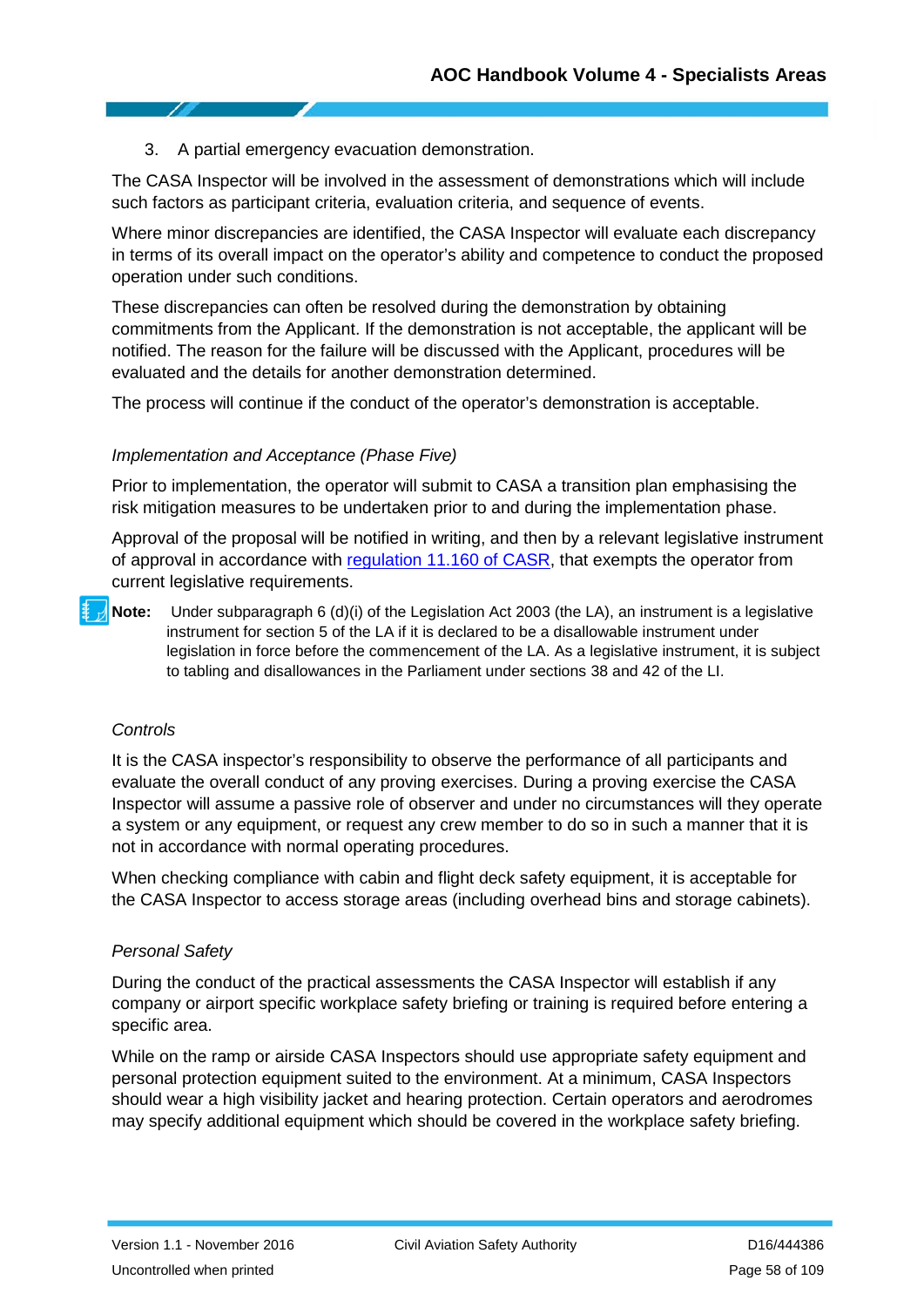## *Assessment Criteria*

When an item meets the specified requirements or criteria, checklist items should be marked as "S" (Satisfactory) or alternatively "U" (Unsatisfactory) to record if the requirements or criteria are met. If the checklist item is not applicable, mark the item as "NA" (Not Applicable).

Provision is made on the assessment checklist to record an initial and subsequent assessment of each item, if required.

If an assessment of unsatisfactory is made against any checklist item, the inspector should provide a comment detailing the reason for the assessment and obtain sufficient and appropriate evidence to support the assessment.

#### *Records*

When conducting this procedure CASA Form 1428 should be completed by the assessing CASA Inspector and a record kept on the applicants file.

[CASA Form 1428](http://casaconnect/manuals/oih/form1428.tr5) - Number of Operating Crew (CAR 208 Direction)

# **4.2.5 Proving Flight**

[Section 27AD of the Act](https://www.casa.gov.au/rules-and-regulations/landing-page/current-rules) allows CASA to require an Applicant to conduct proving flights or carry out other aircraft tests or demonstrations of procedures to assess whether the applicant can safely conduct the operations covered by the AOC.

The general requirements for proving flights are detailed in the AOC Handbook Vol 2.

A CASA Inspector will prepare scenarios for the proving flight based on the assessment checklist items relating to passenger and cabin safety processes and procedures.

Form 1440 should be completed by the assessing CASA Inspector to record details of the proving flight.

[CASA Form 1440](http://casaconnect/manuals/oih/form1440.tr5) – Cabin Safety Proving Flight Checklist

# **4.3 Cabin Safety Information**

This section provides guidance for the development of cabin safety information, as well as what items CASA will assess as part of the AOC application process.

Cabin safety items a CASA Inspector will review includes:

- Cabin Crew Operations Manual
- Emergency Procedures Manual
- Training and Checking Manual
- Passenger Briefings
- Minimum Equipment List (MEL).

## **4.3.1 Crew Operations Manual**

[Section 28BH of the Act, regulation 215 of CAR](https://www.casa.gov.au/rules-and-regulations/landing-page/current-rules) and [CAO 82](https://www.casa.gov.au/rules-and-regulations/landing-page/current-rules) detail the requirements in relation to the provision of Company Operations Manuals. The Cabin Crew Operations Manual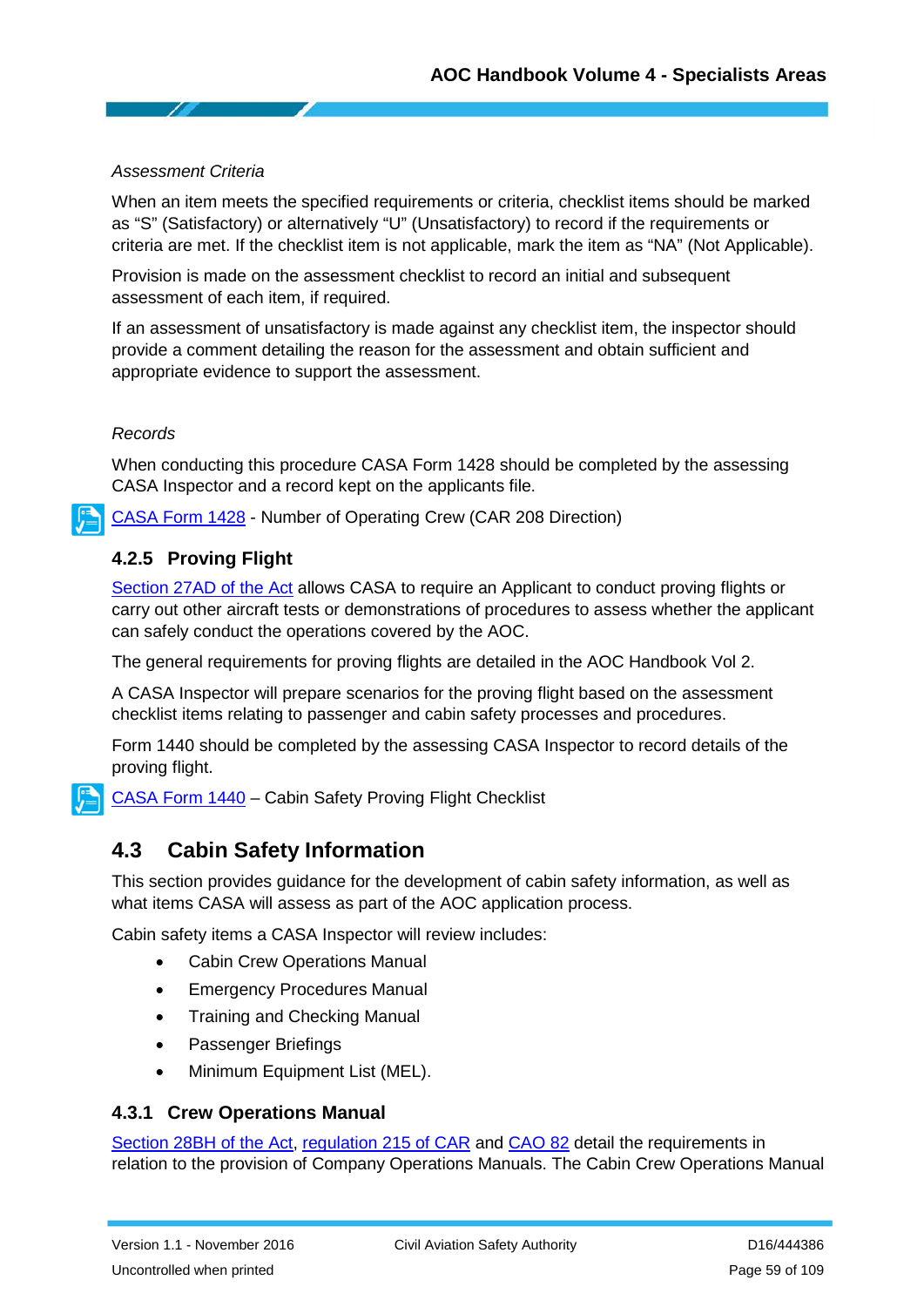and Emergency Procedures Manual may be separate documents or contained in the same document.

The applicant must provide a copy of their Cabin Crew Operations Manual (however called) with their AOC application. CASA does not formally approve the contents of the manual; however, an acceptance program will determine it as being sufficient for the Applicant's organisation and its intended operations.

The CASA Inspector will review the manuals for accuracy and content. The inspector will verify that the operations manual supports the safe conduct of the flight operations. This means all matters required are addressed and have been included. In addition, the Applicant is to ensure that the procedures and practices described in the manual comply with the various legislative requirements and that proposed procedures are compatible with material in the Operations Manual Suite.

A Cabin Crew Operations Manual must be appropriate to the scale and scope of the operation. The structure below shows one possible arrangement for a Cabin Crew Operations Manual. This standard structure has advantages including ease of compilation, speed of CASA assessment, efficiency of use by staff and ease of amending the documentation.

Operations Manual standard structure:

- 1. General
- 2. Standard Operating Procedures
- 3. Safety and Emergency Equipment
- 4. Abnormal and Emergency Procedures
- 5. Aircraft Type Specific Systems and Equipment
- 6. First Aid.

## **General**

#### **Table 6**

| <b>Operations Manual</b>                 | amendment and revision procedures<br>operator procedures re: accessibility<br>manuals to be carried                             |
|------------------------------------------|---------------------------------------------------------------------------------------------------------------------------------|
| <b>Regulatory Authority</b>              | role of CASA<br>role and functions of inspectors<br>inspector identification<br>operators procedures re: carriage of inspectors |
| <b>Organisation Structure</b>            | interrelationships between different parts of the<br>organisation<br>lines of reporting within the organisation structure       |
| Operator and Cabin Crew Responsibilities | compliance with regulations and procedures<br>cabin crew operating restrictions<br>crew member remains medically fit to fly     |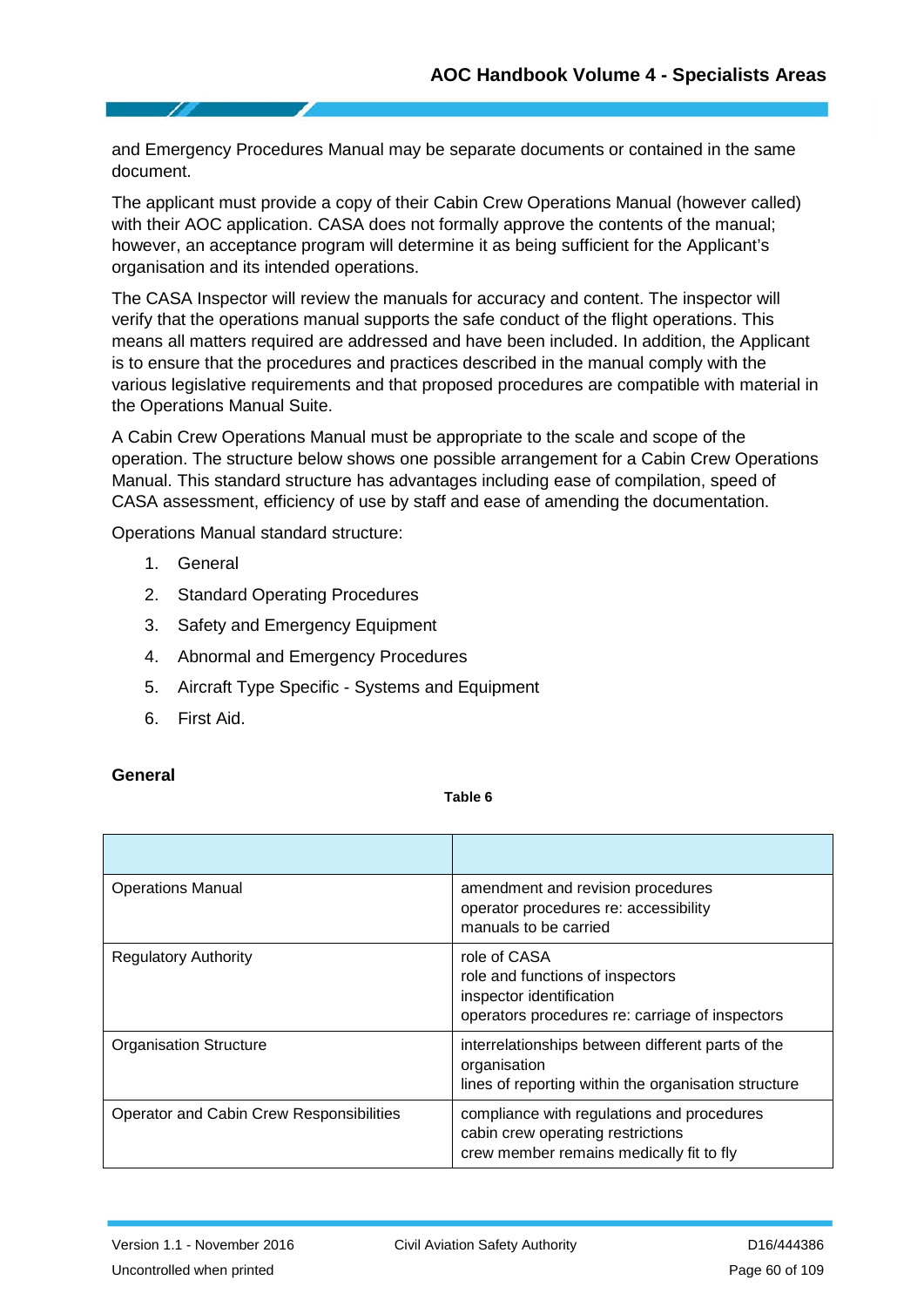| Crew Consumption of<br>Alcohol/Medication/Drugs | Operator policy                                                                                                                 |
|-------------------------------------------------|---------------------------------------------------------------------------------------------------------------------------------|
| <b>Cabin Crew Competence</b>                    | competency requirements for assignment to<br>operational duties                                                                 |
| Cabin Crew Duties and Responsibilities          | for each aircraft type                                                                                                          |
| Cabin Crew Number and Composition               | minimum and normal cabin crew numbers and<br>composition for each aircraft type                                                 |
| Operation on more than one type or<br>Variant   | operators requirements for crew operating on more<br>than one type                                                              |
| Flight Crew Authority and Chain of<br>Command   | authority of pilot in command<br>chain of command of the operational crew<br>complement                                         |
| <b>Cabin Crew Requirements</b>                  | minimum age and medical requirements                                                                                            |
| Senior Cabin Crew Requirements                  | experience and qualifications duties and<br>responsibilities                                                                    |
| <b>Fatigue Management Process</b>               | flight and duty time limitations<br>rest requirements                                                                           |
| <b>Crew Health Precautions</b>                  | procedures, regulations and guidance                                                                                            |
| <b>Ramp Safety</b>                              | procedures, regulations and guidance                                                                                            |
| Safety Management System                        | overview and procedures relevant to cabin crew<br>operations                                                                    |
| <b>Reporting Systems</b>                        | cabin defects<br>hazards<br>occurrence<br>incident<br>accident                                                                  |
| Common Language                                 | importance and understanding of the use of common<br>language by all crew members when communicating                            |
| <b>Terminology and Definitions</b>              | aviation terminology<br>theory of flight<br>passenger distribution<br>meteorology<br>areas of operation<br>definitions of terms |
| Physiological Effects of Flying                 | hypoxia<br>time of useful consciousness<br>depressurisation<br>time zone changes<br>alertness management                        |

# **Standard Operating Procedures**

**Table 7**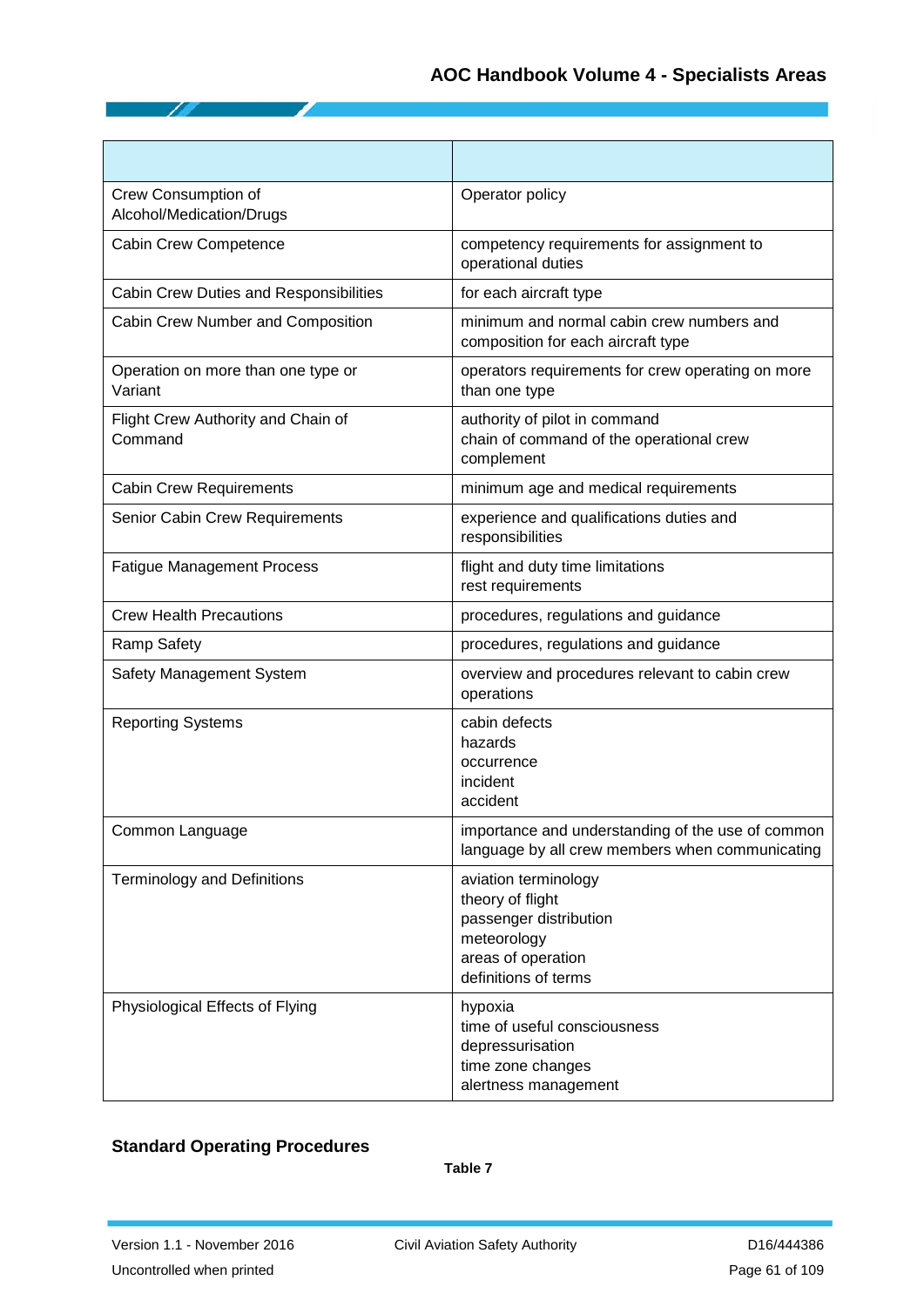| Crew Communication and Co- ordination                  | Effective communication and co-ordination between<br>all crew members<br>Crew pre-flight briefings and the provision of<br>necessary safety information with regard to their<br>specific duties                                                                                                                                                                                                                                                                 |
|--------------------------------------------------------|-----------------------------------------------------------------------------------------------------------------------------------------------------------------------------------------------------------------------------------------------------------------------------------------------------------------------------------------------------------------------------------------------------------------------------------------------------------------|
| <b>MEL</b> Items                                       | Instruction on how MEL items requiring a change to<br>procedures will be managed                                                                                                                                                                                                                                                                                                                                                                                |
| Pre-departure Checks                                   | Safety and emergency equipment<br>Security                                                                                                                                                                                                                                                                                                                                                                                                                      |
| <b>Cabin Crew Seats/Stations</b>                       | Persons authorised to occupy<br>Pre-flight serviceability checks                                                                                                                                                                                                                                                                                                                                                                                                |
| <b>Carriage of Special Categories</b><br>of Passengers | Children and infants<br>Sick passengers<br>Persons with reduced mobility (PRMs)<br>Persons with assistance animals<br>Passengers on stretchers<br>Unaccompanied minors<br>Prisoners in custody<br>Deportees<br>Other special categories                                                                                                                                                                                                                         |
| Passenger seat<br>allocation/restrictions              | Procedures for correct seating<br>Exit row restrictions                                                                                                                                                                                                                                                                                                                                                                                                         |
| Passenger embarkation and<br>distribution              | Cabin preparation for flight<br>Passenger requirements<br>Preparation for landing<br>Passenger embarkation and disembarkation<br>Fuelling with passengers on board, embarking or<br>disembarking<br>Seat allocation with reference to aircraft weight and<br>balance<br>Seating of passengers with disability<br>Seating able-bodied passengers adjacent to<br>unsupervised exits<br>Ensuring that passengers are seated where, in the<br>event of an emergency |
| Unauthorised carriage                                  | Ensuring that no passenger or cargo is secreted on<br>board the aircraft<br>Refusal to carry inadmissible passengers including<br>those under the influence                                                                                                                                                                                                                                                                                                     |
| Passenger and Crew Restraint                           | Passenger seats and restraints<br>Definition of infants<br>Infant restraint devices<br>Infant/child<br><b>Extension seat belts</b><br>Cabin crew safety harness<br>Flight crew safety harness including observer's seat                                                                                                                                                                                                                                         |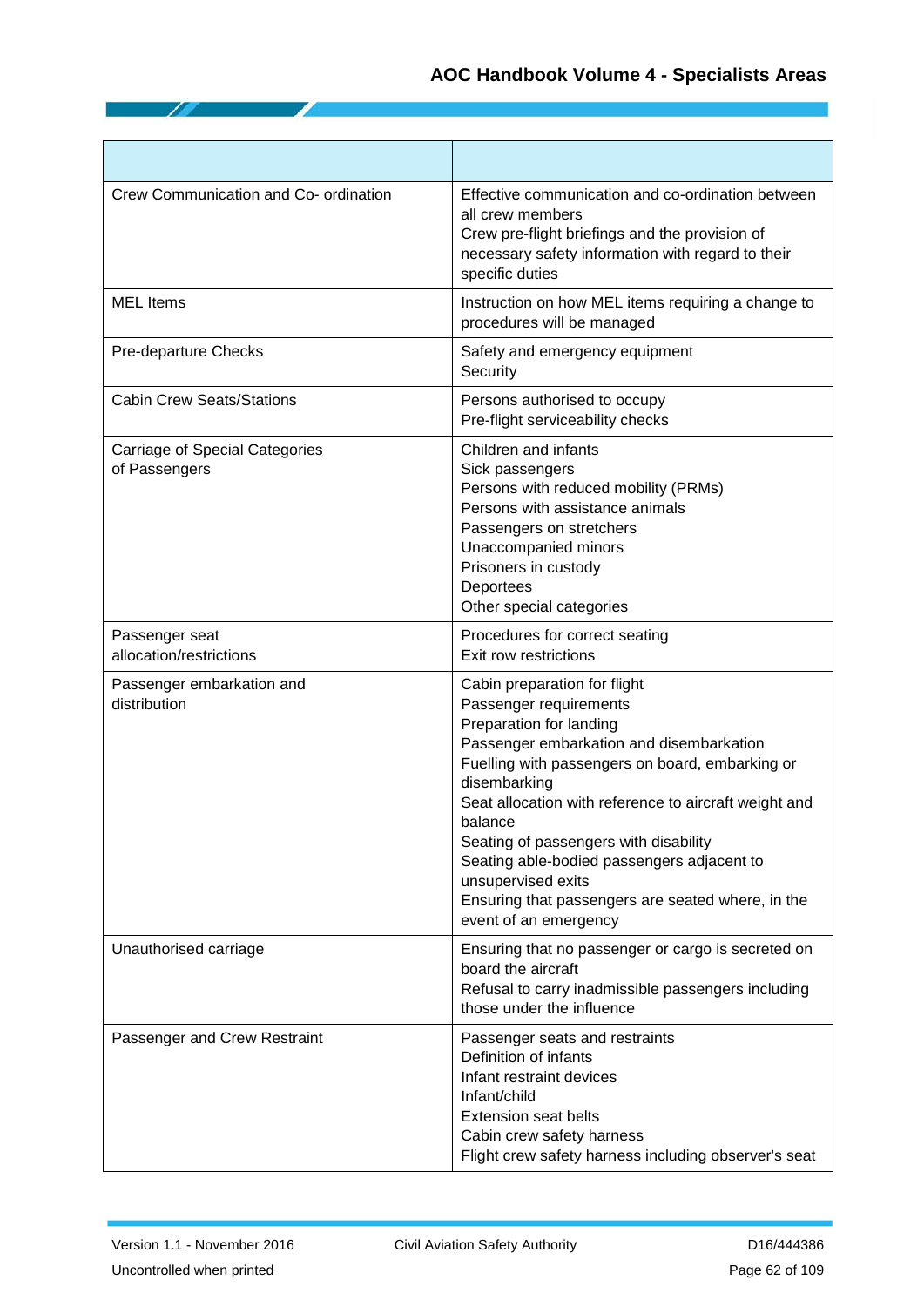| Cabin Baggage                                                       | Weight and size of permitted hand baggage,<br>stowage compartments and weight limit restrictions<br>The management of non-conforming passenger<br>items<br>The process prior to boarding and ground staff<br>procedures                                                                                                                                                                                                                                                                                                                                                                                                                                                                                                                                                                                                                                                                                                                                                                                                                                                                                                                                                                             |
|---------------------------------------------------------------------|-----------------------------------------------------------------------------------------------------------------------------------------------------------------------------------------------------------------------------------------------------------------------------------------------------------------------------------------------------------------------------------------------------------------------------------------------------------------------------------------------------------------------------------------------------------------------------------------------------------------------------------------------------------------------------------------------------------------------------------------------------------------------------------------------------------------------------------------------------------------------------------------------------------------------------------------------------------------------------------------------------------------------------------------------------------------------------------------------------------------------------------------------------------------------------------------------------|
| Securing of passenger cabin and galley(s)                           | Passenger Restraints - correct use<br>Position of Tray tables, Seatbacks, Armrests, Foot-<br>rests, In-flight Entertainment Equipment - all items of<br>equipment and loose items are correctly stowed and<br>secured for take-off and landing<br>Overhead stowage - not overloaded and secured for<br>taxi, take-off and landing<br>Cabin baggage - correctly stowed in an approved<br>stowage location<br>Exits and Escape Paths - exits, aisles and cross-<br>aisles are unobstructed during taxi, take-off and<br>landing<br>Galleys and Galley Equipment - secured using the<br>correct operation of restraint systems for specific<br>items<br>Catering Supplies - correct stowage of all catering<br>items and supplies<br>Electronic Equipment - correct stowage of all<br>electronic equipment, and specification that such<br>appliances should be switched off or to Flight Mode<br>before being stowed<br>Toilets - checks to ensure that toilets are unoccupied<br>and appropriately secured for take-off and landing<br>Cabin Secure Check - definition and timing for the<br>completion of the cabin secure check and<br>procedures for the check to passed on to the flight<br>crew |
| Assisting Means for Emergency<br>Evacuation (Exit Arming/Disarming) | Procedures to ready doors for movement on the<br>surface and ensure the exit assist means, where<br>applicable, is engage at appropriate times                                                                                                                                                                                                                                                                                                                                                                                                                                                                                                                                                                                                                                                                                                                                                                                                                                                                                                                                                                                                                                                      |
| Passenger briefings and<br>announcements                            | Air operator language procedures<br>When briefings are to be made<br>Embarkation<br>Pre-take-off<br>Post-take-off<br>Turbulence<br>Pre-landing<br>Post-landing<br>Refuelling and de-fuelling<br>Transit<br>Cabin demonstration positions<br>Content and methodology of demonstration<br>Cabin crew duties during pre-recorded                                                                                                                                                                                                                                                                                                                                                                                                                                                                                                                                                                                                                                                                                                                                                                                                                                                                       |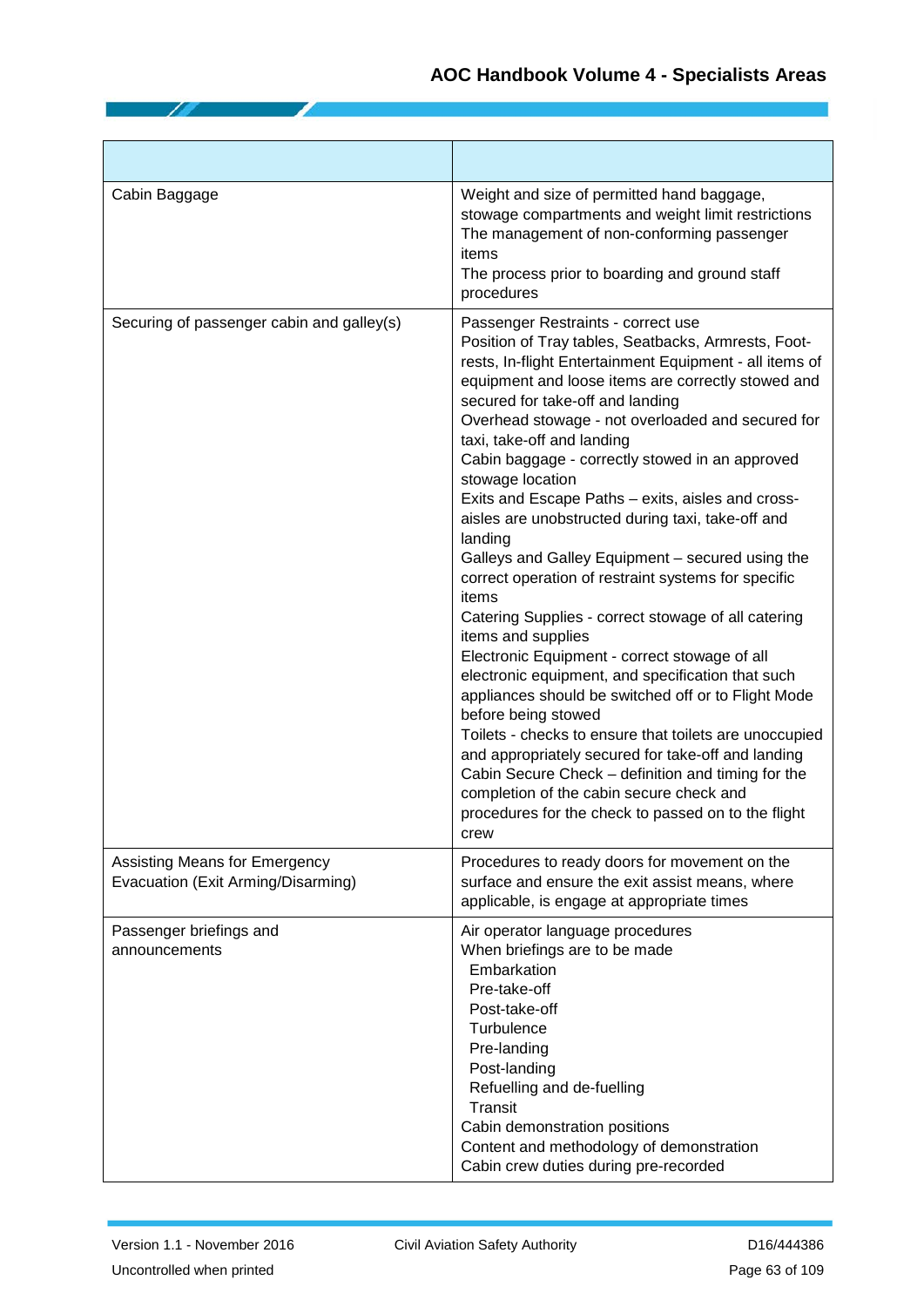

|                                                                          | announcements and demonstrations                                                                                                                                                                                                                                                                                                                                                                                                                                                                                                                                                                                                                        |
|--------------------------------------------------------------------------|---------------------------------------------------------------------------------------------------------------------------------------------------------------------------------------------------------------------------------------------------------------------------------------------------------------------------------------------------------------------------------------------------------------------------------------------------------------------------------------------------------------------------------------------------------------------------------------------------------------------------------------------------------|
| Passenger Safety Briefing Cards                                          | Must correspond with aircraft type and configuration                                                                                                                                                                                                                                                                                                                                                                                                                                                                                                                                                                                                    |
| Cabin Lighting                                                           | Cabin lights and the procedures for the dimming of<br>cabin lights                                                                                                                                                                                                                                                                                                                                                                                                                                                                                                                                                                                      |
| Cabin crew at stations                                                   | Cabin crew to be at their crew stations at specified<br>phases of flight<br>Crew members to use their seat harness during<br>specific phases of flight                                                                                                                                                                                                                                                                                                                                                                                                                                                                                                  |
| Taxi, take-off, post-take-off,<br>pre-landing, landing, and post-landing | Procedures regarding cabin crew safety related<br>duties during each of these phases of flight<br>Pre-departure, passenger boarding and taxi<br>procedures should indicate that cabin crew are<br>required to be readily able to reach their emergency<br>station in order to carry out their individual duties<br>and in particular the need for evacuation.<br>Instructions for cabin crew, while at their crew<br>stations, to be particularly alert to potentially<br>hazardous conditions, inside or outside the aircraft,<br>during taxi, take-off and landing.<br>Guidance of crew for action to be taken in the event<br>of abnormal conditions |
| <b>Silent Review</b>                                                     | Description<br>Phases of flight when required<br>Content                                                                                                                                                                                                                                                                                                                                                                                                                                                                                                                                                                                                |
| Admittance to the Flight Deck                                            | Pilot in command's authority for admittance to the<br>flight deck<br>Policies and procedures regarding admittance to the<br>flight deck and occupancy of flight deck seats                                                                                                                                                                                                                                                                                                                                                                                                                                                                              |
| <b>Flight Deck Services</b>                                              | <b>Safety Guidelines</b><br>Procedures re: crew meals                                                                                                                                                                                                                                                                                                                                                                                                                                                                                                                                                                                                   |
| <b>Cabin Crew Surveillance</b>                                           | <b>Toilets</b><br>Cabin and galley<br>Flight deck and area outside flight deck door<br>Cargo areas where applicable                                                                                                                                                                                                                                                                                                                                                                                                                                                                                                                                     |
| Smoking                                                                  | Smoking on board the aircraft is not permitted<br>What to do in the event of non-compliance of non-<br>smoking law                                                                                                                                                                                                                                                                                                                                                                                                                                                                                                                                      |
| <b>Fire Prevention</b>                                                   | Aircraft electrical equipment (such as ovens and<br>circuit breakers) are used for their intended<br>purposes<br>Fire detection systems (such as toilet smoke<br>detectors) have not been disabled or tampered with<br>Non-smoking policies are adhered to by passengers<br>and crew<br>Monitoring of passengers for compliance with any<br>restrictions and instructions                                                                                                                                                                                                                                                                               |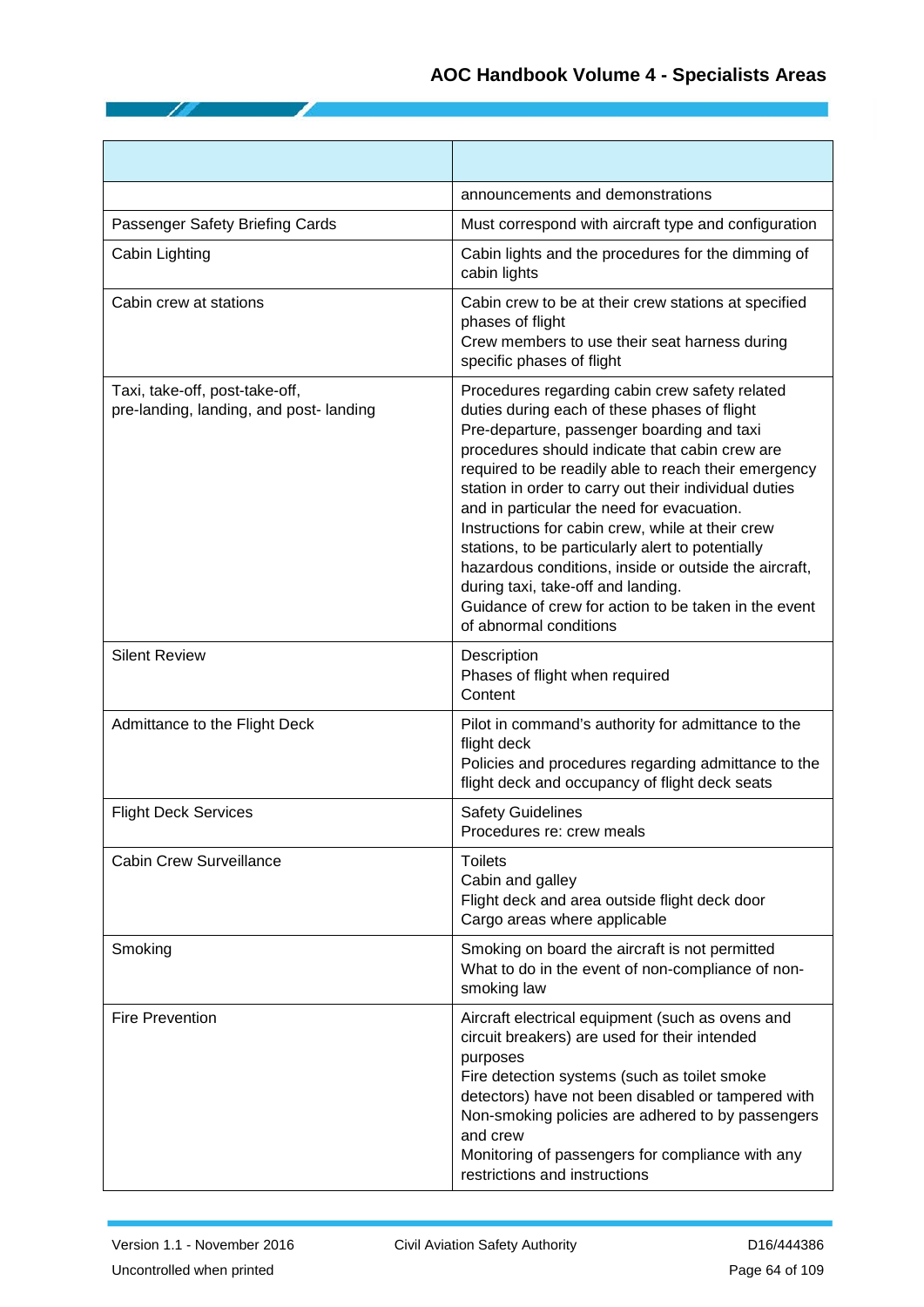| Turbulence                             | Description of different types of turbulence<br>Flight crew notification to cabin crew<br>Communication actions to be taken by cabin crew in<br>regard to crew and passenger safety and<br>continuation of cabin service activities<br>Procedures to be followed in the event of turbulence |
|----------------------------------------|---------------------------------------------------------------------------------------------------------------------------------------------------------------------------------------------------------------------------------------------------------------------------------------------|
| Dangerous Goods                        | Procedures for the carriage of dangerous goods                                                                                                                                                                                                                                              |
| <b>Carriage of Weapons</b>             | Procedures regarding the restrictions for the carriage<br>of weapons and ammunition on board                                                                                                                                                                                                |
| Injury or Death on Board               | Procedures to be followed in the event of injury or<br>death                                                                                                                                                                                                                                |
| Influence of Alcohol and Drugs         | Responsible service of alcohol by cabin crew<br>Procedures for passengers who become inebriated<br>or abusive in flight                                                                                                                                                                     |
| <b>Endangering Safety</b>              | Procedures to manage passengers who act in ways<br>that potentially endanger an aircraft, its crew or its<br>occupants.                                                                                                                                                                     |
| Animals in the Cabin                   | Procedures for the carriage of live animals in the<br>cabin                                                                                                                                                                                                                                 |
| <b>Portable Electronic Devices</b>     | Passengers must receive instructions on conditional<br>use of electronic equipment, as related to the<br>different phases of flight                                                                                                                                                         |
| Refuelling With Passengers on<br>Board | Procedures for refuelling with passengers<br>embarking, disembarking and on board the aircraft                                                                                                                                                                                              |
| Passenger Transit                      | Procedures for the monitoring and control of<br>passengers including instructions to passengers<br>regarding any restrictions                                                                                                                                                               |
| Passenger disembarkation               | Procedures for crew during disembarkation including<br>control of passenger movement on the apron,<br>delivery of Instructions to passengers on any<br>restrictions and monitoring of passengers for<br>compliance with any restrictions and instructions                                   |

# **Safety and emergency equipment**

1

## **Table 8**

| Minimum Equipment List    | General function<br>Who uses it<br>How is it applied                                                             |
|---------------------------|------------------------------------------------------------------------------------------------------------------|
| <b>Specific Equipment</b> | For each piece of safety and emergency equipment<br>carried, identify the following:<br>Correct name/terminology |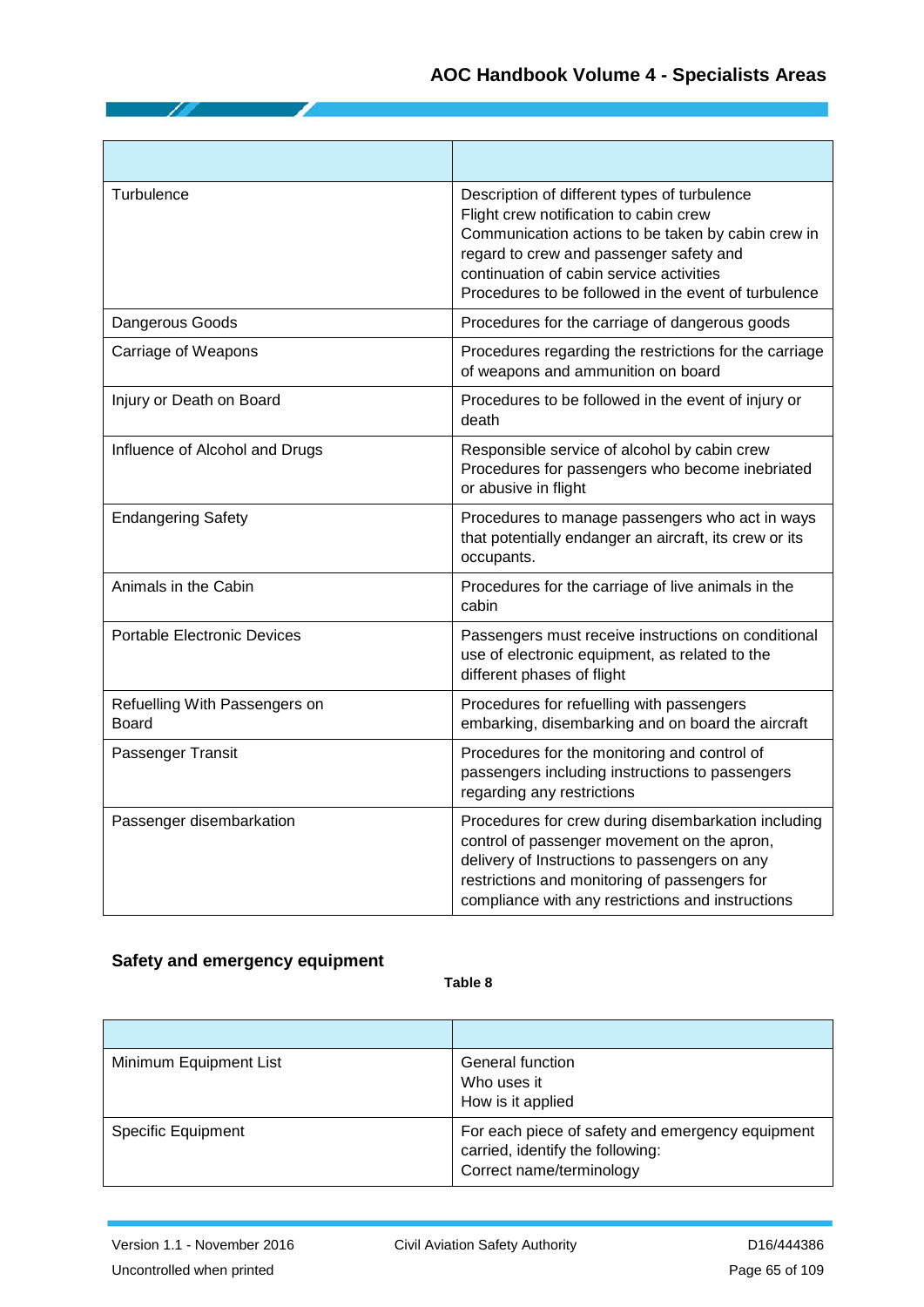|                                               | Location<br>Pre-flight serviceability checks<br>Components<br>Operation procedures including the removal from<br>stowage<br>Limitations<br>Operational precautions<br>Procedures after use                                                                                                                                                                                           |
|-----------------------------------------------|--------------------------------------------------------------------------------------------------------------------------------------------------------------------------------------------------------------------------------------------------------------------------------------------------------------------------------------------------------------------------------------|
| Safety and Emergency Equipment may<br>include | Fire extinguishers<br>Fire axe and crowbars<br>Protective Breathing Equipment (PBE)<br>Smoke goggles<br>Fire gloves<br>Torches<br>Oxygen (fixed and portable)<br>First aid kits<br>Survival equipment including survival beacons<br>Signalling equipment<br>Flotation equipment (infant and adult lifejackets and<br>life rafts)<br>Megaphones<br>Non-mandatory or special equipment |

# **Abnormal and Emergency Procedures**

18

This part of the Operations Manual will contain procedures for air crew in the management of passengers during an abnormal or emergency situation either during flight or on the ground. If procedures for flight and cabin crew are not documented in the same manual, they should be cross referenced to ensure identical information is used throughout.

**Table 9**

| Definitions              | Definitions and descriptions of specific types of<br>abnormal and emergency procedures                                                                                                                                            |
|--------------------------|-----------------------------------------------------------------------------------------------------------------------------------------------------------------------------------------------------------------------------------|
| <b>Crew Coordination</b> | Procedures for effective communication and<br>coordination of all crew members in any type of<br>abnormal or emergency situation, including<br>notification of all crew members that an abnormal or<br>emergency situation exists |
| Sterile Flight Deck      | Definition<br>Phases of flight<br>Emergency communication during these periods                                                                                                                                                    |
| Depressurisation         | Description and definition of rapid and slow<br>depressurisation<br>Causes<br>First indications of rapid and slow depressurisation<br>Immediate actions of crew                                                                   |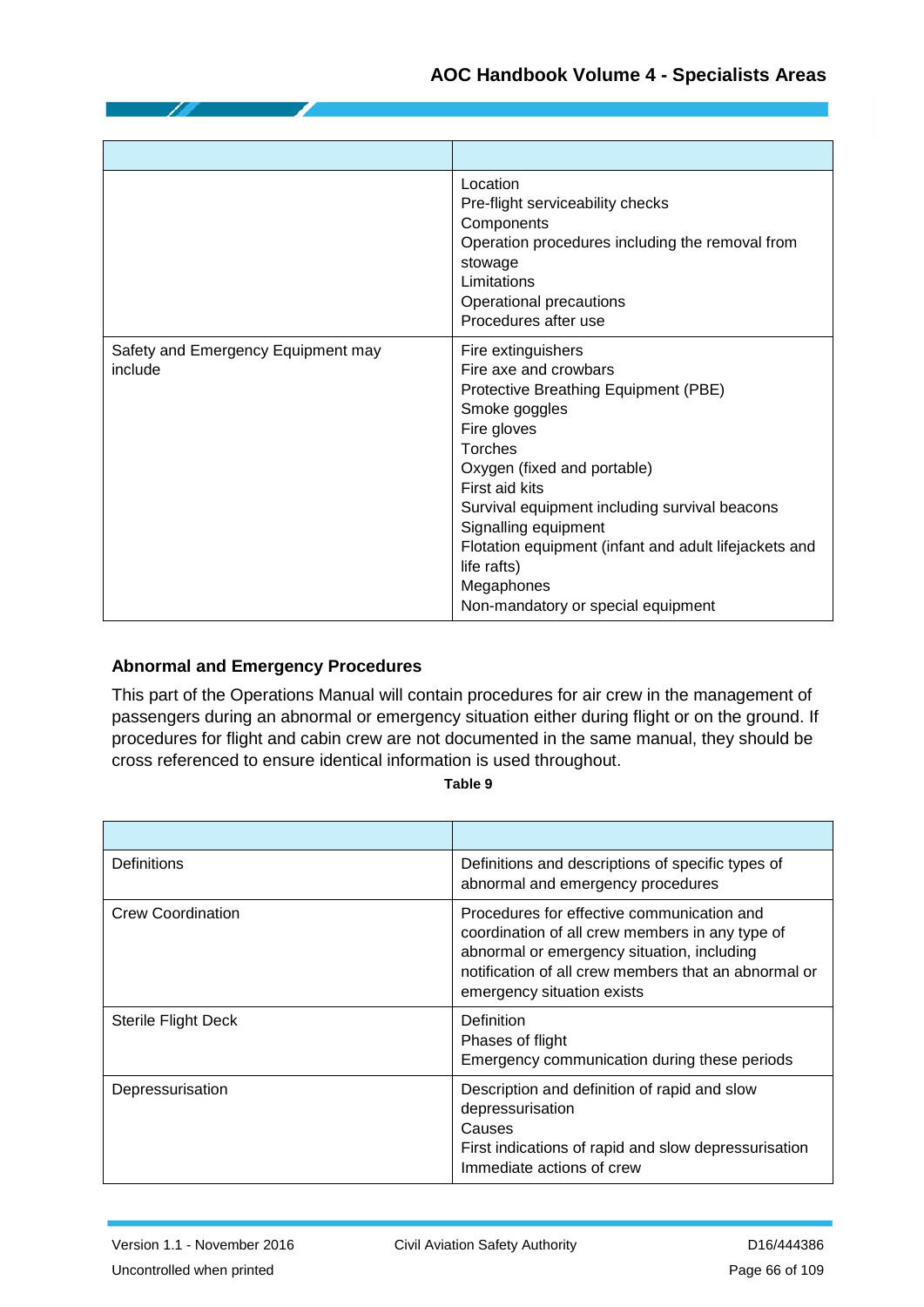

|                                                                    | Procedures during and following depressurisation<br>Communication with crew and passengers<br>Monitoring of passengers                                                                                                                                                                                                                                                                                                                                                            |
|--------------------------------------------------------------------|-----------------------------------------------------------------------------------------------------------------------------------------------------------------------------------------------------------------------------------------------------------------------------------------------------------------------------------------------------------------------------------------------------------------------------------------------------------------------------------|
| Dangerous Goods                                                    | Procedures pertinent to cabin crew                                                                                                                                                                                                                                                                                                                                                                                                                                                |
| Procedures in the event of smoke or<br>fumes in the aircraft       | Description and procedures<br>Protection of crew and passengers<br>Smoke removal<br>Installation of smoke barrier or use of any other<br>special equipment                                                                                                                                                                                                                                                                                                                        |
| <b>Fire Prevention</b>                                             | Enforcement of no-smoking policies<br>Monitoring of lavatory and cabin at specific intervals<br>during flight<br>Responding to smoke detector activation<br>Investigation of unusual smoke/fumes/odours in the<br>cabin                                                                                                                                                                                                                                                           |
| Fire                                                               | The basic theory of fire<br>Principles of combustion<br>Classification of types of fire and smoke<br>Locating and identifying the source of any aircraft<br>fire<br>Possible fire sources and high fire risk areas<br>The necessity to immediately locate and identify the<br>fire source<br>Primary and Back-up responsibilities<br>Safe practices in fighting fires<br>Crew communication and co- ordination<br>Management and protection of passengers<br>Post fire procedures |
| Management of specific types of fires:                             | Fire on a person<br>Oven and galley<br>Hidden and inaccessible fires for example underfloor<br>Toilet<br>Waste containers<br>Overhead bins<br>Baggage<br>Seat<br>Electrical<br>Flight deck<br>Engine<br>Cargo compartment<br>Lift<br>In-flight entertainment systems<br>Closet<br>Catering equipment/supplies<br><b>Lithium Batteries</b>                                                                                                                                         |
| Details of the extinguishing agents used<br>on board the aircraft: | Description of the design of extinguishers for<br>immediate identification purposes<br>The characteristics of the agent                                                                                                                                                                                                                                                                                                                                                           |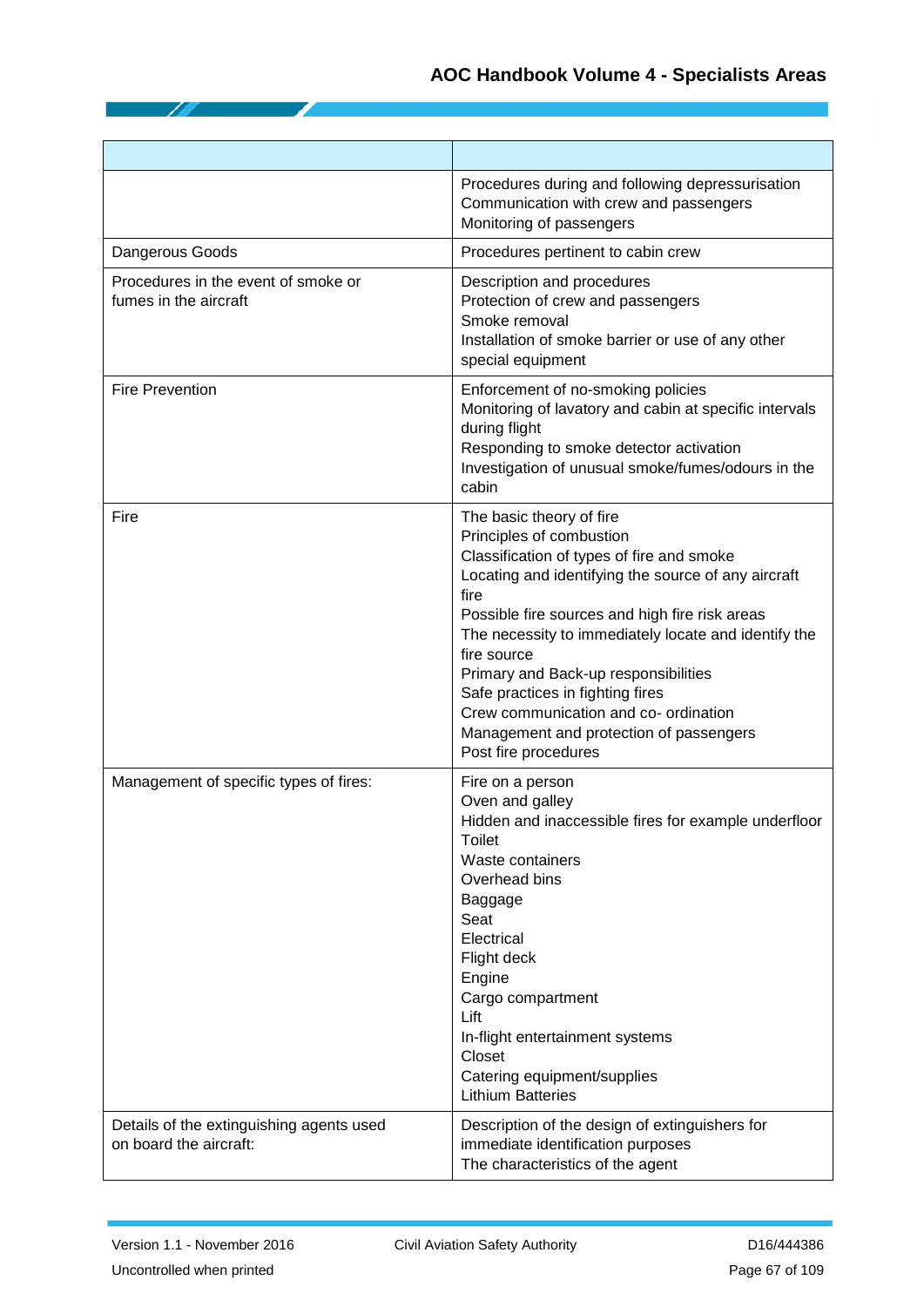|                                                        | The limitations and restrictions<br>The methods of application<br>Suitable alternative agents and procedures                                                                                                                                                                                         |
|--------------------------------------------------------|------------------------------------------------------------------------------------------------------------------------------------------------------------------------------------------------------------------------------------------------------------------------------------------------------|
| Missed Approach                                        | Description<br>Crew procedures                                                                                                                                                                                                                                                                       |
| Rejected (Aborted) Take-off                            | Description<br>Crew procedures                                                                                                                                                                                                                                                                       |
| Notification of an Emergency                           | Flight Deck-to-Cabin, Cabin-to-Flight Deck, Cabin<br>Crew-to-Cabin Crew, notification to passengers<br>Communication<br>Procedures<br>Critical phases of flight                                                                                                                                      |
| Prepared Emergency Landing/Ditching                    | Procedures developed in a format that is easily used<br>by crew in preparing for an emergency<br>landing/ditching<br>Format should include responsibilities of each crew<br>member for the purpose of cabin, passenger, galley<br>and self-preparation<br>All passenger briefings should be included |
| <b>Exit Priorities</b>                                 | Land/Ditching for each aircraft type                                                                                                                                                                                                                                                                 |
| <b>Brace Signals and Commands</b>                      | Descriptions<br>Primary signal<br>Alternate signal<br>Cabin Crew responsibilities at the brace signal                                                                                                                                                                                                |
| <b>Brace Positions for Impact</b>                      | Crew and passengers<br>Forward facing<br>Aft facing<br>Side facing<br>Passengers with infants<br>Pregnant passengers                                                                                                                                                                                 |
| Evacuations vs. Precautionary<br><b>Disembarkation</b> | Descriptions<br>Conditions under which evacuation/precautionary<br>disembarkation would be necessary<br>Recognition and response to 'alert phase'                                                                                                                                                    |
| Evacuations                                            | General<br>likelihood and recognition of unprepared<br>emergencies<br>need to be alert Take-off and Landing                                                                                                                                                                                          |
|                                                        | Possible evacuation scenarios<br>land - at airport, away from airport<br>water - at airport, away from airport<br>ditching                                                                                                                                                                           |
|                                                        | Initiation<br><b>Flight Deck Crew</b><br><b>Cabin Crew</b>                                                                                                                                                                                                                                           |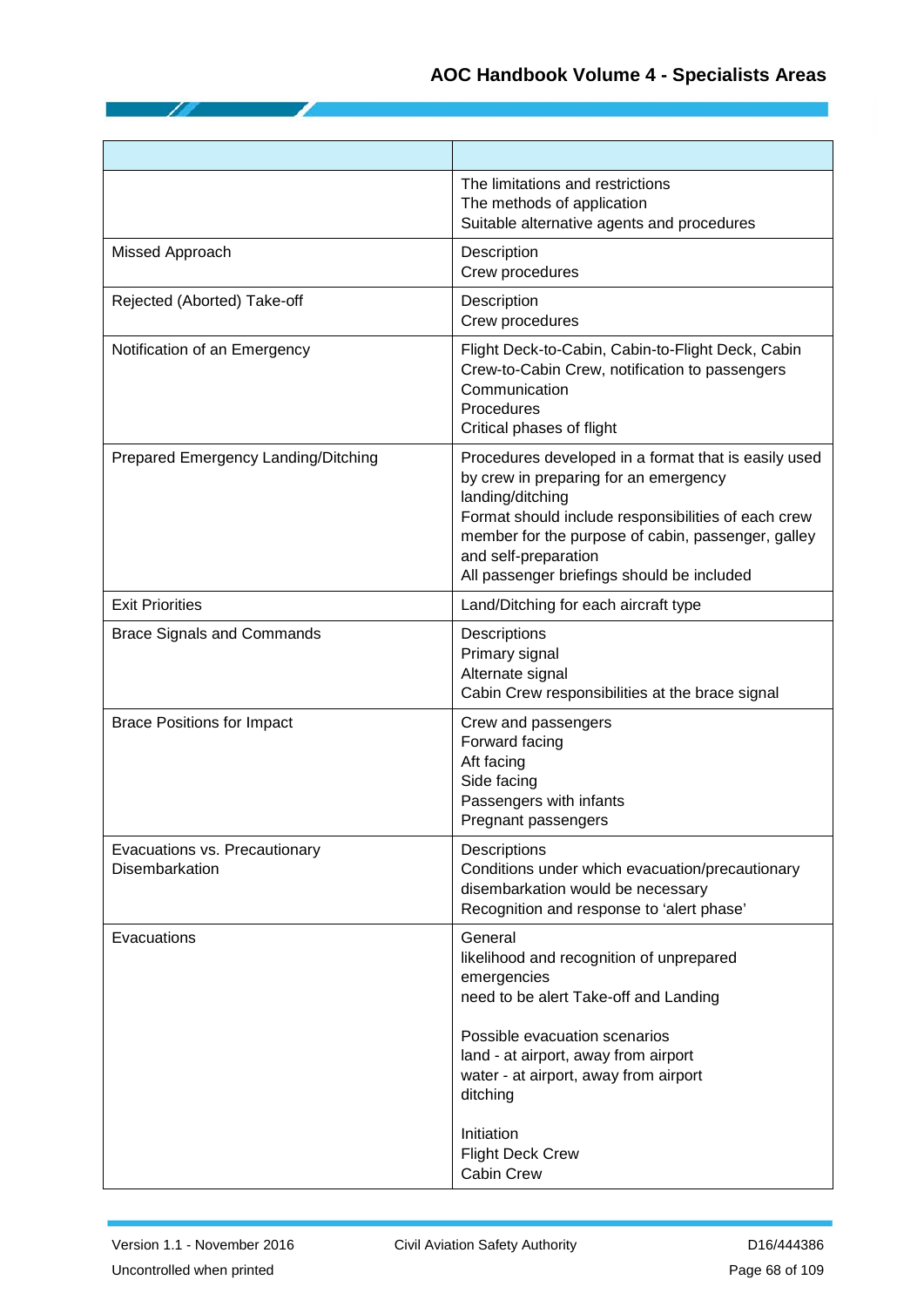|                                                                                                                                                                                                                                                  | When and How evacuation is initiated<br>Crew Responsibilities for each aircraft type<br>equipment, stations, exits<br>(Primary and Secondary)                                                                                          |
|--------------------------------------------------------------------------------------------------------------------------------------------------------------------------------------------------------------------------------------------------|----------------------------------------------------------------------------------------------------------------------------------------------------------------------------------------------------------------------------------------|
| <b>Evacuation Signals</b>                                                                                                                                                                                                                        | Descriptions<br>Primary signal and variations<br>Alternate signal and variations<br>Crew member responsibilities at the evacuation<br>signal                                                                                           |
| <b>Emergency Evacuation Commands and</b><br>Applications                                                                                                                                                                                         | Land and ditching<br>Purpose<br>Technique<br>Correct use<br>Pacing<br>Blocked or jammed exit commands                                                                                                                                  |
| <b>Assistance of Able-Bodied Persons</b><br>(ABPs)                                                                                                                                                                                               | Criteria for the selection of ABPs<br>Content and method of briefing<br>Specific instructions for re-seating<br>Any special instructions to ensure maximum<br>effectiveness of ABPs including confirmation of<br>responsibilities      |
| Unusable exits                                                                                                                                                                                                                                   | Definition and whether that exit is unserviceable or<br>unsuitable in the circumstances<br>Procedures                                                                                                                                  |
| Passenger Control                                                                                                                                                                                                                                | Control of passengers during and after evacuation.<br>Evacuation of passengers with a disability                                                                                                                                       |
| <b>Incapacitated Crew</b>                                                                                                                                                                                                                        | Procedures for both flight and cabin crew<br>incapacitation                                                                                                                                                                            |
| <b>Post Evacuation</b>                                                                                                                                                                                                                           | Crew responsibilities                                                                                                                                                                                                                  |
| Survival, search and rescue                                                                                                                                                                                                                      | Search and rescue<br>Basic principles of survival<br>Protection, location, water, and food<br>Water survival<br>Polar survival<br>Desert survival<br>Jungle survival<br>Survival first aid and hygiene                                 |
| Security<br><b>Note:</b> Operations Manual shall reflect all the<br>security requirements and procedures<br>of the National organisation responsible<br>for Aviation Security. (The Department<br>of Infrastructure and Regional<br>Development) | Security requirements<br>Flight crew compartment security<br>Procedures for managing situations on board<br>Reporting procedures for acts of unlawful<br>interference<br>Aircraft search procedure and check list<br>Hijack procedures |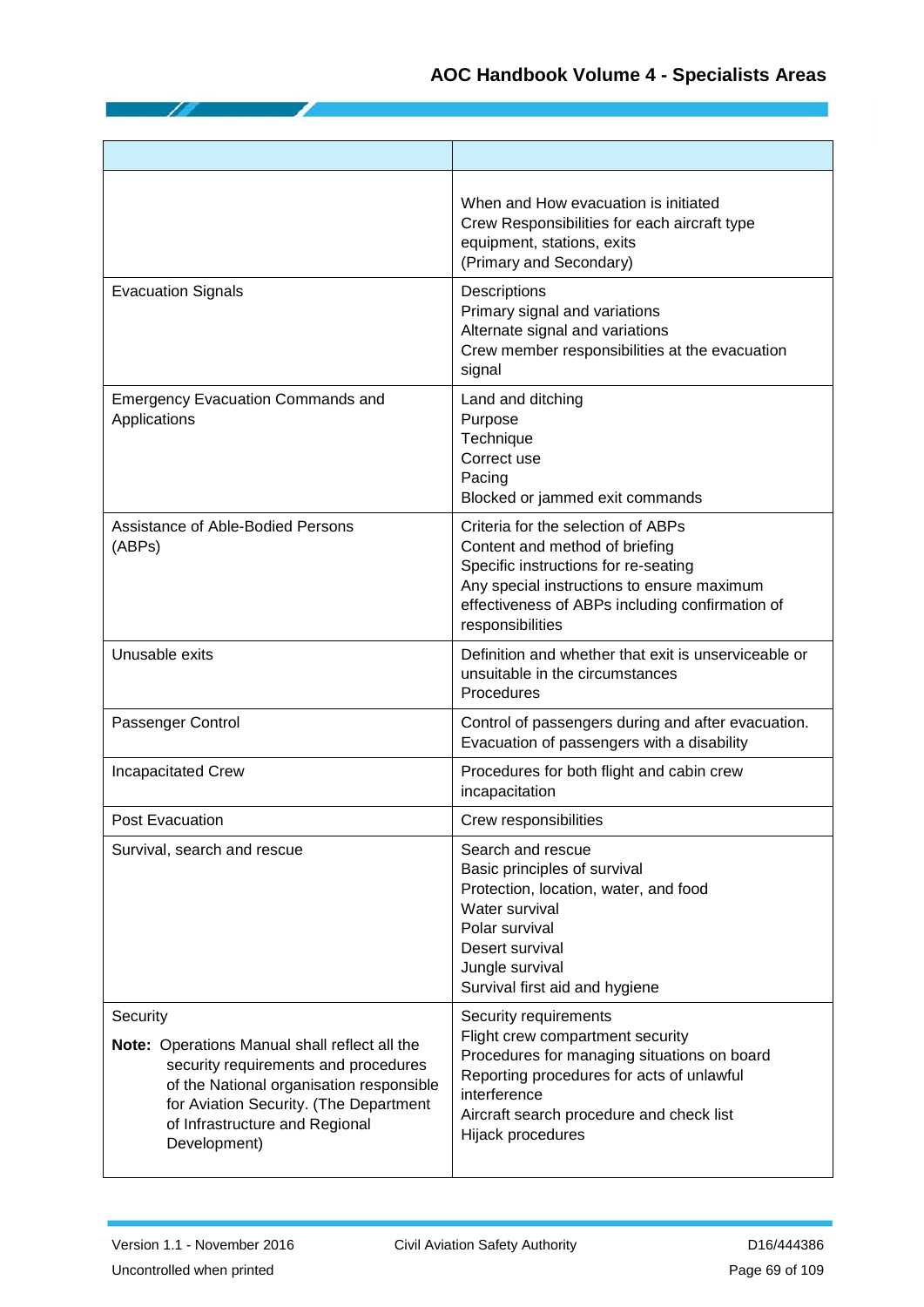# **Aircraft Type Specific - Systems and Equipment**

D

The Operations Manual should contain details of the following for each aircraft type, and where differences occur, for each aircraft variant.

**Table 10**

| <b>Aircraft Description</b> | General description of aircraft                                                                                                                                                                                                                                                                                                                  |
|-----------------------------|--------------------------------------------------------------------------------------------------------------------------------------------------------------------------------------------------------------------------------------------------------------------------------------------------------------------------------------------------|
| <b>Cabin Configuration</b>  | full description of the configuration of each variant of<br>cabin<br>safety equipment<br>crew and passenger seats<br>stowage areas<br>toilets<br>galley appliances including ovens, water boilers,<br>control panels<br>water supply systems, sinks, drains, water shut off<br>curtains and partitions<br>lifts<br>rest areas                    |
| <b>Cabin Crew Duties</b>    | specific areas of responsibility                                                                                                                                                                                                                                                                                                                 |
| <b>Equipment Diagram</b>    | diagram showing location of all items of safety and<br>emergency equipment, both fixed and portable for<br>each aircraft type and variant                                                                                                                                                                                                        |
| <b>Electrical systems</b>   | Location, use and operation of electrical<br>systems including:<br>Normal lighting systems<br>Emergency lighting systems to include floor<br>proximity and external<br>Galley systems power shut-off, appliance overheat<br>and malfunction<br>Circuit breakers<br>Smoke detector systems<br>Evacuation alarm systems<br>Any other alarm systems |
| Oxygen systems              | Location, use and operation of:<br>Cabin system<br>Flight deck system<br>Supplementary oxygen systems                                                                                                                                                                                                                                            |
| Communication systems       | Systems for communication including the<br>location, use and operation of:<br>Interphones<br>Passenger address<br>Crew call systems<br>Passenger information signs<br>Passenger call<br>Audio/video systems - In-Flight Entertainment (IFE).                                                                                                     |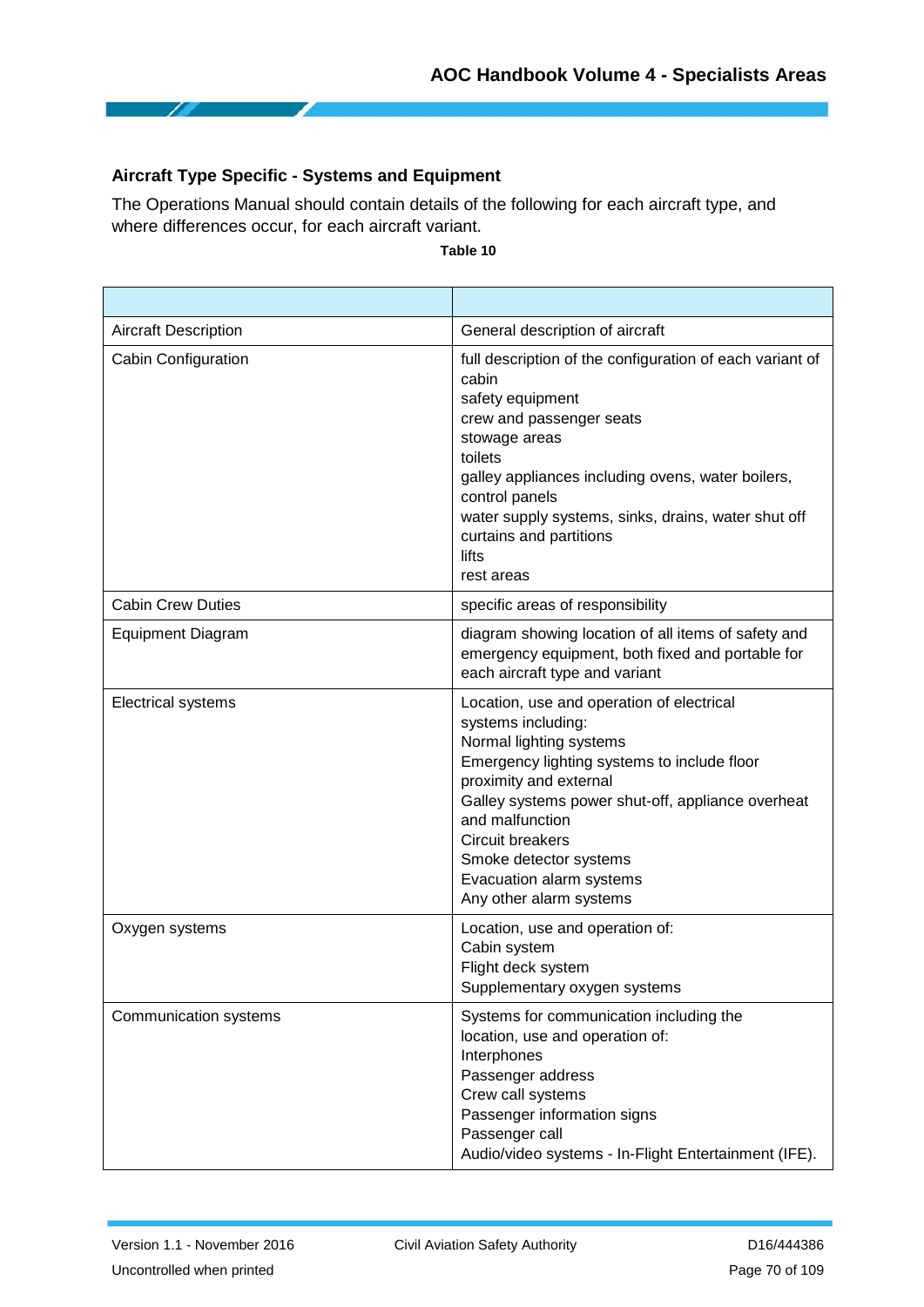| Exits                           | Details for each type of exit in the cabin<br>or flight deck including:<br>Full description<br>Location<br>Operation from inside the aircraft<br>Operation from outside the aircraft<br>Operation of arming and disarming systems<br>Use of door straps<br>Use of slides<br>Use of slide rafts<br>Flight/cabin crew rest.                                                                                                                                                             |
|---------------------------------|---------------------------------------------------------------------------------------------------------------------------------------------------------------------------------------------------------------------------------------------------------------------------------------------------------------------------------------------------------------------------------------------------------------------------------------------------------------------------------------|
| <b>Flotation devices</b>        | If the aircraft is equipped with life rafts, slide/raft<br>packs, or slides which may be used as flotation<br>devices, information about this equipment should<br>include:<br>description of the equipment and its contents<br>Inflation and launching<br>Proper method of boarding passengers and crew<br>Detachment from the aircraft<br>Crew assignments during ditching and in the life raft<br>Use of ropes and any other assist devices                                         |
| Emergency situations/procedures | Procedures specific to aircraft type<br>including:<br>Land evacuation - individual cabin crew duties<br>including procedures for when a cabin crew member<br>is required to manage more than one exit<br>Ditching - individual cabin crew duties including<br>procedures for when a cabin crew member is<br>required to manage more than one exit<br>Depressurisation<br><b>Smoke and Fumes</b><br>Fire<br>Crew incapacitation<br>Brace positions applicable to seating configuration |

# **First Aid**

It is recommended that the first aid component of the Operations Manual include first aid objectives, specific procedures and information on the following:

- physiology of flight including oxygen requirements and hypoxia
- medical emergencies in aviation including:
	- − choking
	- − stress and phobia reactions
	- − anaphylaxis and allergic reactions
	- − hyperventilation
	- − gastro-intestinal disturbance
	- − air-sickness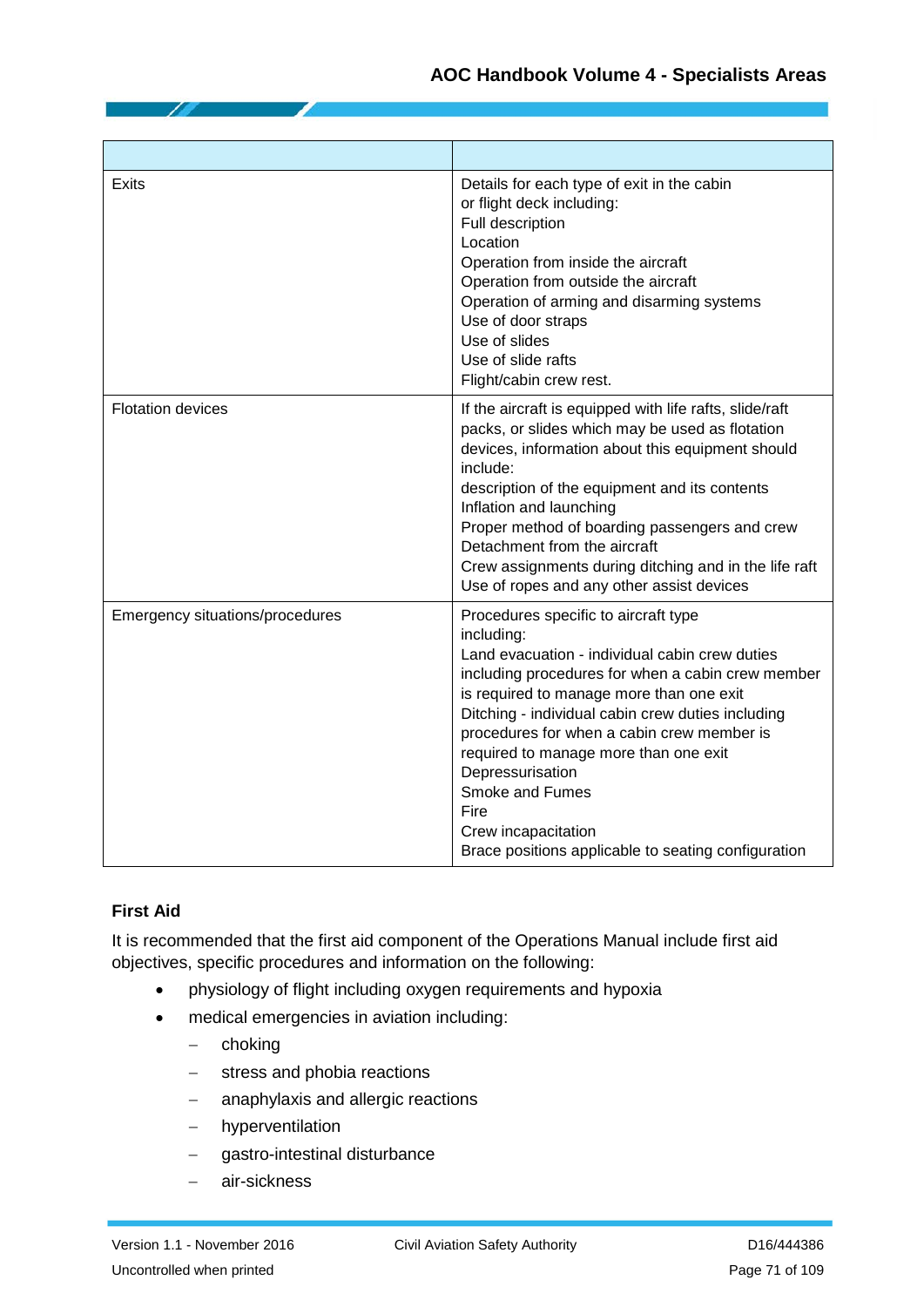- epilepsy
- − heart attacks
- stroke
- − shock
- − diabetes
- − emergency childbirth
- − asthma
- Basic first aid and survival including care of:
	- − the unconscious
	- − burns
	- wounds
	- fractures and soft tissue injuries
- artificial respiration and cardiopulmonary resuscitation
- the use of appropriate aircraft equipment including first aid kits
- first aid oxygen
- other medical emergencies
- first aid treatment that considers the restricted space in aircraft cabins
- additional first aid.

Form 1431 should be completed by the assessing CASA Inspector to record cabin safety related details of the Operations Manual.

烷 [CASA Form 1431](http://casaconnect/manuals/oih/form1431.tr5) – Operations Manual Assessment (Cabin Safety)

# **4.3.2 Training and Checking Manual**

The structure below shows one possible arrangement for a Cabin Crew Training and Checking Manual.

- 1. Manual
- 2. Organisation and Duties
- 3. Training Programs
- 4. Tests and Checks
- 5. Facilities
- 6. Appendices

#### **Manual**

Manual Management includes:

- the amendment and revision procedures
- a system for obtaining CASA approval prior to varying the applicable parts of the manual (where applicable).

Availability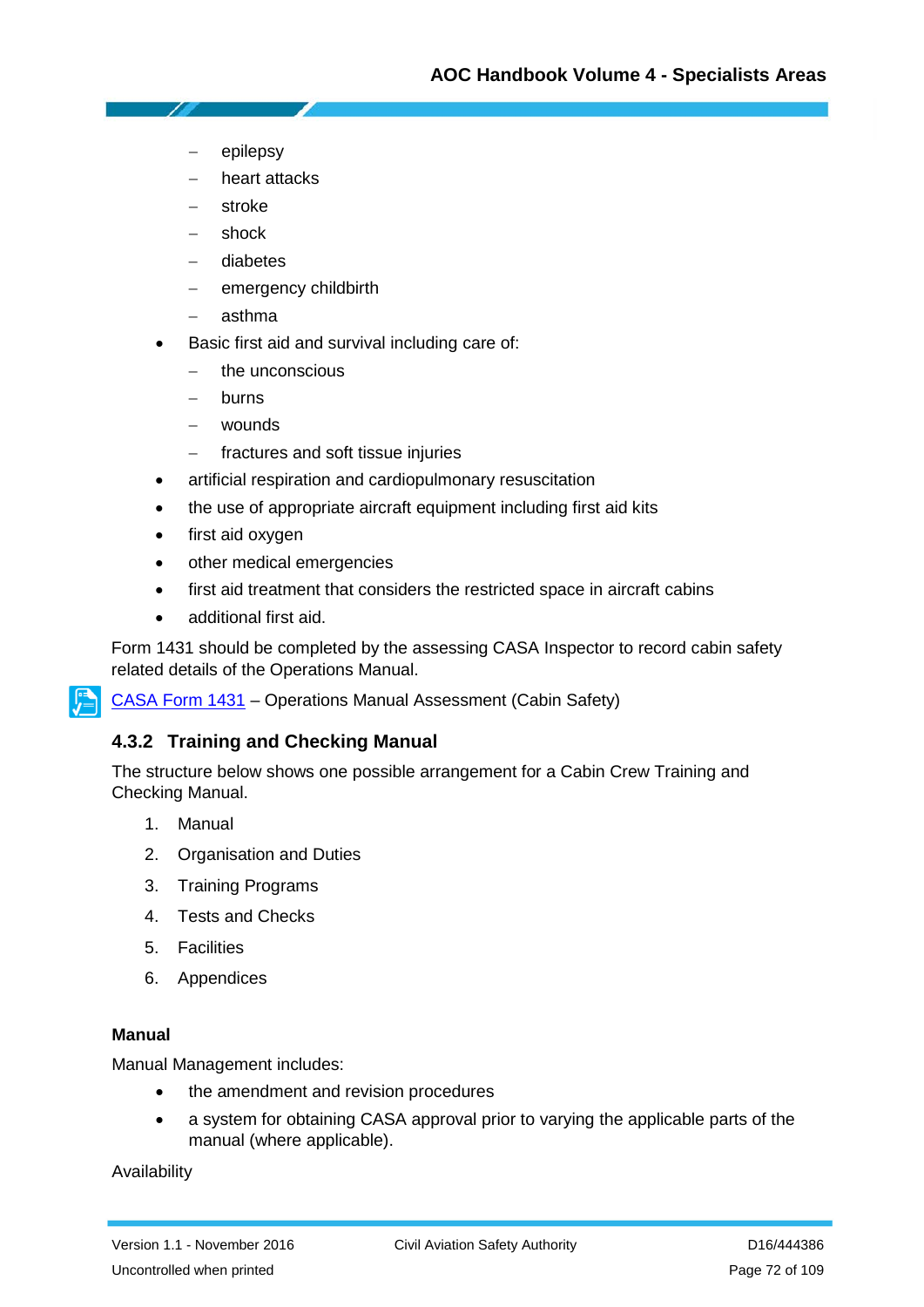• the process to supply copies of documentation to CASA and details the personnel assigned training and/or checking duties.

### **Organisation and Duties**

Organisation includes:

- functions of the regulation 217 of CAR organisation
- the structure of the organisation including line of reporting and accountabilities

Duties and Responsibilities

- the assignment of responsibilities to training and checking personnel
- details of Chief Pilot or Head of Training and Checking
- Manager Cabin Crew Training and Checking
- other training and checking personnel including Manager Cabin Crew Standards, CAO 20.11 Senior Instructors, CAO 20.11 Instructors, Check Cabin Crew, Training Cabin Crew

Experience and Qualifications

- Selection and experience requirements for training and checking personnel
- Training and approval of training and checking personnel
- Process to ensure ongoing proficiency of training and checking personnel in carrying out the functions assigned to them

[CASA Form 623](https://www.casa.gov.au/publications-and-resources/landing-page/forms-and-templates) - CAO 20.11 Approved Person to conduct proficiency tests application

[CASA Form 1435](http://casaconnect/manuals/oih/form1435.tr5) - CAO 20.11 Approved Person assessment

[CASA Form 625](https://www.casa.gov.au/publications-and-resources/landing-page/forms-and-templates) - CAO 20.11 Senior Instructor Application

[CASA Form 1436](http://casaconnect/manuals/oih/form1436.tr5) - CAO 20.11 Senior Instructor Approval assessment

### **Cabin Crew Training Programs**

Cabin crew are required on board aircraft to ensure passenger safety. The effectiveness of cabin crew in fulfilling their safety-related duties can only be attained through effective training.

Training instils the basic knowledge, skills, attitudes and confidence that will allow cabin crew to handle emergencies. Cabin Crew are an important part of the operational safety system, both in the prevention of accidents and in the assistance they can give to survivors in the event of an accident.

It is recommended that a training system for cabin crew which results in a consistent level of proficiency, allowing cabin crew to undertake their duties. The training system is to be implemented by the Operator, in the most efficient and effective manner.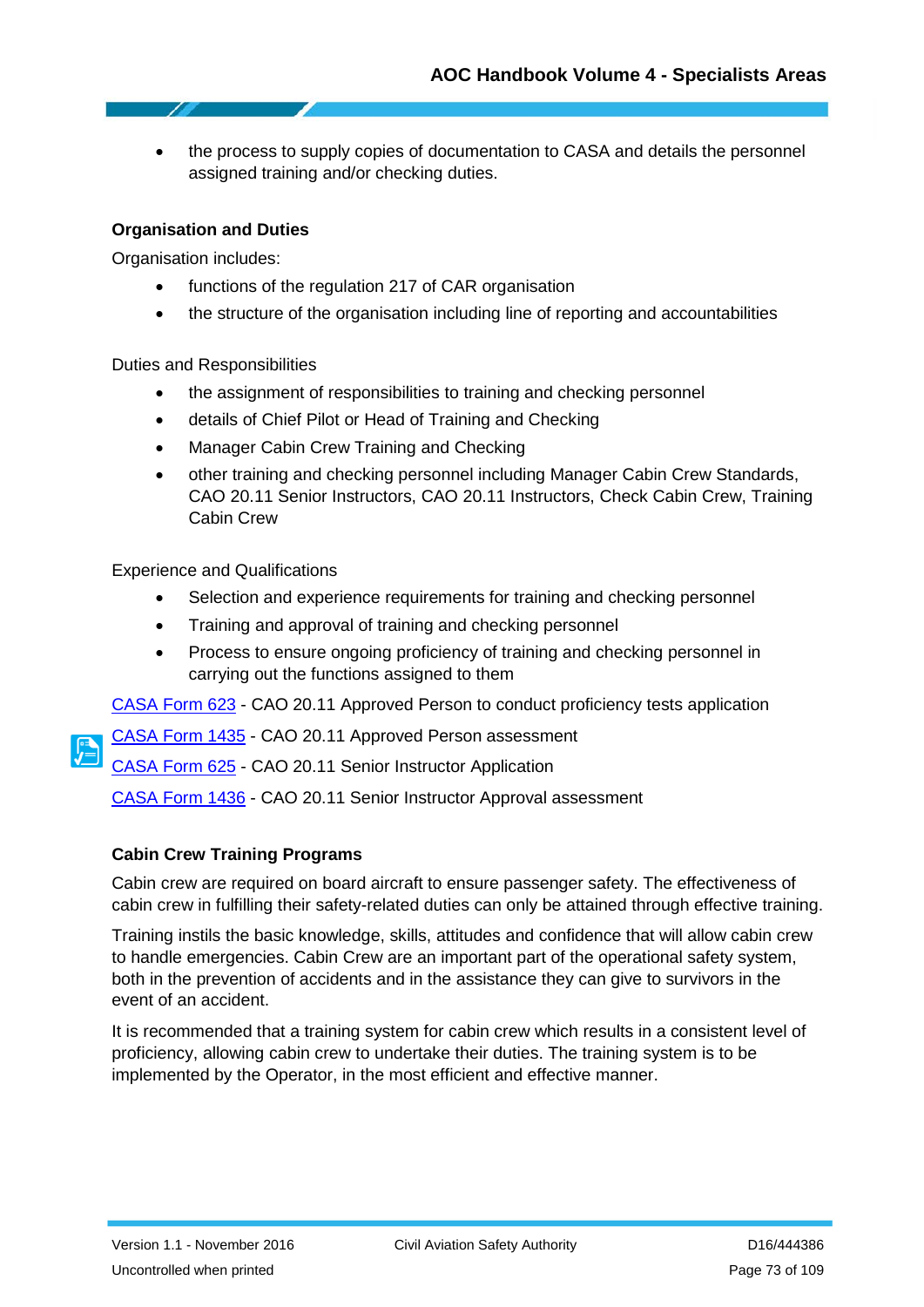### *Initial training*

Initial training is required for persons who have not been previously employed by the operator as cabin crew. The training must ensure that each trainee acquires the knowledge necessary to fulfil their responsibilities and duties as assigned to cabin crew in the interest of safety.

This will be primarily accomplished through classroom instruction and also by a series of drills, exercises and hands-on training on safety and emergency procedures designed to provide trainees with the skills necessary to perform their duties.

It is advised that the training be followed by line familiarisation quickly to reinforce the training.

### *Syllabus*

The syllabus must include the following:

- operator familiarisation
- regulatory overview
- aviation terminology
- theory of flight
- physiology of flight
- duties and responsibilities including:
	- − operator
	- aircrew.
- standard operating procedures
- safety and emergency procedures including:
	- − fire and smoke training
	- − water survival training
	- − passenger handling
	- − communication
	- − in flight emergencies
	- − evacuation and ditching
	- − security.
- emergency equipment
- aircraft specific
- aviation first aid
- non-technical skills
- dangerous goods.

### **Recurrent training**

Recurrent training is designed to:

• ensure the maintenance of knowledge and skills and to familiarise crew members with new procedures and equipment introduced since their last training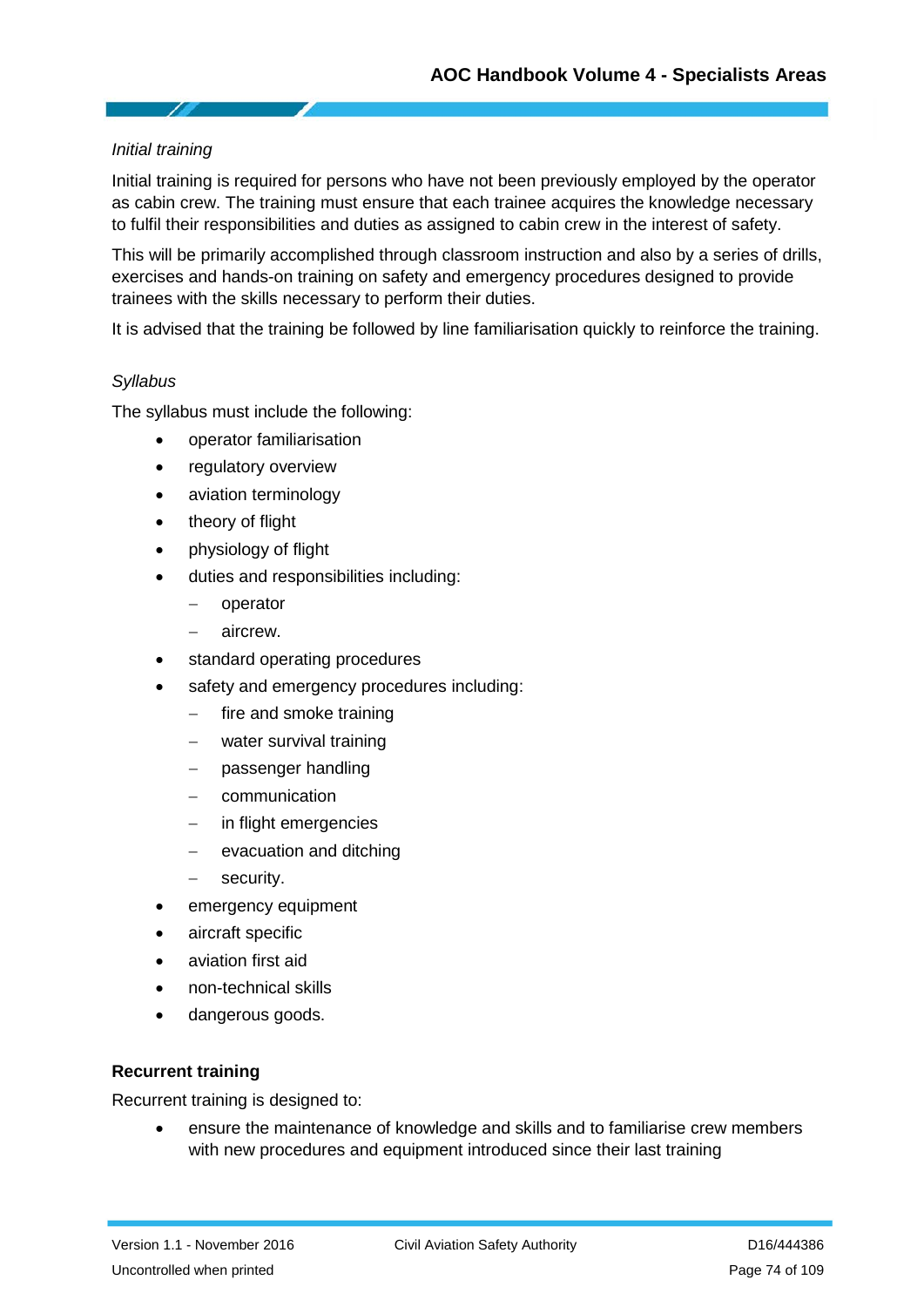• provide an opportunity to practice the skills which have been learned during initial training and are needed in an emergency.

Since high stress levels and panic will degrade previously learned skills, rehearsal and continuing training is essential.

### **Conversion and differences training**

Conversion and differences training includes aircraft type training required in order to qualify and maintain qualification on each type of aircraft to which the crew member will be assigned to duty.

### **Familiarisation**

It is recommended that new entrant cabin crew participate in both an aircraft visit and familiarisation flights.

Cabin crew operating on similar aircraft types should have sufficient exposure to only require a familiarisation flight or aircraft visit.

### **Refresher training**

Refresher training is not be substituted for the requirements of recurrent training. Refresher training is only applicable following an absence from duty ending up to 6 months after the expiry of the previous check.

### **Senior cabin crew member training**

Senior cabin crew training provides additional training for crew in this role.

### **4.4.2.4 Checking**

Checking, also known as 'performance evaluation' or 'assessment' is an integral part of the training process. Assessments are designed to measure crew competence, that the training objective has been achieved.

The training and checking manual should detail:

- the conditions to be present during the test or check
- proficiency requirements
- the standards of accomplishment that have to be met
- the consequences of an inadequate performance
- the procedures for resits.

It is recommended that errors on knowledge exams and practical tests be reviewed to determine areas of remedial training. Crew members must be debriefed following an assessment.

The suggested methods of testing Skills, Knowledge and Attitude (SKA) are:

**Skills** – are best tested by performance tests (the crew member performs the task described in the objective under real or simulated conditions)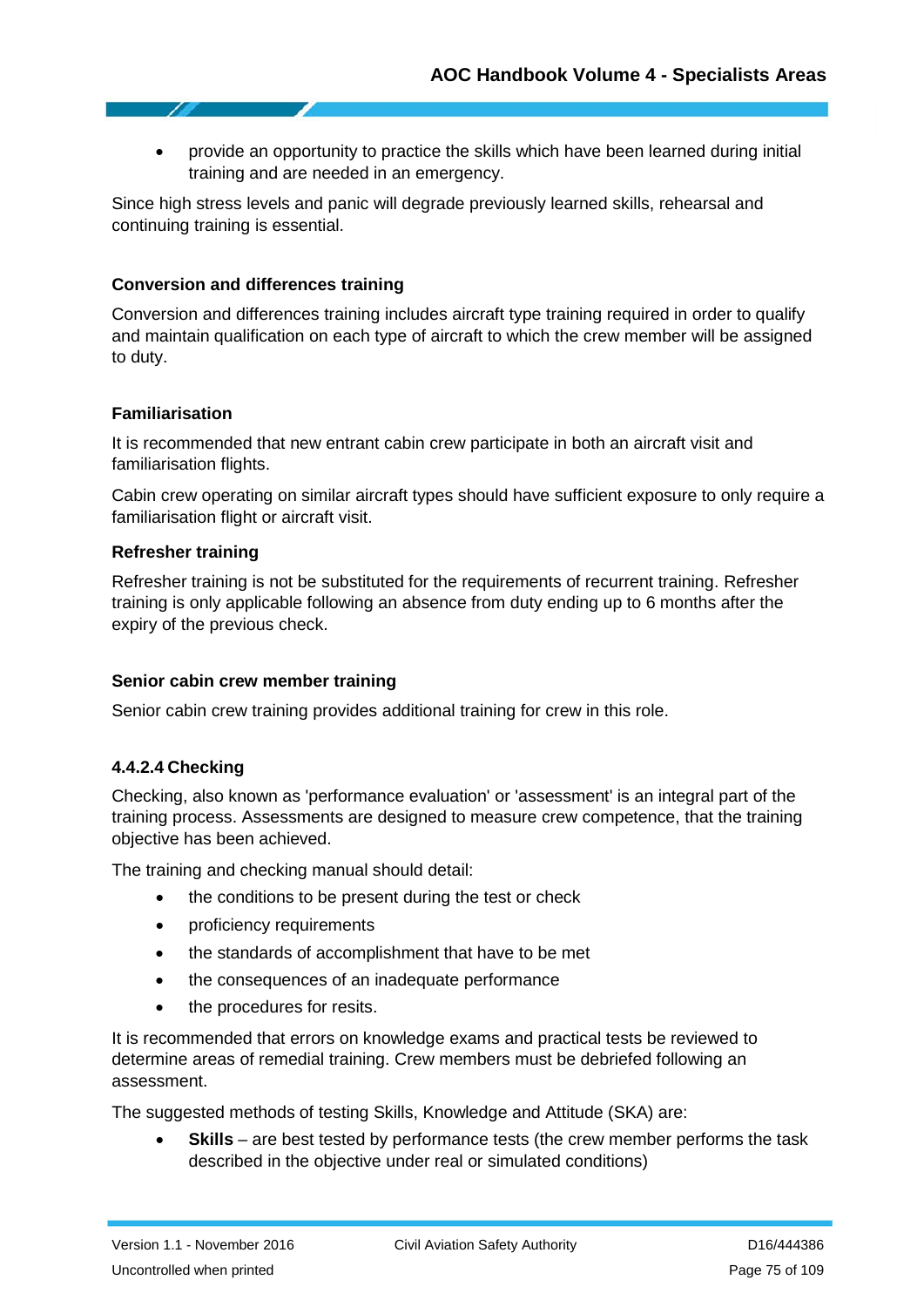- **Knowledge** is best tested by oral or written tests
- **Attitudes** are tested by observations of performance or by means of questionnaires.

Performance tests, in some of the emergency related activities of cabin crew, are time consuming and are sometimes difficult to arrange because of the complexity of simulating emergency situations. However, considering the importance attached to cabin crews responsibility in emergency situations, and the fact that it is only during training that the majority of cabin crew exercise most of their emergency-related activities, individual, as well as collective skill in managing emergency situations must be tested.

If cabin crew encounter the operation of a piece of equipment or safety procedure for the first time outside the training environment then this is considered a training deficiency.

During performance tests, the Instructor will observe each student individually to ensure that every step is properly accomplished. If an instructor was assigned to watch more than one student during a drill, mistakes may be missed by the instructor and therefore left uncorrected.

### **CAR 217 Proficiency Checks**

Proficiency checks must:

- be conducted in each calendar year, but not at intervals of less than four months, for consecutive checks
- be of a nature sufficient to test competency
- have well defined competency requirements
- have clear details of associated processes and documents in accordance with the requirements.

## **CAO 20.11 Emergency Procedures Proficiency Test**

For a crew member to be rostered on a flight as part of the operating crew they must have passed the "crew member emergency procedures proficiency test" within the last year.

The CASA Inspector will ensure an Applicant has processes and procedures in place that:

- provides for an annual proficiency test of crew members
- details the processes and procedures applicable to persons approved to conduct the proficiency test
- defines the proficiency requirements adequately
- details associated processes and documents in accordance with the legislative requirements

20.11 requires the proficiency test to cover all the emergency procedures that a crew member may be called upon to perform (and not just those listed elsewhere in the CAO). It will include at least:

### *Practical Operation*

• **emergency evacuation procedures** – procedures for evacuation and the operation and use of each type of normal and emergency exit, evacuation slide and escape rope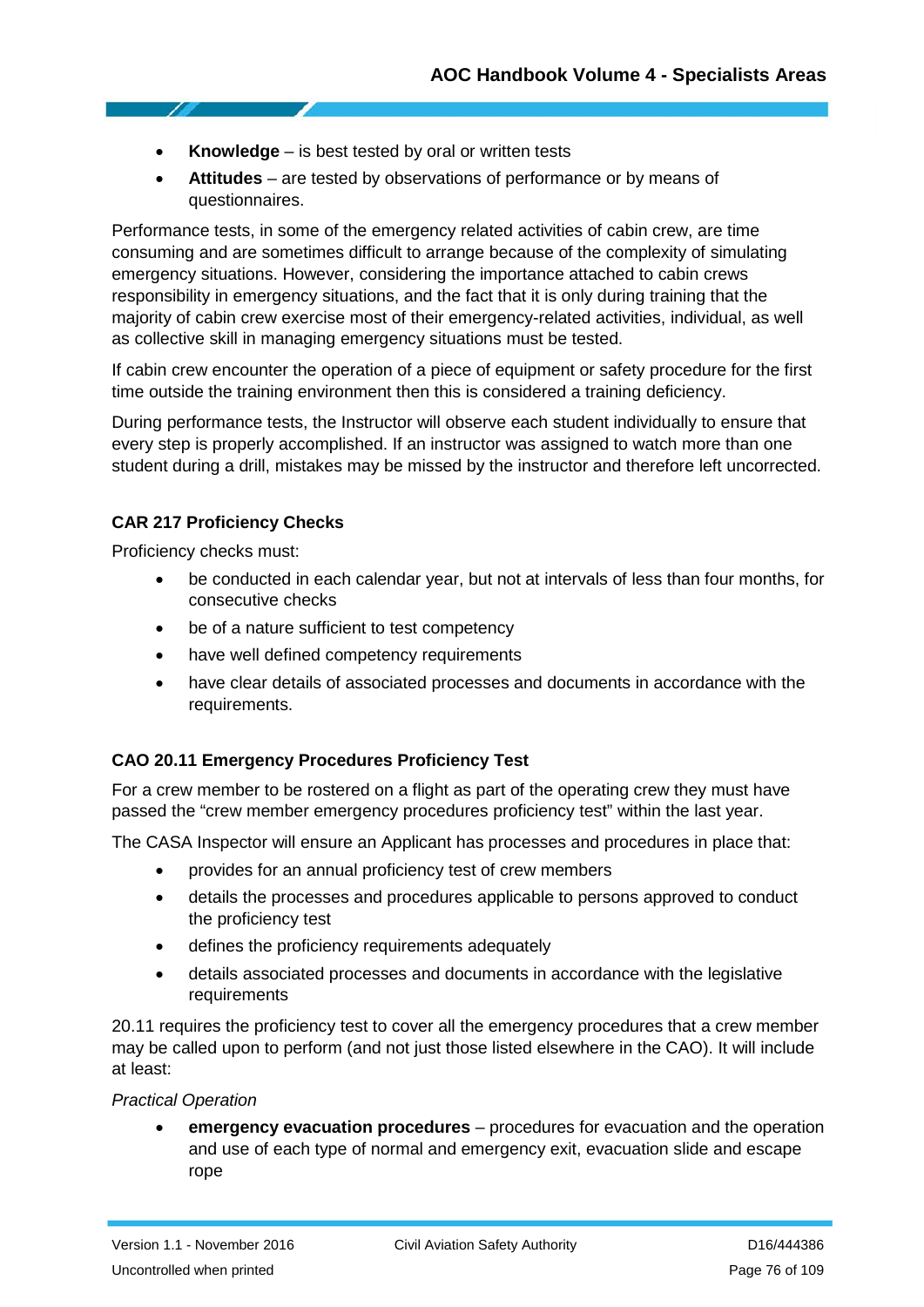- **fire extinguishing** method of operation of each type of portable fire extinguisher
- **oxygen** methods of use of fixed and portable oxygen equipment
- **portable megaphones**  method of operation of each type of portable megaphone
- **ditching procedures** including where applicable:
	- fitting and inflation of life jackets and location and use of equipment stowed as part of the life jacket
	- for initial qualification, each crew member shall demonstrate competency in the use of the life jacket in the water
	- − removal from stowage, launching and inflation of life rafts
	- − for initial qualification, each crew member must demonstrate proficiency in their assigned duties
	- all crew members shall be given an annual demonstration of launching and inflation and shall demonstrate competency in life raft boarding procedures and the use of the life raft and its equipment
	- use of signalling equipment
	- use of first aid kits

### *Theoretical Knowledge*

Fire Extinguishing

- knowledge of the location and types of fire extinguishers carried and of the type of fire for which each type of extinguisher should be used
- knowledge of whether the contents of the fire extinguisher and/or the products of fire extinguishing fires are toxic, or likely to adversely affect breathing
- any precautions to be observed in the operation of fire extinguishers

### *Oxygen*

- knowledge applicable to operations on pressurised aircraft and where the provision of oxygen is required
- knowledge of the effects of altitude on:
	- − respiration
	- − hypoxia
	- − duration of consciousness at various altitudes without supplemental oxygen
	- gas expansion
	- − gas bubble formation
	- the physical phenomena of decompression
	- precautions in the use of oxygen
	- − location of oxygen equipment carried on board.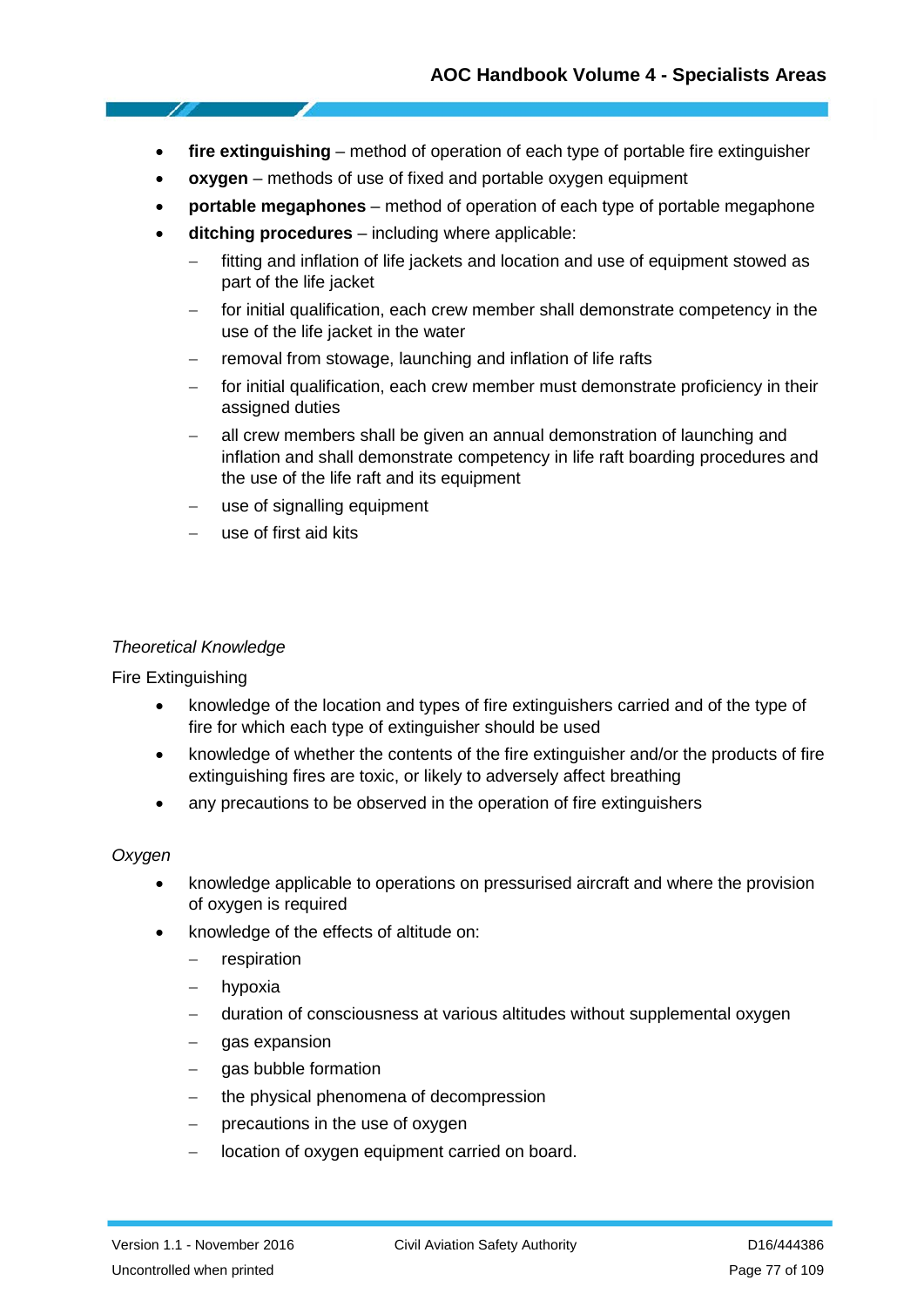### *Survival*

• knowledge of the survival methods on land and water, including stowage, location of survival beacons and other survival equipment.

### *Control of passengers*

Control of passengers during emergencies including emergency evacuation:

- methods of control including psychological and physical
- stowage location and correct use of restraint equipment
- handling of disabled passengers
- handling of deranged passengers and others whose conduct might jeopardise the safety of the aircraft
- action to be taken in the event of a hijack or attempted hijack.

Form 1435 can be used to guide the assessment emergency procedures:

[CASA Form 1435](http://casaconnect/manuals/oih/form1435.tr5) - CAO 20.11 checklist

### **Facilities**

Realistic mock-ups of emergency equipment may be used subject to the approval of CASA. Each crew member must satisfy the person certifying the competency, that they have an adequate knowledge of the emergency operation of equipment. If necessary, they should show that they have physically assessed the difficulty involved in operating the equipment.

The operator shall provide information about the training facilities, aids and mock-ups to be used for training and checking including:

- the location
- the process for CASA approval where required
- maintenance
- instructions for use in different programs.

[CASA Form 1438](https://www.casa.gov.au/publications-and-resources/landing-page/forms-and-templates) - Cabin Safety Training Facilities and mock-up approval

### **Appendices**

Every training and checking function must be accompanied by the following documentation

- detailed syllabuses, course outlines and lesson plans unless included in main text of manual
- specimen record forms
- checklists.

[CASA Form 1434](http://casaconnect/manuals/oih/form1434.tr5) - Cabin Safety Checklist Training and Checking Manual

### **4.3.3 Safety Briefings**

CAO 20.11.14 requires the operator to ensure that all passengers are adequately briefed on safety information applicable to their operation. Charter or RPT aircraft with a seating capacity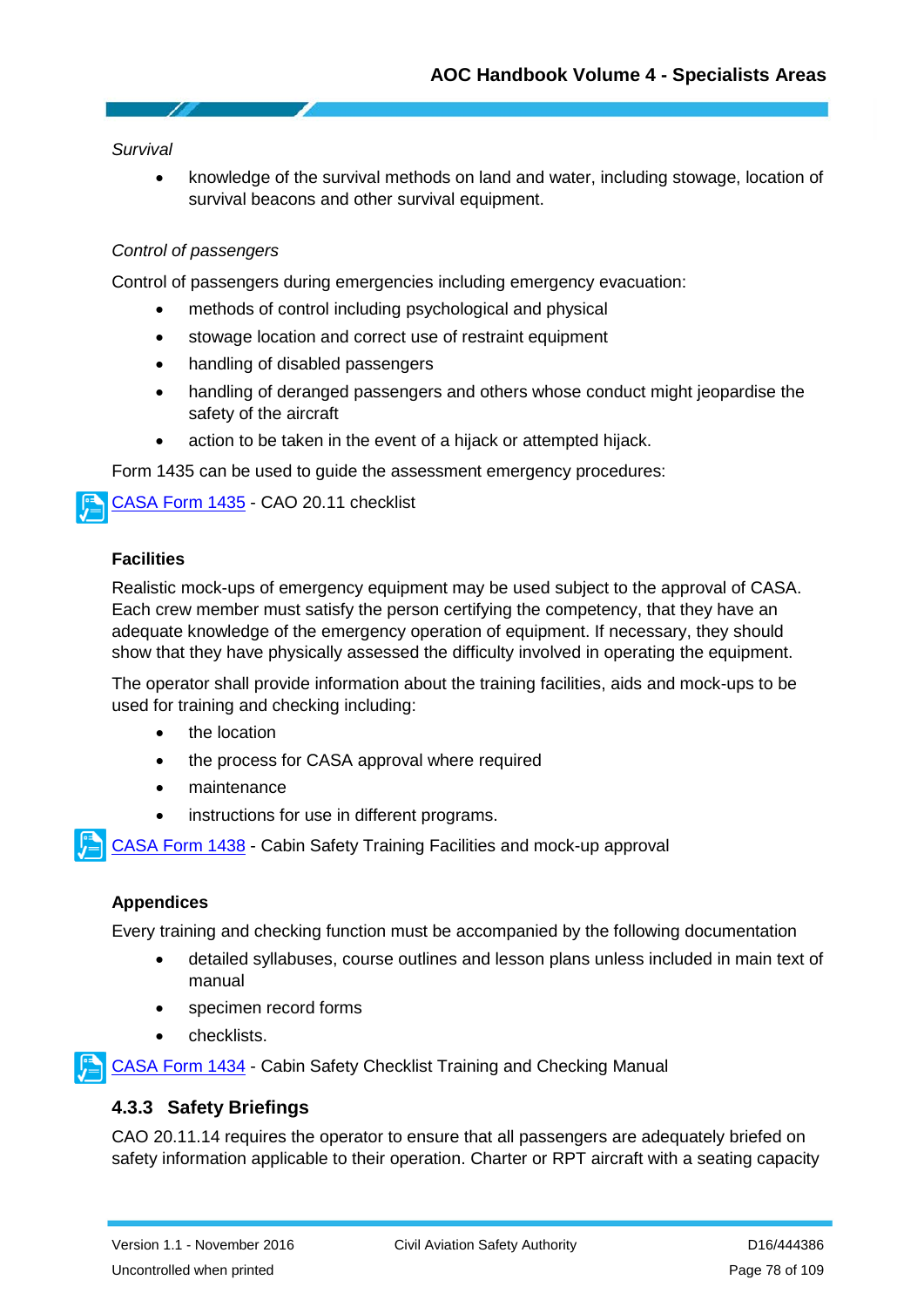of more than six including the crew oral briefings must be supplemented by printed matter carried in convenient locations for the use of passengers.

Publication 253-2 (0) of CAAP provides guidance that may be used to design, develop and update passenger safety information. It also highlights items that are required to be, or should be covered in safety cards.

CASA Form 1430 – Passenger Briefings (Cabin Safety)

# *4.3.4 Assistance Animals (CAR 256A Permission)*

CAR 256A prohibits animals travelling in the cabin of an aircraft with the exception of a dog accompanying a visually impaired or hearing impaired person as a guide or assistant (subject to conditions set out in the Regulations). Persons with any other form of disability who requires an assistance animal to travel in the aircraft cabin require a permission to do so.

Further information is contained on the [CASA website.](http://www.casa.gov.au/scripts/nc.dll?WCMS:STANDARD::pc=PC_90329)

### *Process to apply for an assisting animal to travel in an aircraft*

The operator is to make an application for [regulation 256 of CAR](https://www.casa.gov.au/rules-and-regulations/landing-page/current-rules) permission. The application should include details of:

- the animal being trained by an approved organisation
- the animal travelling with its owner or if the animal is being trained as an assistance animal, its trainer
- how the animal meets the operators criteria for travel.

Once the above information is validated, a permission together with completed CASA Form 1429 will be forwarded to the oversighting CASA Inspectorate for issuing.

[CASA Form 1429](http://casaconnect/manuals/oih/form1429.tr5) – Carriage of Animals Checklist (Cabin Safety)

# **4.3.5 Minimum Equipment List (MEL)**

CASA will evaluate the MEL when submitted and where applicable, cabin safety-related items must be reviewed to ensure that operational procedures proposed in the MEL are relevant, practicable and accurately reflected in the Operations Manual. The procedure for the approval of the Operator's Minimum Equipment List (OMEL) is described in the Minimum Equipment List and Permissible Unserviceability Manual.

[CASA Form 1442](https://www.casa.gov.au/publications-and-resources/landing-page/forms-and-templates) - Cabin Safety MEL Checklist

# **4.3.6 Applicable Legislation**

The following documents set out the regulatory requirements for Cabin Safety:

- Section 24 of the Civil Aviation Act 1988
- Section 27 of the Civil Aviation Act 1988
- Section 28 of the Civil Aviation Act 1988
- CAR 208 Number of operating crew
- CAR 215 Operations manual
- CAR 217 Training and checking organisation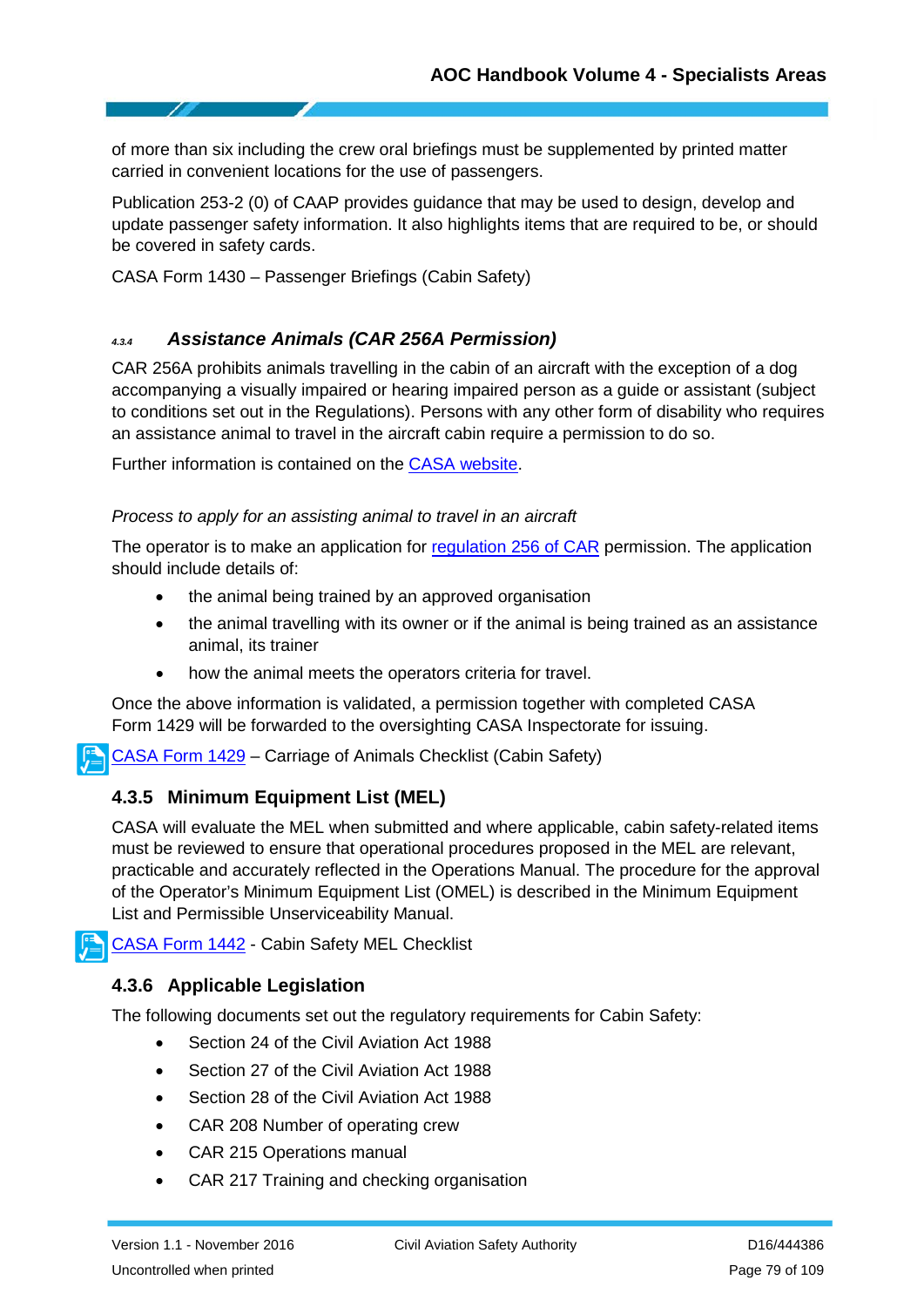- CAR 221 Facilities and safety devises for public
- CAR 222 Proving Flight
- CAR 223 Local Laws
- CAR 224 Pilot in Command
- CAR 227 Admission to crew compartment
- CAR 251 Seatbelts
- CAR 253 Emergency and lifesaving equipment
- CAR 254 Exits and passageways not be obstructed
- CAR 255 Smoking in aircraft
- CAR 256 Intoxicated persons
- CAR 256AA Offensive and disorderly behaviour
- CAR 256A Carriage of animals
- CAR 309 Powers of Pilot in Command
- CAO 20.4 Use of Oxygen and Protective Breathing Equipment
- CAO 20.9 Refueling
- CAO 20.11 Emergency and lifesaving equipment and passenger control in emergencies
- CAO 20.16.2 Cargo in the cabin
- CAO 20.16.3 Air service operations carriage of persons
- CAO 82.1 Conditions on Air Operators Certificates Authorising Charter Operations
- CAO 82.3 Conditions on Air Operators' Certificates Authorising Regular Public Transport Operations in Other Than High Capacity Aircraft
- CAO 82.5 Conditions on Air Operators' Certificates Authorising Regular Public Transport Operations in High Capacity Aircraft.

### **4.3.7 Applicable Reference Material**

- ICAO Annex 6, Part 1 Operation of Aircraft
- ICAO Cabin Crew Safety Training Manual (Doc 10002)
- CAAP 215  $-$  1(2) The guide to the preparation of Operations Manuals
- CAAP 253-2(0) Passenger Safety Information: Guidelines on content and standard to be provided to passengers by aircraft operators
- CASA Aviation Ruling 4/2004 Training and Checking: number of checks "each calendar year"
- Federal Aviation Administration's Flight Standards Information Management System (FSIMS) Order 8900.1 Volume 3, Chapter 30.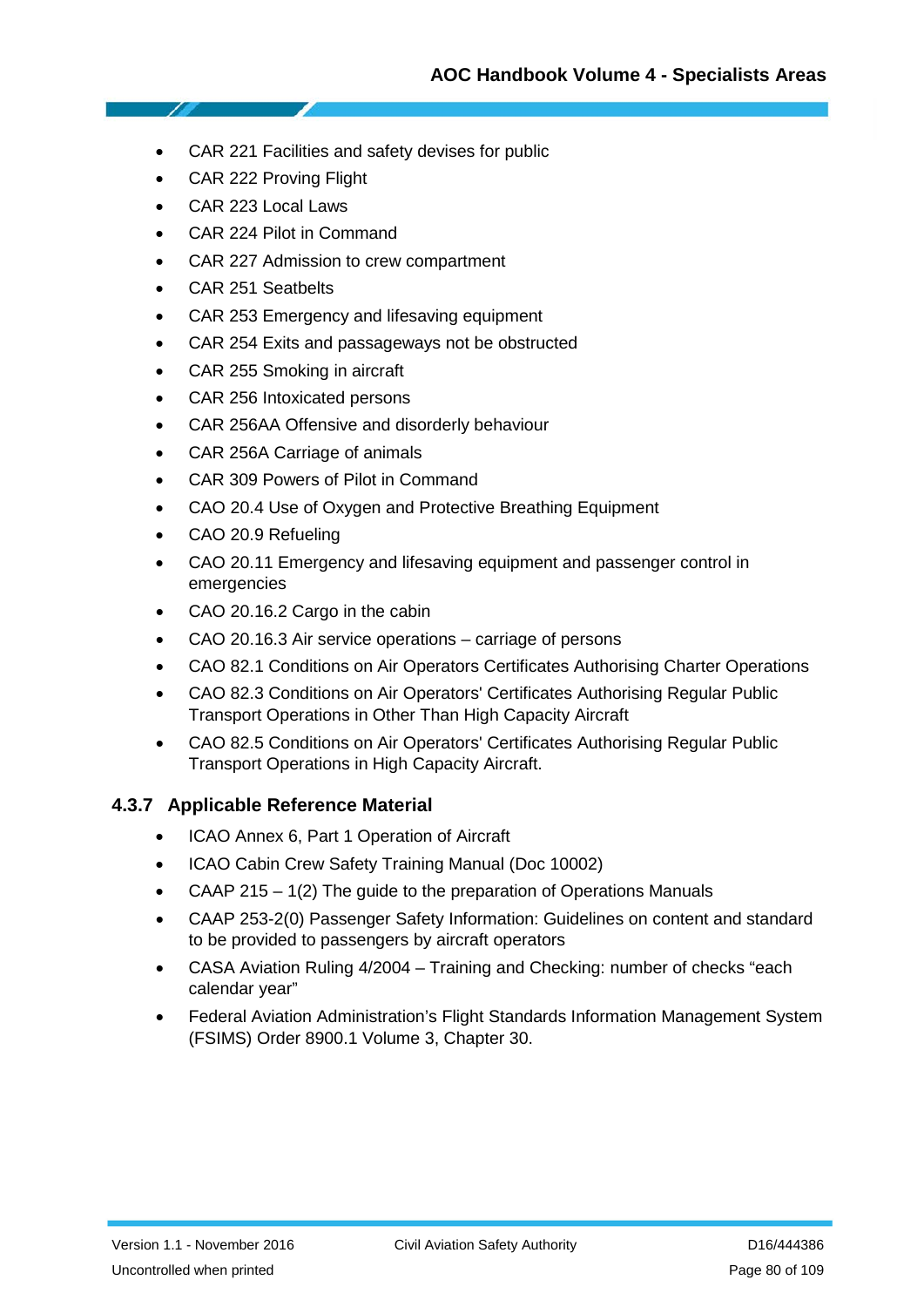# **5. Safety Management Systems**

As specified in [CAOs 82.3 and 82.5,](https://www.casa.gov.au/rules-and-regulations/landing-page/current-rules) a condition placed upon Air Operators' Certificates authorising regular public transport operations in low and high capacity aircraft is the implementation of a safety management system (SMS).

An SMS is a systematic approach to managing safety that must document the organisational structures, accountabilities, policies and procedures necessary to manage safety in a systematic way including:

- a statement of the operator's safety policy and objectives
	- − the management commitment to and responsibility for, safety risk management
	- − the safety accountabilities of managers
	- − the appointment of key safety personnel
	- − the SMS implementation plan
	- − any relevant 3rd party relationships and interactions
	- − an emergency response plan
	- the coordination of the emergency response plan
- a safety risk management plan
	- − hazard identification processes
	- − risk assessment and mitigation processes
- a safety assurance system
	- − safety performance monitoring and measurement
	- − management of change
	- − continuous improvement of the SMS
- a safety promotion system
	- − training and education
	- − SMS safety communication
- for an operator who operates an aircraft with a maximum take-off weight exceeding 27,000kg – a flight data analysis program.

A successful SMS is tailored to fit the size, nature and complexity of the organisation to ensure that hazards are identified and the associated risks are assessed and mitigated.

Although the details and level of documentation of an SMS may vary, ensuring the fundamental elements are in place, as well as being suitable, functional and effective, will assist assessors being able to determine the suitability of the organisation's SMS.

The document structure proposed in this section is intended aid the assessor in the conduct of their assessment, and reflects the systematic nature of SMSs. The headings provide assessors with a framework when assessing the SMS aspects of an application – based on their nature of operations, size and complexity.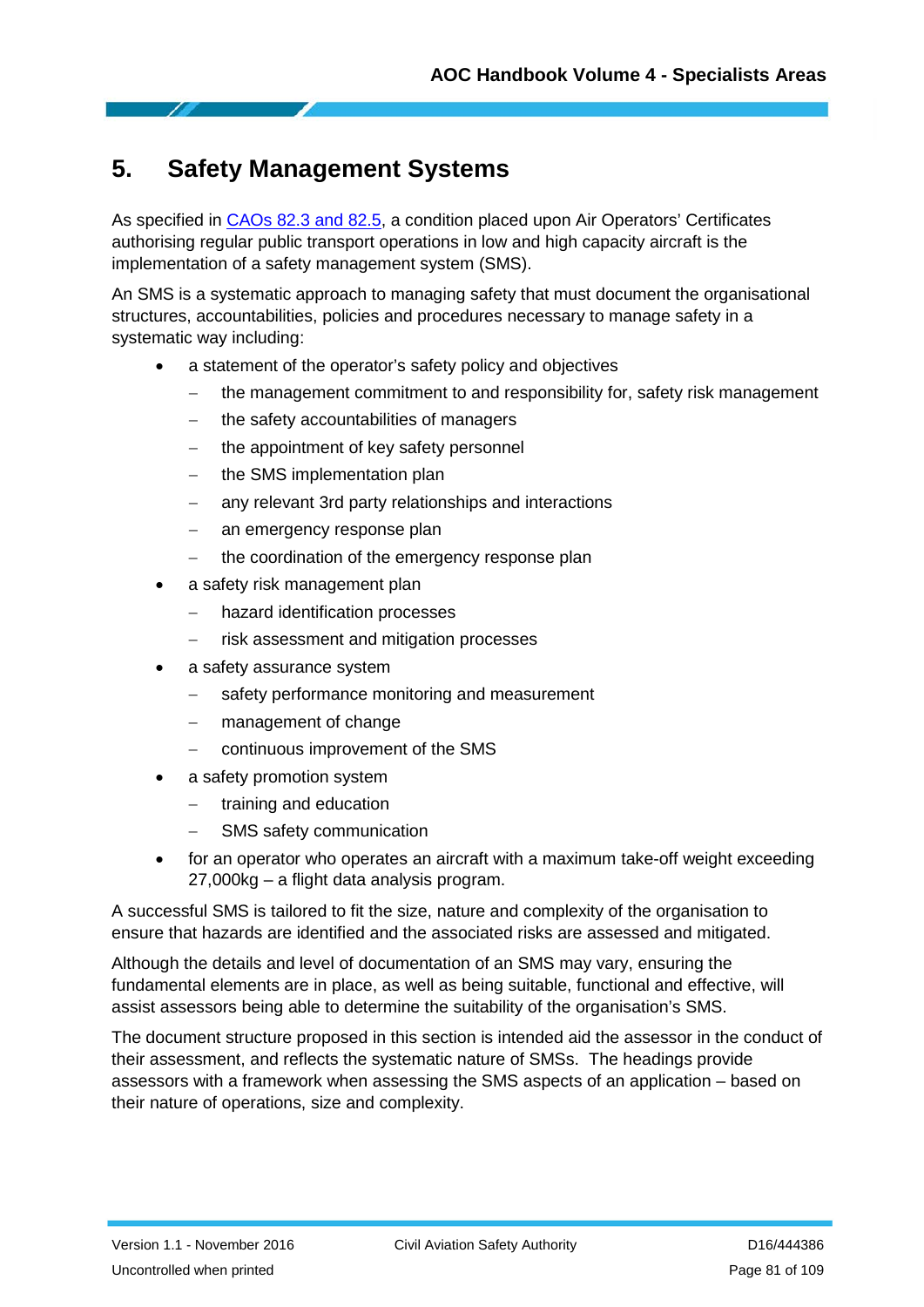# **5.1 Size and Complexity Considerations**

Is the SMS appropriate for the size and complexity of the organisation? The SMS needs to be 'tailor-made' so one size does not fit all organisations. However, assessors need to be satisfied that all of the SMS components and elements required for that organisation are dealt with. Assessors should also consider the following:

- a. A small organisation may choose not to appoint a dedicated Safety Manager (SM). The Accountable Manager (AM) may instead choose to appoint a responsible manager to the role. The implications of such an appointment should be considered separately.
- b. The safety committee structure should reflect the distribution and hierarchical levels within the organisation. A single, simple safety committee may be appropriate for a small organisation having less than 20 staff and at one location. Whereas larger, or more diverse organisations may need several subcommittees focusing on local needs and issues. It may well be fitting for very large organisations to establish a multi-tier safety committee structure with local Safety Action Groups (SAGs) consulting and/or answering to an Executive Safety Review Board (SRB).
- c. In smaller organisations, staff will perform multiple functions. The process and management of the SMS will be less formal and simpler. The checklist items within this handbook will provide guidance; however some items will be more applicable than others, depending on the size of the organisation. It is for the organisation to determine the size and complexity of their SMS and what works for them. The assessors should, however, assure themselves that the size and complexity of the SMS is appropriate for the size and complexity of the organisation.

# **5.2 Integration Considerations**

SMS goes beyond a traditional quality management system (QMS) by focusing on the safety of both human and organisational aspects of an organisation. Within an SMS there is a distinct focus on operational safety and the human element in the system. Therefore, the integration of human factors (HF) into the SMS should be a key objective of the organisation's SMS program.

The coordination and integration process may be a challenging task for many organisations, and could impact on the ability to successfully implement an SMS program in the short to medium term. So an alternative would be to plan for integration once the SMS is established within the organisation. This can be accomplished by a phased approach being defined in the organisation's SMS implementation plan.

# **5.3 Safety Policy and Objectives**

In the SMS framework management's commitment to and responsibility for safety is formally expressed in a series of statements expressed in the organisation's safety policy. The safety policy reflects the organisation's philosophy of safety management and becomes the foundation on which the organisation's SMS is built. The safety policy outlines what the organisation will do to achieve the desired safety outcomes.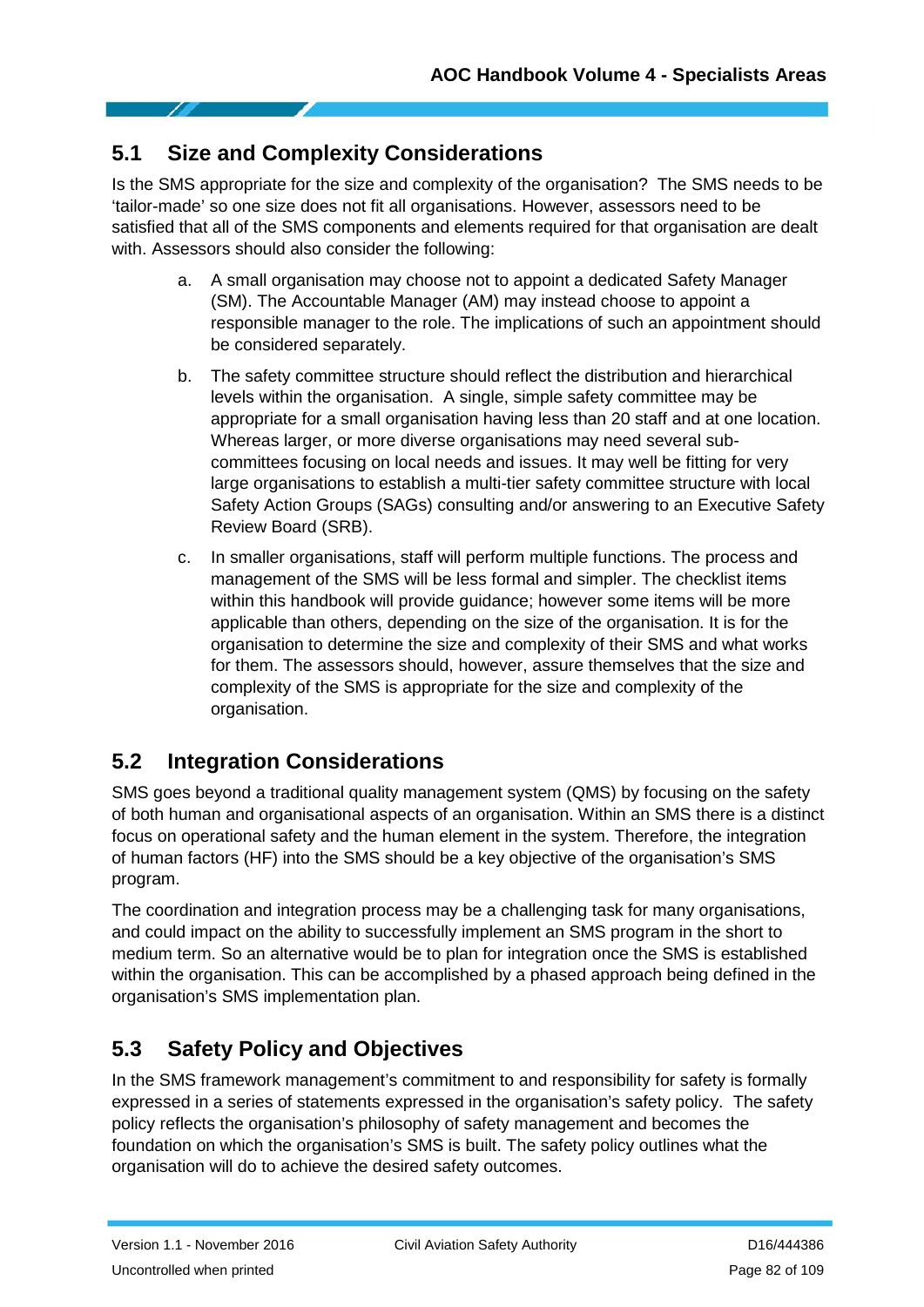Safety objectives often accompany the safety policy. They define what the organisation wishes to achieve, and the safety policy declares how the organisation intends to achieve them and their commitment to achieving them. The safety objectives should state an intended safety outcome and may be expressed in terms of short, medium and long term safety objectives. The safety objectives, like the safety policy, should be publicised and widely distributed across the organisation.

# **5.3.1 Safety Policy**

The organisation's safety policy is contained within the SMS manual and should also be distributed around the organisation to highlight management's commitment to safety. It should set a clear, high-level direction for the operator to follow in order to manage safety effectively.

As with the SMS, the safety policy should reflect the chief executive officer's written approach and commitment to safety and should:

- reflect the organisation's commitment regarding safety
- highlight the organisation's structures that are in place to systematically manage safety
- include a clear statement about the provision of the necessary resources for the implementation and maintenance of the organisation's SMS and the safety policy
- include safety reporting procedures
- clearly state which behaviours are unacceptable in relation to the organisation's aviation activities, and include the circumstances under which disciplinary action will and will not apply
- be signed by the chief executive officer of the organisation
- be communicated, with visible endorsement, throughout the organisation
- be periodically reviewed to ensure it remains relevant and appropriate to the organisation and the conduct of the authorised Part 119 air transport operations.

# **5.3.2 Safety Objectives**

Effective safety objectives consist of broad directions that assist to establish safety goals or desired safety targets, and should be in-line with the organisation's safety vision and management's commitment to the systematic management of safety. Safety objectives should state intended safety outcomes. Some examples may be:

- providing feedback to staff on safety reports within 2 weeks
- to highlight if there is an increase in safety reporting by 20% over the next 12 months
- to see a reduction in maintenance-related events by 15% over the next 12 months.

Safety objectives may be expressed in terms of short, medium and long term desired outcomes. Safety objectives should be SMART (Specific, Measurable, Achievable, Realistic and Timely) so that their effectiveness can be measured.

The organisation should have a documented plan of action (for example, implementation plan with a phased approach) to achieve each specified safety objective. For example:

- phase 1 may be objectives to be addressed within 6 months
- phase 2 may be objectives to be addressed within 12 months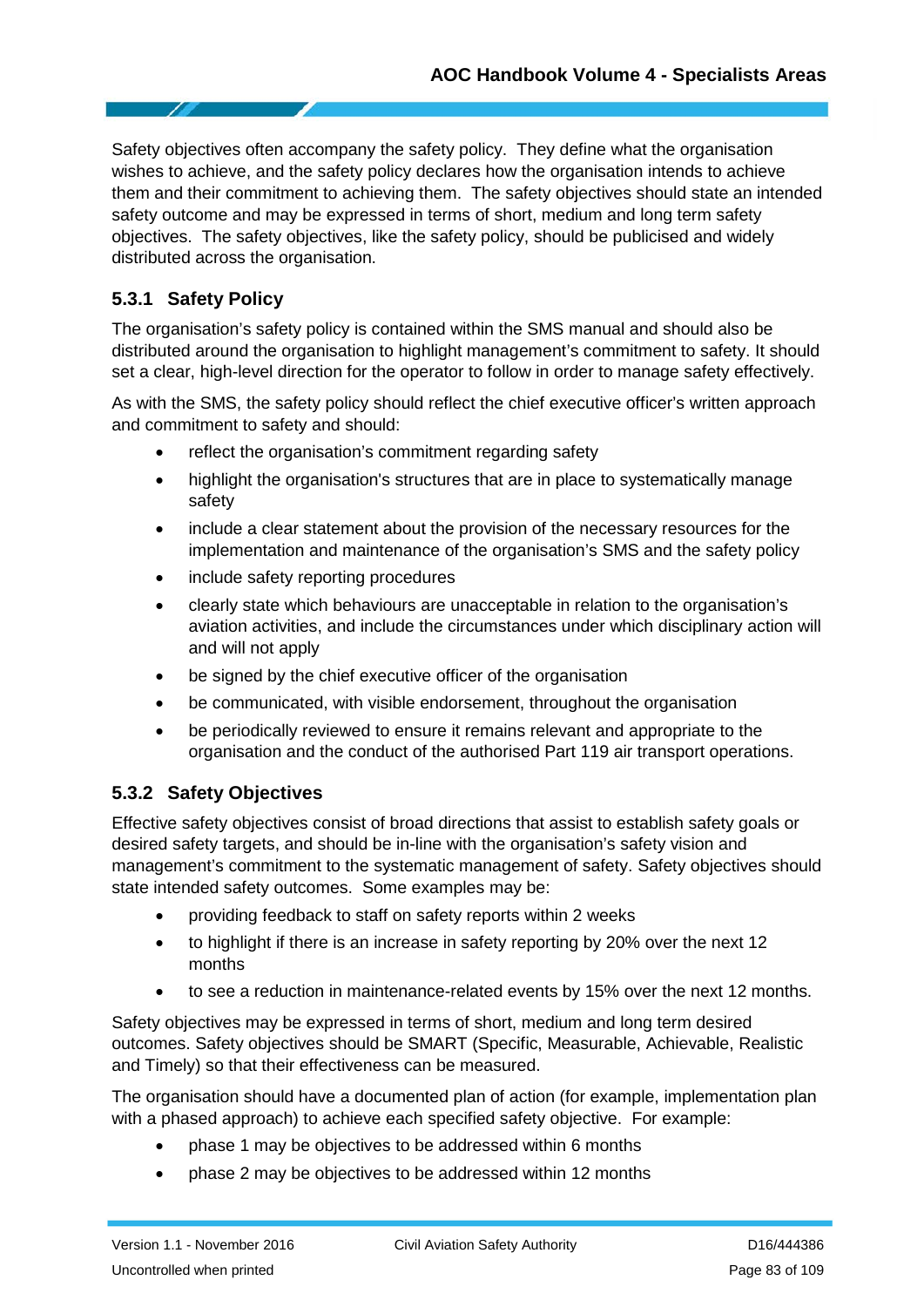• phase 3 may be objectives to be addressed within 24 months.

The organisation should carry out a periodic review of the stated safety objectives to ensure they are still relevant, and that they are providing desired outcomes in line with the organisation's strategic safety goals.

Where the review has identified deficiencies the organisation should initiate a plan to correct them.

### **5.3.3 Management commitment to, and responsibility for, safety**

The assessment should determine whether the organisation can validate a demonstrated commitment to safety, proportionate to the size and complexity of the organisation. Examples of assessment observations might include:

- Of the management team:
	- There is commitment of the organisation's senior management to the development, implementation and ongoing improvement of the organisation's SMS
	- − There has been a management team recruited, or in place, appropriate to the size and complexity of the organisation, to support the organisation's SMS
	- Senior management have been involved in the development and dissemination of the organisation's safety policy and safety objectives
	- − Senior management have documented defined roles, responsibilities, and accountabilities to support the organisation's SMS.
- Of the organisational structure:
	- Senior management need to have developed an organisational structure that has the responsibility, authority and accountability assigned to it to ensure the SMS will function as planned
	- − An organisational chart, which includes the organisational structure to support the SMS, has a clear line of communication represented from the Safety Manager directly to the CEO.

### **5.3.4 Safety Accountabilities of managers**

- The organisation should provide evidence that the chief executive officer, irrespective of other functions, has ultimate responsibility and accountability for the implementation and maintenance of the SMS.
- Lines of safety accountability throughout the organisation should be clearly defined, including direct accountability for safety on the part of senior management.
- The accountabilities of all members of management and employees, irrespective of other functions, with respect to the safety performance of the SMS, should be identified.
- Safety responsibilities, accountabilities and authorities should be documented, normally within the SMS manual, and communicated throughout the organisation so that everyone is aware of their respective roles and responsibilities.

Management positions should have authority to make decisions regarding the organisation's safety risk tolerance.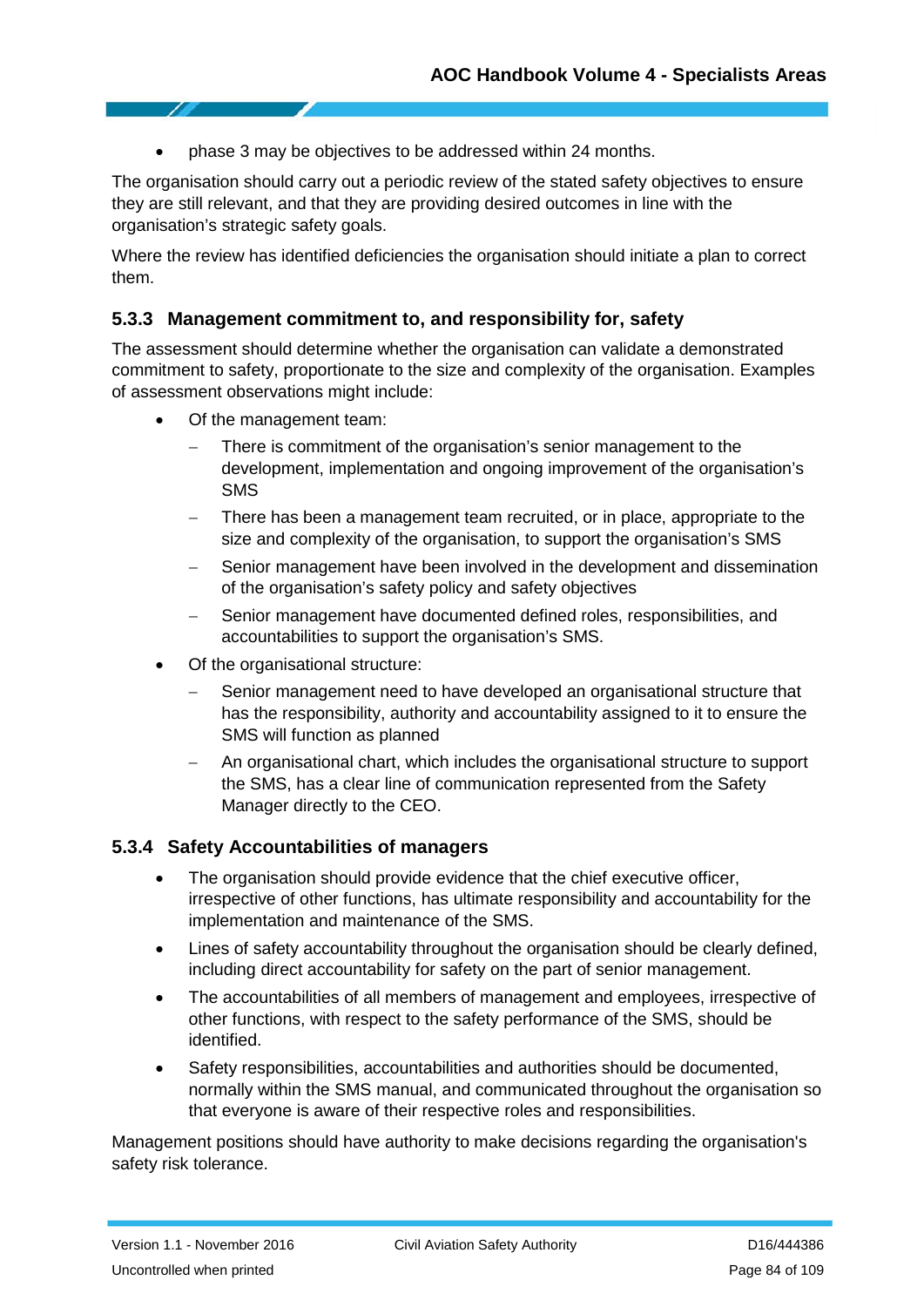# **5.3.5 Appointment of key safety personnel**

Depending on the size and complexity of the organisation the safety manager should have operational aviation management experience, an adequate technical background to understand the systems supporting the activities and a sound understanding of safety management principles.

An operator of a larger organisation may have other safety management personnel, in addition to a safety manager, to provide guidance and direction on the SMS. These organisations may need safety committees to oversight various departments within the organisation. Examples of these safety committees may include:

- a Safety Review Board (SRB) or Safety Committee
- a Safety Action Group (SAG).

### **5.3.6 Safety Manager**

The appointment of an appropriate safety manager is critical to the success of the organisation's SMS. Depending on the size and complexity of the organisation, the safety manager should have an adequate technical background to understand the systems supporting the conduct of air transport operations, a sound understanding of safety management principles and must have sufficient relevant safety management experience.

### **Roles and Duties**

The organisation may appoint a safety manager responsible for the management of the organisation's SMS. The safety manager:

- must have independence from the operational areas, so as not to be subject to undue influence, and should have authority to look across all facets of the operation from a safety perspective
- should report directly to senior management and have a formal direct line of communication with the chief executive officer
- should regularly report to the chief executive officer on the performance of the SMS and be able to suggest improvements where required.

The safety manager's role, responsibilities and duties should be clearly documented, specified and defined in the operator's SMS manual.

### **Safety Management Experience**

Depending on the size and complexity of the organisation, the safety manager should have:

- relevant operational knowledge and safety management experience in the functions of an aviation organisation
- an adequate technical background to understand the systems supporting the activities
- a sound understanding of safety management principles, including the ability to:
	- lead, manage and set standards with regard to the SMS
	- implement the SMS in accordance with the organisation's exposition.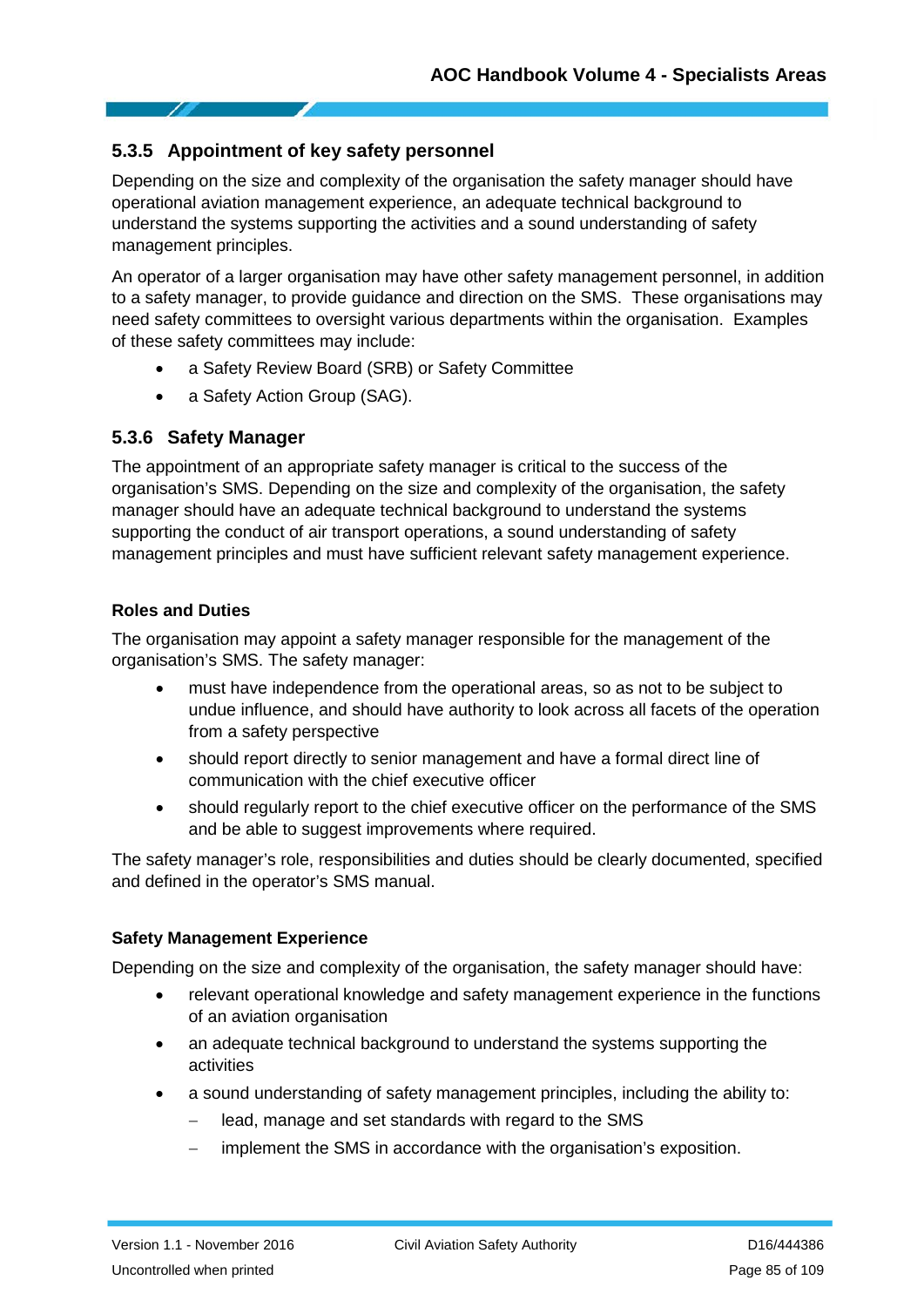- a sound knowledge and understanding of human factors and non-technical skills (HF&NTS) and, if required, FDAP and/or FRMS
- the ability to relate to personnel at all levels, both inside and out of the organisation.

Without limiting the considerations involved in the determination of what is considered to be 'sufficient' and 'relevant' safety management experience for a safety manager nominee, the following considerations apply:

- the nature and complexity of the proposed activities, and whether the nominee has safety management experience from within a similar size of operation
- the need to ensure the safe conduct of the activities in accordance with the organisation's exposition and civil aviation legislation requirements
- the leadership, management and standard-setting skills required by the nominee for the proposed activities, and whether the nominee's previous experience would have enabled them to acquire these skills and carry out the responsibilities of the position
- the need to take all reasonable steps to ensure each proposed activity, and everything done in connection with each activity, is carried out with a reasonable degree of care and diligence.

### **Responsibilities**

The safety manager may delegate duties to other personnel (for example to a safety officer or safety representative) however, the safety manager retains responsibility and accountability for the SMS, and any additional responsibilities required by the organisation.

The organisation must provide a means for the safety manager to carry out each of the responsibilities of the position. This may be done by way of written processes and procedures, supporting documentation, making available finance and resources, or via support to the safety manager in carrying out each responsibility.

The organisation's processes and procedures should be documented to ensure clarity, repeatability and traceability, and enable the person appointed as the safety manager (either permanently or temporarily) to effectively manage the responsibilities for which the position is accountable.

Each of the organisation's processes, relevant to the safety manager's responsibilities, should consist of a series of procedures or actions that contribute to the desired outcome. Each documented procedure, which may be included in the organisation's exposition or safety management system manual, should address:

- what must be done
- who should do it
- when it must be done
- where it must be done
- how it must be done
- other documentation must be used (for example manuals, instructions, forms etc)
- how the procedure is to be monitored and, if required, improved.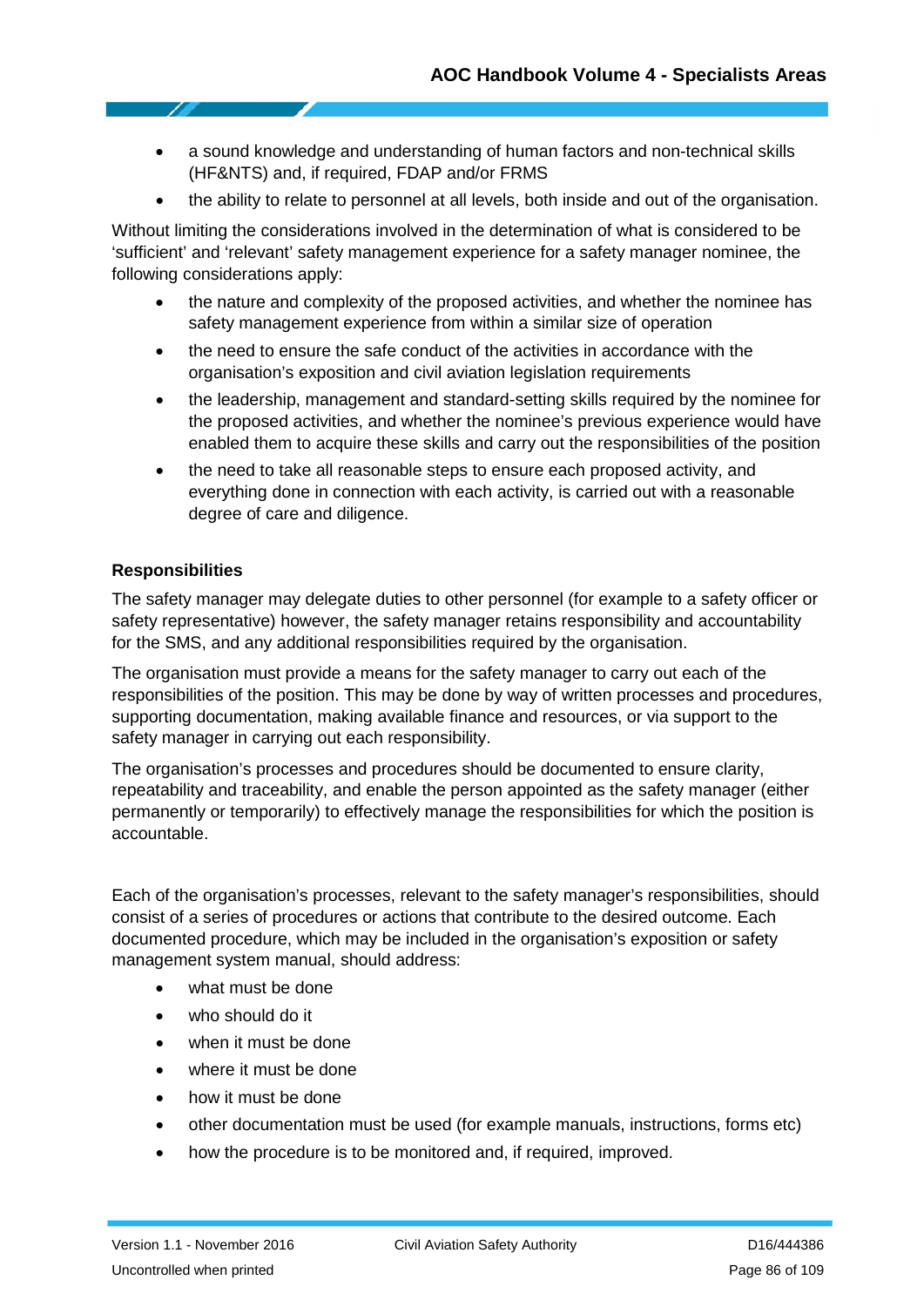### **Manage the Safety Management System**

The means must be provided for the safety manager to manage the safety management system. These may include, but are not limited to:

- implementing, maintaining (including day-to-day operation), reviewing and revising the SMS and, if required, the FDAP or FRMS
- drafting the SMS manual
- managing the SMS including the management of corrective, remedial and corrective action in relation to the system
- providing safety advice to management and staff
- promoting safety awareness and a positive safety culture throughout the organisation
- participation in the organisation's periodic safety meetings and committees
- investigating accidents and incidents
- maintaining an appropriate reporting system to identify and manage hazards
- identifying ongoing safety training requirements to support the SMS safety objectives
- providing HF&NTS training or arranging a third party to provide the training for the operator's personnel
- overseeing internal and external SMS audit programs
- maintaining the Emergency Response Plan (ERP).

### **Reporting on effectiveness of the SMS**

A means must be provided for the safety manager to report to the chief executive officer on the effectiveness of the SMS. These may include, but are not limited to:

- receiving information and data from the safety management system (including incident reporting and accident data and trending information)
- collecting and reviewing information obtained during internal audits and surveys
- receiving regular feedback and reports in relation to safety objectives and safety performance indicators.

### **Maintenance of the SMS**

A means must be provided for the safety manager to manage the maintenance and continuous improvement of the SMS and FRMS (if any). These may include, but are not limited to:

- implementing, maintaining (including day-to-day operation), reviewing and revising the SMS and, if required, the FDAP or FRMS
- amending and reviewing the SMS manual
- maintaining an appropriate reporting system to identify and manage hazards management of the risk management plan.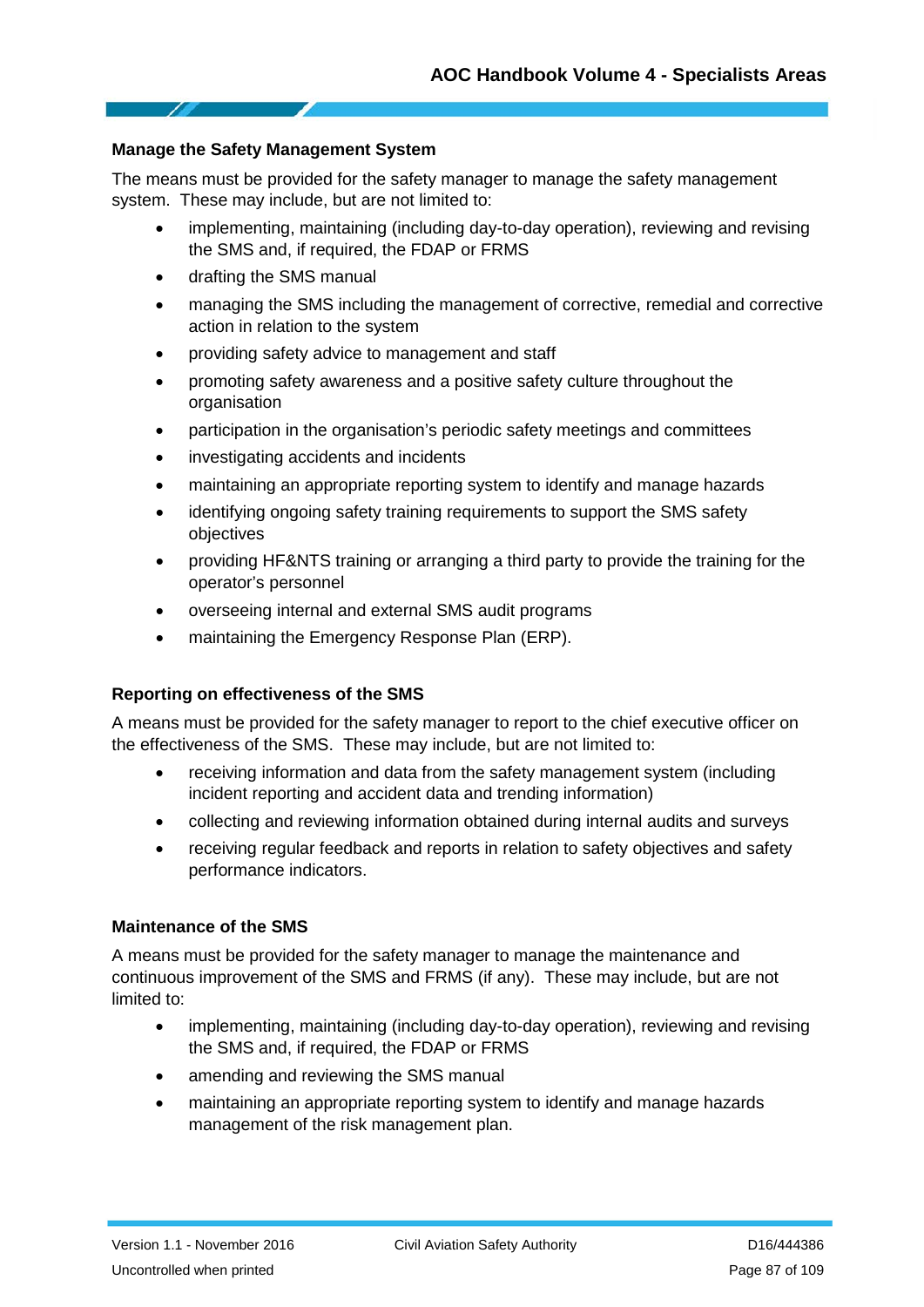# **5.3.7 Safety Review Board or Safety Committee**

The size and complexity of the organisation will determine whether the organisation has a Safety Review Board (SRB), as the highest-level internal safety-related meeting. For smaller operators, a safety committee may provide the guidance required for the operator's SMS. Normally an SRB would provide direction to the organisation's various Safety Action Groups (SAGs), whereas a safety committee may address all of the operator's SMS issues.

If the operator has an SRB, then it should be chaired by the CEO or a non-executive director with the CEO in attendance, and include the Safety Manager. A safety committee would typically consist of the CEO, the Safety Manager and other members of the senior management team.

In determining whether the organisation has provided sufficient evidence to show that the SRB or Safety Committee is appropriate for its size, complexity and scope of work, consideration should be given to:

- **Accountability** The SRB or Safety Committee should be chaired by the CEO.
- **Membership** Typically the SRB would comprise the CEO senior managers and the Safety Manager.
- **Terms of Reference** The terms of reference for the SRB or Safety Committee should be documented within the organisation's SMS manual and may be responsible for:
	- monitoring the effectiveness of the organisation's safety management processes
	- monitoring the effectiveness of the corporate oversight processes which independently validate the organisation's safety performance
	- − monitoring and reviewing the organisation's safety/hazard reports and reviewing controls/defences within the organisation's risk management plan
	- ensuring any corrective action is being taken in a timely manner
	- monitoring the organisation's safety performance, including review of safety objectives and performance indicators
	- ensuring appropriate resources are allocated to meet agreed actions which enhance safety performance beyond that required by regulatory compliance
	- monitoring the effectiveness of safety oversight of sub-contracted operations carried out on behalf of the organisation
	- giving strategic direction and guidance to the organisation's Safety Action Groups.
- **Safety Manager Duties** The Safety Manager is responsible for:
	- acting as Secretary for the SRB
	- taking minutes of the meetings, and documenting and tracking outstanding action items ensuring that any strategic direction for the SAG is documented and recorded and then passed onto the SAG for further action.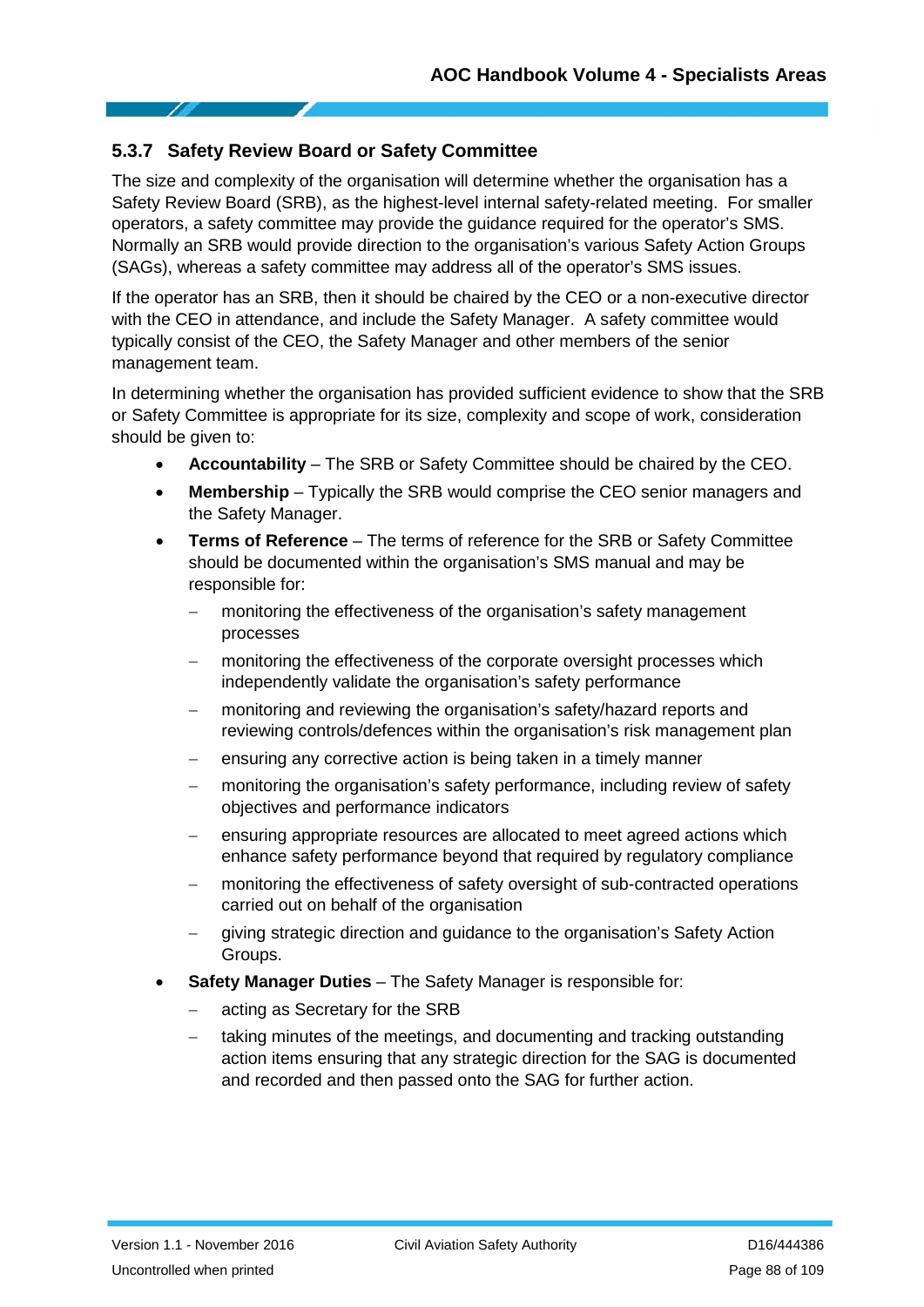# **5.3.8 Safety Action Group**

SAGs are accountable to and take strategic direction and guidance from the SRB. The SAGs comprise a representative section of the line management and supervisory staff of all departments in the organisation (not only operations and maintenance, but also other disciplines such as financial and commercial).

In a large organisation there may be more than one SAG. These groups should meet periodically to support the identification of hazards and the assessment of risks faced by the organisation, and to suggest methods of mitigation. They should also support the systematic review of safety-related standards and procedures, as well as providing experienced advice on major aviation safety issues.

In determining whether the organisation has provided sufficient evidence to show that the SAG is appropriate for its size, complexity and scope of work, consideration should be given to:

- **Accountability –** SAGs are responsible and accountable to the corporate SRB. Each SAG is chaired by the appropriate functional director and is responsible for that function's contribution, development and improvement of the SMS.
- **Membership –** SAG membership will normally be drawn from managers, supervisors and staff from within the appropriate functional area. The safety manager would normally attend each SAG primarily as an independent facilitator/observer
- **Terms of Reference –** The terms of reference for the SAG should be documented within the organisation's SMS manual

The SAG is responsible for:

- overseeing operational safety within the functional area of responsibility
- ensuring any corrective action is taken in a timely manner
- reporting to, and accepting strategic direction from, the corporate SRB.

The SAG terms of reference may include:

- ensuring that hazard identification and risk assessments are carried out, reviewed and monitored as appropriate, with involvement of staff as necessary to increase safety awareness
- ensuring that satisfactory arrangements (for example hazard reports) exist for safety data capture and actioning of personnel feedback
- ensuring that suitable safety performance indicators are developed and are regularly reviewed for the functional area
- convening of meetings to ensure that effective opportunities are available for all personnel to participate fully in the management of safety
- ensuring that adequate investigation of safety events/issues takes place and that safety reviews are conducted and any actions arising tracked to completion
- ensuring that appropriate safety, emergency and technical training of personnel is carried out to meet or exceed minimum regulatory requirements.

The Safety Manager is responsible for:

acting as a facilitator or observer for the SAG meetings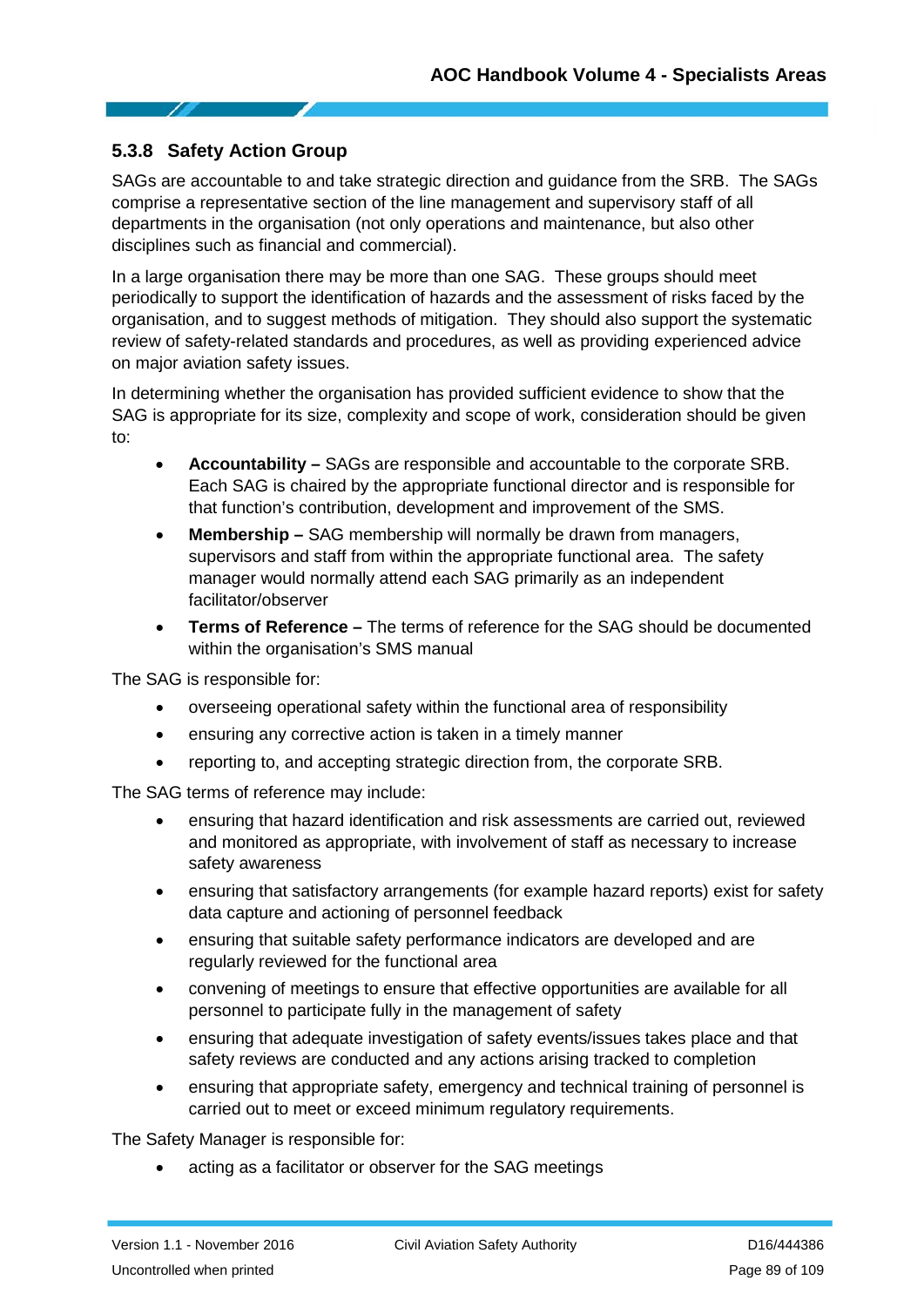- ensuring minutes are taken, documented and tracked for each functional area
- ensuring that relevant outcomes from each SAG are communicated throughout the organisation for all personnel
- ensuring that the SRB are kept informed of SAG meetings and outcomes.

### **5.3.9 SMS Implementation Plan**

The organisation's SMS implementation plan should be a detailed guide which defines the approach to the implementation of the SMS. It should be a realistic plan for implementing an SMS that meets the organisation's safety strategy, safety objectives, safety management activities, resource implications, safety training, safety promotion and timelines.

In determining whether an operator has provided sufficient evidence to show that their SMS implementation plan is appropriate for their organisation, consideration should be given to:

- the gap analysis used to determine the competent and elements of the SMS
- the major elements of an SMS implementation plan
- the operator's approach and methodology in implementing the plan.

### *Gap Analysis*

In implementing an SMS the organisation should undertake a gap analysis to determine which components and elements of an SMS are currently in place, and which components need to be added or modified to meet SMS regulatory requirements.

Missing or deficient items identified in a gap analysis should form the basis of the SMS implementation plan. The organisation should 'tailor' the SMS to:

- the size, complexity, and scope of the organisation and its proposed activities
- the hazards and risks inherent with the proposed activities.

### *Implementation Plan*

The SMS implementation plan must cover all SMS components and elements including the initial gap analysis. It should provide details on the development of processes (for example hazard identification and risk assessment, reporting processes) and how it intends to implement all of the key SMS components and elements.

### *Phased Approach*

Due to the possible deficiencies an organisation faces after the initial gap analysis, it would be unrealistic to impose tight timeframes for SMS implementation. Typically, depending on the size and complexity of the organisation, 12 to 18 months and up to 24 months is normally sufficient time to implement an SMS. Timelines can be discussed further with the CASA inspectorate if required.

It is recommended that organisations undertake a phased approach to SMS implementation. If a phased approach is undertaken it should include realistic timelines for starting and completing each of the major SMS elements. Examples of timelines and phased implementation can be found in CAAP SMS-1(0).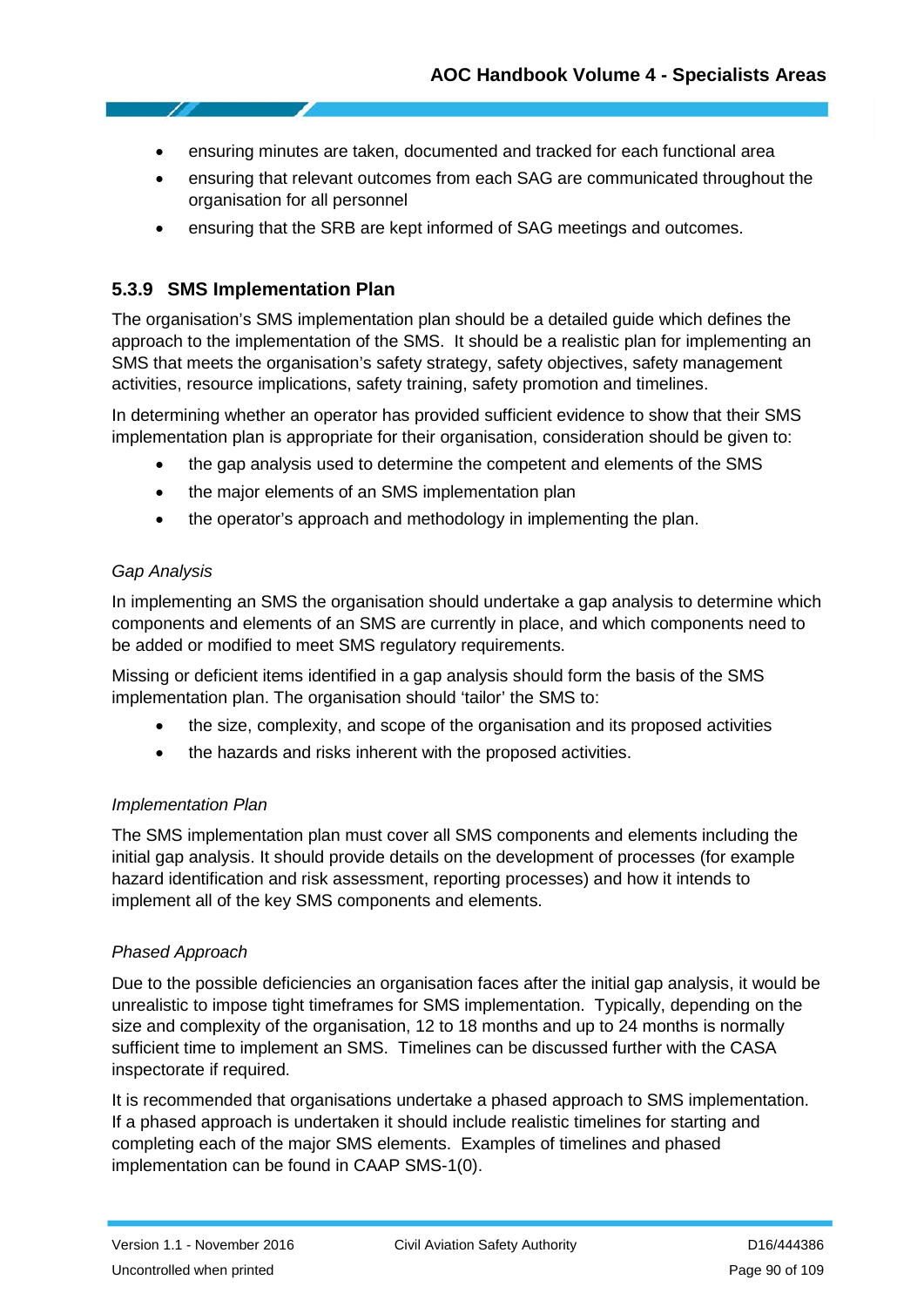# **5.3.10 Relevant Third Party Relationships and Interactions**

The organisation's SMS should ensure that the level of safety of an organisation is not eroded or compromised by the inputs, services and supplies provided by external (third party) organisations.

Third party interfaces may include:

- the lease and cross-hire of aircraft
- aircraft and simulator maintenance providers
- instructors and examiners engaged on a contract basis
- fuel supply arrangements.

The organisation holds the overall responsibility for the safety of services provided by a contractor. Therefore, the contract between the organisation and the third party must specify the expected safety standards that the organisation will ensure the contractor complies with.

An operator should ensure the following minimum standards apply when engaging third party contractors:

- Service Level Agreements (SLAs)
- evidence of a contractor's safety performance
- evidence of contractor experience and qualifications

### *Service Level Agreements (SLAs)*

There should be a written contract, known as a Service Level Agreement (SLA), in place between the organisation and the contractor prior to services being provided. All SLAs should contain a schedule of oversight to monitor the third party's performance on a regular basis.

All agreements should detail how any noted safety hazards and deficiencies will be addressed, and the timeframe in which to accomplish this.

Where a service being provided is CASA-licensed or certified, the written agreement should require the third party to advise the organisation of any CASA regulatory action that may affect their ability to provide the required services.

### *Contractor Performance and Qualifications*

All third party providers should hold the appropriate qualifications and credentials or approvals for the work being carried out.

All third party organisations should be able to demonstrate that they are providing trained and competent staff.

All third parties should understand the organisation's SMS, and their responsibilities within it. This should be accomplished by third party SMS induction training delivered by the organisation.

There should be a mechanism in place where the organisation can assess the third party's previous safety record, prior to the contracted services commencing.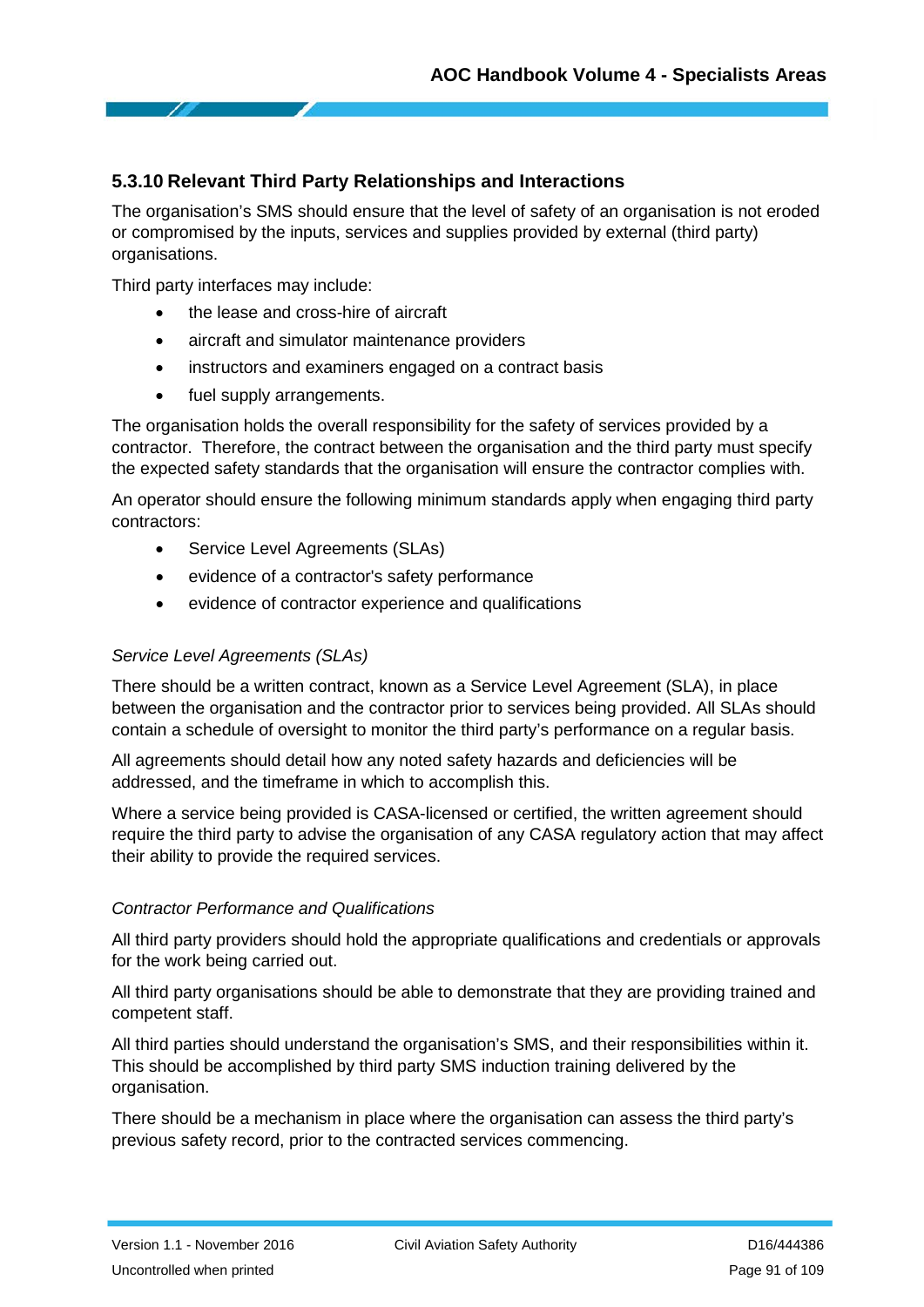## **5.3.11 Coordination of an Emergency Response Plan**

An emergency response plan (ERP) is an integral part of the organisation's SMS and should be established to facilitate management of a hazardous event or accident and mitigate the impact on normal operations. All of the organisation's operational locations should develop ERPs (where applicable) and maintain a robust means of coordinating these with the main accident coordination procedures.

The organisation's ERP should:

- assign responsibilities to specific individuals
- provide emergency procedures
- control notification to outside agencies (for example, fire or police)
- nominate channels and centres of communication
- provide for 'in-house' emergency response
- provide effective liaison with accident investigators and outside emergency services
- provide methods for communicating with the public in the event of a major incident.

The organisation should ensure that their ERP is properly coordinated with the ERPs of those organisations with which it must interface during the conduct of the proposed activities.

An ERP may be a stand-alone document, or it may form a part of the organisation's SMS manual, or may be a combination of both. For example, the ERP policies, roles and responsibilities may be contained within the SMS manual, and immediate response information may be contained in easily accessible booklets or pamphlets.

As a minimum, the organisation's ERP should include the following elements:

- the purpose of the ERP
- when to activate the ERP
- external agency interface
- crew and passenger welfare
- casualty and next-of-kin coordination
- accident investigation
- coordination of the ERP at the accident site
- preservation of evidence
- media relations
- claims and insurance procedures
- aircraft wreckage and removal
- emergency response planning.

The organisation should provide a means for ensuring that personnel are adequately trained and familiar with the procedures that will be employed in the event of an accident or serious incident. This should include rehearsing plans regularly and providing training, including:

- actual scenario-based training on-site
- desktop exercises
- safety stand-down day review.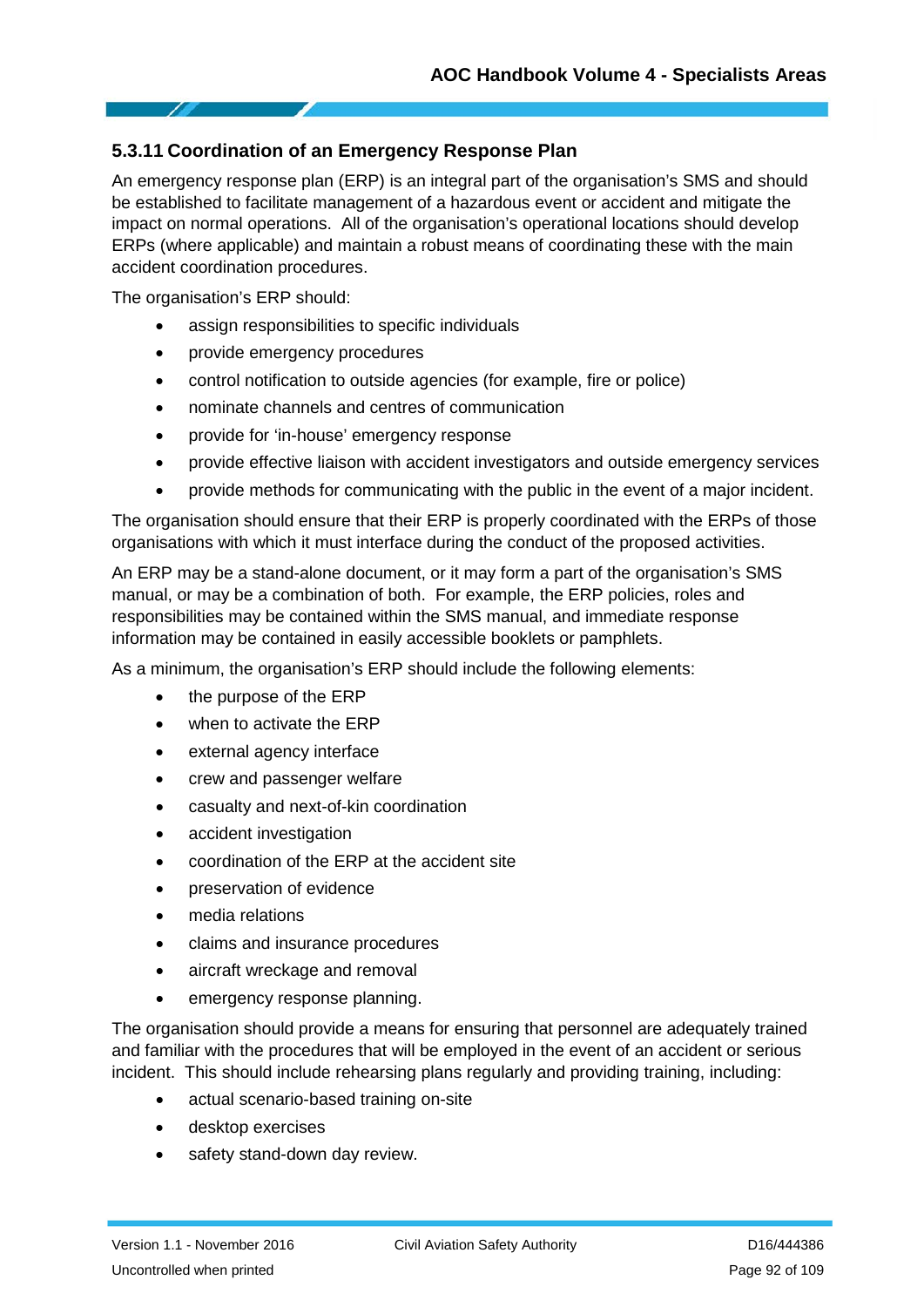The organisation should ensure that personnel are aware of the location of the ERP instructions to enable efficient access in case of an emergency. This may be achieved by the organisation ensuring the emergency response posters, instructions and information pamphlets etc. are accessible in all relevant workplaces.

Following an ERP training exercise or any feedback relating to the operator's ERP which will provide improvements, the organisation should have a mechanism in place to incorporate lessons learned into the SMS and ERP amendment process.

The organisation's mechanism should ensure that feedback and improvements are seen throughout the organisation, to ensure personnel are aware of the lessons learned. Methods the organisation can employ to achieve this may be via:

- company intranet
- safety newsletters
- safety stand-down days.

# **5.3.12 SMS Documentation**

An organisation's SMS should be supported by robust, current and controlled documentation.

An organisation's SMS documentation must consist of:

- the SMS Implementation plan
- the SMS Manual, describing the operator's SMS.

The organisation should ensure the requirements for personnel to support the SMS, at all levels, are documented and the relevant documents are freely available.

The organisation's safety documentation should demonstrate to all personnel and third parties that business is conducted based on safety management principles.

If the organisation's procedures are bound in separate manuals, the organisation should clearly publicise this so that all personnel have simple and effective access to detailed information about the SMS procedures and processes.The most effective method for an operator to document all SMS procedures, policies and practices is to consolidate all of the information into a single SMS Manual.

The organisation's SMS manual should:

- contain all of the policies, procedures and instructions covering the organisation's SMS standards and SMS requirements
- be concise and clearly written to facilitate easy comprehension and application.

Any information that may change regularly in the SMS manual (for example the personnel who are assigned to specific safety roles and responsibilities) may be put into appendices or annexes to the SMS manual to enable this information to be easily updated and maintained.

All of the applicable SMS components and elements should be documented within the SMS manual.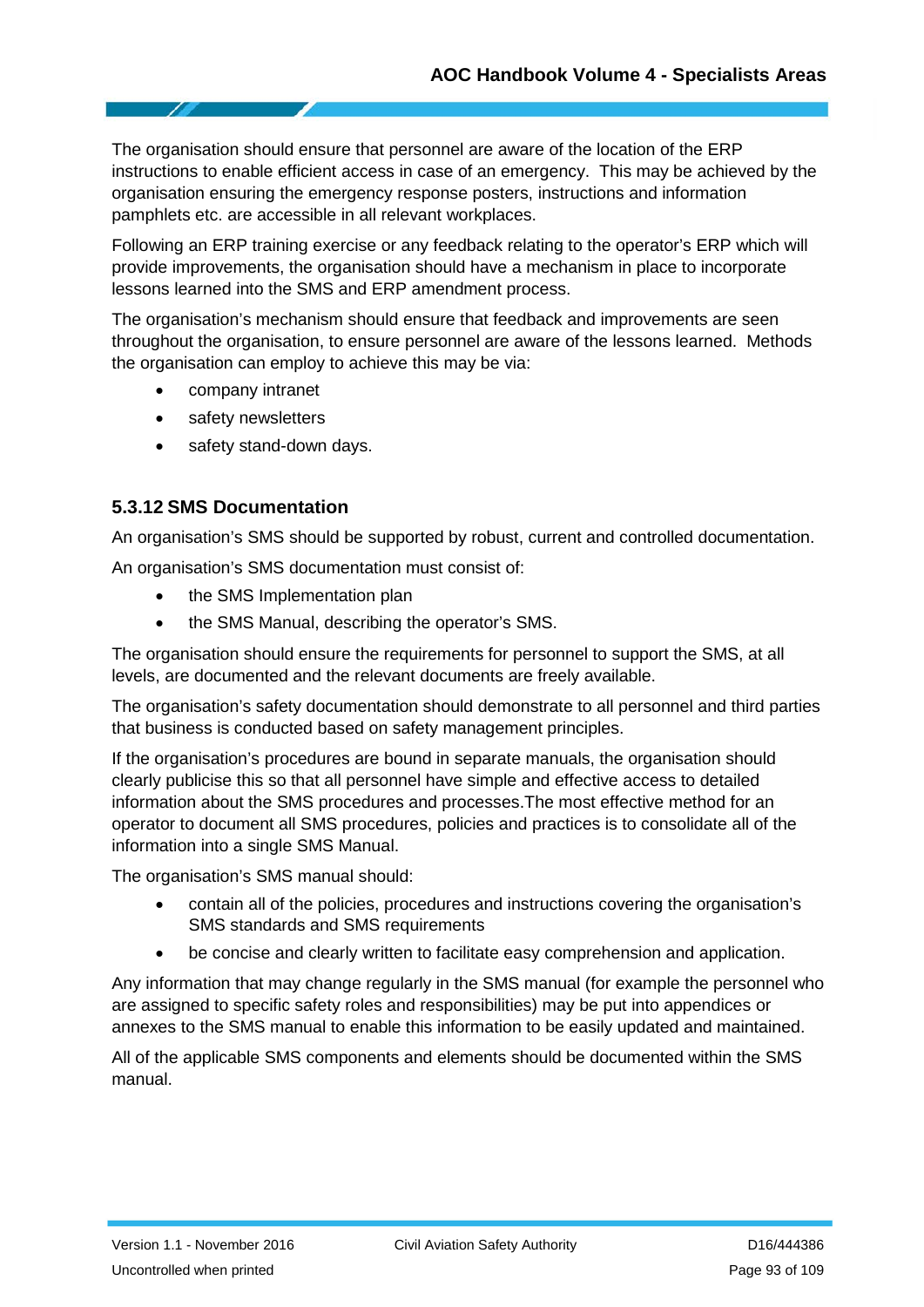# **5.4 Safety Risk Management**

# **5.4.1 Introduction**

Safety risk management is identification of hazards and the analysis of associated risks then mitigating these risks to an acceptable level, normally as low as reasonably practicable (ALARP), or where possible eliminating them. The systematic identification and treating of hazards and risks in an organisation, together with the continual monitoring and communication of the risk management processes, are vital to the sustainability and effectiveness of the SMS.

# **5.4.2 Hazard Identification**

The organisation should develop and maintain a process that ensures hazards associated with its aviation operations are identified.

The organisation's hazard identification process should be based on a combination of reactive, proactive and predictive methods of safety data collection.

The starting point for any safety risk management process needs to be the establishment of the context of hazard identification. The organisation must have a systematic and comprehensive hazard identification process because hazards not identified at this stage may be excluded from further risk analysis and mitigation.

# **5.4.3 Internal Safety Investigation**

The scale and scope of any investigation should be suitable to determine and validate the underlying hazards. A systems approach is useful to provide a broad appreciation of the context around any safety occurrence. Effort expended should be proportional to the perceived benefit to the organisation in terms of identifying hazards and risks.

The organisation's internal safety investigation system should include:

- a reporting system
- an investigation policy
- the investigation methodology
- investigation recommendations and follow-up.

### **Reporting System**

The operator should have certain processes in place for personnel to report hazards and events in the workplace. Processes that enable reporting may include:

- a paper based reporting system (for example via drop boxes)
- a web-based reporting system
- a reporting system on the company's intranet.

The organisation should have a documented procedure to determine what hazards and events need to be investigated. The procedure should be able to demonstrate that the operator has a review, classification and decision process in place to establish which hazards and events are investigated, and how thoroughly.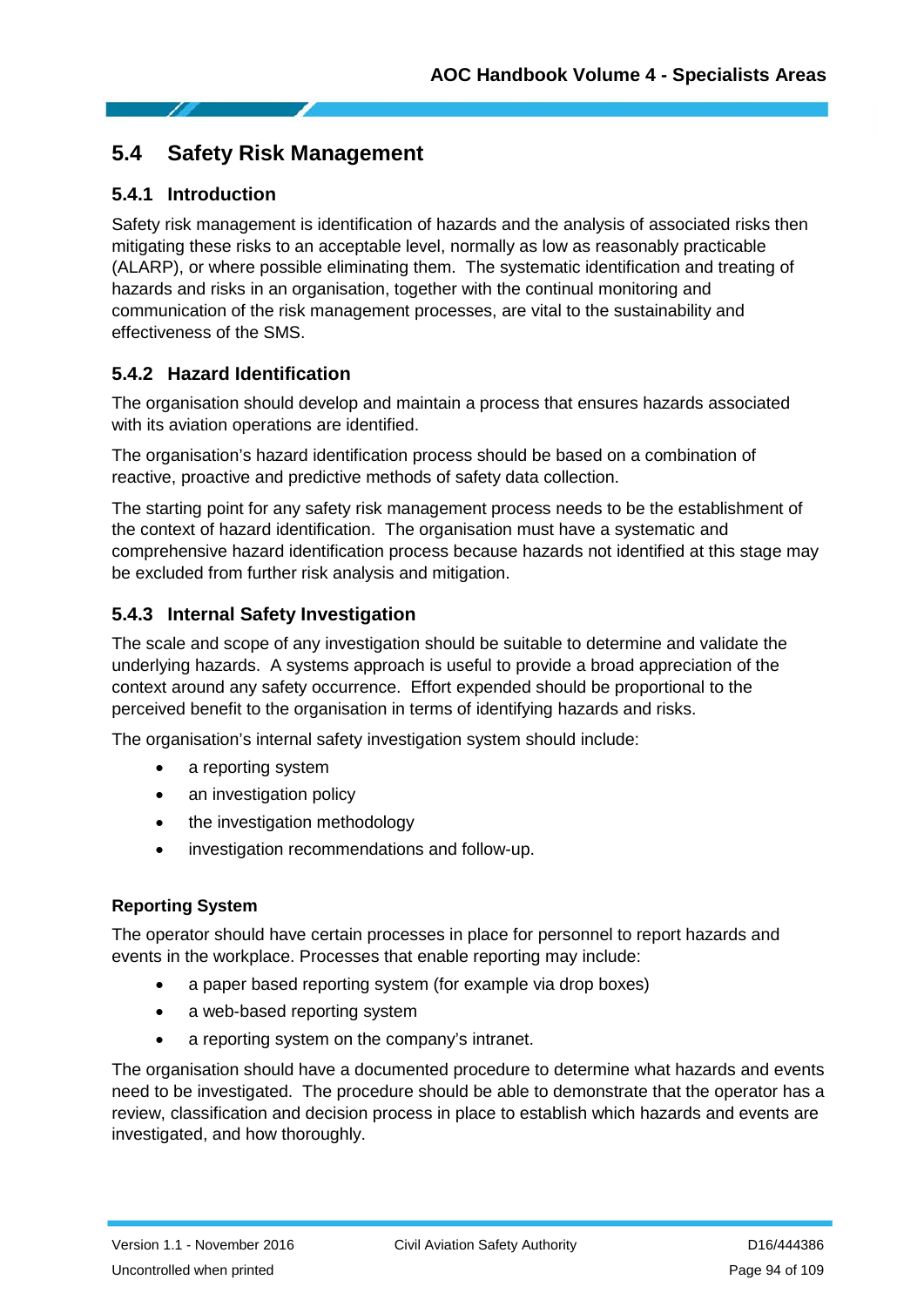### **Investigation Policy**

Documentation for internal safety investigations should be clearly documented within the organisation's SMS. Points covered should include:

- the scope of the investigation
- the composition of the investigation team
- how investigation outcomes are recorded for follow-up trend analysis
- the timeframes for completion.

The organisation's investigation policy documented within the SMS should highlight the purpose of the investigation. The policy should clearly state that:

- each investigation will be systemic in nature (focus on 'why' an event happened rather than just 'what' happened)
- the purpose of each investigation will not be to apportion blame to individuals, rather it should confirm that safety culture principles apply in relation to individual or team behaviours (so not focussing solely on the 'who' was involved)
- all contributing factors to the event should be considered, as well as root causes, rather than focusing only on the active failure (that is the event itself).

### *Investigation Methodology*

The extent of each investigation will depend on the actual and potential consequences of the hazard or event. The organisation may determine this through an initial risk assessment. Where resources are limited the organisation needs to determine that the effort expended, in terms of identifying hazards and risks to the organisation, will be proportional to the perceived benefit of the investigation.

The organisation should have a means to ensure personnel conducting internal safety investigations (normally the safety manager or designate) are trained in aviation safety and safety investigations.

The organisation should provide the safety investigator with:

- the authority to interview personnel and managers
- access to the source of any relevant company information.

### *Investigation Recommendations*

The organisation should have a means for:

- using identified safety issues (as a result of an investigation) in re-evaluating existing risk controls or defences
- ensuring that identified safety issues and lessons learned, as well as further controls and defences are incorporated to prevent a recurrence of the hazard or event
- reviewing safety issues by the appropriate safety committee
- ensuring that recommendations are used to improve and/or amend the organisation's SMS.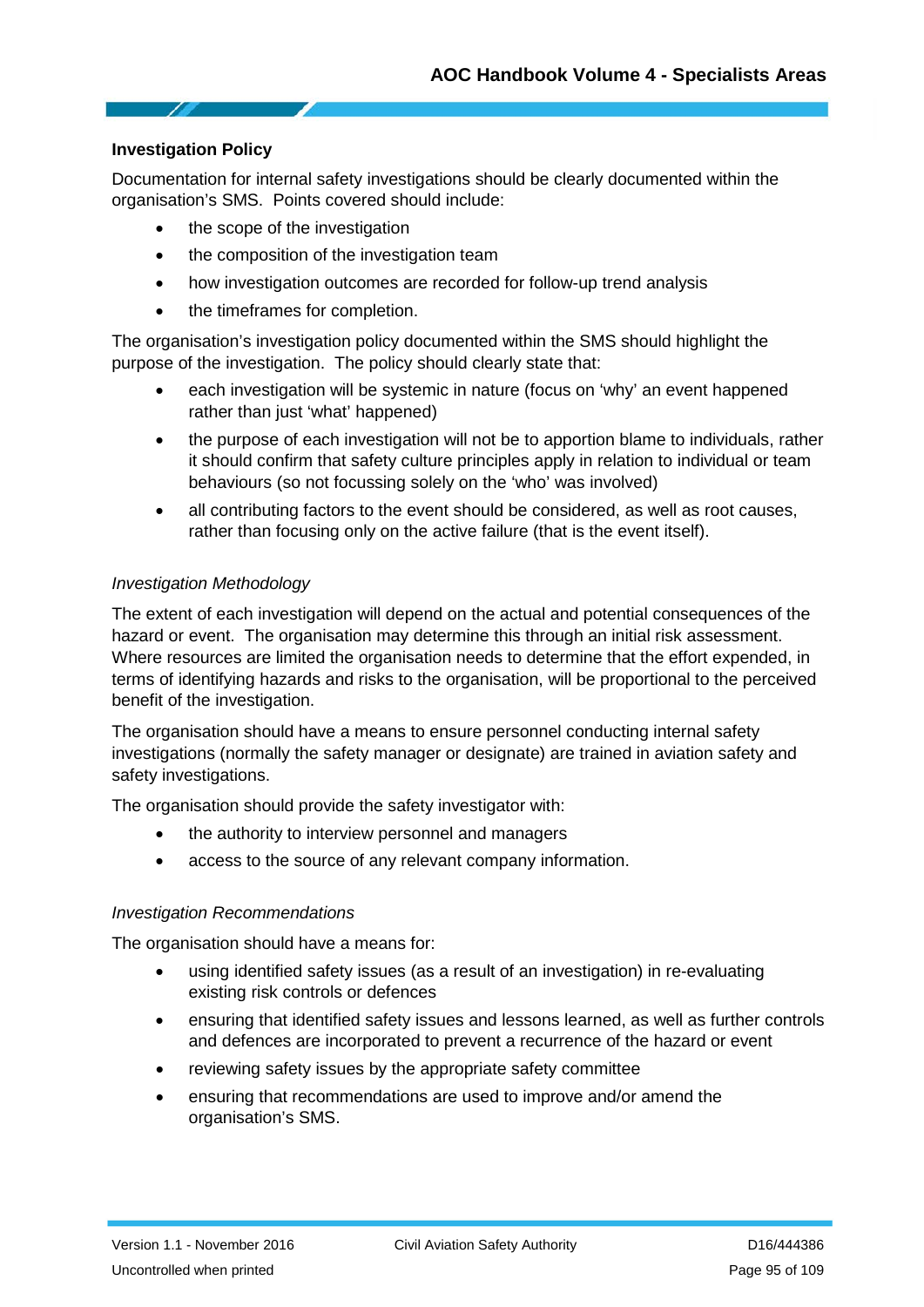Identified safety issues, lessons learned, controls and defences implemented to prevent the recurrence of a hazard or event should be spread throughout the organisation. Methods used to publicise safety issues through the organisation include:

- safety stand down days
- company intranet
- safety newsletter
- specific safety posters, prominently displayed within the operator's headquarters and training bases.

### **Risk Management Process**

The specific design and development, integration and implementation of the organisation's safety risk management process will be influenced by the size, complexity and requirements of the operator, its processes, policies, practices and its SMS.

At a minimum, the organisation should employ the following risk management methodology:

- **hazard identification –** identification of hazards that could adversely affect people, equipment, property or the environment
- **assess and rank –** assessment of the risks in regards to likelihood and consequence of the hazards and their rank in order of importance
- **controls –** identification of the current controls and processes in place to manage the hazards
- **evaluate –** evaluation of the effectiveness of each defence and control, to test if the hazard has been reduced towards as low as reasonably practicable
- **further mitigation –** identification of additional defences or controls that could be implemented to mitigate the hazards or risks, to ensure the risk now as low as reasonably practical
- **record, monitor and review –** recording, and continual review and monitoring, of the information in a hazard/risk register, as well as the effectiveness of all steps of the risk management process

Further information on the identification of hazards and the treatment of associated risks can be found in CAAP SMS-1(0).

# **5.5 Safety Assurance System**

### **5.5.1 Introduction**

Safety assurance systems need to include the following internal elements:

- Safety Performance Monitoring and Measurement
	- − An operator must be able to process appropriate feedback within their respective SMS, so that the safety management cycle can be completed. The feedback is used to evaluate system performance and to implement changes to the system if required. It also gives stakeholders an indication of the level of safety within the organisation.
- Management of Change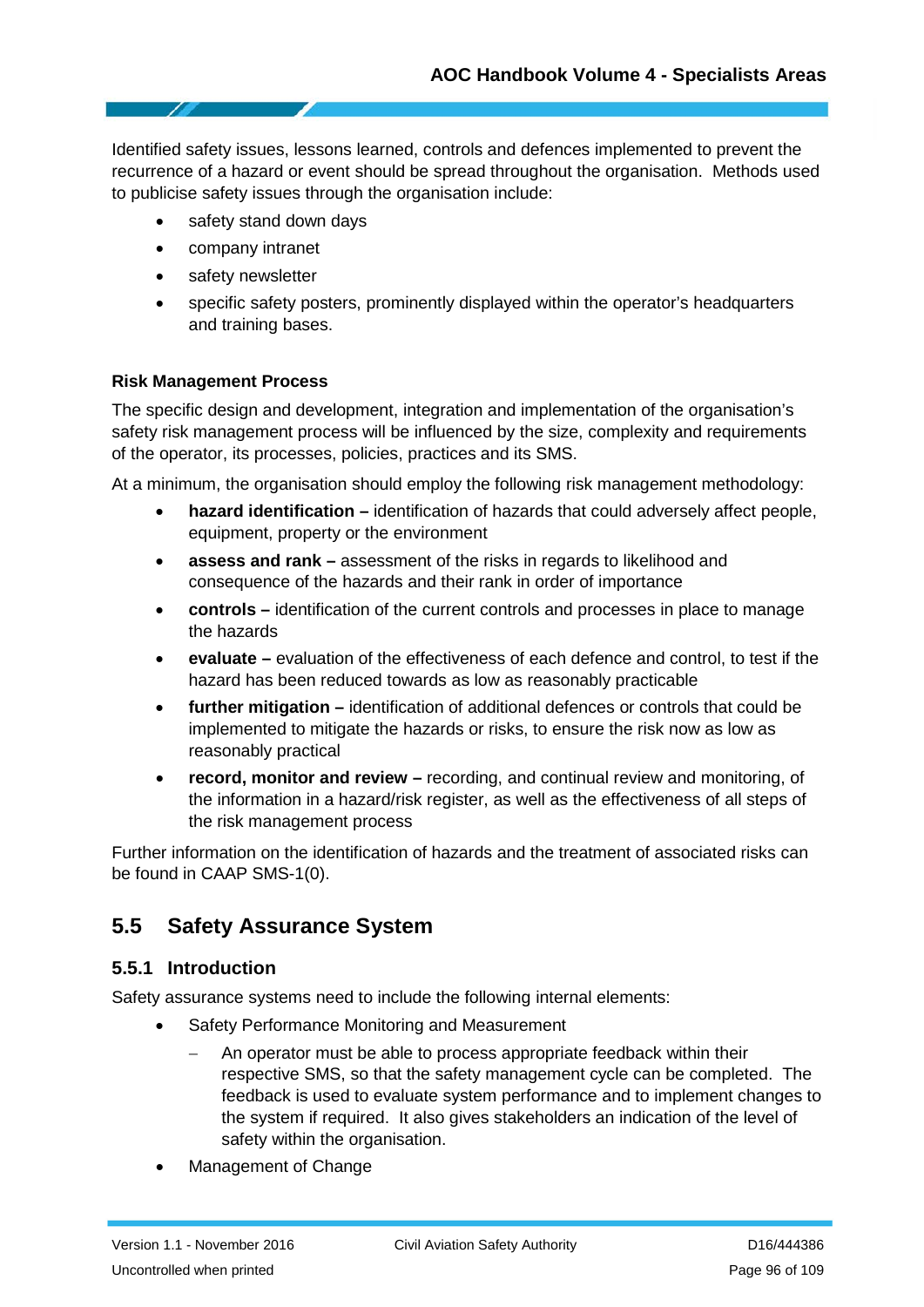- An operator should have a formal process for identifying internal and external change that may affect established processes and services, or have an adverse effect on safety.
- Continuous Improvement of the SMS
	- All operators, regardless of their size or complexity, require a means of regular review to ensure the aims and objectives of the SMS are being achieved. Periodic safety reviews validate the SMS and allow for continuous improvement. Regular review and evaluation allows the operator's senior management to pursue continuous improvements in safety management and ensure that the SMS remains effective and relevant to the conduct of the operator's activities.

# **5.5.2 Safety Performance Monitoring and Measurement**

An operator's safety performance monitoring program should be specifically 'tailor-made' to determine the best methods are being employed considering the organisation's size and complexity.

A typical safety performance monitoring program will employ the following:

- safety performance
- safety monitoring
- safety measurement
- safety review.

### **Safety Performance Program**

An effective safety performance program may include:

- an effective hazard reporting system
- safety objectives where 'SMART' targets have been established
- defined and promulgated safety performance indicators
- relevant safety performance indicators that are linked to the organisation's safety objectives
- safety objectives, safety targets and safety performance indicators that are reviewed and updated periodically.

### **Safety Monitoring**

The organisation's periodic monitoring processes may include:

- monitoring and reporting on safety management activities (by the safety committee, SAG and/or SRB)
- measuring and reporting on safety management performance
- monitoring and trend analysis of safety performance indicators.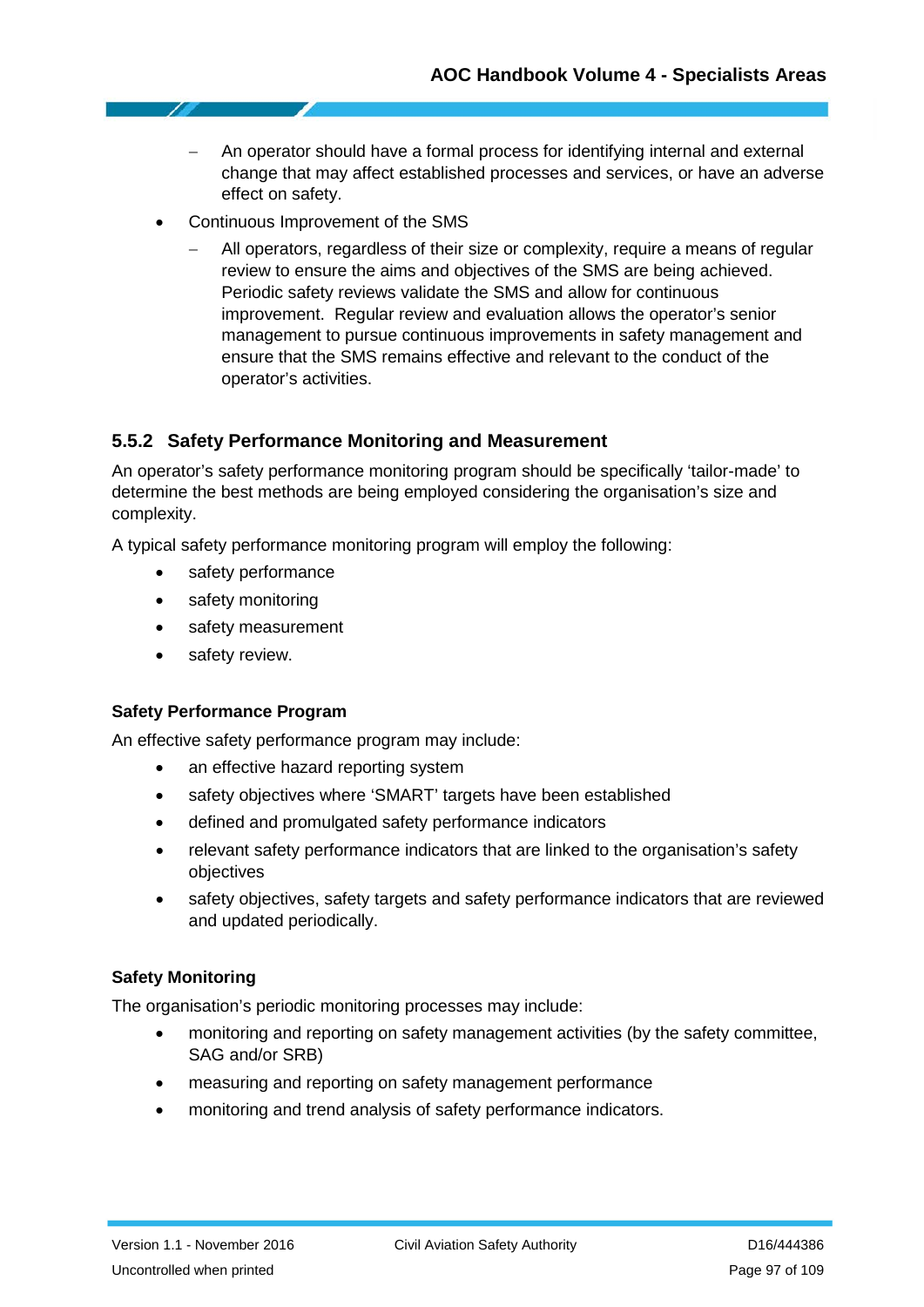### **Safety Measurement**

The organisation may accomplish safety measurements through:

- safety surveys/questionnaires
- safety studies
- internal and external safety audits, that include:
	- − assessing normal operations
	- − ensuring adequate resources are available to carry out the audits
	- − ensuring personnel are adequately trained to carry out the audits
	- assessing risk mitigations and controls/defences to ensure they remain relevant
	- tracking audit findings through to completion
	- − conducting feedback and trend analyses to identify systemic issues throughout the organisation and appropriate actions to be taken.

### **Safety Review**

Safety review may include:

- systematic capture of daily performance data
- programs such as FDAP and LOSA
- a feedback mechanism within the program to ensure relevant data is collected, analysed and used to assess safety performance
- systematic review and follow-up on all reports of identified safety issues
- communication to all stakeholders of the level of safety within the organisation.

### **5.5.3 Change Management**

The change management process included in the organisation's SMS should be a formal process to be used to allow for external and internal change that may affect established processes and services.

The organisation's change management process should use the organisation's existing risk management processes to ensure that there is no adverse effect on safety.

The organisation's change management process within an SMS should only focus on hazard identification and the controls or defences to be employed to improve the safety of the conduct of the organisation's air transport operations. Other potential risk factors (such as a lack of business growth) may also be considered; while they are additional to the scope of SMS management of change, they may have the potential to affect operational safety.

In determining whether the organisation's change management process is appropriate, consideration should be given to the organisation's processes for:

- identifying the change
- managing the change
- monitoring and review after the change.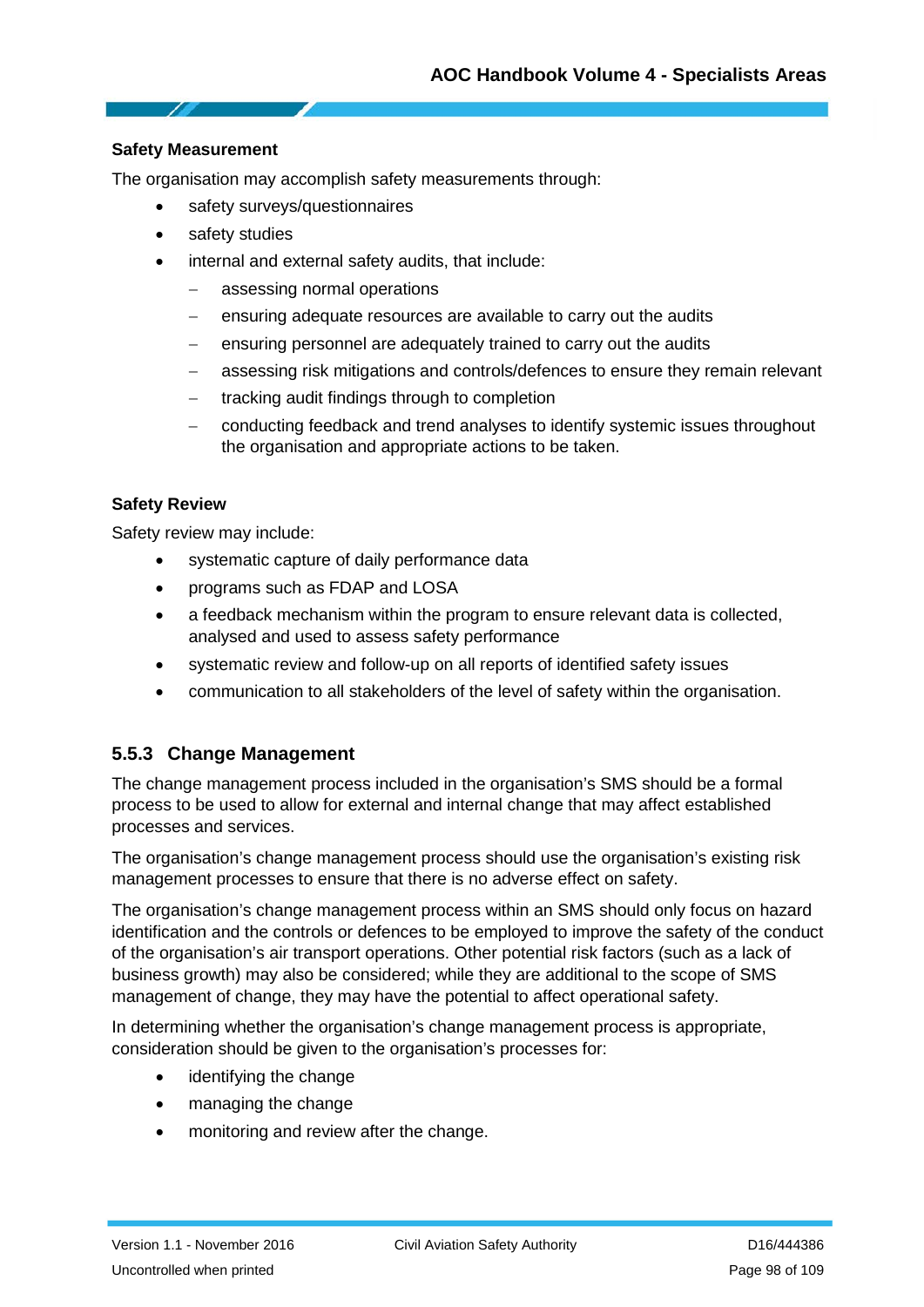### **Change Identification**

Changes that require a formal risk assessment, such as organisational changes, should be clearly identified and documented in the organisation's SMS. Organisational changes that may require a formal risk assessment may include:

- implementation of new design systems
- modifications to procedures or operations
- appointment of new senior managers
- changes to the work environment
- new training programs
- changes in customer expectations or requirements
- relocation or expansion
- reallocation of resources or the responsibilities of key personnel.

### **Change Management Process**

The organisation's change management process should involve the following steps:

- develop the case
- conduct risk assessment and planning
- prepare the plan
- implement the change
- ongoing monitoring and review.

The organisation's change management process should demonstrate that:

- the changes made are implemented in a measured and staggered way in order to minimise potential adverse effects on organisational and operational safety
- the use of resources and the involvement of personnel in the process will not impact operational safety
- previous risk assessments, existing known hazards, and current controls and defences are reviewed to determine possible validity and worth
- communication and consultation takes place with all key stakeholders during the change management process.

### **Monitoring and Review**

To ensure changes incorporated do not alter the operator's priorities, the organisation should have a means to ensure implementation is constantly monitored and reviewed, and where necessary, adjusted.

The organisation should ensure that communication and consultation takes place with all key stakeholders during the ongoing monitoring and review of changes.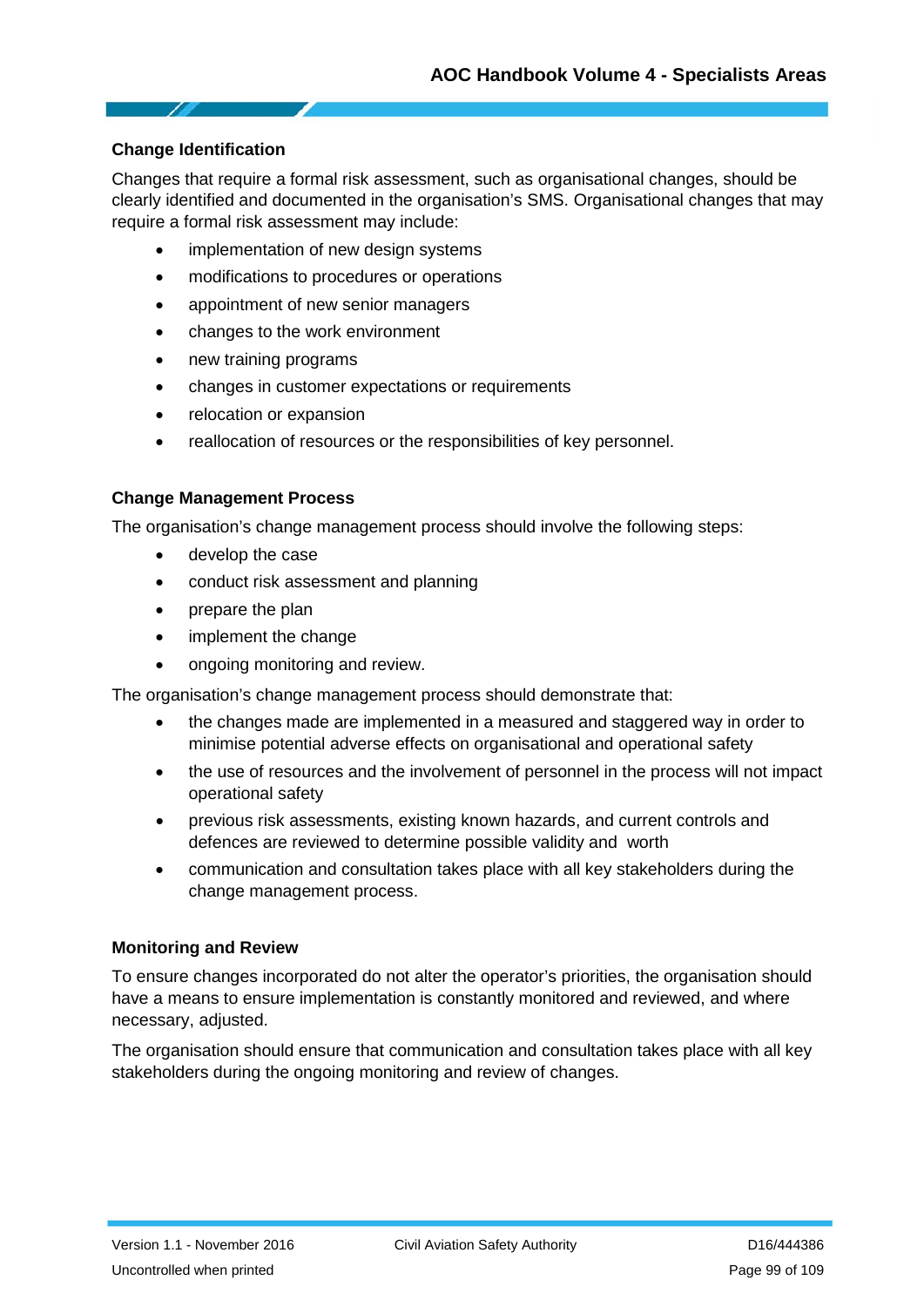## **5.5.4 Continuous Improvement of the SMS**

The organisation should monitor and assess the effectiveness of its SMS processes to enable continuous improvement of the overall performance of the SMS. Methods to achieve this may include:

- a continuous improvement process
- feedback mechanisms
- review and follow-up of feedback mechanisms.

### **Continuous Improvement Process**

The continuous improvement process may be achieved and demonstrated by:

- formal annual review of the SMS by the SRB (or equivalent)
- regular monitoring of safety performance against stated safety objectives
- identifying hazards, and employing appropriate controls and defences in a timely manner
- reactive evaluations, following incidents, accidents or investigations, to verify the effectiveness of controls and defences.

### **Feedback Mechanisms for Continuous Improvement**

Feedback methods employed to determine and measure whether the continuous improvement process is effective may include:

- internal safety audits
- regular internal and external (third party) safety surveys
- evaluation of individual performance to verify safety responsibilities
- tracking organisational changes to ensure they are relevant and effective
- regular SAG or safety committee meetings to provide high-level SMS review details to the SRB for consideration.

### **Review and Follow-up**

The organisation should have a means for ensuring follow-up from feedback mechanisms is reviewed and considered by the safety committee or the safety manager to ensure issues raised are addressed to the SRB (or equivalent).

Any incorporated improvement processes included in the organisation's SMS should be communicated to all personnel.

Following review, the organisation should ensure that any amendments or additions to the SMS are monitored and evaluated for ongoing effectiveness. The organisation should provide a means for ensuring that evidence of improvements are documented as a part of the continual improvement process.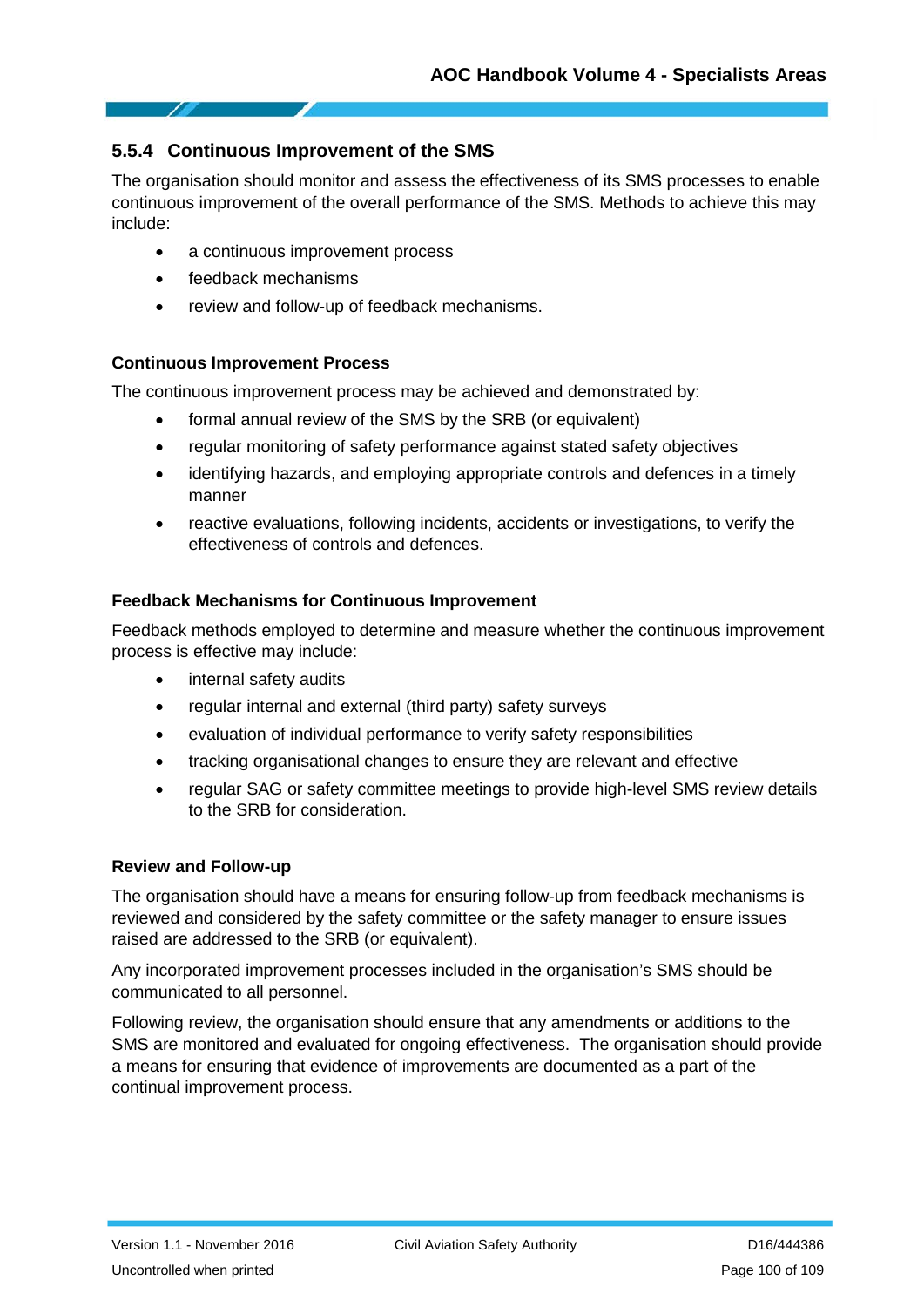# **5.6 Safety Promotion**

## **5.6.1 Introduction**

A safety management system should have a safety promotion system, which includes SMS training and education, and SMS safety communication.

**Safety training –** is related to, but different from, safety promotion. An operator should ensure that their personnel are trained and competent to perform their roles within the SMS, and that the training programs are 'tailored' to suit the needs and complexity of the organisation.

**Safety promotion –** assists in setting the SMS tone and aids in building a robust safety culture. Safety promotion communicates the lessons learned, safety information, safety procedures, and key safety messages from senior management that can also assist the organisation to foster improved safety performance.

# **5.6.2 Training and Education**

Providing appropriate safety training to all personnel demonstrates management commitment to providing an effective SMS. The organisation should have a means to ensure that the key function of SMS training is to create awareness of the SMS and all personnel's involvement within the system (including both internal and external personnel). The organisation's SMS training program should:

- focus on the identification and reduction of hazards in the system, and the significance of the human component in achieving this
- ensure personnel are trained and competent to perform their SMS duties
- have a scope that is appropriate to the individual personnel involved in the organisation's SMS
- include the conduct of a Training Needs Analysis (TNA)
- include an SMS Induction Course
- include SMS recurrent training
- maintain continuous improvement and review of the SMS courses

Depending on the size and complexity of the organisation, the SMS training may include:

- SMS training for all personnel, and where possible third party service providers
- SMS training aimed at the safety responsibilities of key personnel and other senior management
- specific safety training and SMS training for operational personnel
- specific safety training for safety specialists.

### **Training Needs Analysis (TNA)**

In order for the organisation to develop an internal SMS training program, the organisation should have undertaken a Training Needs Analysis (TNA) to determine what level of SMS training is required.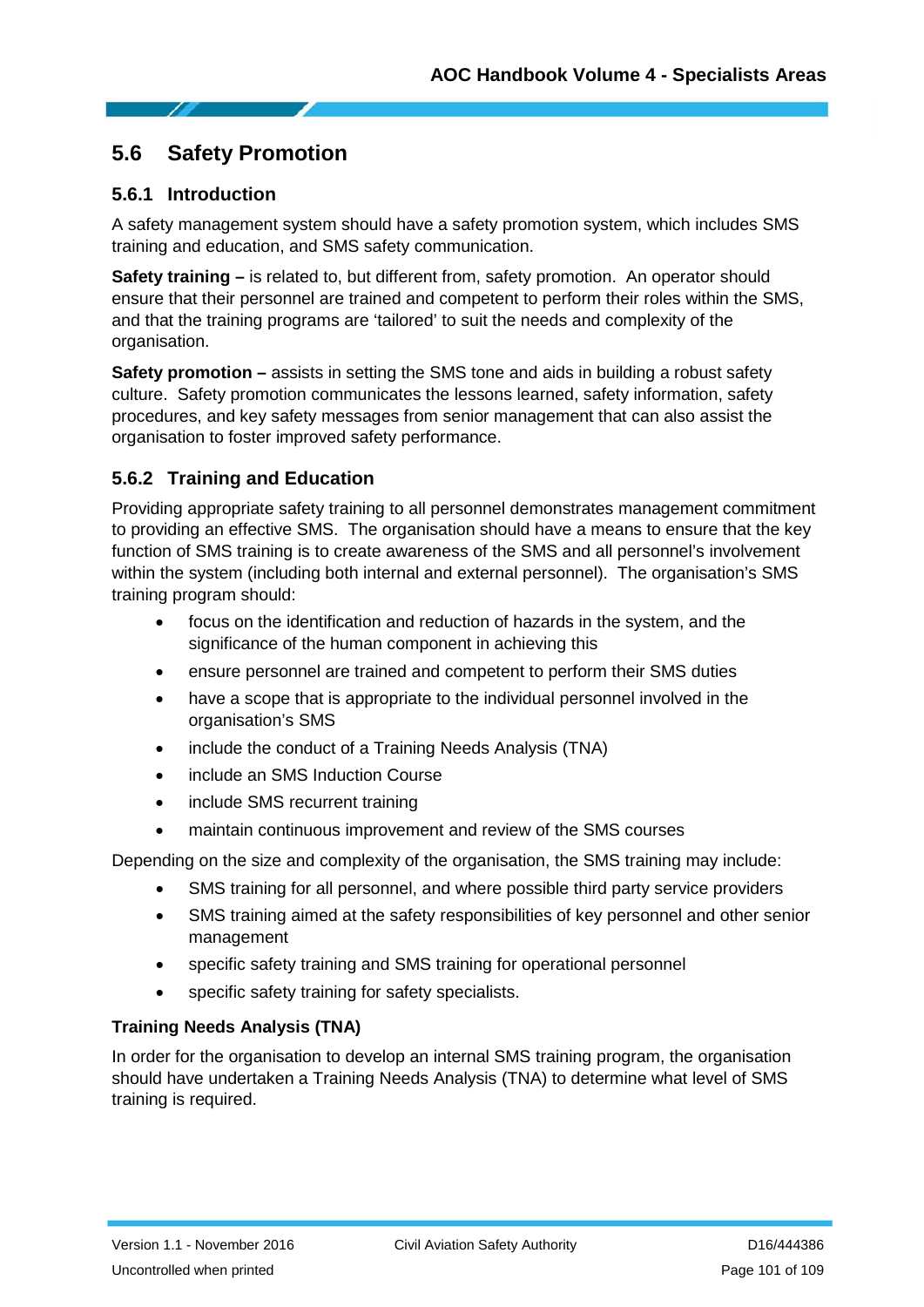### **SMS Induction Course**

The organisation should have a means for ensuring that all personnel, including safety-critical personnel, operational personnel, supervisors, managers and senior management within the organisation, take part in an SMS induction course and recurrent SMS training.

The organisation should ensure that their SMS induction course is made available to third party contractors, part-time employees and temporary workers who are conducting activities related to the organisation's operations.

### **SMS Recurrent Training**

The organisation should be able to demonstrate that they have an ongoing program of SMS training for all employees.

While the training doesn't necessarily have to be the same as the SMS induction training, the organisation's recurrent training should cover:

- a review of the organisation's SMS principles
- hazard identification, assessment and mitigation
- hazard reporting
- review of safety occurrences and reports
- any changes or improvements to the organisation's SMS
- evaluating if safety objectives have been met
- HF&NTS principles.

### **Continuous Improvement**

The organisation should demonstrate that information gathered from various feedback mechanisms, such as critiques and surveys, is used to regularly amend and review future courses. This process should form part of the continuous improvement cycle of the organisation's SMS.

### **5.6.3 SMS Safety Communication**

The organisation's ongoing safety promotion and communication program should ensure that the personnel benefit from safety lessons learned and continue to understand the organisation's SMS.

Safety communication is essential to maintaining two-way communication, ensuring that all staff are informed and that their feedback is captured and acted upon where appropriate.

At a minimum safety communication should:

- ensure all staff are aware of the organisations SMS
- convey safety critical information
- explain why particular actions are taken
- explain why safety procedures are introduced or changed.

The organisation may also use safety communication as a valuable tool to communicate 'good to know' safety principles and information to staff.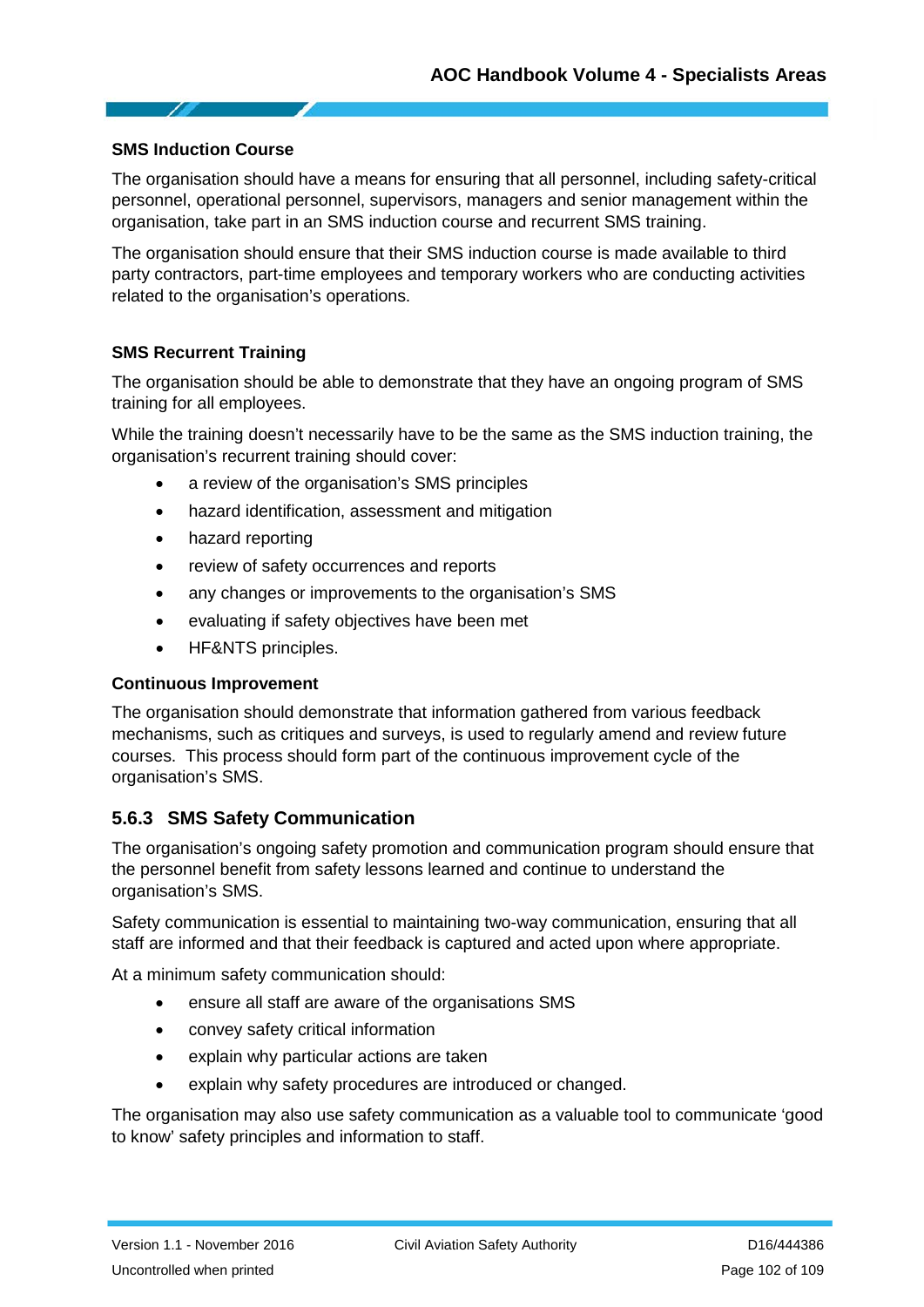The organisation should have methods to achieve safety communication including:

- standards for safety communication
- the delivery of safety communication
- the feedback and review loops for safety communication.

### **Standards for Safety Communication**

All methods of safety communication require competence, skill and experience in order to be effective. The organisation should provide a means for their senior management personnel to determine the best methods for getting the SMS message across as a part of the organisation's safety strategy.

The organisation should have a means to ensure, through effective communication, that all personnel are aware of the SMS to a degree commensurate with their positions.

The organisation should have a means to ensure they use their safety communication processes to highlight relevant hazard reporting outcomes, recommendations from safety meetings, internal investigations, and to highlight various improvements to the SMS (for example why particular safety actions are taken, why safety procedures are introduced or changed).

Safety communication is closely linked with safety training and spreading information. Therefore, the organisation should base safety topics on the experience of past events and incidents, hazards or potential hazards raised by recent hazard analyses, and observations from routine internal safety audits.

Where appropriate, the organisation may have a means for sending some safety-related outcomes or information to third party contractors or customers in order to highlight the organisation's commitment to improving safety.

### **Safety Promotion Delivery**

The organisation may deliver safety communication and promotion internally through various methods, such as:

- SMS training courses
- a safety newsletter or bulletin
- posters
- DVDs
- a safety 'stand-down' day
- workshops and/or seminars.

### **Safety Communication Feedback and Review**

In order to be effective, safety communication should be a 'two-way' process. The organisation should provide a means for managers to convey safety messages, and for personnel to be able to voice their concerns and have them acted upon so that the feedback loop is closed. Various methods may be used to achieve this, such as:

surveys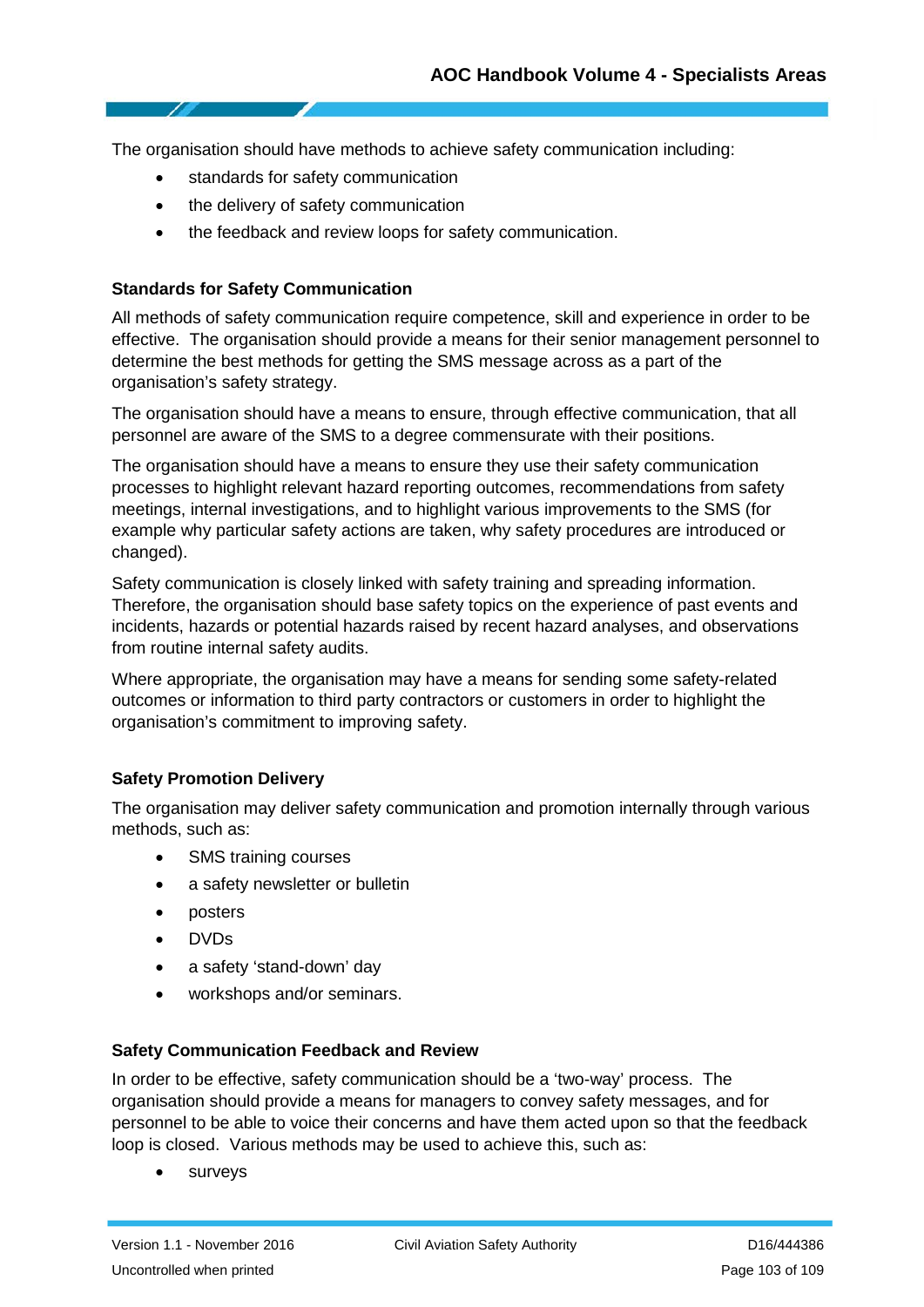- questionnaires
- observations
- interviews.

As part of the continual improvement process the organisation should have a means to evaluate whether the current communication processes are being received, and are relevant and understood.

The organisation should have a means to ensure safety communication content and methodologies are reviewed in response to feedback.

The organisation should have a means for ensuring that safety-related outcomes are widely published. It is essential that the operator publishes safety-related outcomes raised through the hazard and risk reporting process. This ensures that safety messages communicated and promoted by the organisation are widely read, understood and acted upon.

# **5.7 Flight Data Analysis Program (FDAP)**

# **5.7.1 Introduction**

The FDAP is a useful tool for operators to proactively and predictively identify safety hazards, and to mitigate the associated risks by allowing an operator to compare their standard operating procedures (SOPs) with those actually carried out during flight. The key to a successfully implemented FDAP within the organisation's SMS is the review of data to ensure current procedures and processes remain relevant or require change due to operational considerations.

# **5.7.2 Flight Data Analysis Program (FDAP)**

Operator's conducting authorised air transport operations in aeroplanes with a MTOW of more than 27,000kg and/or rotorcraft with a MTOW of more than 7,000kg, or a maximum operational seat configuration of more than 9 seats require an FDAP.

The FDAP should form an integral part of the organisation's SMS. Normally the FDAP would be located, as a stand-alone element, within the safety assurance component of the SMS.

The organisation's FDAP should be non-punitive and de-identify the person who is the source of the data, while ensuring data gathered is secure. A feedback loop, which should be a part of the SMS, will allow timely corrective action to be taken where safety may be compromised by significant deviation from SOPs.

In determining the appropriateness of the organisation's FDAP, consideration should be given to how the organisation:

- will implement their FDAP
- will integrate the FDAP with their SMS
- will ensure the FDAP process is clearly documented within their SMS manual.

## **5.7.3 FDAP Implementation**

The organisation's FDAP may be implemented by the operator or a third party service provider deemed an appropriate person.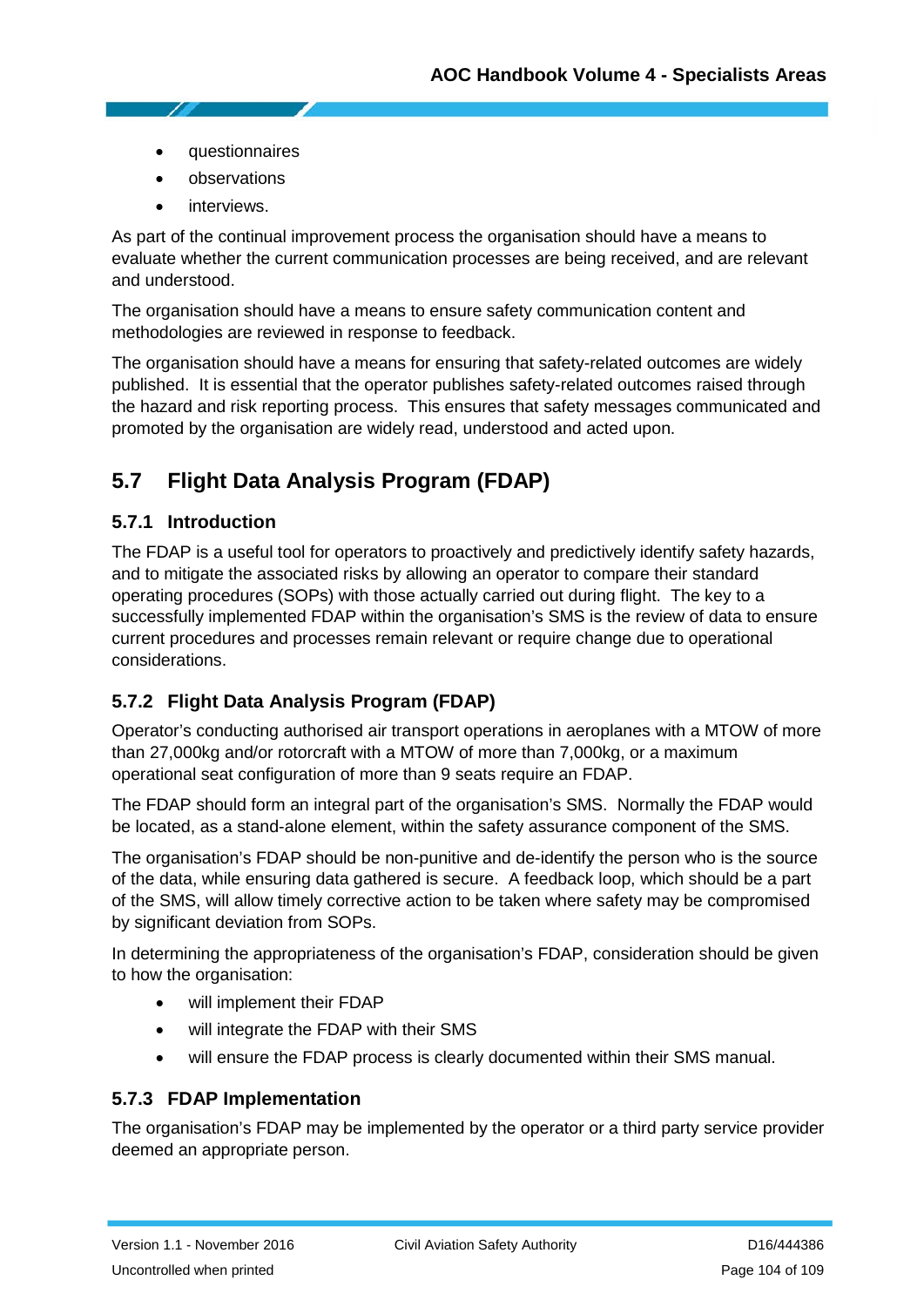If the FDAP is provided by a third party the organisation should have a means for acknowledging and retaining responsibility for the provision of the program and its effectiveness.

### **FDAP & SMS Integration**

To maximise safety benefits the organisation must ensure that the FDAP is integrated seamlessly within their SMS.

The organisation may use the FDAP operational data provided by the program to provide objective quantitative information to support investigations that would otherwise be based on subjective reports.

The organisation should have a means for ensuring operational data provided by the FDAP is regularly analysed and recorded in support of improving flight operations, and, as a direct consequence, improving the SMS.

### **Documentation**

The FDAP process should be clearly documented within the organisation's SMS manual.

The FDAP process should clearly outline:

- the aim of the program
- the data access and security policy, which restricts information to specifically authorised persons - identified by their position
- the method used to obtain de-identified crew feedback on those occasions that require specific flight follow-up for contextual information
- the data retention policy and accountability, including the measures taken to ensure the security of the data
- the policy highlighting instances where the identity of the person who is the source of the data may be disclosed, such as:
	- where the source provides written consent
	- where a court order has been provided.
- the conditions under which advisory briefing or remedial training should take place
- the conditions under which punitive action will not occur in relation to the data, unless the person has:
	- − deliberately contravened a provision of civil aviation legislation or the organisation's exposition
	- − persistently engaged in unsafe actions without appropriate safety reasons.
- the participation of flight crew member representatives in the assessment of the data, the action and review process, and the consideration of recommendations
- the policy for the publishing the findings resulting from the FDAP, in order to improve the organisation's flight safety program and SMS.

For further information regarding FDAP refer to CAAP SMS-4(0) – Guidance on the establishment of a flight data analysis program.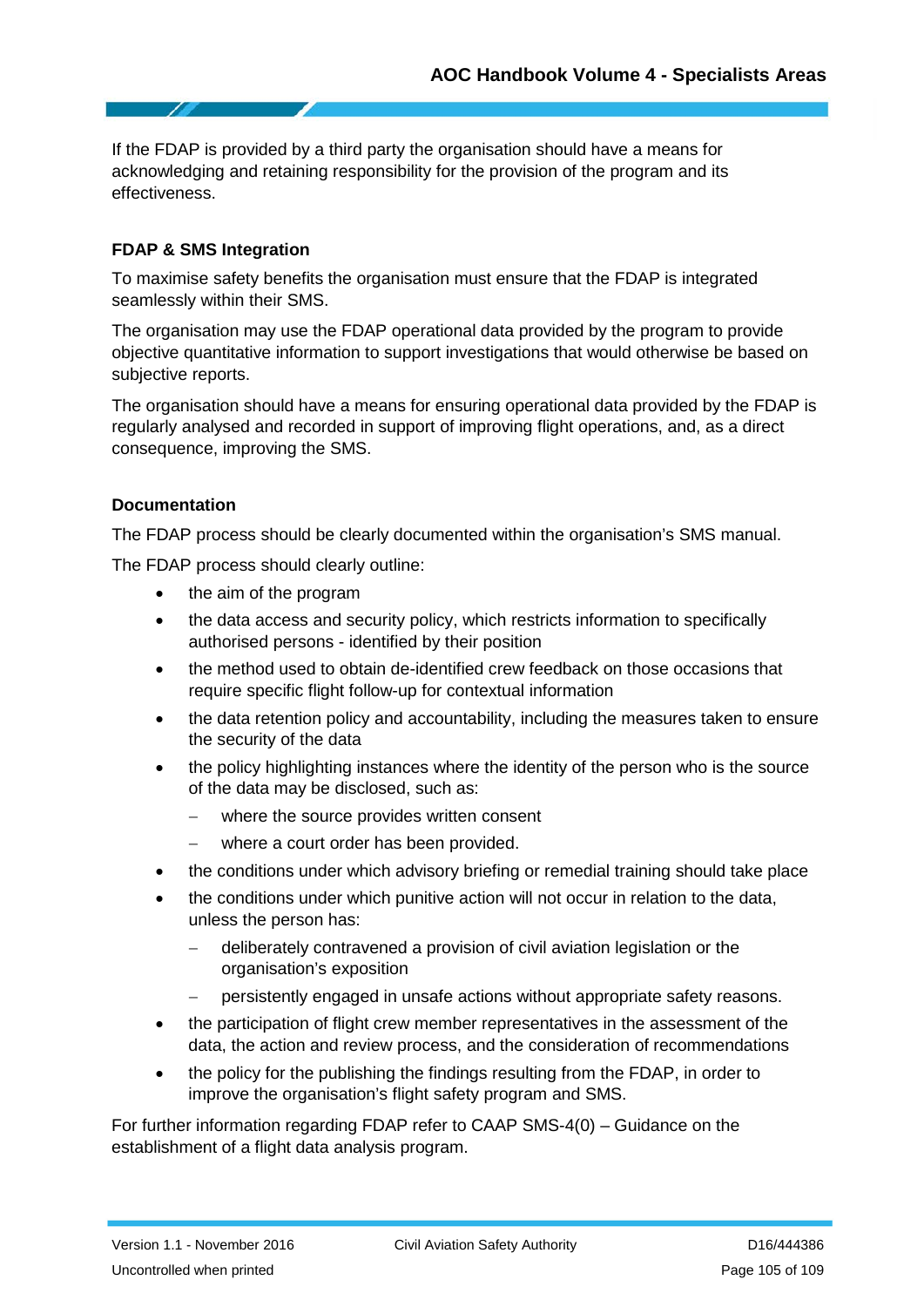# **5.8 SMS or HF&NTS Program Amendment Process**

CASA inspectors who assess and approve an operator's application for an SMS or HF&NTS program which incorporates an amendment process should:

- check the mandatory items in the proposed amendment process, in accordance with [Order 82.3 or 82.5 of the CAO's](https://www.casa.gov.au/rules-and-regulations/landing-page/current-rules) (as applicable to the operator). The application should be considered in light of the operator's experience with SMS and the preparation of safety-cases. These things should be taken into account in forming a view of whether or not the operator's proposed amendment process is likely to maintain or increase the safety levels provided by the changes suggested to the SMS or HF&NTS program.
- consider if the proposed amendment process would not be likely to have an adverse effect on the safety of air navigation [\[regulation 11.055 \(1A\) \(e\) of CASR\]](https://www.casa.gov.au/rules-and-regulations/landing-page/current-rules)
- consider if the amendment process has the capacity, through documented procedures, to identify and record reliable information from which a reasoned and persuasive safety-case may be developed
- consider if the procedure only allows the operator to make an amendment to the SMS or HF&NTS program if the proposed amendment will obviously enhance safety of air navigation or are minor editorial changes
- check that the SMS amendment process prevents the changing of data which might be used to generate a safety-case for a proposed SMS amendment

### **Things for consideration:**

- The amendment process should include a need to describe the precise objectives that the operator aims to achieve by making an SMS amendment or HF&NTS program.
- CASA considers that a safety-case, derived from existing SMS processes including hazard identification, risk assessment and mitigation, should be used to justify amendments unless the amendment is merely editorial, or it will obviously enhance safety (for example, by lowering the level of residual risk which requires CEO sign-off or adding a new topic to the HF&NTS training program syllabus)
- The operator's use of these methods, in conjunction with the ALARP principle to assess the impact of a proposed amendment, could potentially meet the requirement for adequate risk analysis, provided it has previously been found to be satisfactory.
- The operator's procedure should consider whether a proposed amendment is likely to achieve at least the equivalent risk mitigation effect and, therefore, the same level of safety.
- The amendment process should include a documented procedure to ensure that, once implemented, each amendment would be formally monitored and reviewed, in accordance with the continuous improvement element of the operator's SMS, to confirm that:
	- the original objective was met; and
	- − there were no unintended outcomes or consequences having, or likely to have, a detrimental effect on the safety level provided by the SMS or HF&NTS program.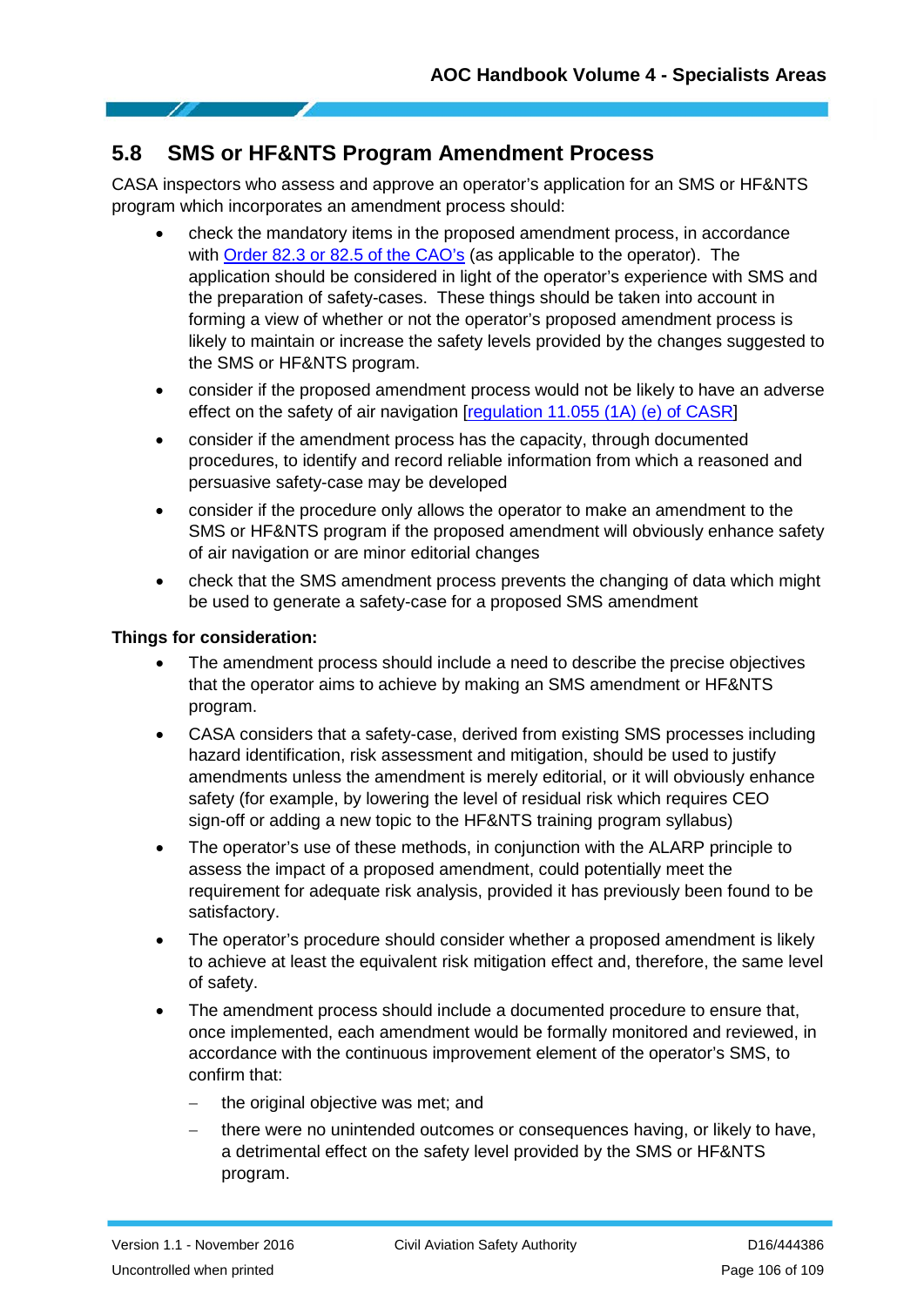- The assessing officer should consider the operator's history of maintaining an effective SMS, as well as the operator's demonstrated ability to prepare sound safety-cases. The assessing officer should look at previous safety-cases developed by the operator in order to determine the accuracy and depth of these.
- An evaluation of Sky Sentinel's Safety Risk Indicators for the operator should also be conducted with particular emphasis on safety management risks.
- The amendment process should include a description of what may, and may not, be amended by the amendment process without CASA approval.
- The amendment process should describe the stakeholder consultation that the operator will undertake before the amendment is finally signed-off.
- The amendment process should include a description of the roles and seniority levels of personnel within the organisation who must approve a proposed amendment.

For example, an operator may describe an undertaking to consider any SMS amendment proposed by the operator's Safety Committee or SRB, but then require the Safety Manager to endorse the proposed amendment before the CEO would formally approve the amendment.

- Notifications to CASA of amendments should include evidence, for example the safety-case, that supports the operator's identification that the amendment is likely to maintain or increase safety levels. If the procedure does not require this, it may still be acceptable provided experience with the operator is such that they have been forthcoming in the disclosure of information or justifications for decisions they have made.
- Amendments of a minor or editorial nature may be notified 'in bulk' at regular intervals (for example, every 3 months). However, CASA expects that the operator would make notification of any substantial amendment as soon as possible after it has been made (for example, within 7 days).
- An operator may wish to combine an SMS and HF&NTS program amendment process under the one process contained in their SMS.

## **Questions related to evaluating the SMS or HF&NTS Program Amendment Process:**

When assessing an SMS or HF&NTS amendment process the following questions should all be answered 'yes':

**Q1.** Does the amendment process allow for changes if the proposed amendment is either:

- a simple editorial change
- based on a well-constructed safety-case
- obvious that it will enhance safety?

**Q2.** Does the amendment process include a documented procedure for the approval of an amendment to the SMS or HF&NTS program?

**Q3.** Does the amendment process have documented procedures allowing for a proposed change to identify and record reliable information that is used to construct a safety-case?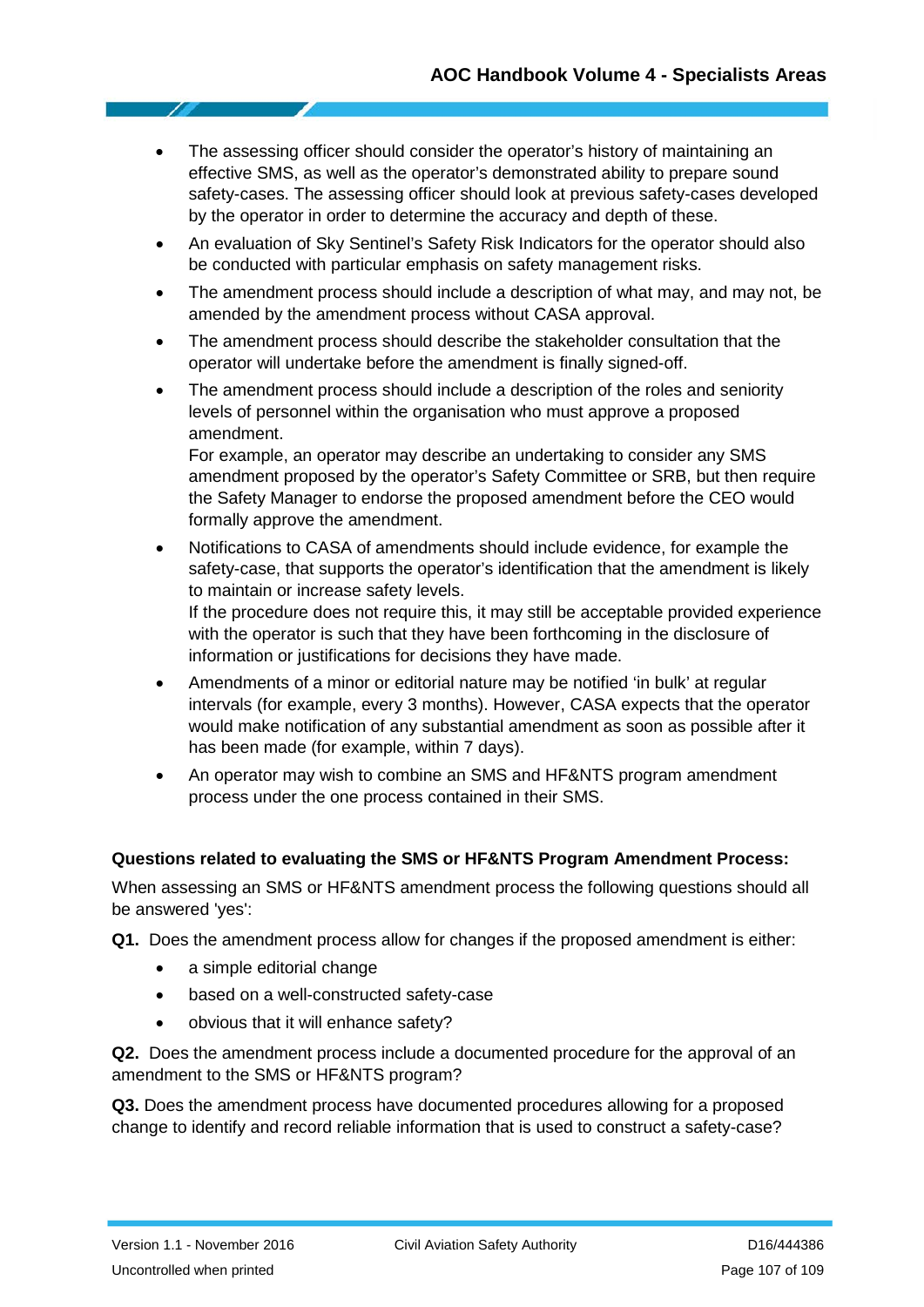**Q4.** If a safety-case is used as the basis for a proposed amendment, does it demonstrate that the amendment is likely to maintain at least the same, or increase, the level of safety above that which existed under the SMS at the time of the proposed amendment?

**Q5.** For an SMS amendment process— does the SMS amendment process prevent changing any SMS data which might be used to generate a safety-case for a proposed SMS amendment?

**Q6.** Does the amendment process include a documented procedure to ensure that an approved amendment is incorporated into all versions of the SMS or HF&NTS documentation that is then communicated to relevant personnel?

**Q7.** Does the amendment process include a documented procedure to ensure that once an amendment is approved within the organisation the operator notifies CASA?

**Q8.** Does the amendment process specify the timeframe within which the operator will notify CASA of amendments?

**Q9.** Does the amendment process include an amendment recording process to ensure that the current version of the document can be easily identified?

# **5.9 Issuing the Approval**

# **5.9.1 Introduction**

The SMS or HF&NTS program amendment process must be approved in the form of a new approval under [Order 82.3 or 82.5 of the CAO's.](https://www.casa.gov.au/rules-and-regulations/landing-page/current-rules)

Approval instrument templates, which make provision for amendments without CASA approval (in accordance with the operator's approved amendment process and associated conditions), are available from the CASA Legal Services Branch.

Once an approval instrument has been prepared for an operator, the draft approval instrument must be reviewed and found acceptable by the CASA Legal Services Branch before it is signed by the delegate. This requirement may be lifted in the future.

# **5.9.2 Other Guidance**

## **Modifications to an Approved Amendment Process**

An operator must not unilaterally change any aspect of an amendment process once it has been approved by CASA. Modifications to the amendment process require CASA's assessment and approval.

A modification that is proposed to the amendment process should have a safety-case prepared by the operator that indicates that an acceptable level of safety can be achieved. If CASA assesses that the modification is satisfactory, CASA must re-issue the operator's SMS or HF&NTS program approval (as applicable).

## **5.8.1.2.2 SMS and HF&NTS Program Amendments without an Approved Process**

It should be noted that the absence of an approved SMS or HF&NTS program amendment process does not relieve an operator of their obligation to maintain an effective SMS or HF&NTS program.